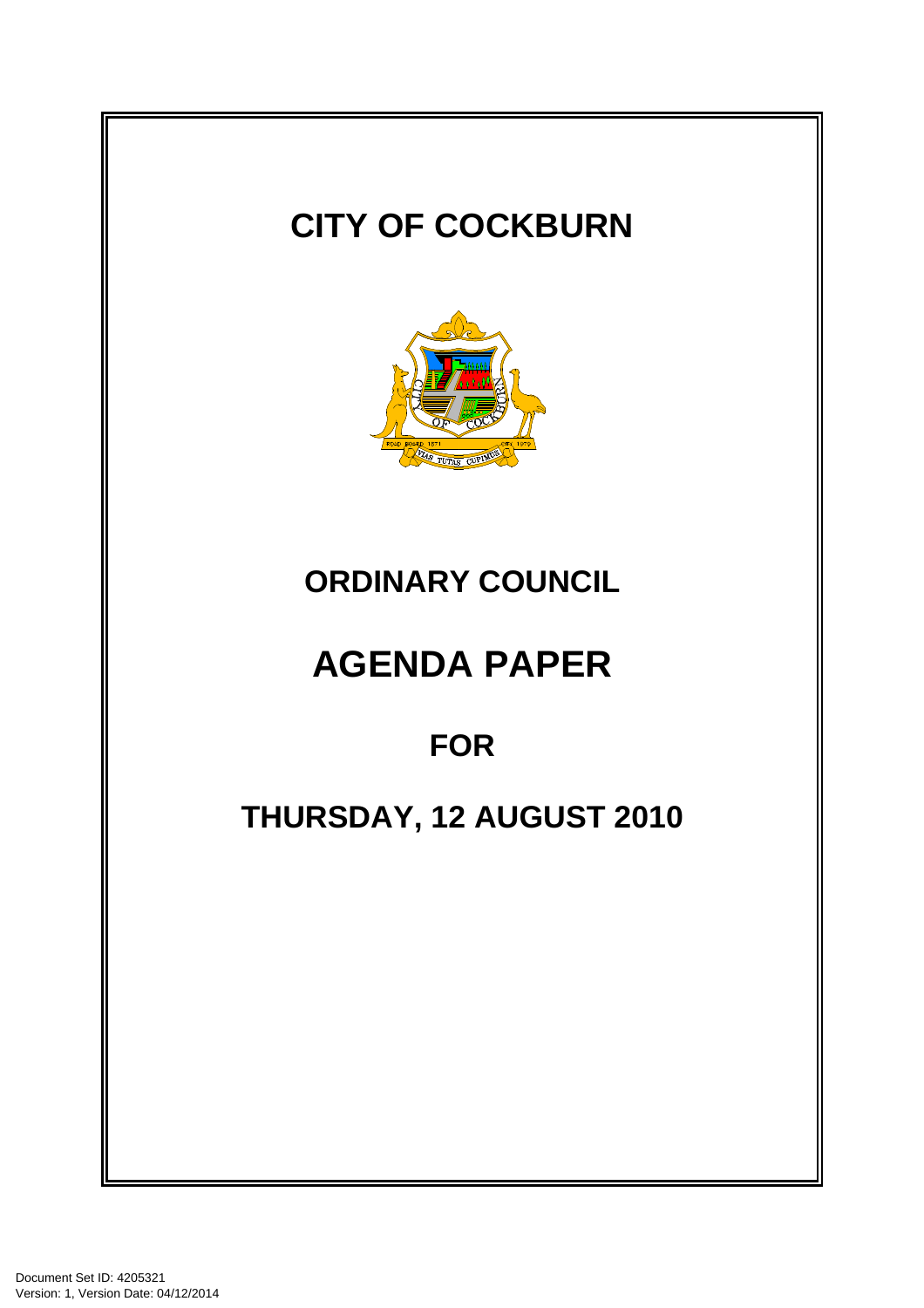# **CITY OF COCKBURN**

## **SUMMARY OF AGENDA TO BE PRESENTED TO THE ORDINARY COUNCIL MEETING TO BE HELD ON THURSDAY, 12 AUGUST 2010 AT 7:00 PM**

## **Page**

 $\sim$ 

| $\mathbf{1}$ . |                                                                                                                     |                                                                                                                                                                                                                                                                                                                                                                                  |  |  |
|----------------|---------------------------------------------------------------------------------------------------------------------|----------------------------------------------------------------------------------------------------------------------------------------------------------------------------------------------------------------------------------------------------------------------------------------------------------------------------------------------------------------------------------|--|--|
| 2.             | APPOINTMENT OF PRESIDING MEMBER (IF REQUIRED)  1                                                                    |                                                                                                                                                                                                                                                                                                                                                                                  |  |  |
| 3.             | DISCLAIMER (TO BE READ ALOUD BY PRESIDING MEMBER) 1                                                                 |                                                                                                                                                                                                                                                                                                                                                                                  |  |  |
| 4.             | ACKNOWLEDGEMENT OF RECEIPT OF WRITTEN DECLARATIONS OF<br>FINANCIAL INTERESTS AND CONFLICT OF INTEREST (BY PRESIDING |                                                                                                                                                                                                                                                                                                                                                                                  |  |  |
| 5.             |                                                                                                                     |                                                                                                                                                                                                                                                                                                                                                                                  |  |  |
| 6.             | ACTION TAKEN ON PREVIOUS PUBLIC QUESTIONS TAKEN ON                                                                  |                                                                                                                                                                                                                                                                                                                                                                                  |  |  |
| 7.             |                                                                                                                     |                                                                                                                                                                                                                                                                                                                                                                                  |  |  |
| 8.             |                                                                                                                     |                                                                                                                                                                                                                                                                                                                                                                                  |  |  |
|                | 8.1                                                                                                                 | (OCM 12/08/2010) - ORDINARY COUNCIL MEETING - 8/07/2010 1                                                                                                                                                                                                                                                                                                                        |  |  |
| 9.             |                                                                                                                     |                                                                                                                                                                                                                                                                                                                                                                                  |  |  |
| 10.            |                                                                                                                     |                                                                                                                                                                                                                                                                                                                                                                                  |  |  |
| 11.            | BUSINESS LEFT OVER FROM THE PREVIOUS MEETING (IF                                                                    |                                                                                                                                                                                                                                                                                                                                                                                  |  |  |
| 12.            | DECLARATION OF COUNCILLORS WHO HAVE NOT GIVEN DUE<br>CONSIDERATION TO MATTERS IN THE BUSINESS PAPER  2              |                                                                                                                                                                                                                                                                                                                                                                                  |  |  |
| 13.            |                                                                                                                     |                                                                                                                                                                                                                                                                                                                                                                                  |  |  |
|                | 13.1                                                                                                                | (OCM 12/08/2010) - MINUTES OF THE GRANTS AND DONATIONS<br>COMMITTEE MEETING - 19 JULY 2010 (5930) (R AVARD)                                                                                                                                                                                                                                                                      |  |  |
| 14.            |                                                                                                                     |                                                                                                                                                                                                                                                                                                                                                                                  |  |  |
|                | 14.1                                                                                                                | (OCM 12/08/2010) - CONSIDERATION OF ADOPTION OF LOCAL<br>PLANNING POLICY (NEWMARKET PRECINCT DESIGN<br>GUIDELINES) FOR FINAL APPROVAL - APPLICANT: CITY OF<br>COCKBURN - OWNER: VARIOUS (93082) (D DI RENZO) (ATTACH) 5                                                                                                                                                          |  |  |
|                | 14.2                                                                                                                | (OCM 12/08/2010) - DEVELOPMENT APPLICATION FOR EIGHT (8)<br>STOREY MIXED USE BUILDING COMPRISING: OFFICE<br>FLOORSPACE, A CAFÉ, BAR/RESTAURANT, SERVICED<br>APARTMENTS AND 18 MULTIPLE (RESIDENTIAL) DWELLINGS -<br>LOCATION: LOTS 1 AND 2 BELLION DRIVE (CORNER<br>COCKBURN ROAD) HAMILTON HILL - OWNER: KARRISMA PTY<br>LTD - APPLICANT: PETER D WEBB AND ASSOCIATES (2207502) |  |  |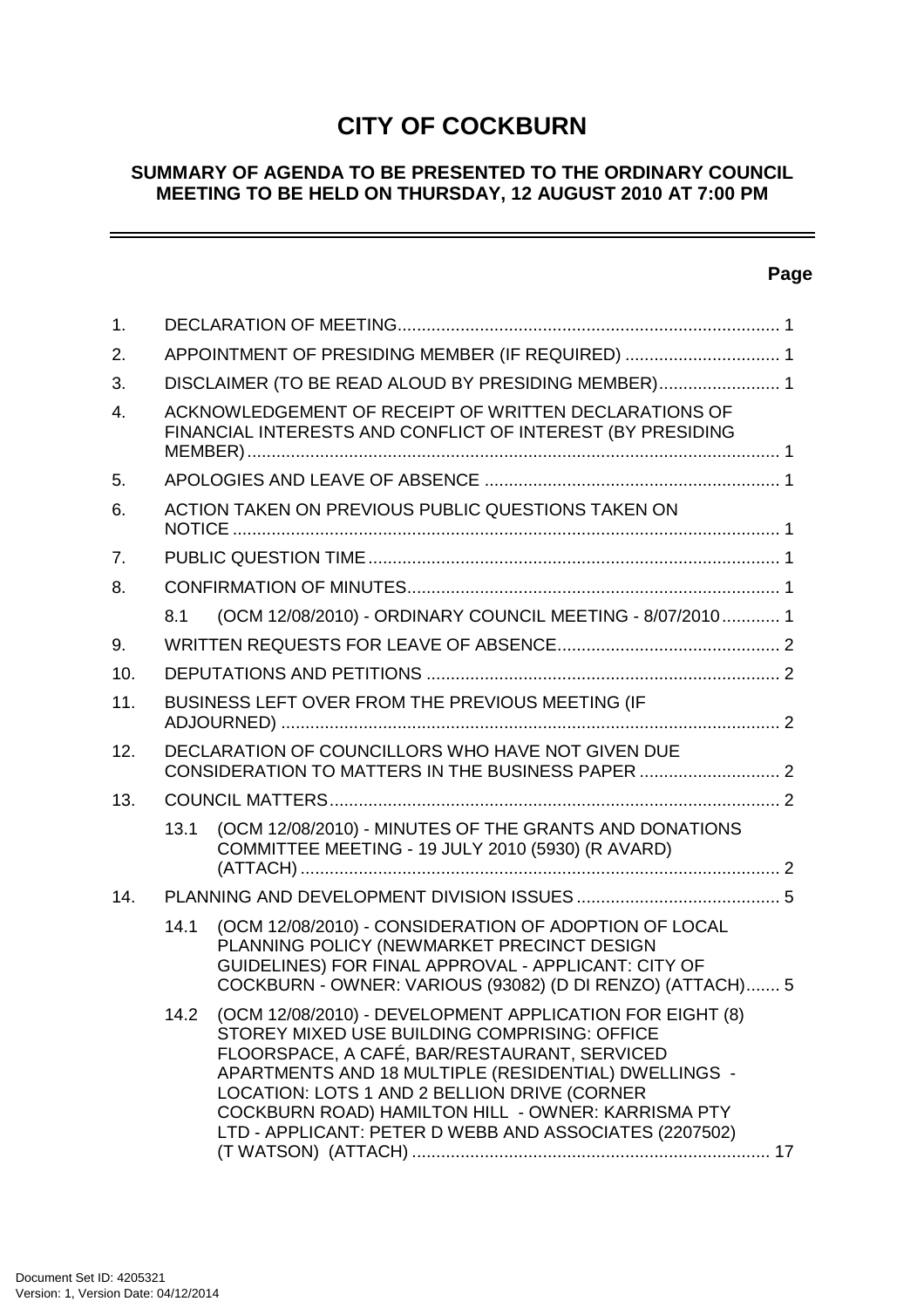|     | 14.3 | (OCM 12/08/2010) - PROPOSED 'TAVERN' - LOCATION: LOT 6<br>(NO. 103) HAMMOND ROAD, COCKBURN CENTRAL - OWNER:<br>MR WALTER LENZ - APPLICANT: MR WALTER LENZ (5513240) (M                                                                                                    |  |  |  |
|-----|------|---------------------------------------------------------------------------------------------------------------------------------------------------------------------------------------------------------------------------------------------------------------------------|--|--|--|
|     |      | 14.4 (OCM 12/08/2010) - BRANCH CIRCUS DISTRICT STRUCTURE<br>PLAN AND RECENT DECISIONS RELATING TO WETLAND<br>ASSESSMENTS - OWNER: VARIOUS - APPLICANT: CITY OF<br>COCKBURN (SM/M/024) (M CARBONE) (ATTACH) 45                                                             |  |  |  |
|     | 14.5 | (OCM 12/08/2010) - PROPOSED SCHEME AMENDMENT NO. 55 -<br>REZONING THE FORMER PRIMARY SCHOOL SITES WITHIN<br>COOLBELLUP (RESERVES 38242, 38243 AND 30233) FROM<br>'PUBLIC PURPOSES - PRIMARY SCHOOL' TO 'DEVELOPMENT' -<br>OWNER: DEPARTMENT OF EDUCATION - APPLICANT: RPS |  |  |  |
|     | 14.6 | (OCM 12/08/2010) - SALE OF LAND - LOT 801 SOUTHWELL<br>CRESCENT, HAMILTON HILL - APPLICANT: YARAN PTY LTD ATF<br>SOUTHWELL 801 TRUST - OWNER: CITY OF COCKBURN                                                                                                            |  |  |  |
|     | 14.7 | (OCM 12/08/2010) - SALE OF LAND - LOT 1004 BIRCHLEY ROAD,<br>BEELIAR - APPLICANT: FEYMORE PTY LTD - OWNER: CITY OF                                                                                                                                                        |  |  |  |
|     | 14.8 | (OCM 12/08/2010) - CONSIDERATION OF FUTURE MANAGEMENT<br>FOR RESERVE 24308 (NAVAL BASE SHACKS) - OWNER: STATE<br>OF WESTERN AUSTRALIA - APPLICANT: CITY OF COCKBURN                                                                                                       |  |  |  |
| 15. |      | FINANCE AND CORPORATE SERVICES DIVISION ISSUES  84                                                                                                                                                                                                                        |  |  |  |
|     | 15.1 | (OCM 12/08/2010) - LIST OF CREDITORS PAID - JUNE 2010 (N                                                                                                                                                                                                                  |  |  |  |
|     | 15.2 | (OCM 12/08/2010) - STATEMENT OF FINANCIAL ACTIVITY AND<br>ASSOCIATED REPORTS - JUNE 2010 (5505) (N MAURICIO)                                                                                                                                                              |  |  |  |
|     | 15.3 | (OCM 12/08/2010) - TENDER NO. RFT38/2009 & RFT04/2010 -<br>ADVERTISING SERVICES - LOCAL NEWSPAPER (RFT04/2010)                                                                                                                                                            |  |  |  |
| 16. |      |                                                                                                                                                                                                                                                                           |  |  |  |
|     | 16.1 | (OCM 12/08/2010) - TENDER NO. RFT 11/2010 - CONSULTANCY<br>SERVICES - ENGINEERING DESIGN (RFT11/2010) (J RADAICH)                                                                                                                                                         |  |  |  |
|     | 16.2 | (OCM 12/08/2010) - PERMANENT CLOSURE OF MIGUEL ROAD<br>BIBRA LAKE TO THE PASSAGE OF VEHICLES - APPLICANT:<br>CITY OF COCKBURN (ES/R/002) (V IWUOHA) (ATTACH) 105                                                                                                          |  |  |  |
|     | 16.3 | (OCM 12/08/2010) - PERMANENT CLOSURE OF HOWSON WAY<br>BIBRA LAKE TO THE PASSAGE OF VEHICLES - APPLICANT:<br>CITY OF COCKBURN (ES/R/002) (V IWUOHA) (ATTACH) 107                                                                                                           |  |  |  |
|     | 16.4 | (OCM 12/08/2010) - TEMPORARY CLOSURE OF A SECTION OF<br>LINKAGE AVE IN COCKBURN CENTRAL TO THE PASSAGE OF                                                                                                                                                                 |  |  |  |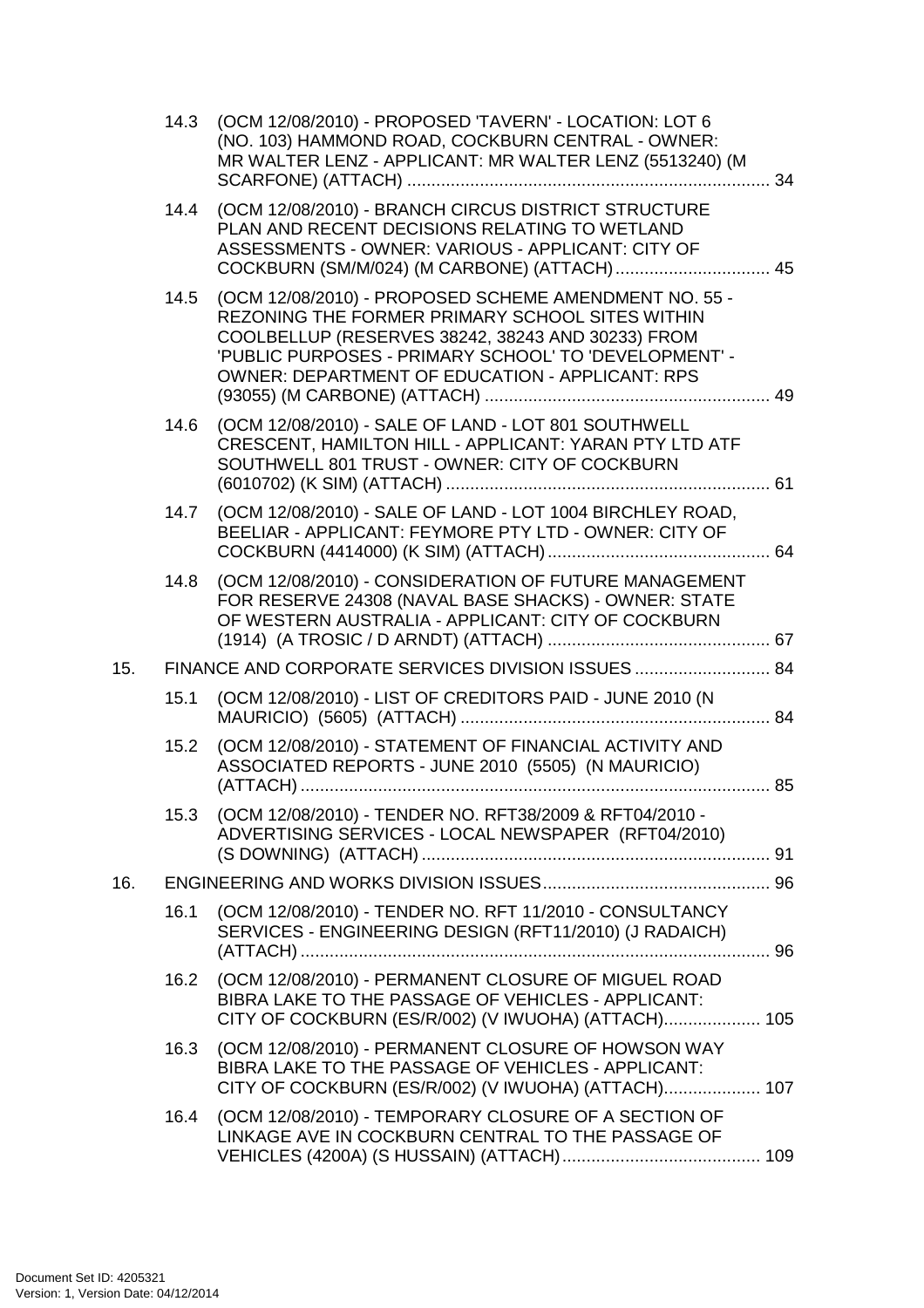|     | 16.5 | (OCM 12/08/2010) - TEMPORARY CLOSURE OF LYON ROAD IN<br>HARVEST LAKES SUBDIVISION IN ATWELL TO THE PASSAGE    |  |
|-----|------|---------------------------------------------------------------------------------------------------------------|--|
| 17. |      |                                                                                                               |  |
|     |      | 17.1 (OCM 12/08/2010) - ADOPTION OF CHILDREN'S SERVICES<br>STRATEGIC PLAN (CR/M/004) (G BOWMAN) (ATTACH)  115 |  |
| 18. |      |                                                                                                               |  |
| 19. |      | MOTIONS OF WHICH PREVIOUS NOTICE HAS BEEN GIVEN  119                                                          |  |
| 20. |      | NOTICES OF MOTION GIVEN AT THE MEETING FOR CONSIDERATION                                                      |  |
| 21. |      | NEW BUSINESS OF AN URGENT NATURE INTRODUCED BY                                                                |  |
| 22. |      | MATTERS TO BE NOTED FOR INVESTIGATION, WITHOUT DEBATE 119                                                     |  |
| 23. |      |                                                                                                               |  |
| 24  |      | (OCM 12/08/2010) - RESOLUTION OF COMPLIANCE (SECTION 3.18(3),                                                 |  |
| 25. |      |                                                                                                               |  |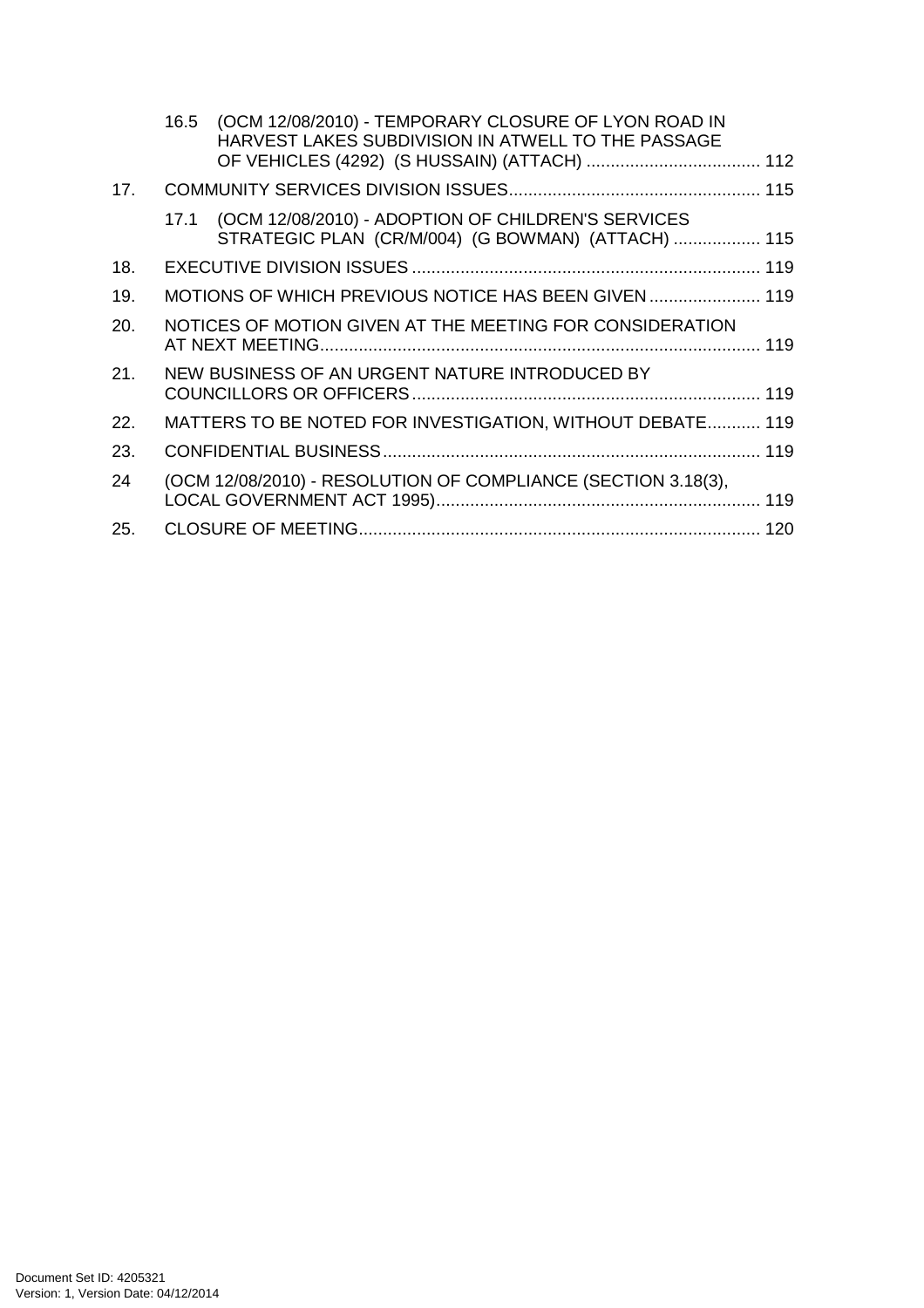# **CITY OF COCKBURN**

# **AGENDA TO BE PRESENTED TO THE ORDINARY COUNCIL MEETING TO BE HELD ON THURSDAY, 12 AUGUST 2010 AT 7:00 PM**

## **1. DECLARATION OF MEETING**

## **2. APPOINTMENT OF PRESIDING MEMBER (If required)**

## **3. DISCLAIMER (To be read aloud by Presiding Member)**

Members of the public, who attend Council Meetings, should not act immediately on anything they hear at the Meetings, without first seeking clarification of Council's position. Persons are advised to wait for written advice from the Council prior to taking action on any matter that they may have before Council.

- **4. ACKNOWLEDGEMENT OF RECEIPT OF WRITTEN DECLARATIONS OF FINANCIAL INTERESTS AND CONFLICT OF INTEREST (by Presiding Member)**
- **5. APOLOGIES AND LEAVE OF ABSENCE**
- **6. ACTION TAKEN ON PREVIOUS PUBLIC QUESTIONS TAKEN ON NOTICE**
- **7. PUBLIC QUESTION TIME**
- **8. CONFIRMATION OF MINUTES** 
	- **8.1 (OCM 12/08/2010) ORDINARY COUNCIL MEETING 8/07/2010**

**RECOMMENDATION** That Council adopt the Minutes of the Ordinary Council Meeting held on Thursday, 8 July 2010, as a true and accurate record.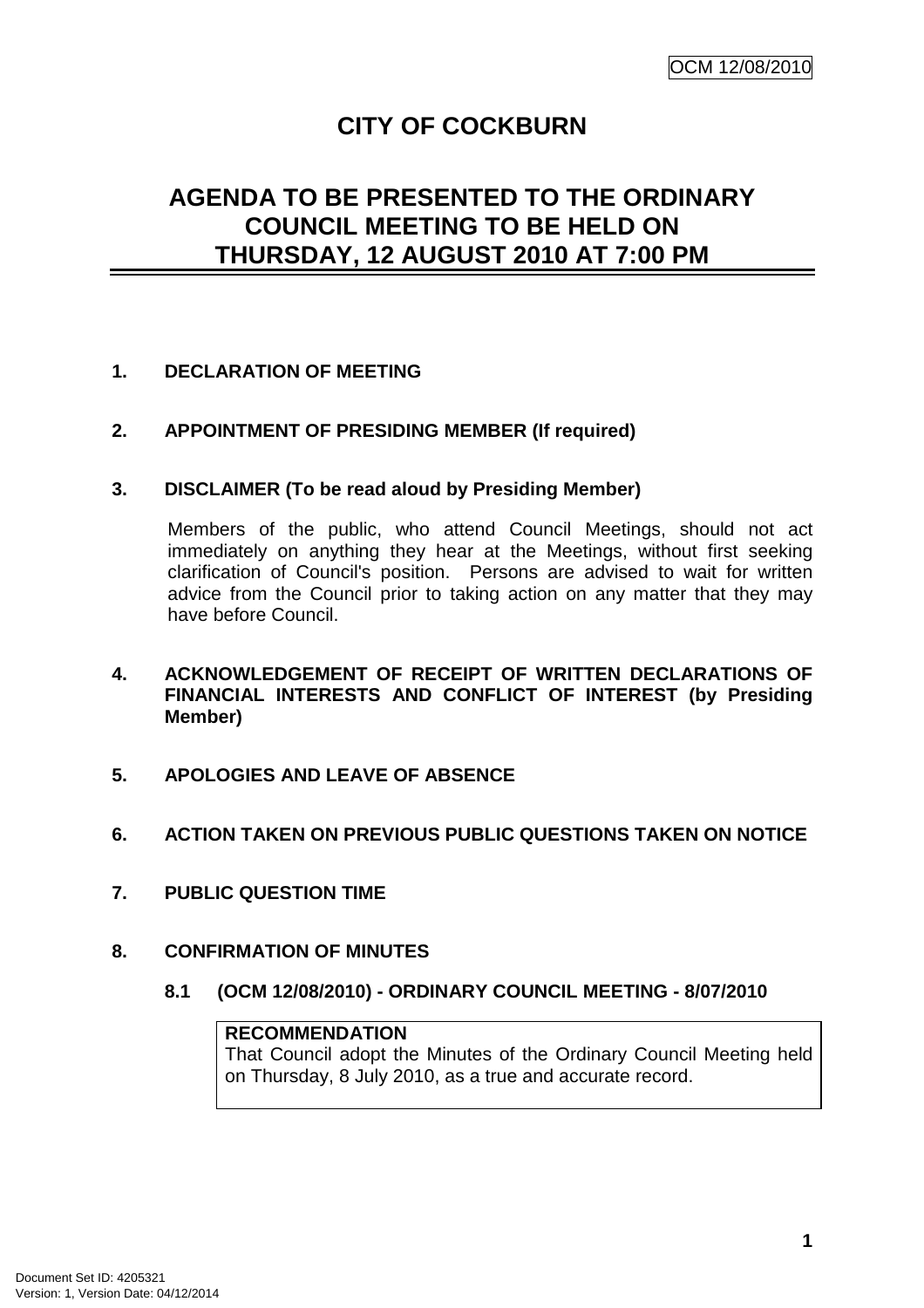## **COUNCIL DECISION**

## **9. WRITTEN REQUESTS FOR LEAVE OF ABSENCE**

## **10. DEPUTATIONS AND PETITIONS**

## **11. BUSINESS LEFT OVER FROM THE PREVIOUS MEETING (If adjourned)**

Nil

## **12. DECLARATION OF COUNCILLORS WHO HAVE NOT GIVEN DUE CONSIDERATION TO MATTERS IN THE BUSINESS PAPER**

## **13. COUNCIL MATTERS**

## **13.1 (OCM 12/08/2010) - MINUTES OF THE GRANTS AND DONATIONS COMMITTEE MEETING - 19 JULY 2010 (5930) (R AVARD) (ATTACH)**

**RECOMMENDATION** That Council:

- (1) receive the Minutes of the Grants and Donations Committee meeting held on 19 July 2010, and adopt the recommendations contained therein; and
- (2) approve an allocation of \$10,000, to be drawn from the adopted allocation for donations in 2010/11, to provide interim funding to the Melville/Cockburn Chamber of Commerce, to implement a review of the current organisational business model to ensure long term financial and operational sustainability.

## **COUNCIL DECISION**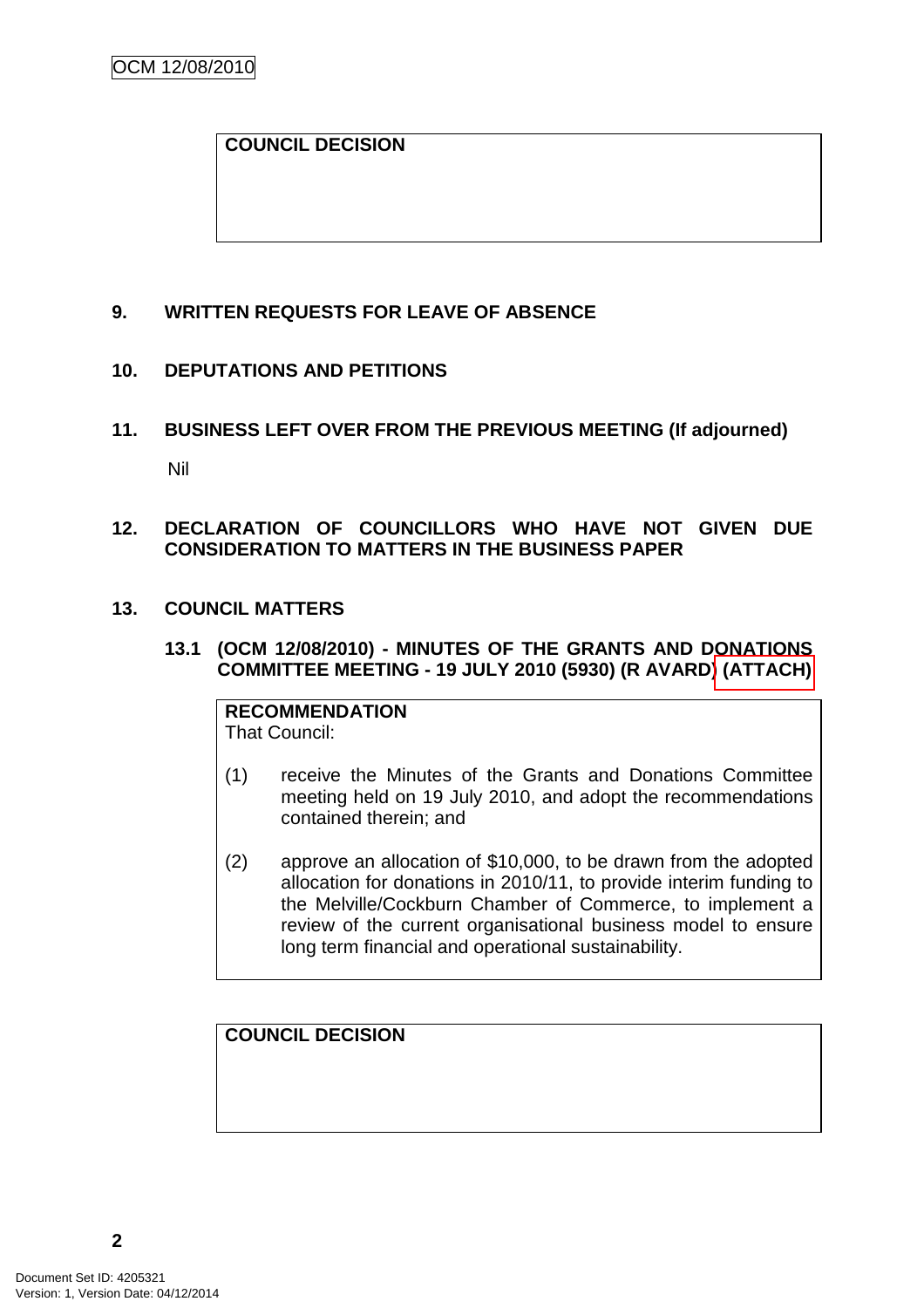## **Background**

The Council of the City of Cockburn established the Grants and Donations Committee to recommend on the level and the nature of grants and donations provided to external organisations and individuals. The Committee is also empowered to recommend to Council on donations and sponsorships to specific groups and individuals.

Council approved a budget for grants and donations for 2010/11 of \$816,057. The Grants and Donations Committee is empowered to recommend to Council how these funds should be distributed.

## **Submission**

To receive the Minutes of the Grants and Donations Committee and adopt the recommendations of the Committee.

## **Report**

The Melville Cockburn Chamber of Commerce (MCCC) is seeking interim funding of up to \$10,000 with the City's donation to be matched by the City of Melville. It is proposed this funding be made available to the MCCC prior to the usual application round to allow the MCCC to implement an urgent review of the current organisational business model to ensure long term financial and operational sustainability.

Due to the lack of a quorum for this item at the Grants and Donations Committee Meeting on 19 July 2010, the motion to recommend the approval of this request lapsed.

The City has provided donation and sponsorship funding from the grants and donations budget to the MCCC for several years to assist with the operational cost of delivering timely information, events and services to the business community of the City of Cockburn.

| October 2006   | -                        | \$20,000 |
|----------------|--------------------------|----------|
| October 2007   | -                        | \$20,000 |
| September 2008 | $\overline{\phantom{0}}$ | \$20,000 |
| September 2009 | -                        | \$20,000 |

## **Strategic Plan/Policy Implications**

## **Governance Excellence**

• To conduct Council business in open public forums and to manage Council affairs by employing publicly accountable practices.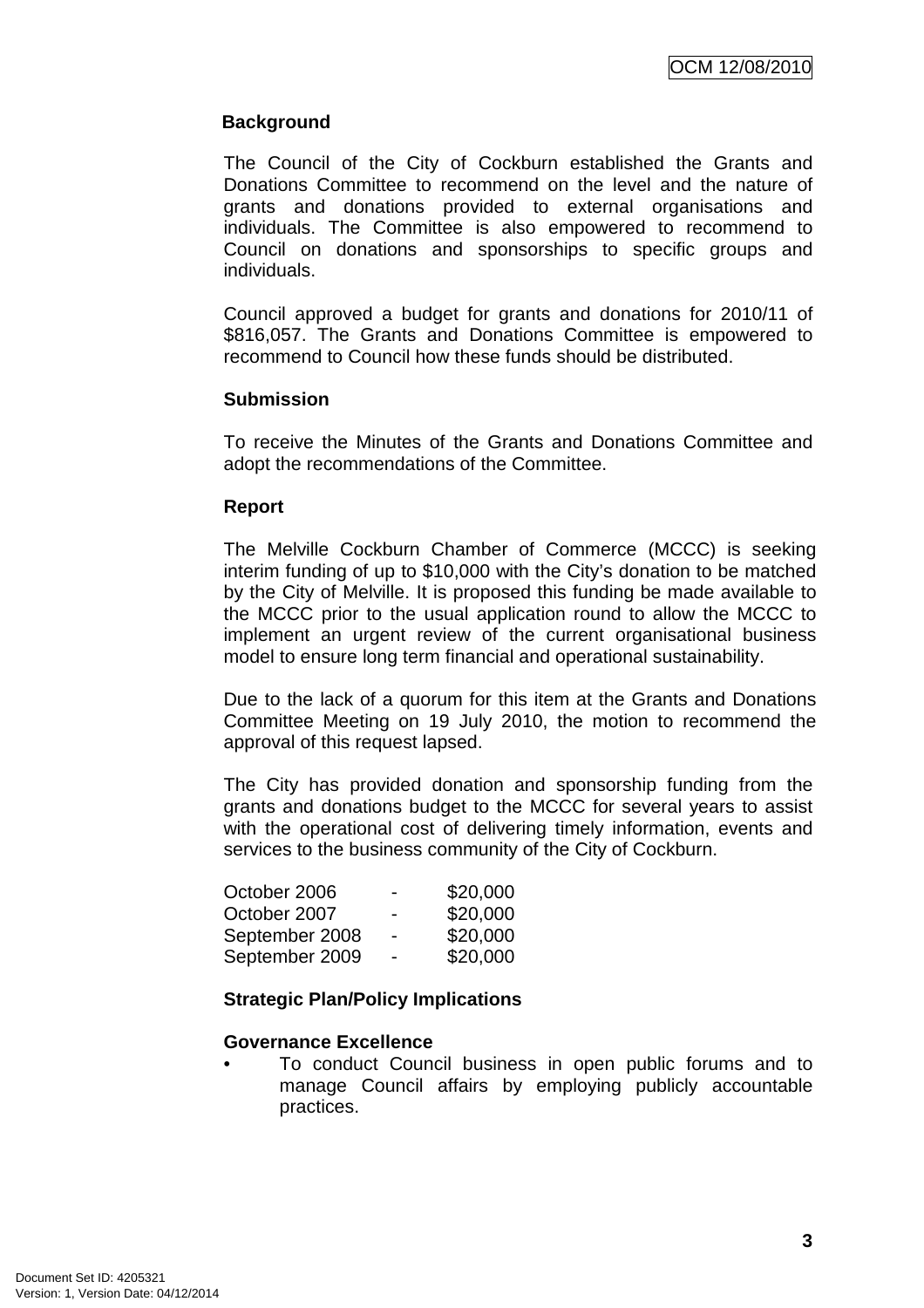## **Budget/Financial Implications**

Council approved a budget for grants and donations for 2010/11 of \$816,057.

Following is a summary of the proposed grants, donations and sponsorship allocations proposed by the Committee.

| <b>Committed/Contractual Donations</b>    | \$166,595 |
|-------------------------------------------|-----------|
| * Specific Grant Programs                 | \$429,462 |
| * Donations                               | \$180,000 |
| * Sponsorship                             | \$40,000  |
| <b>Total of Proposed Allocations</b>      | \$816,057 |
| <b>Total Funds Available</b>              | \$816,057 |
| <b>Less Total of Proposed Allocations</b> | \$816,057 |
| <b>Unallocated Balance</b>                |           |

\* These allocated funds are available to be drawn upon in response to grants, donations and sponsorship applications from organisations and individuals.

#### **Legal Implications**

N/A

## **Community Consultation**

The position of Council is for the availability of grants and donations to be advertised through the City's website, local media, Cockburn Soundings, Council networks and related means.

It is recommended that advertising commence immediately following the Council decision in August and September 2010 to ensure a wider representation of applications.

## **Attachment(s)**

1. Minutes of the Grants and Donations Committee Meeting on 19 July 2010, including Summary of Grants, Donations and Sponsorship Committee Recommended Allocations 2010/11.

## **Advice to Proponent(s)/Submissioners**

The Proponent has been advised that this matter is to be considered at the 12 August 2010 Council Meeting.

## **Implications of Section 3.18(3) Local Government Act, 1995**

Nil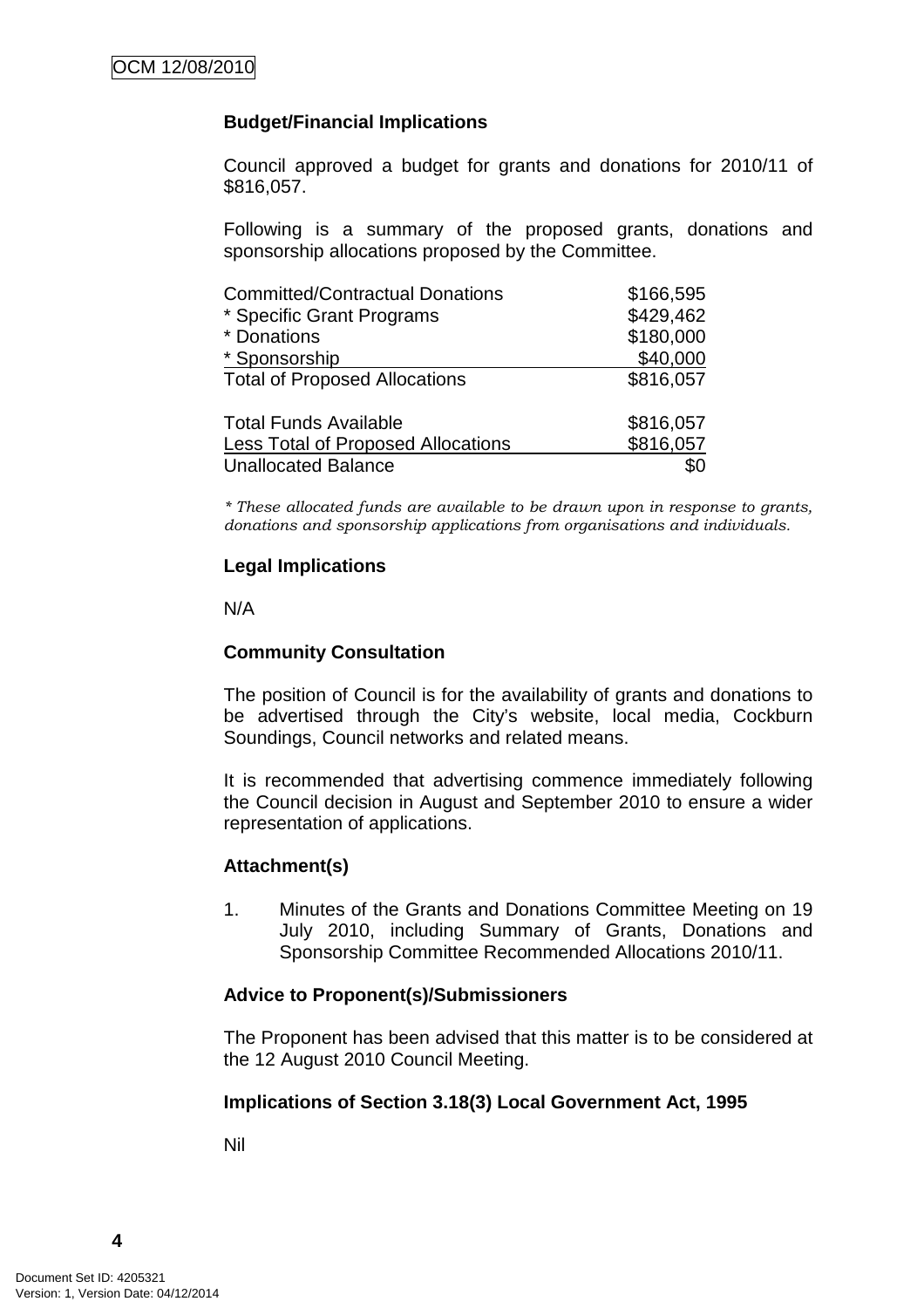## **14. PLANNING AND DEVELOPMENT DIVISION ISSUES**

### **14.1 (OCM 12/08/2010) - CONSIDERATION OF ADOPTION OF LOCAL PLANNING POLICY (NEWMARKET PRECINCT DESIGN GUIDELINES) FOR FINAL APPROVAL - APPLICANT: CITY OF COCKBURN - OWNER: VARIOUS (93082) (D DI RENZO) (ATTACH)**

#### **RECOMMENDATION** That Council:

- (1) in pursuance of Clause 2.5.2(b) City of Cockburn Town Planning Scheme No. 3 ("Scheme"), adopt the Local Planning Policy for the purposes of applying Design Guidelines to the Newmarket Precinct of the Cockburn Coast District Structure Plan area with the modifications as reflected in Agenda Attachment 1 to this report;
- (2) publishes notice of the adopted Policy in accordance with Clause 2.5.3 of the Scheme; and
- (3) advise those who have made a submission of Council's decision accordingly.

## **COUNCIL DECISION**

## **Background**

At the meeting of 13 May 2010 Council adopted the Draft Local Planning Policy (Newmarket Precinct Design Guidelines) ("Draft Policy") for the purposes of community consultation. The Draft Policy was subsequently advertised for public comment from 25 May 2010 to 16 June 2010. The purpose of this report is to now consider the Draft Policy for final adoption, in light of the submissions made during the public comment period.

## **Submission**

## Cockburn Coast District Structure Plan

The Cockburn Coast District Structure Plan ("District Structure Plan") has been prepared to guide future land use and transport initiatives within the area stretching between South Beach and the Port Coogee marina. The Western Australian Planning Commission ("WAPC")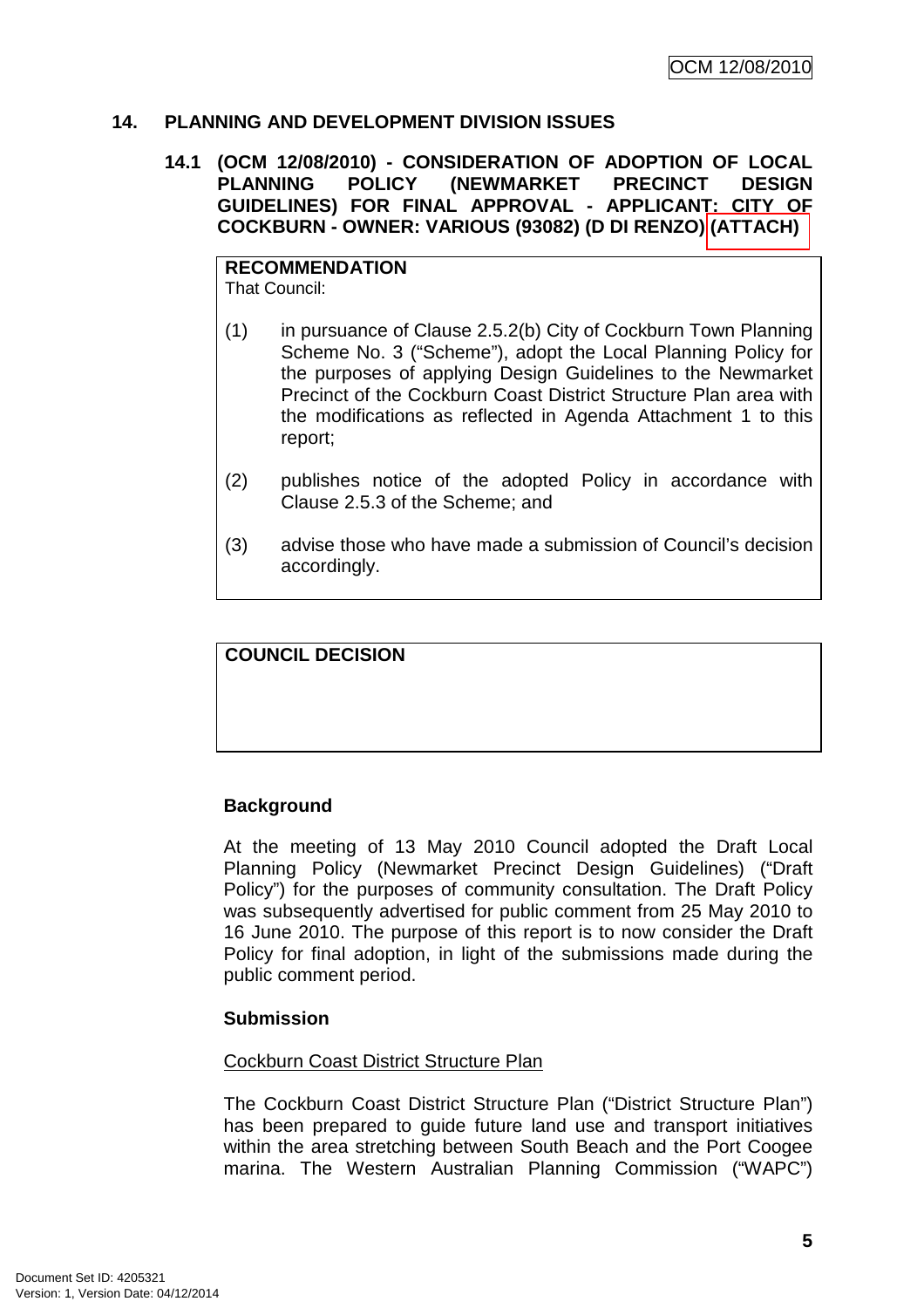resolved to endorse the District Structure Plan in August 2009 (refer to Agenda Attachment 3).

The District Structure Plan sets a framework for future redevelopment of the Cockburn Coast area as an intensive, mixed use urban environment. It contains provisions relating to the desirable character of identified Precincts, including land use mix, height and built form elements. It provides a framework for guiding development, and furthering local level planning and decision making.

The WAPC has resolved to amend the Metropolitan Region Scheme ("MRS") to rezone the North Coogee industrial area to reflect the outcomes of the District Structure Plan (MRS Amendment No. 1180/41). The MRS amendment was advertised for public comment until 14 May 2010. At the meeting of 8 April 2010 Council resolved to make a submission to the WAPC supporting the proposed MRS amendment, subject to minor modifications. This submission was sent to the WAPC on 20 April 2010.

The Draft Policy does not affect the land proposed to be reserved as 'Primary Regional Roads' reservation under the MRS. Instead, the Draft Policy seeks to ensure that future development appropriately interfaces with the eastern 'Primary Regional Roads' reservation.

It is understood that the proposed alignment of the reservation is yet to be finalised as part of the proposed MRS amendment. Notwithstanding this, the Draft Policy is constructed in such a way that it will be able to respond to any changes to the reservation which may eventuate.

#### Newmarket Precinct

The Newmarket Precinct is located within the District Structure Plan area, and is bound by Rockingham Road to the north, Cockburn Road to the west and the 'Primary Regional Roads' reservation to the south and east.

The Newmarket Precinct is the only land within the District Structure Plan area which has current urban development opportunities; given that it is zoned 'Urban' under the MRS and 'Residential', 'Business', 'Mixed Business' and 'Local Centre' under the City of Cockburn Town Planning Scheme No. 3 ("Scheme"). For this reason, management of the existing zoning provisions against the District Structure Plan's anticipated outcomes is critical. This is the key objective behind the preparation of the Draft Policy, to establish the Newmarket Precinct Design Guidelines.

The Newmarket Precinct is an emerging residential area characterised by existing commercial development along Cockburn and Rockingham Roads, which are currently zoned 'Local Centre' and 'Mixed Business'.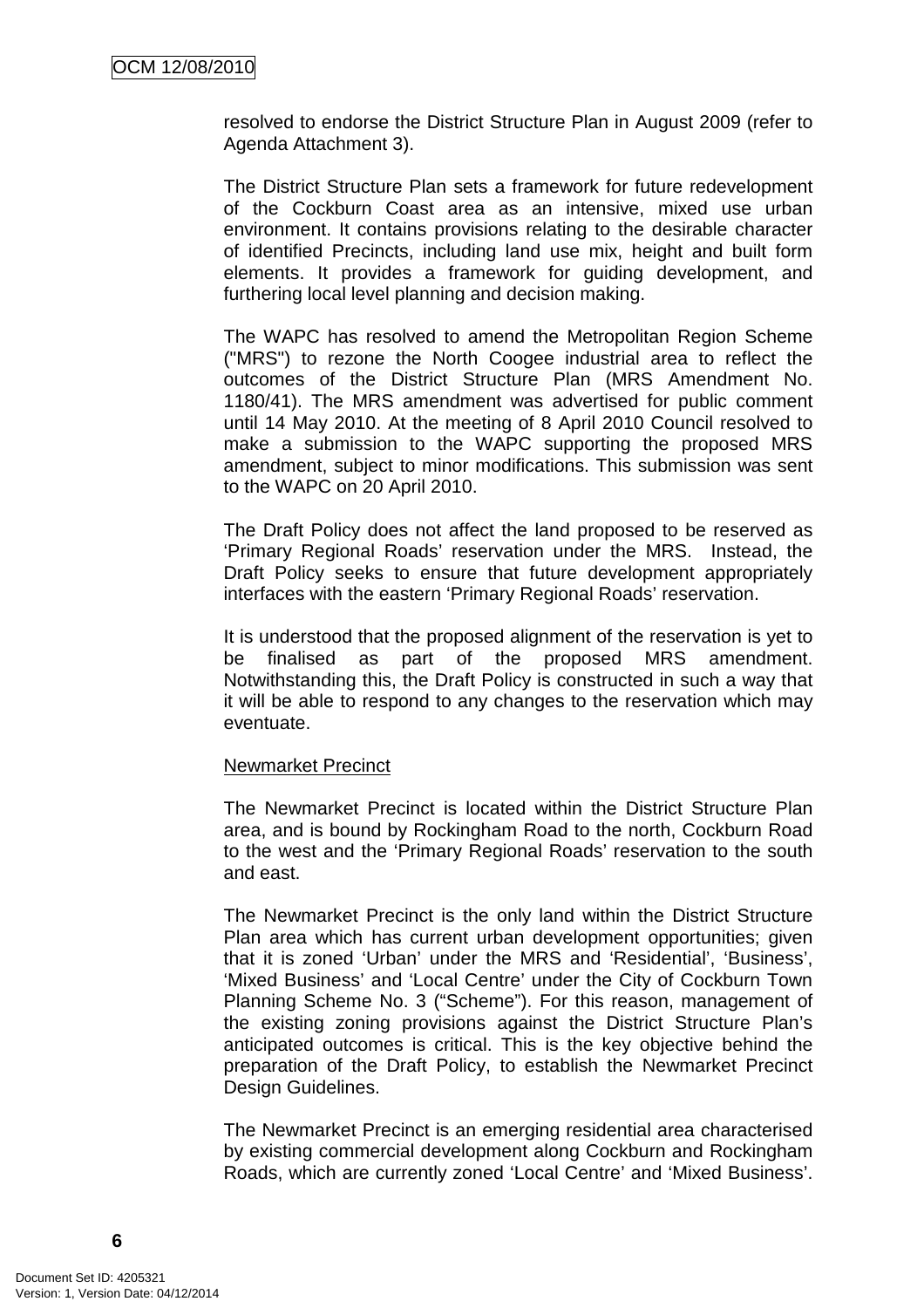The majority of residential development within the precinct is located on Boyd Crescent and Bellion Drive, which is currently, zoned 'Mixed Business' and 'Residential'. In addition to the existing medium density residential development, Boyd Crescent and Bellion Drive also contain a mix of other uses such as automotive mechanics and cabinetmakers on the 'Mixed Business' zoned land.

It is noted that most of this area is developed, and most properties are unlikely to be redeveloped in the short to medium term. However, there are some key sites that may be redeveloped in the short to medium term and it is still important to ensure that the zoning framework reflects the outcomes of the District Structure Plan to enable consideration of future development proposals.

## Proposed Scheme Amendment No. 82

The District Structure Plan designates three key areas within the Newmarket Precinct as follows:

- Local activity node
- Residential area
- \* Mixed use area.

The existing zonings within the Newmarket Precinct ('Local Centre', 'Mixed Business and 'Residential R60') do not correspond with the three areas designated in the District Structure Plan. In addition, the types of land uses that are outlined in the District Structure Plan for the three designated areas do not fit within any of the other zones under the Scheme.

To address this issue Council initiated Scheme Amendment No. 82 at its meeting on 10 June 2010. Scheme Amendment No. 82 proposes to include the local activity node; residential area and mixed use area within three new 'Special Use' zones (refer to Agenda Attachment 5). 'Special Use' zones apply to special categories of land use which do not comfortably sit within any other zone in the Scheme. For 'Special Use' zones, the permissibility of land use is set out in Schedule 4 of the Scheme, rather than being included in Table 1.

Scheme Amendment No. 82 also proposes to implement the outcomes of the District Structure Plan for the Newmarket Precinct, and facilitate appropriate interim uses on the 'Industry' zoned land with the District Structure Plan area.

At the time of writing this report, the City was awaiting consent to advertise being received from the Environmental Protection Authority ("EPA").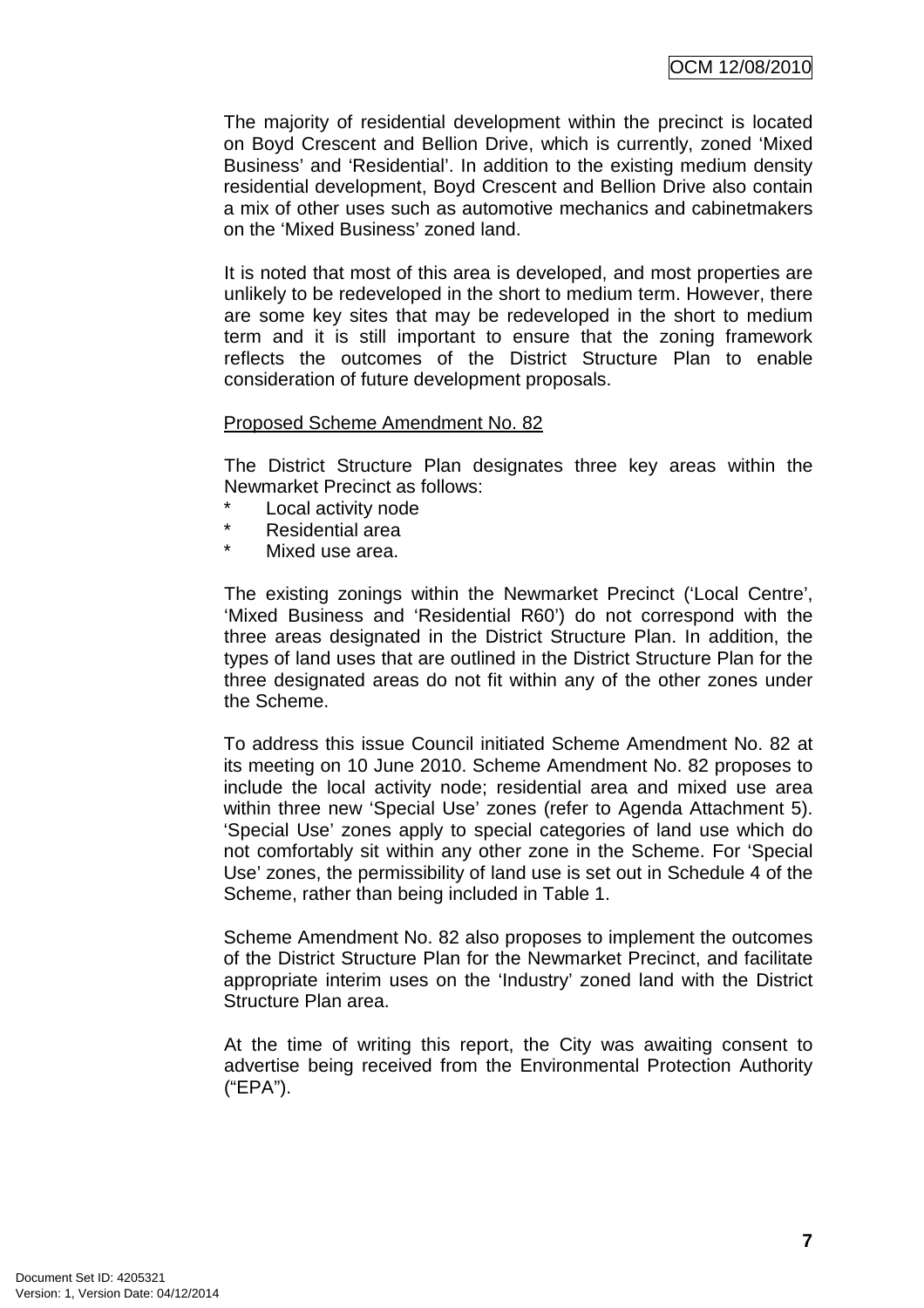## Draft Local Planning Policy (Newmarket Precinct Design Guidelines)

The District Structure Plan identifies the opportunity for the Newmarket Precinct to develop as a small village with a local activity node as a focal point. This focal point will accommodate lifestyle activities, including food and beverage establishments that cater for the emerging population and will provide a variety of dwelling types. Other nonresidential uses will be supported on the basis they can successfully coexist with residential development, either within a mixed use building or on an adjoining site.

The District Structure Plan identifies that the form and scale of new development within the Newmarket Precinct is to be 'urban' in character, facilitating development generally in a range of three to five storeys, complemented by significant improvements to the streetscape. Additionally, iconic development is to be facilitated through the designation of landmark and gateway site elements, commensurate with the strategic vision and objectives of the District Structure Plan.

The District Structure Plan included precinct character guidelines for each of the identified precincts. The relevant character guidelines for the Newmarket Precinct (Section 2.10.7) are provided within Agenda Attachment 4.

At the meeting of 10 June 2010 Council adopted the Draft Local Planning Policy (Newmarket Precinct Design Guidelines) for the purposes of community consultation. The Draft Policy was subsequently advertised for public comment from the 25 May 2010 to 16 June 2010. A copy of the Draft Policy is provided in Agenda Attachment 1.

The Draft Policy has been prepared to ensure that new developments within the Newmarket Precinct are consistent with the District Structure Plan.

Key objectives of the Policy are:

- To provide a mix of dwelling types to cater for a range of living options.
- To promote a vibrant and sustainable environment that integrates living, working and leisure opportunities.
- To encourage lower level of car dependence for those travelling to and within the area by promoting public and non-motorised transport options.
- \* To ensure that any development deals with both the designation and distribution of height across the Precinct in a comprehensive manner.
- To ensure the efficient and effective upgrade of infrastructure to support orderly development and meet the demands arising from new development.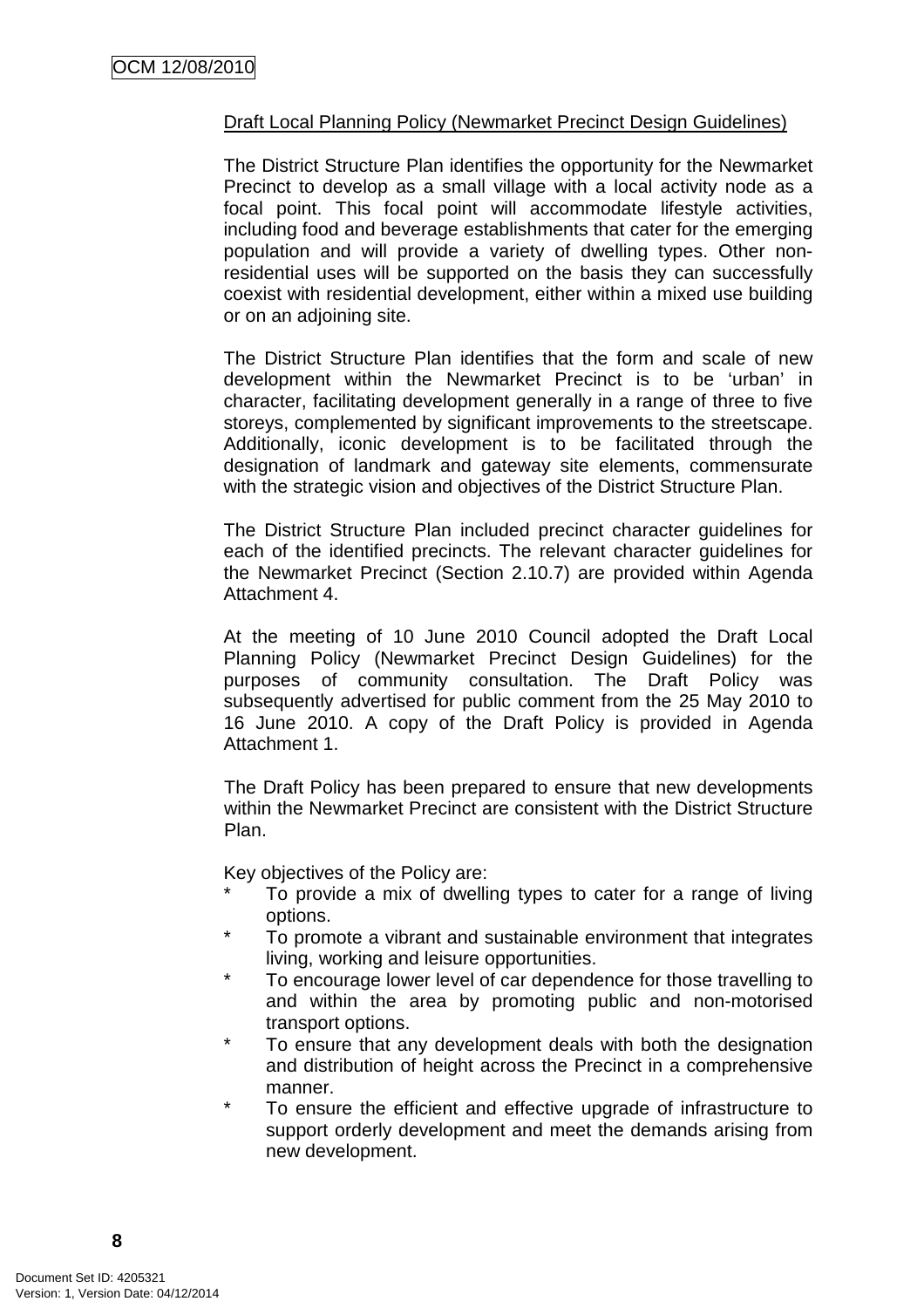Specific sections of the Draft Policy are discussed following.

#### Residential Land Use

The Draft Policy stipulates that proposals for residential development should demonstrate diversity in dwelling types, through the incorporation of different sized and designed dwellings (as part of the one project). While it may be the case that not all dwelling types will be presented as part of one development there is an expectation that a number of different types comprise every proposal.

It also outlines that measures should be taken to ensure that the ground floor level of new residential development (fronting a public street) can be converted to non-residential uses when the demand arises. This includes a minimum 3.6m floor to ceiling height at the ground floor level.

#### Mixed Use

The Draft Policy seeks to ensure that mixed use potential is created even at the early stages of development when the market might not yet support non-residential use. Buildings that front a public street should be constructed in a robust way that will allow for retrofitting to occur at a later date (e.g. residential capacity on the ground floor with the ability to retrofit into the future for commercial uses).

## Local Activity Node

The Draft Policy outlines that large mall based retail with large expanses of car parking will not be supported; and that built form within the local activity node will be expected to have a strong interface with Cockburn Road through nil to minimum setbacks to the lot boundary. This is consistent with the objectives set out in the District Structure Plan.

#### **Transport**

The Draft Policy outlines that the higher order road layout should be in accordance with the District Structure Plan, and that any development seeking alterations and/or additions to the lower road network must be supported by detailed design work to demonstrate that proposed alterations align with the intent of the District Structure Plan.

To ensure appropriate permeability, the Draft Policy outlines that development on Lot 2 Bellion Drive Hamilton Hill will require the ceding of land and construction of an additional road network connection between Boyd Crescent and Bellion Drive, following the construction of Cockburn Coast Drive. It is expected that the land and construction of this road would be provided by the landowner.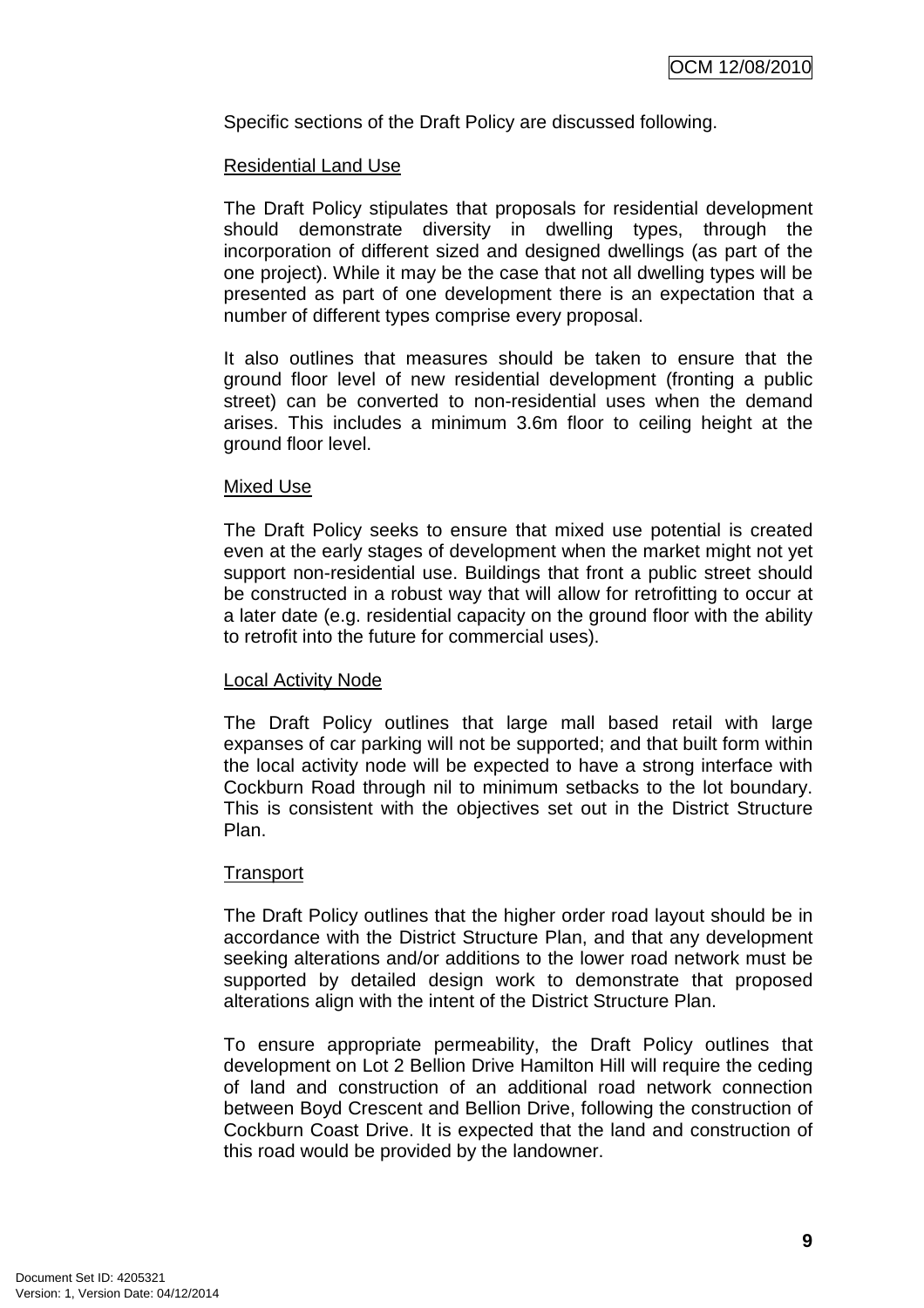The Draft Policy seeks to ensure that development provides a positive contribution through pedestrian-oriented uses at ground level, with consideration for non-motorised transport options. Measures include designing buildings with a focus on pedestrian and cyclist amenity and safety, while accommodating on street parking and slow vehicle speeds in certain locations.

In response to the objective for multimodal transport, the Draft Policy encourages the provision of cash-in-lieu payments for a reduction in onsite parking, and the provision of cycling end-of-trip facilities.

The Draft Policy seeks to minimise the impact of expanses of parking, and identifies that where possible parking should be located in a basement or part basement arrangement (depending on the topography of the land).

#### Built Form

The Draft Policy seeks to ensure that all development takes into account and sufficiently responds to the key elements of the District Structure Plan and exhibits appropriate design outcomes. A number of criteria are provided for this purpose, including encouraging active frontages by maximising the number of windows and doors open to the street, and applying appropriate architectural treatments to avoid expanses of blank walls.

Design guidance is also set out to ensure that development reinforces the desired future character of the Cockburn Coast area. This will be achieved through the development of high quality structures of architectural and environmental merit which contribute to a lively streetscape, and which will complement developments on adjoining sites.

The Draft Policy sets out provisions for development abutting Cockburn Coast Drive and the Rollinson Road link (east of Cockburn Road), seeking development that is oriented and designed to provide an outlook to the road and Beeliar Regional Park, despite the fact that direct vehicular access cannot be accommodated.

## General Heights

It is acknowledged that the height and typology of development within the Cockburn Coast will be one of the project's most defining features. In this respect, it is important to ensure that any development that occurs within the Newmarket Precinct deals with both the designation and distribution of height across the area in a comprehensive manner.

The Draft Policy proposes the following maximum general heights, which are consistent with those set out in the District Structure Plan: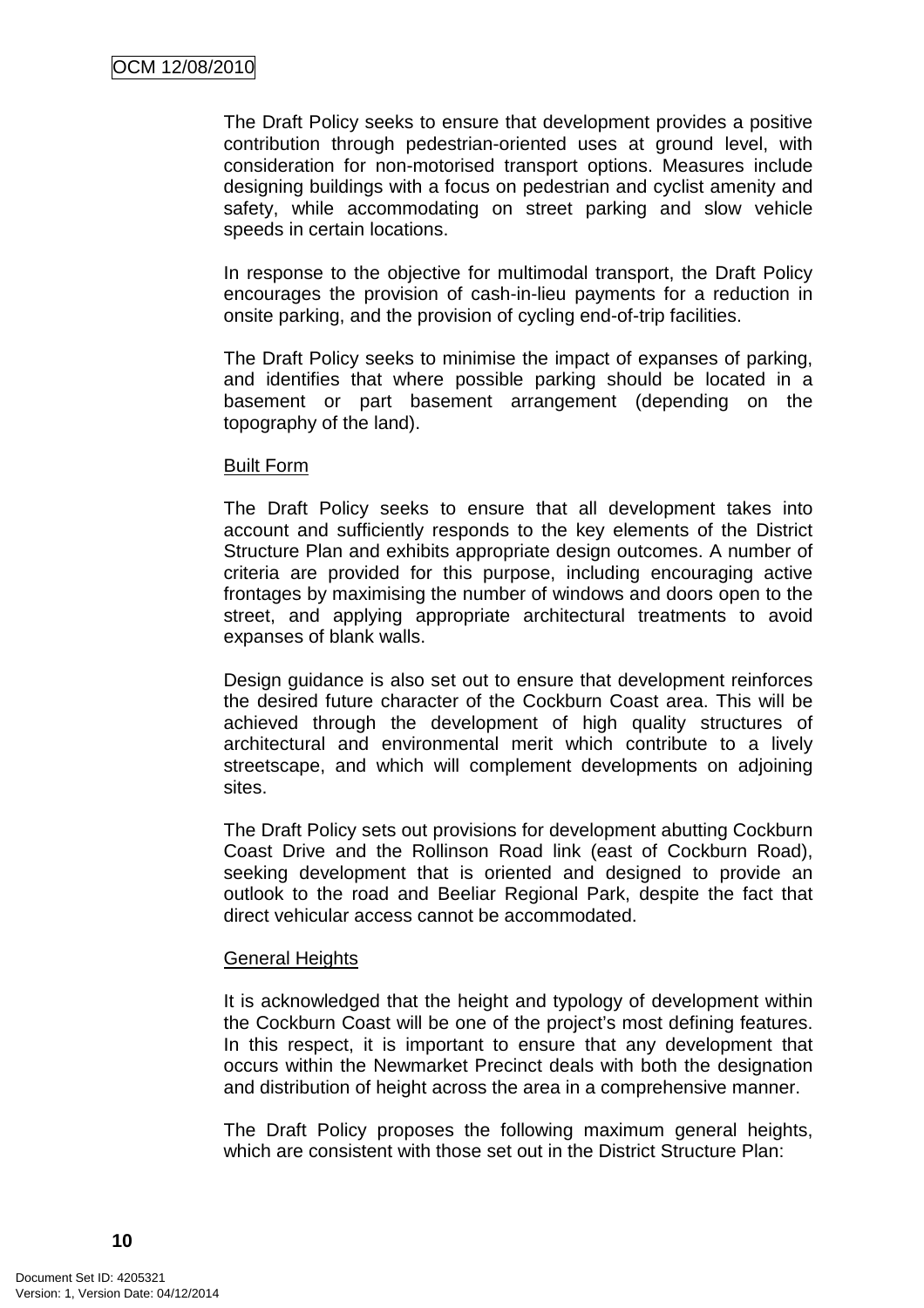- \* Along Cockburn Road and Rockingham Road 4 storeys (and not exceeding 17m in height), with a maximum of 5 storeys (and not exceeding 21m in height) if a 3m terrace setback or loft level.
- For secondary streets throughout the precinct a maximum building height of 3-4 storeys (and not exceeding 17m in height).

## Location of Landmark and Gateway Sites

The District Structure Plan makes provisions for a landmark site (up to 16 storeys), and gateway site(s) (up to 8 storeys) within the Newmarket Precinct (refer to Agenda Attachment 4).

While the District Structure Plan identifies a preferred location for the landmark site, it is silent on the location(s) of the gateway site(s) for the precinct.

The Draft Policy that was advertised for public comment proposed a single landmark site and two gateway sites. It set out the location for the landmark site and one of the gateway sites for the Precinct, as follows:

- \* The south western corner of the intersection of the future Cockburn Coast Drive and Rockingham Road is the preferred location for the landmark development as an entry statement to the project area. This is the preferred location identified for the landmark site in the District Structure Plan (refer to Agenda Attachment 4).
- A gateway site is to be located on the northeast side of the intersection between Cockburn Road and the future Rollinson Road extension to Cockburn Coast Drive. This road link will form one of the key entrances into the Cockburn Coast area.

While the Draft Policy made provision for two gateway sites, it only identified the location of one of these, as outlined above. The Draft Policy outlines that the intersection between Cockburn Road and the future Rollinson Road extension to Cockburn Coast Drive will form one of the key entrances into the Cockburn Coast area. It is therefore considered that the appropriate location for another gateway site in this area is on the south eastern side of the proposed Rollinson Road extension and Cockburn Road (south of the proposed gateway site identified in the Draft Policy and mapped on Agenda Attachment 6). These two sites would then form a gateway to Newmarket Precinct.

While this second site would form a gateway to the Newmarket Precinct, it actually falls outside the Newmarket Precinct (as designated in the District Structure Plan), and is located within the Emplacement Precinct. It is therefore recommended that the Draft Policy be modified to make provision for only one gateway site within the Newmarket Precinct. The second site will be identified through the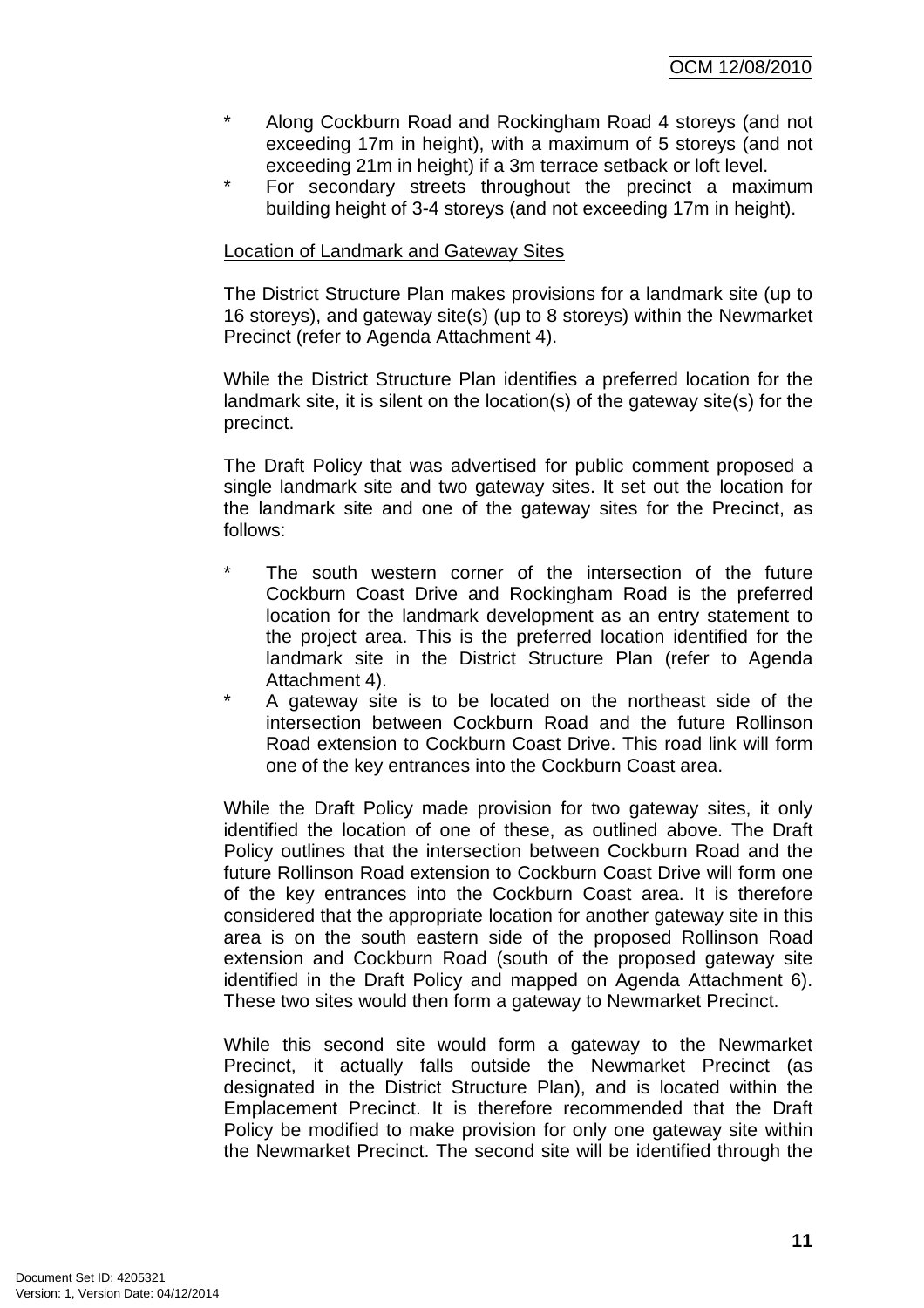planning for the Emplacement Precinct, which is currently zoned 'Industry' under the MRS and the Scheme.

It is also recommended that the Draft Policy identify the landmark site definitively, as it is not considered that there are any other suitable sites within the Newmarket Precinct for a landmark site.

#### Provisions for Landmark and Gateway Sites Heights

The Draft Policy sets out the following height and built form specific provisions in relation to development of the landmark and gateway sites for the Precinct:

- The landmark site development is permitted to be up to 16 storeys (and not exceeding 49m in height).
- The gateway site development is permitted to be up to eight storeys (and not exceeding 32m in height).

## Signage

Signage and other appropriate forms of advertising are accepted as elements that are integral to mixed-use locations such as the Newmarket Precinct. The Draft Policy seeks to ensure that there is not a general proliferation of signage. The acceptability of proposed signage will be based on the successful integration of signage in a manner that contributes to, and reinforces the built and streetscape environments.

## Cost Contributions

The Draft Policy that was advertised for public comment sought to cover the requirements for developer contributions towards upgrading of infrastructure and streetscapes within the Newmarket Precinct. It included a list of the types of contributions that may be required.

This clause in the Draft Policy has been reconsidered in the context of the State Planning Policy No. 3.6 (Developer Contributions for Infrastructure) ("SPP 3.6"). SPP 3.6 outlines the principles that must underpin developer contributions, and on further consideration of this matter it is considered appropriate that developers are alternatively required to undertake upgrades to infrastructure as they relate to the particular proposal. This will ensure that orderly and proper planning is achieved.

It is therefore recommended that this clause in the Draft Policy (4.0) be renamed "Standards of Development", and outline that conditions will be imposed on subdivision and development within the Newmarket Precinct requiring proponents to undertake upgrades to infrastructure and streetscapes. This will typically include (where relevant) the following works as they relate to the development: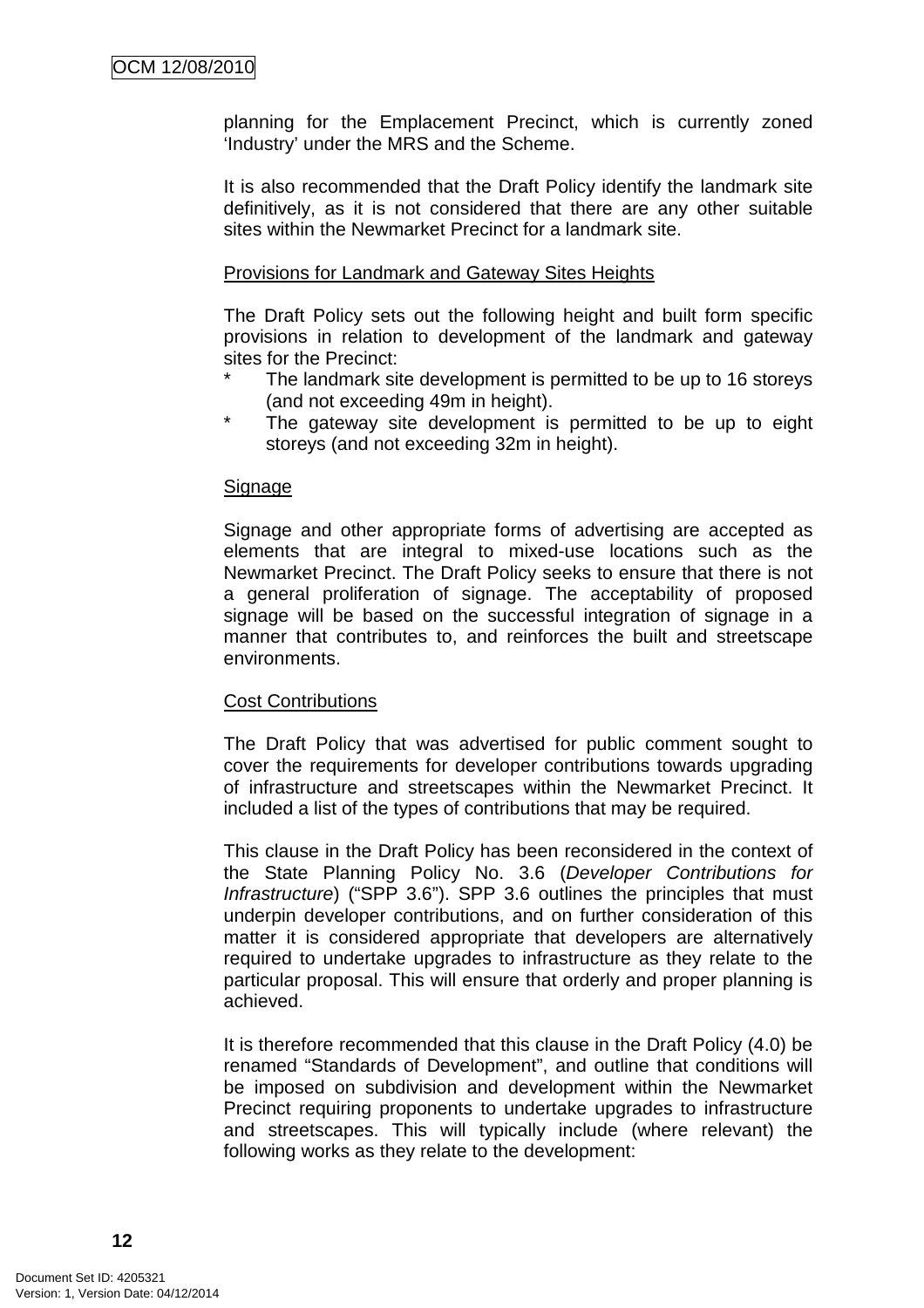- \* streets/roads (including kerbing, draining and resurfacing)
- \* service, utility and drainage upgrades
- streetscape elements (such as pavement, lighting, trees, furniture)
- \* footpaths and dual use-paths
- traffic management devices

## Community Consultation

The Draft Policy was advertised for public comment for a period of 21 days, as required by the Scheme, from 25 May 2010 to 16 June 2010. A total of 30 submissions were received, with 28 of these from landowners and members of the community, and two from government agencies.

Of the 28 submissions that were received, 19 were objections (or submissions expressing concerns), and nine were submissions of support from people in the local area but not within the Newmarket Precinct. All of the submissions are included in the Schedule of Submissions (refer Agenda Attachment 2), and all comments have been addressed in detail.

The nine submissions of support identified that development of the Newmarket Precinct would be positive for residents of Cockburn, providing an alternative to Fremantle for coastal lifestyle activity.

The key objections that were raised (relating to the Draft Policy) are discussed below.

## Proposed Heights on Cockburn Road (4 - 5 storeys)

There were 14 objections received to the proposed heights identified for Cockburn Road, for the following key reasons:

- Loss of ocean views
- Impact on amenity
- \* Potential overshadowing.

The Draft Policy identifies heights of 4-5 storeys along Cockburn Road, which is consistent with the heights identified in the District Structure Plan for the Newmarket Precinct (refer to Agenda Attachment 4).

It is important to note that the properties on Cockburn Road within the Newmarket Precinct are currently zoned 'Mixed Business' and 'Local Centre' under the Scheme, for which there are no specific height limits currently applicable.

There are no current height restrictions under the Scheme for the 'Mixed Business' and 'Local Centre' zone, and there are also no specific height limits under the Residential Design Codes of WA ("R-Codes") for mixed-use buildings.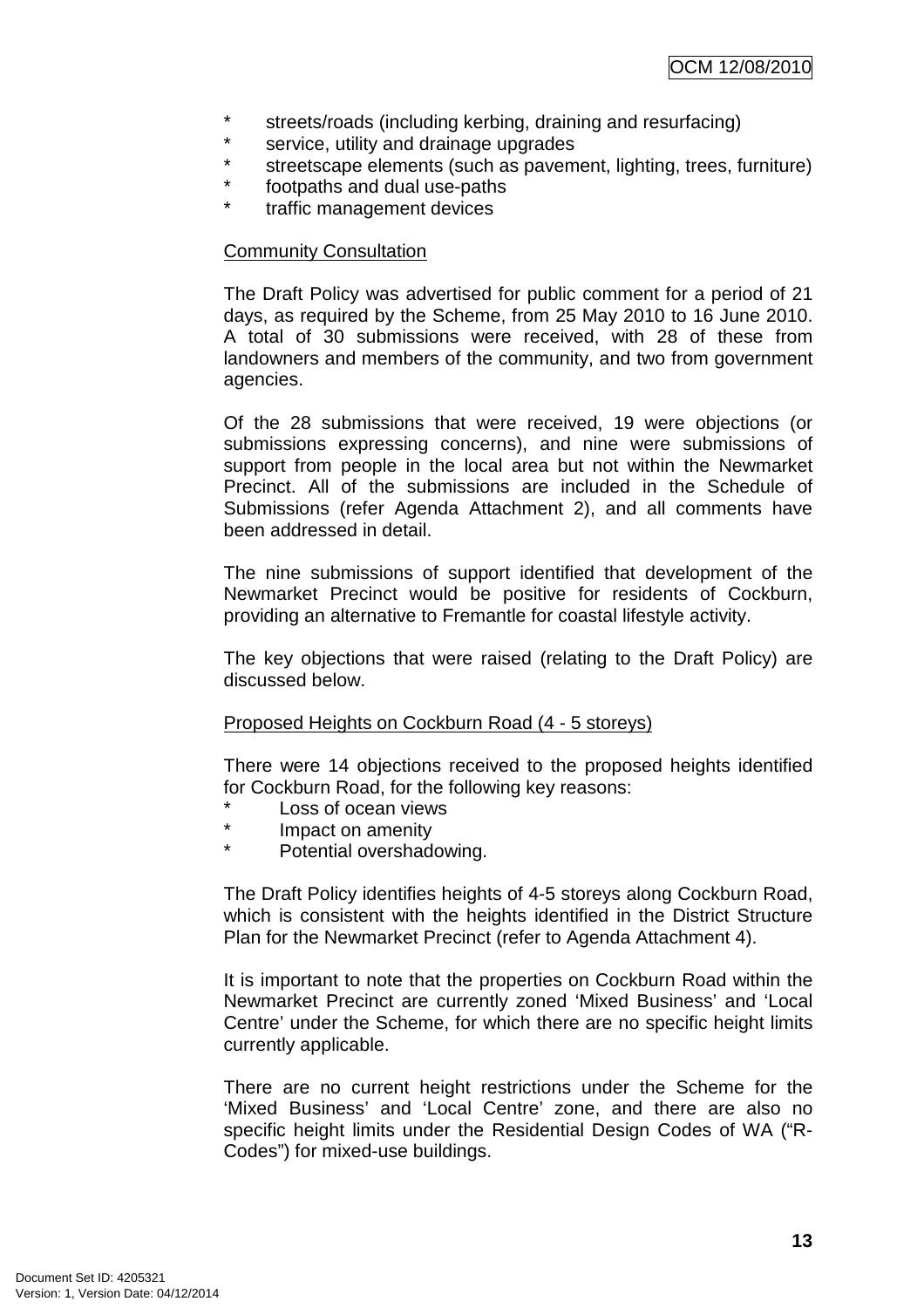State Planning Policy No. 2.6 (State Coastal Policy) includes building height limits (Section 5.3) for urban development, but these only apply to buildings within 300m of the horizontal setback datum. The Newmarket Precinct falls outside of this area therefore these heights limits are not applicable.

This means that under the current zoning and within the current planning framework there are no specific height restrictions applicable to proposals on Cockburn Road. Development proposals would be assessed against provisions of the Scheme and the R-Codes, which include plot ratio controls. Therefore by identifying maximum heights, the Draft Policy provides a height restriction that does not currently exist.

It is noted that a number of submissions requested a reduction in the proposed height limits for Cockburn Road, however the District Structure Plan has already been endorsed with 4-5 storey heights for Cockburn Road, and it is not considered appropriate to vary the heights from those that are outlined in the District Structure Plan.

It is therefore not recommended that any modification be made to the proposed height limits of 4-5 storeys along Cockburn Road in the Newmarket Precinct.

#### Maximum Heights (in metres)

There was some concern that the actual heights proposed (in metres) are excessive for the number of proposed storeys. It is important to note that the maximum heights that have been specified in the Draft Policy are the total heights of the physical building. This includes services that may add to the building height. This has been calculated as 3.5m for each floor (floor-to-floor measurement) and an additional 3m for buildings above 12m in height, given that buildings above 12m may need to provide services such as lift over-runs, water tanks and heating/cooling equipment that need to be factored into the total height of the building.

Cockburn Road is identified as a 'mixed use' area and 'local activity node' in the District Structure Plan. One of the important objectives for the Newmarket Precinct is achieving mixed use buildings, particularly along Cockburn Road. Therefore an important design consideration is to ensure that adequate floor to ceiling heights can be accommodated to ensure the potential for commercial uses which have higher requirements for building services. The required floor to floor height (or the height of each storey) depends on the desired ceiling height for a certain use, plus the floor structure, and room for mechanical ducts and conduits, etc. If adequate floor to ceiling heights cannot be achieved then the space will not be suitable for a commercial use (or conversion to a commercial use in the future).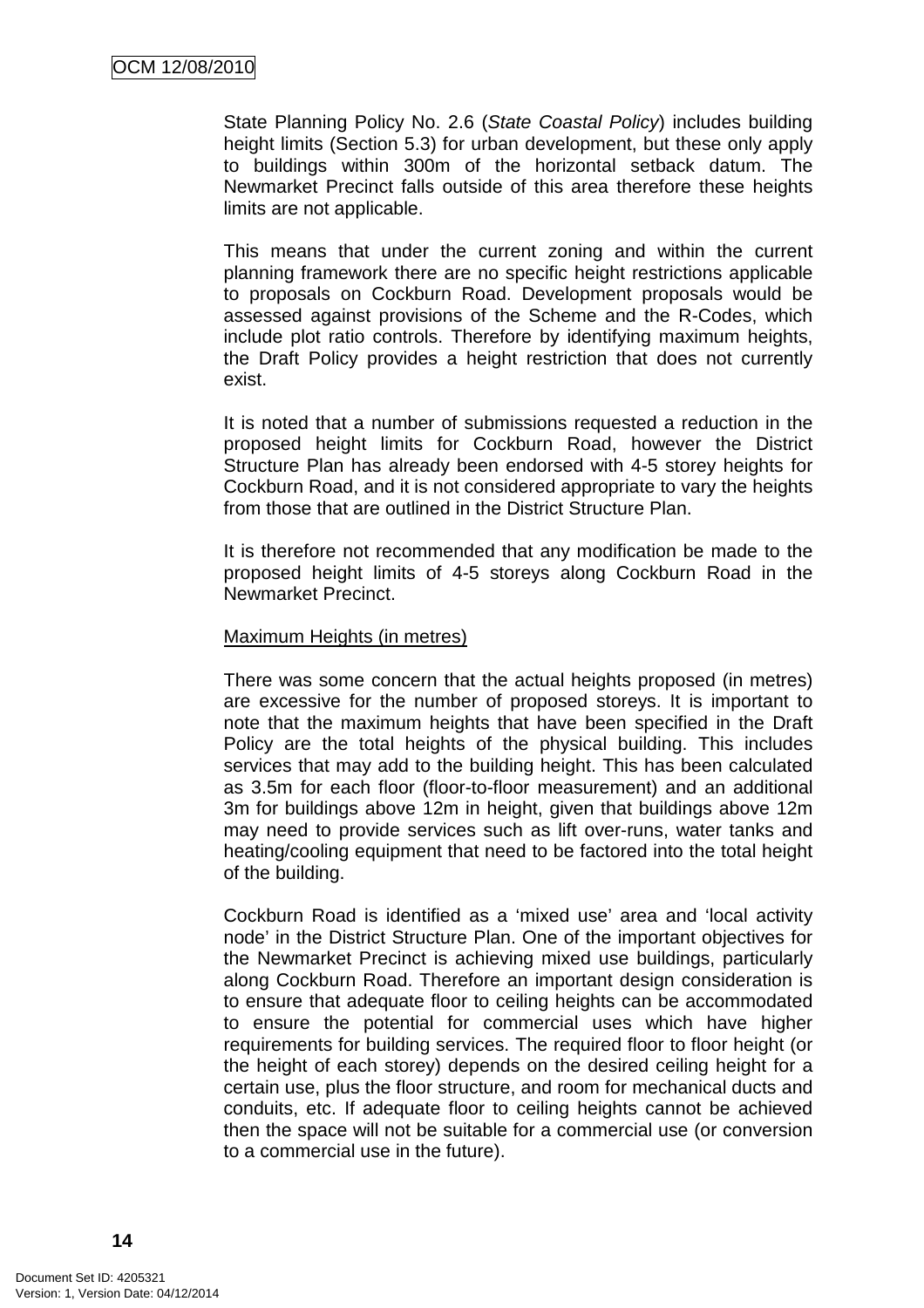The Draft Policy (in conjunction with Scheme Amendment No. 82) seeks to achieve robust buildings that can accommodate changes of use, and it is considered that the proposed maximum heights are appropriate in this context.

## Perceived inconsistencies between Draft Policy and District Structure Plan

Two submissions raised concerns regarding a perceived inconsistency between the Draft Policy and the District Structure Plan. The concern was that the proposed location of the gateway site on Cockburn Road is inconsistent with the District Structure Plan because the District Structure Plan identifies heights of 4-5 storeys for Cockburn Road in the Newmarket precinct.

The District Structure Plan sets out the general heights for the Newmarket Precinct as 4-5 storeys on Cockburn Road, and 3-4 storeys elsewhere in precinct. However, it also makes clear provision for a landmark site up to 16 storeys, and gateway site(s) up to 8 storeys (refer to Agenda Attachment 4). It is therefore assumed that wherever they are sited within the precinct, the general height limits set out will not apply and rather the height allowance for the landmark and gateway site will be applicable. If this was not the case then the landmark and gateway sites that are provided for in the District Structure Plan could not be achieved.

These two submissions also expressed concern regarding perceived ad-hoc interpretation of the District Structure Plan and lack of transparency surrounding the process.

The Draft Policy has been prepared to elaborate on the precinct character guidelines outlined in the District Structure Plan for the Newmarket Precinct (outlined in Agenda Attachment 4). The District Structure Plan made provision for landmark and gateway sites, but did not identify a preferred location for a gateway site. To prevent proposals being put forward as the gateway or landmark site(s) in locations that may be inappropriate, the City made the decision to identify a gateway site as part of the Draft Policy where it was considered appropriate.

The inclusion of this designated gateway site in the Draft Policy (clearly shown on the map sent to all landowners during the community consultation period - included in Agenda Attachment 6), was intended to provide the community with the opportunity to comment on the proposed gateway site.

## Recommended Modifications to Draft Policy

In addition to the recommended changes outlined above, there are also some minor changes recommended that do not affect the intent of any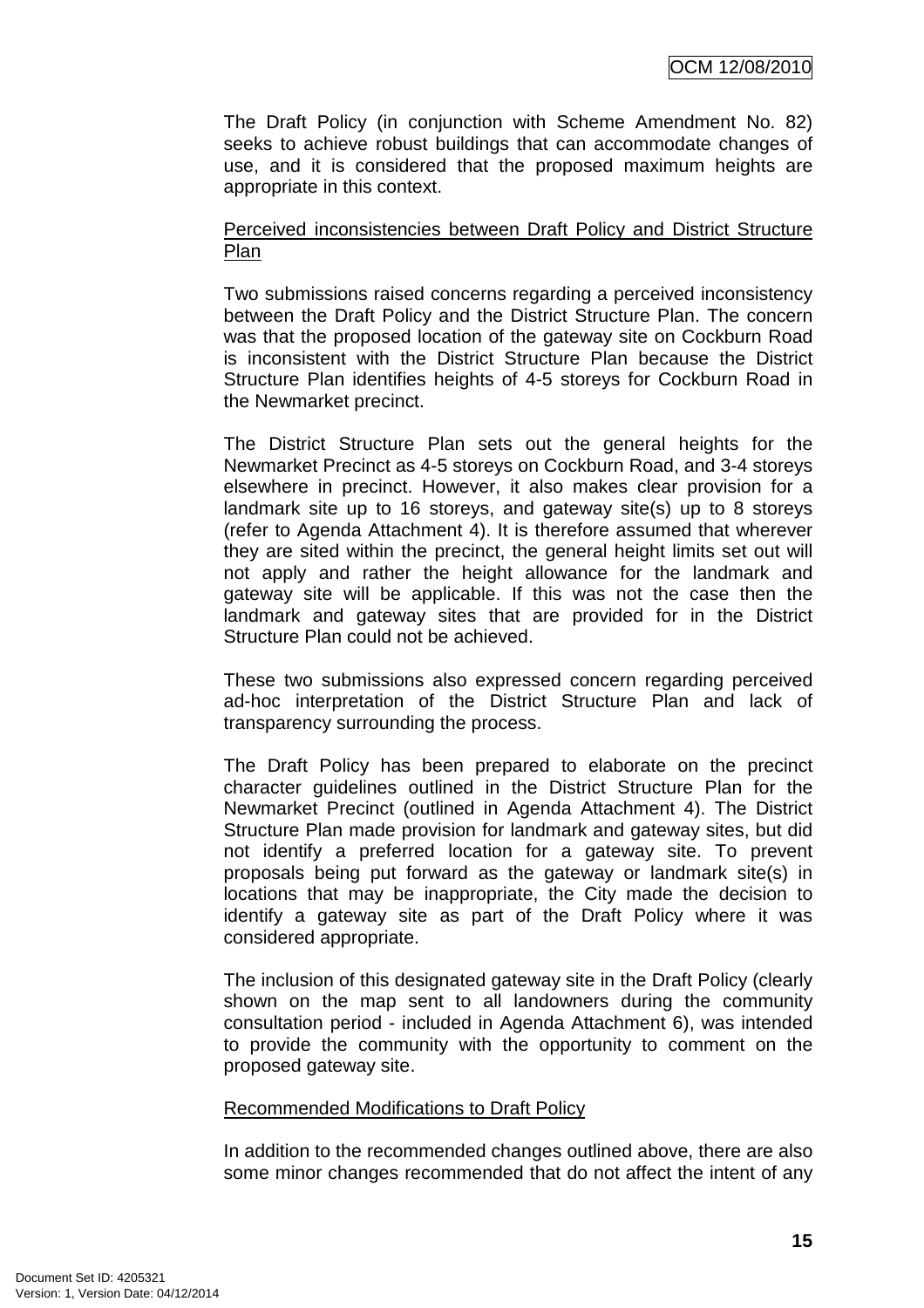of the provisions, and these changes have been incorporated into the Draft Policy included in Agenda Attachment 1.

#### **Conclusion**

The Draft Policy has been prepared to provide comprehensive design guidelines for development within the Newmarket Precinct, elaborating on the precinct character guidelines outlined in the District Structure Plan.

While it is acknowledged that there were a number of strong objections to the proposed building heights for Cockburn Road, it is important to note that there are no current height restrictions for this area, and the proposed heights in the Draft Policy are consistent with those outlined in the endorsed District Structure Plan.

It is therefore recommended that Council, in pursuance of Clause 2.5.2(b) of the Scheme, adopt the Local Planning Policy (Newmarket Precinct Design Guidelines) for final approval with minor modifications, as shown in Agenda Attachment 1.

#### **Strategic Plan/Policy Implications**

#### **Demographic Planning**

- To ensure the planning of the City is based on an approach that has the potential to achieve high levels of convenience and prosperity for its citizens.
- To ensure development will enhance the levels of amenity currently enjoyed by the community.

#### **Lifestyle and Aspiration Achievement**

• To foster a sense of community spirit within the district generally and neighbourhoods in particular.

## **Budget/Financial Implications**

N/A

## **Legal Implications**

N/A

## **Community Consultation**

The Draft Policy was advertised in accordance with Clause 2.5 of the Scheme. This included a notice of the Draft Policy in a newspaper for two consecutive weeks in accordance with Clause 2.5.1(a).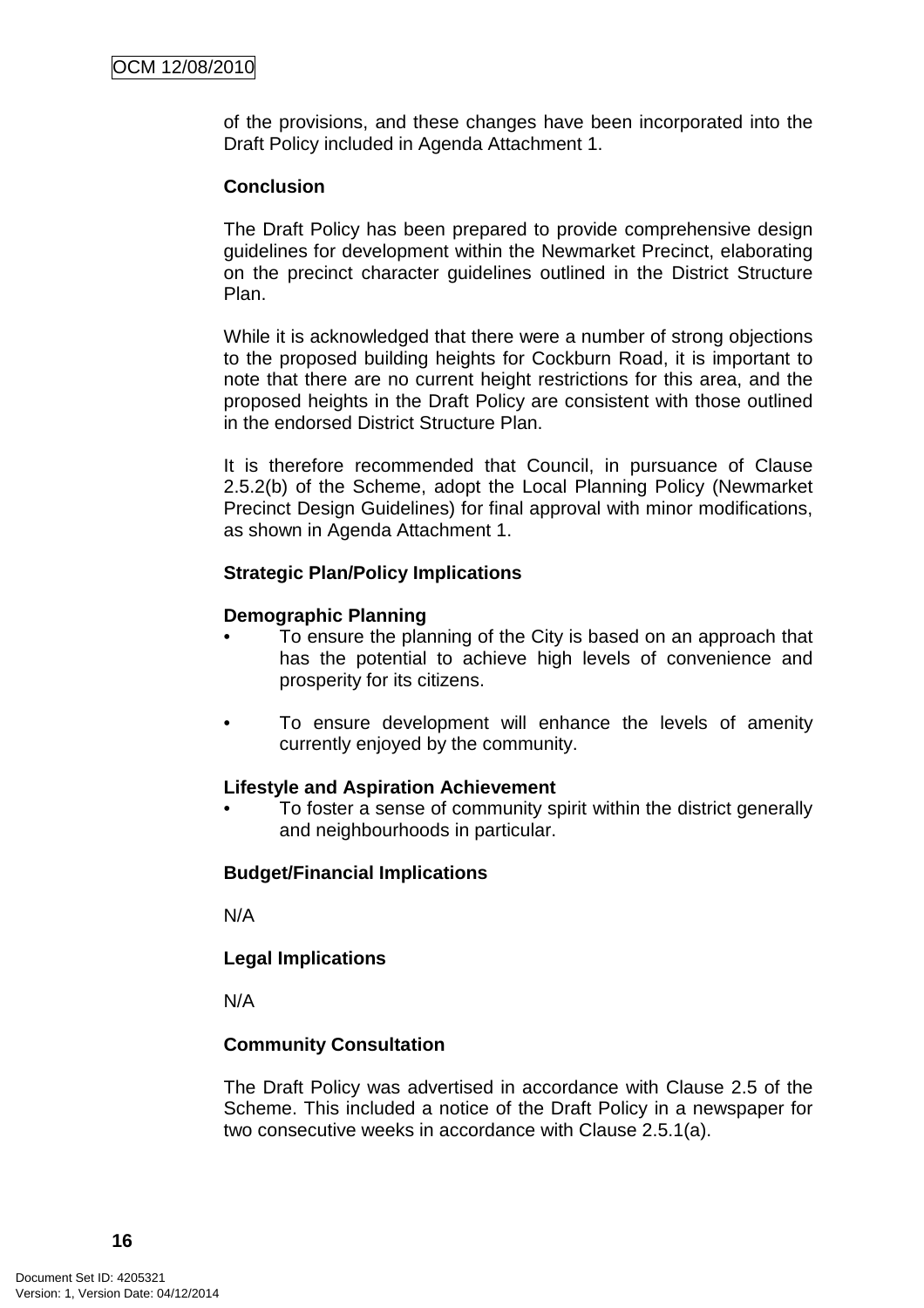Letters were sent to all landowners within the Newmarket Precinct and adjacent to the Newmarket Precinct, including a map showing the proposed heights and the proposed landmark and gateway sites (map included in Agenda Attachment 6).

Extensive community consultation has also been undertaken by the WAPC in the preparation of District Structure Plan, and the purpose of the Draft Policy is to implement these outcomes.

## **Attachment(s)**

- 1. Draft Local Planning Policy
- 2. Schedule of Submissions
- 3. Cockburn Coast District Structure Plan
- 4. Extract from Cockburn Coast District Structure Plan
- 5. Draft Scheme Amendment No. 82 (for information)
- 6. Draft Height Map sent to all landowners during advertising period.

## **Advice to Proponent(s)/Submissioners**

All submissioners have been advised that this matter was going to be considered at the 12 August 2010 Council meeting.

## **Implications of Section 3.18(3) Local Government Act, 1995**

Nil.

**14.2 (OCM 12/08/2010) - DEVELOPMENT APPLICATION FOR EIGHT (8) STOREY MIXED USE BUILDING COMPRISING: OFFICE FLOORSPACE, A CAFÉ, BAR/RESTAURANT, SERVICED APARTMENTS AND 18 MULTIPLE (RESIDENTIAL) DWELLINGS - LOCATION: LOTS 1 AND 2 BELLION DRIVE (CORNER COCKBURN ROAD) HAMILTON HILL - OWNER: KARRISMA PTY LTD - APPLICANT: PETER D WEBB AND ASSOCIATES (2207502) (T WATSON) (ATTACH)** 

# **RECOMMENDATION**

That Council:

- (1) approve the development of a eight (8) storey mixed use building including office floor space, a café, bar/restaurant, serviced apartments and multiple dwellings, on Lots 1 and 2 Bellion Drive, corner Cockburn Road, Hamilton Hill, subject to the following conditions:
	- 1. Development being undertaken in accordance with the approved plans and any associated information lodged as part of, or in support of the application.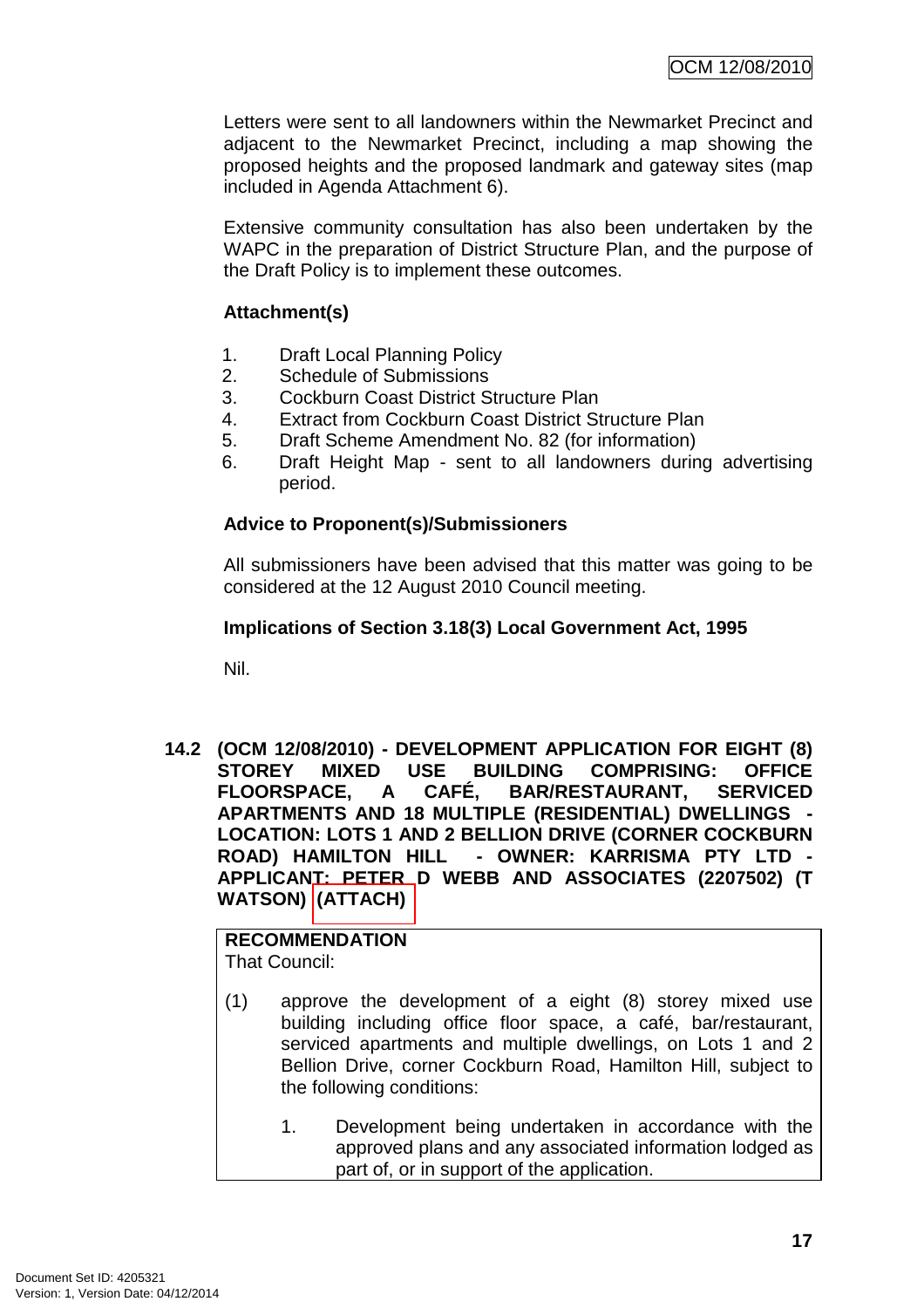- 2. The development being designed and documented in consultation with a qualified acoustic consultant who must certify how the development satisfies the requirements of State Planning Policy 5.4 dealing with 'Road and Rail Transport Noise'. Details of noise attenuation measures to be incorporated into the development for the purpose of addressing the policy are to be provided to the City's satisfaction prior to the issue of a building licence for the development.
	- 3. Notification in the form of a memorial to be lodged against the Title and incorporated into the Strata Management Plan advising of the potential impacts associated with living in a mixed-use environment, including a number of larger non-residential uses to the south of the property. The memorial is to be lodged against the Title prior to any subdivision or strata titling of the subject property, the details in respect of which are to be provided to the satisfaction of the Manager Statutory Planning prior to the issue of a Building Licence for the development.
	- 4. The submission of a Waste Management Plan for the development as required by and in accordance with the City's Waste Management Policy. The plan is to be submitted to, and approved by the Manager Statutory Planning, in consultation with the Manager Waste Services, prior to the issue of a Building Licence. The development must operate in accordance with the recommendations of the approved Waste Management Plan, to the ongoing satisfaction of the City.
	- 5. Prior to the occupation of the bar/restaurant and café tenancies hereby approved, a Management Plan must be submitted to and approved by the Manager Statutory Planning on behalf of the City. The Management Plan should demonstrate how those tenancies will operate taking into account their location within a mixed use environment, with specific reference being made to the hours of operation, noise control (sound design measures and management) and servicing (including matters such as the disposal of general refuse and bottles). The tenancies must operate in accordance with the approved Management Plan to the ongoing satisfaction of the City.
	- 6. The size of the bar/restaurant being limited to a capacity equivalent to the amount of parking allocated to this tenancy. Fifty five (55) parking bays are deemed to be allocated to this tenancy based on its size and use for restaurant purposes. The use of the tenancy for bar purposes requires the commensurate reduction in the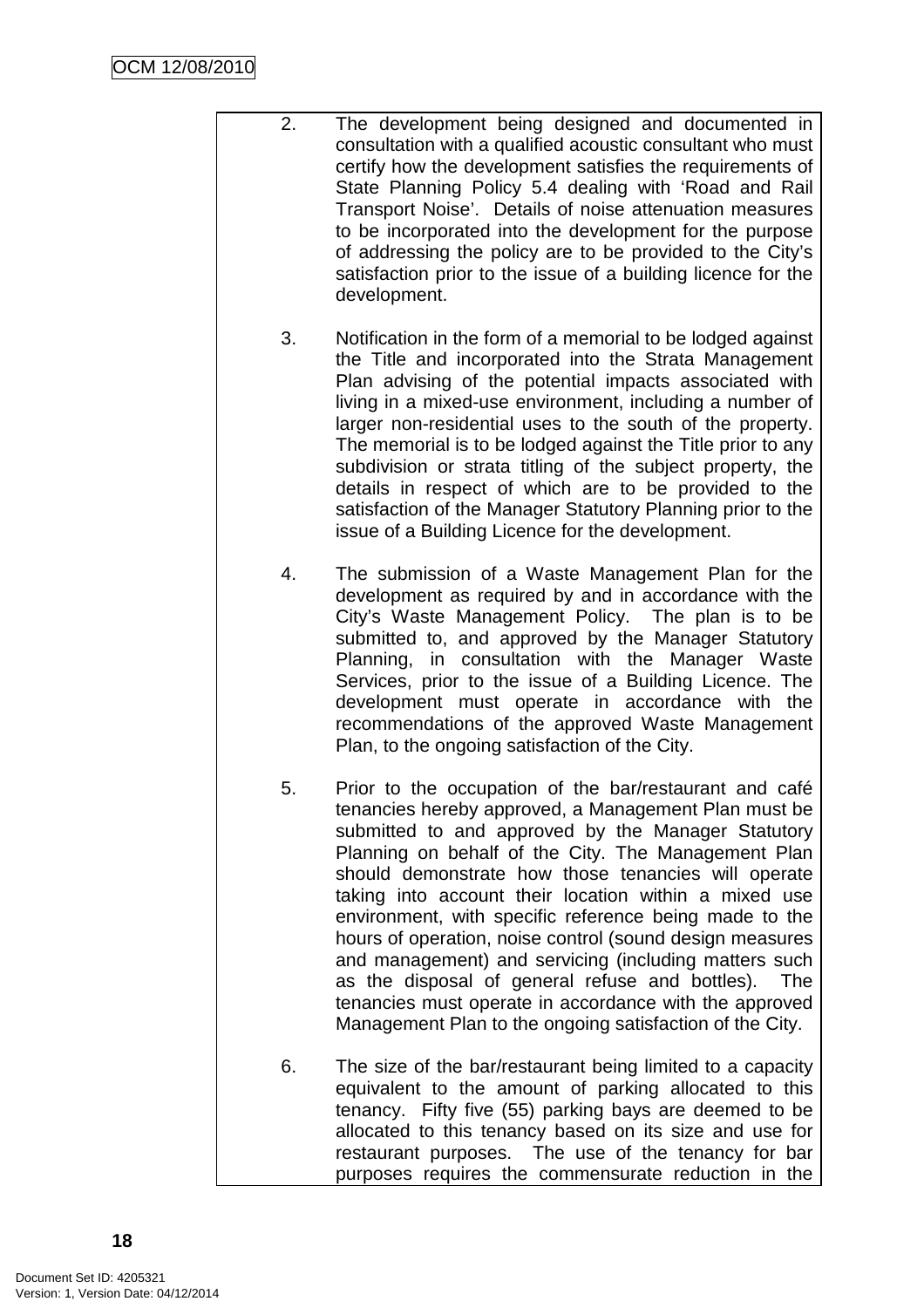amount of seating allocated to restaurant use taking into account the relevant parking requirements of Town Planning Scheme No.3 (restaurant use: one (1) bay required for every four (4) seats or people accommodated/bar use: one (1) bay for every 2m² net lettable drinking area).

- 7. The capacity of the café being limited to 165 seats.
- 8. Details regarding the location, allocation and availability of car parking bays to the specific uses and tenancies onsite are to be provided to the City's satisfaction prior to the issue of a building licence for the development, to be later reflected on the strata plan/s for the development.
- 9. No more than two (2) parking bays being provided per multiple (residential) dwelling.
- 10. All car parking and vehicle access points complying with the minimum requirements of the applicable Australian Standard and the Building Code of Australia (including disabled parking), the details of which are to be submitted to and approved by the City prior to the issue of a Building Licence..
- 11. Walls, fences and landscape areas are to be truncated within 1.5 metres of where they adjoin vehicle access points where a driveway and/or parking bay meets a public street or limited in height to 0.75 metres.
- 12. Prior to the commencement of development, a scheme detailing the following must be submitted to and approved by the Manager Statutory Planning on behalf of the City, in consultation with Main Roads WA and the Department of Planning.
	- a) The modification of the intersections of Cockburn Road and Bellion Drive, and Cockburn Road and Rollinson Road, to provide right turn pocket lanes from Cockburn Road into Bellion Drive and Rollinson Roads respectively.
	- b) The provision of a median island in Bellion Drive where it meets Cockburn Road.

All costs associated with the provision of these improvements must be borne by the developer, and all works must be completed prior to the occupation of the development.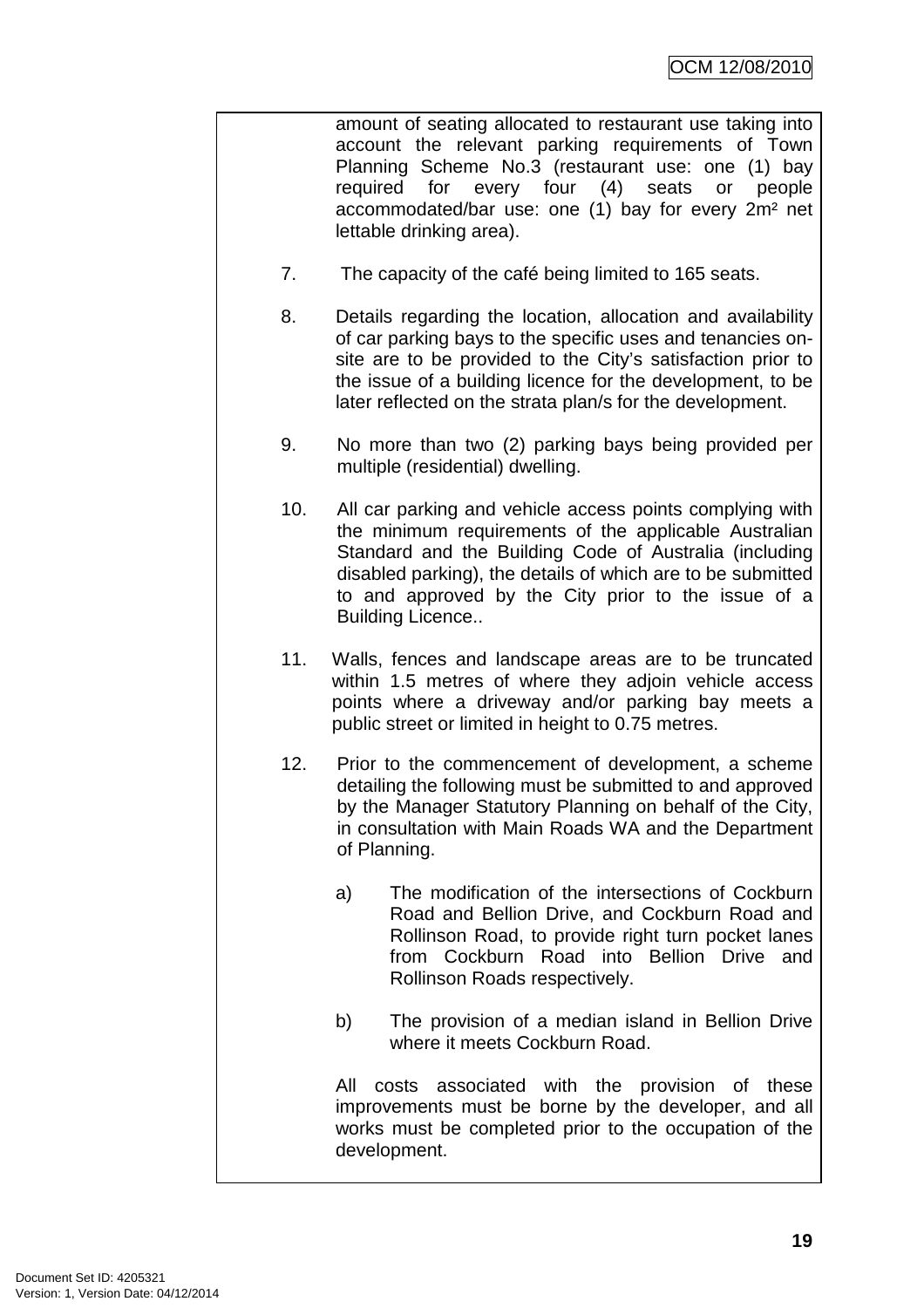- 13 Prior to the issue of a Building Licence, a scheme for the provision of covered bicycle stands to cater for the bicycle parking and storage needs of users/visitors to the building, must be submitted to and approved in writing, by the Manager Statutory Planning. The standard of this provision should reflect the requirements of Table 2 and 3 of the City of Cockburn Town Planning Scheme No. 3. The approved bicycle parking stands must be made available for use prior to the occupation of the building, and thereafter retained for use to the ongoing satisfaction of the City.
	- 14. In the interest of design consistency, all works proposed within the road reserve of Cockburn Road shall be the subject of detailed consideration by the City in consultation with the Department of Planning and Main Roads WA.
	- 15. No development occurring beyond the southern boundary of the application site i.e. within the Primary Regional Road reservation.
	- 16. Prior to the issue of a Building Licence, a comprehensive materials schedule must be submitted to and approved by the Manager Statutory Planning on behalf of the City. The schedule is to include details of the colour and finish of all external materials proposed for use across the development. The development must be constructed in accordance with the approved schedule.
	- 17. Car park ventilation grills/panels are to be suitably located relative to the surrounding public domain taking into account the prominence of the subject property. Details of the grills/ventilation panels are to be submitted for the approval of the Manger Statutory Planning on behalf of the City prior to the issue of a Building Licence.
	- 18. All service areas (clothes drying areas and bin stores) and service related hardware, including antennae, satellite dishes and air-conditioning units, being suitably located from public view and/or screened, the details of which are to be provided to the satisfaction of the Manger Statutory Planning on behalf of the City, prior to the issue of a Building Licence..
	- 19 The installation of outdoor lighting (if proposed) is to be in accordance with the requirements of Australian Standard AS 4282-1997: 'Control of the Obtrusive of Outdoor Lighting'.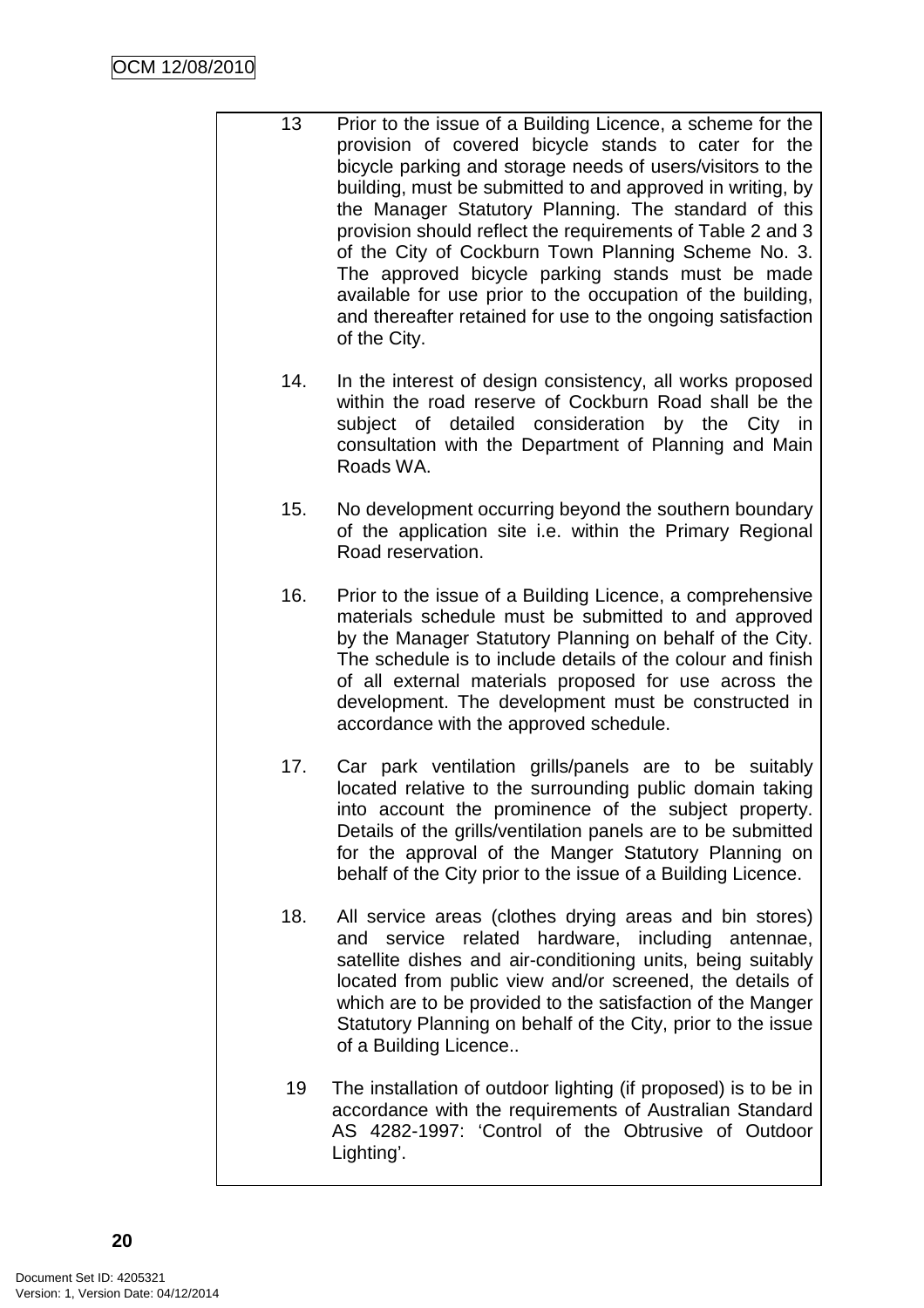- 20. All stormwater drainage shall be designed in accordance with the document entitled "Australian Rainfall and Runoff" 1987 (where amended) produced by the Institute of Engineers, Australia. The design in to be certified by a suitably qualified practicing Engineer and/or hydraulic design consultant or the like, and designed on the basis of a 1:100 year storm event and submitted, to the satisfaction of the Manager Statutory Planning, prior to the issue of a Building Licence..
	- 21. Any retaining wall(s) are to be constructed in accordance with a qualified Structural Engineer's design.
	- 22. Prior to the issue of a Building Licence, application being made to the Western Australian Planning Commission to amalgamate the subject lots into one lot, on one single Certificate of Title.
	- 23 Prior to the issue of a Building Licence, a Construction Management Plan must be submitted to the City for the approval of the Manager Statutory Planning. This Management Plan must detail the management of the following matters:
		- a) access to and from the site;
		- b) the delivery of materials and equipment to the site;
		- c) the storage of materials and equipment on the site;
		- d) the parking arrangements for contractors and subcontractors; and
		- e) any other matters likely to impact on the surrounding properties.
	- 24. Earthworks over the site and batters must be stabilised to prevent sand or dust blowing, and appropriate measures shall be implemented within the time and in the manner directed by the City in the event that sand or dust is blown from the site.
	- 25 No building or construction related activities associated with this approval causing noise and/or inconvenience to neighbours between the hours 7.00 p.m. and 7.00 a.m. Monday to Saturday, and not at all on Sunday or Public Holidays.

## FOOTNOTES

- 1. The application has been determined on the basis of the plans and information provided to City for assessment.
- 2. This is a Planning Approval only and does not remove the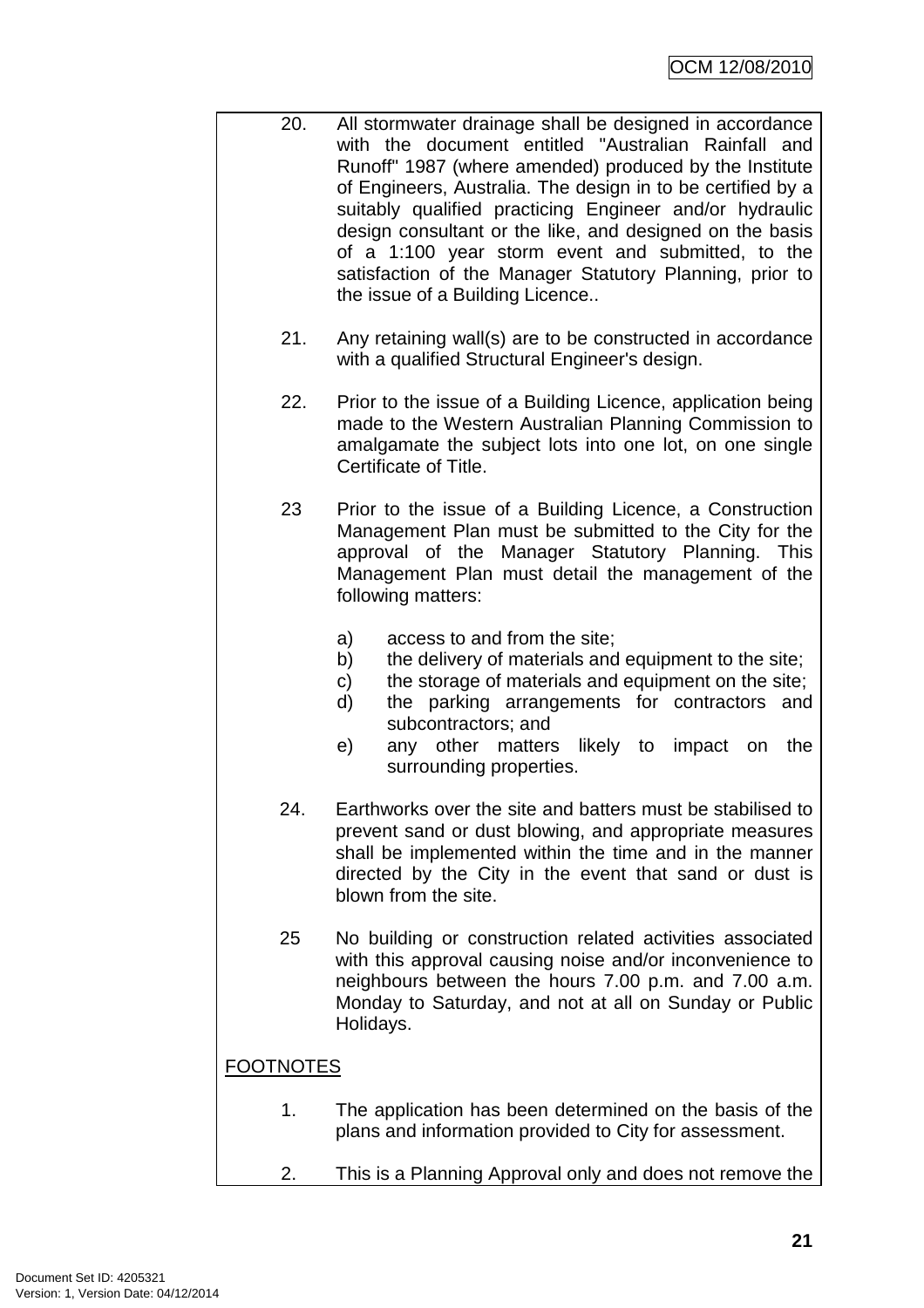responsibility of the applicant/owner to comply with all relevant building, health and engineering requirements of the City, with the requirements of the City of Cockburn Town Planning Scheme No. 3, and/or with any other relevant legislation. Prior to the commencement of any works associated with the development, a Building License may be required.

- 3. In the event there are any questions regarding the requirements of this approval, or the planning controls applicable to the land and/or location, the City's Statutory Planning Services should be consulted.
- 4. The documentation and construction of a development that achieves high environmental performance standards in accordance with the sustainability aspirations of the Cockburn Coast District Structure Plan is encouraged.
- 5. With respect to condition 3, the Memorial should state as follows (or similar): This site is situated within Cockburn Coast District Structure Plan area. The vision for Cockburn Coast includes an integrated mix of uses. In several instances, this may involve the continued use of land for a range of existing non-residential purposes. Residential amenity, therefore, may be affected by the mixed-use nature of the location, including noise and other impacts.
- 6. With respect to conditions 4 and 5, the Council's objective is the development of a successful mixed use building, whereby the proposed non-residential uses (bar/restaurant and café) can successfully co-exist with the serviced apartment and residential uses on-site, and those in the vicinity. To this end, the Council is keen to ensure that every effort to minimise the potential impact of the different uses on one another is made.
- 7. With respect to conditions 17 and 18, given the prominent location of the subject land, the placement of services and related hardware will require specific attention at working drawings stage. With respect to items such as air conditioning condenser units, a generic approach to screening such units may be necessary (through a consistent screening element in balustrades for example).
- 8. With respect to condition 23-25, the Council's objective is to ensure the construction of the development is undertaken in a manner that has minimal impact on adjoining and adjacent landowners, and the local community generally.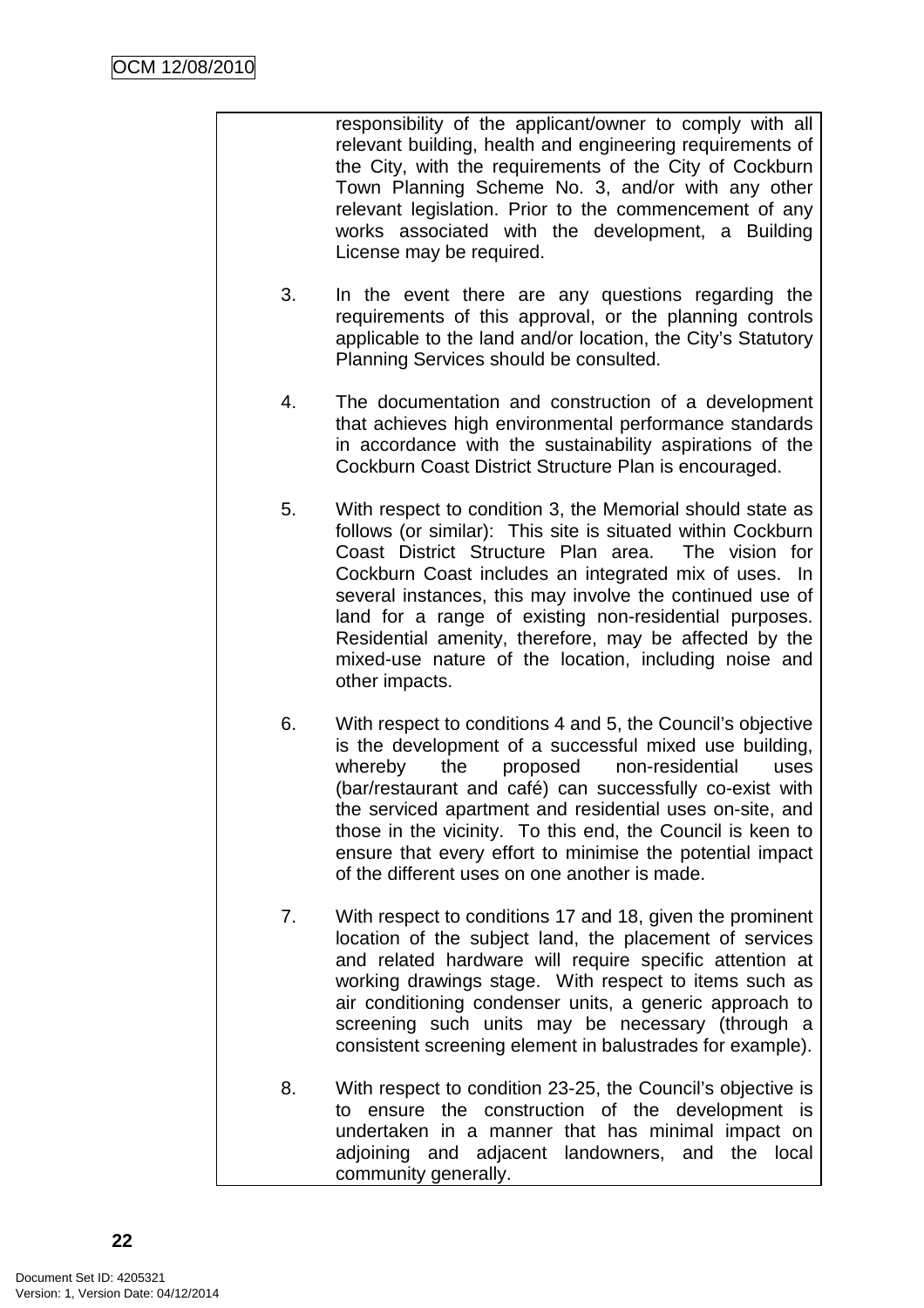- 9. The development is to comply with the requirements of the Building Code of Australia. In this regard, it is recommended the City's Building Services should be consulted prior to the commencement of working drawings.
	- 10. The development is to comply with the noise pollution provisions of the Environmental Protection Act 1986, and more particularly with the requirements of the Environmental Protection (Noise) Regulations 1997.
	- 11. If the development the subject of this approval is not substantially commenced within a period of three (3) years, or such other period as specified in the approval after the date of the decision, the approval shall lapse and be of no further effect.
	- 12. Where a Planning Approval has so lapsed, development shall not be carried out without the further approval of the Council being sought and obtained.
- (2) issue a Notice of Determination for Planning Approval under the City of Cockburn Town Planning Scheme No. 3; and
- (3) advise the applicant and submissioners of the Council's decision accordingly.

## **COUNCIL DECISION**

## **Background**

Council at its 13 August 2009 meeting resolved to defer its determination of the proposed development to a 16 storey mixed use building on Lots 1 and 2 Bellion Drive, corner Cockburn Road, Hamilton Hill to allow the landowner to discuss the concerns raised in the Officer's report with the City and the Department of Planning.

The report presented to Council in August 2009 recommended the proposal before the City be refused on grounds relating to: the height of the proposed building at 16 storeys; issues pertaining to access, notably the absence of such from the Primary Regional Road adjoining to the south; issues pertaining to the servicing (functionality) of the development; and a range of community concerns regarding the proposal.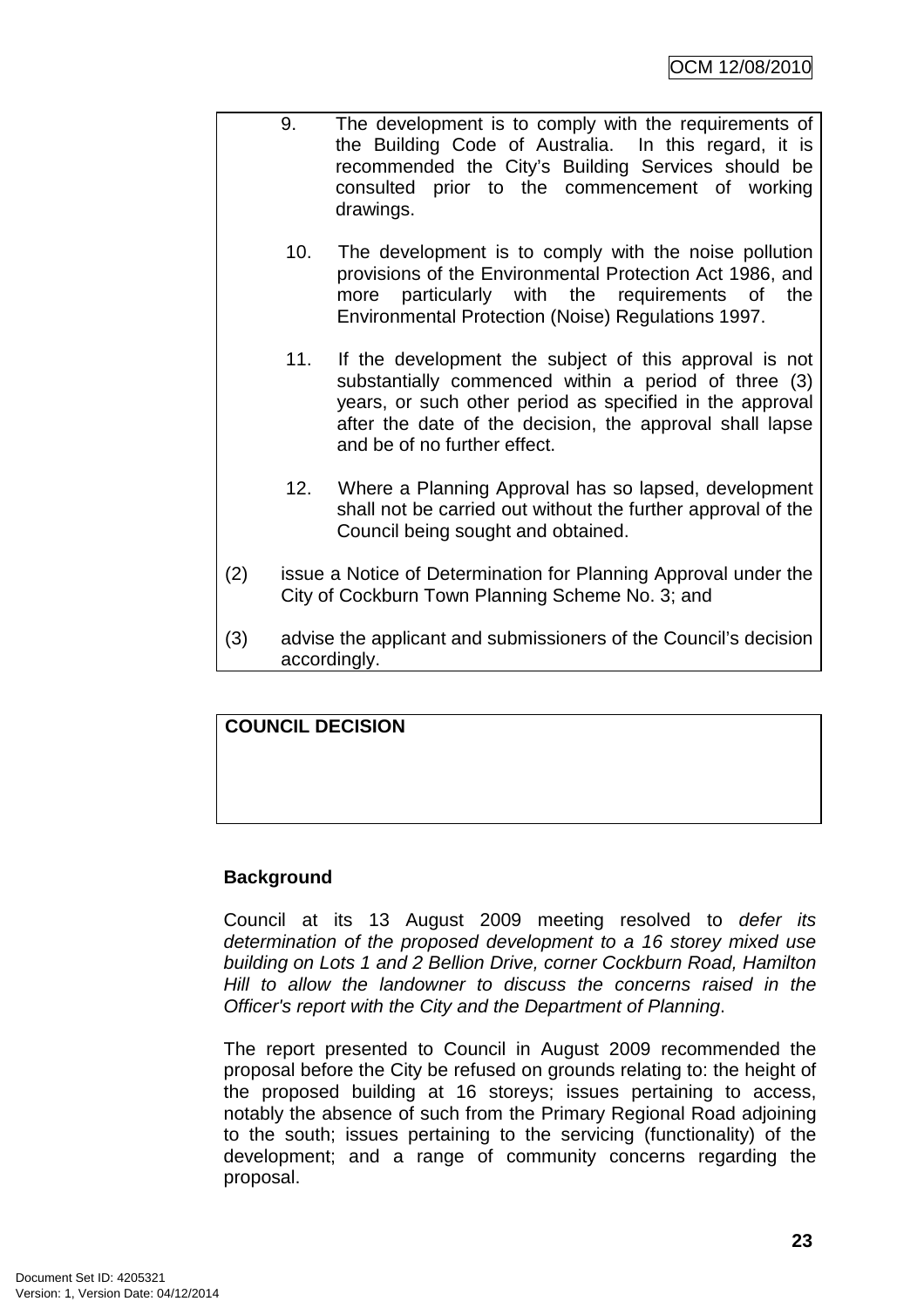Prior to reporting on the development application, 78 letters were sent to property owners either adjoining or in the vicinity of the subject site. In response, 26 submissions were received. Of these, eight (8) raised no objection to the proposal. The remainder, however, objected to the proposal (18 submissions). Submissions were also received from Tourism Western Australia and the WAPC/Department of Planning following referral to those State Government agencies.

The overwhelming concern raised via consultation related to the height or scale of the proposed development (16 storeys). In that context, the proponent challenged the content of what was then the draft Cockburn Coast District Structure Plan, claiming the subject site deserved 'landmark' status.

The now adopted Cockburn Coast District Structure Plan refers to a hierarchy of building heights within the Structure Plan area, including 'landmark' and 'gateway' sites on which buildings of greater height can be developed. Using the principle of defining particular sites or locations with structures of greater height, the proponent formed the view that the subject site was landmark in nature, and therein appropriate for development with a 16 storey building.

As identified in the District Structure Plan; however, the landmark site for the subject location (Newmarket Precinct) is encouraged on the eastern corner at the high point that forms the gateway to the project area from the east. The view remains though, that the subject site is significant in the context of the location and the broader development of Cockburn Coast. If the site is not suitable for development with a landmark building, it remains suitable for development with a 'gateway' building. The District Structure Plan refers to the establishment of gateway buildings at major entrance points in the development area.

## Existing Situation

The land subject of this application comprises two (2) lots situated on the south-east corner of Cockburn Road and Bellion Drive in Hamilton Hill. At present a number of dilapidated non-residential buildings occupy the lots. Access to the buildings is gained from Bellion Drive.

Adjoining to the east, the land shares a common boundary with a lot occupied by 10 three (3) storey grouped dwellings. Developed in recent years, this development is representative of the increasing mix of development occurring in the locality. Other development that contributes to the character of the mixed-use nature of the area includes residential units on the north side of Bellion Drive, the adjacent Craft Decor site, and further mixed development to the north.

The southern side of the application site abuts land reserved under the Metropolitan Region Scheme (MRS) for 'Primary Regional Road' purposes. This land is owned by the Western Australian Planning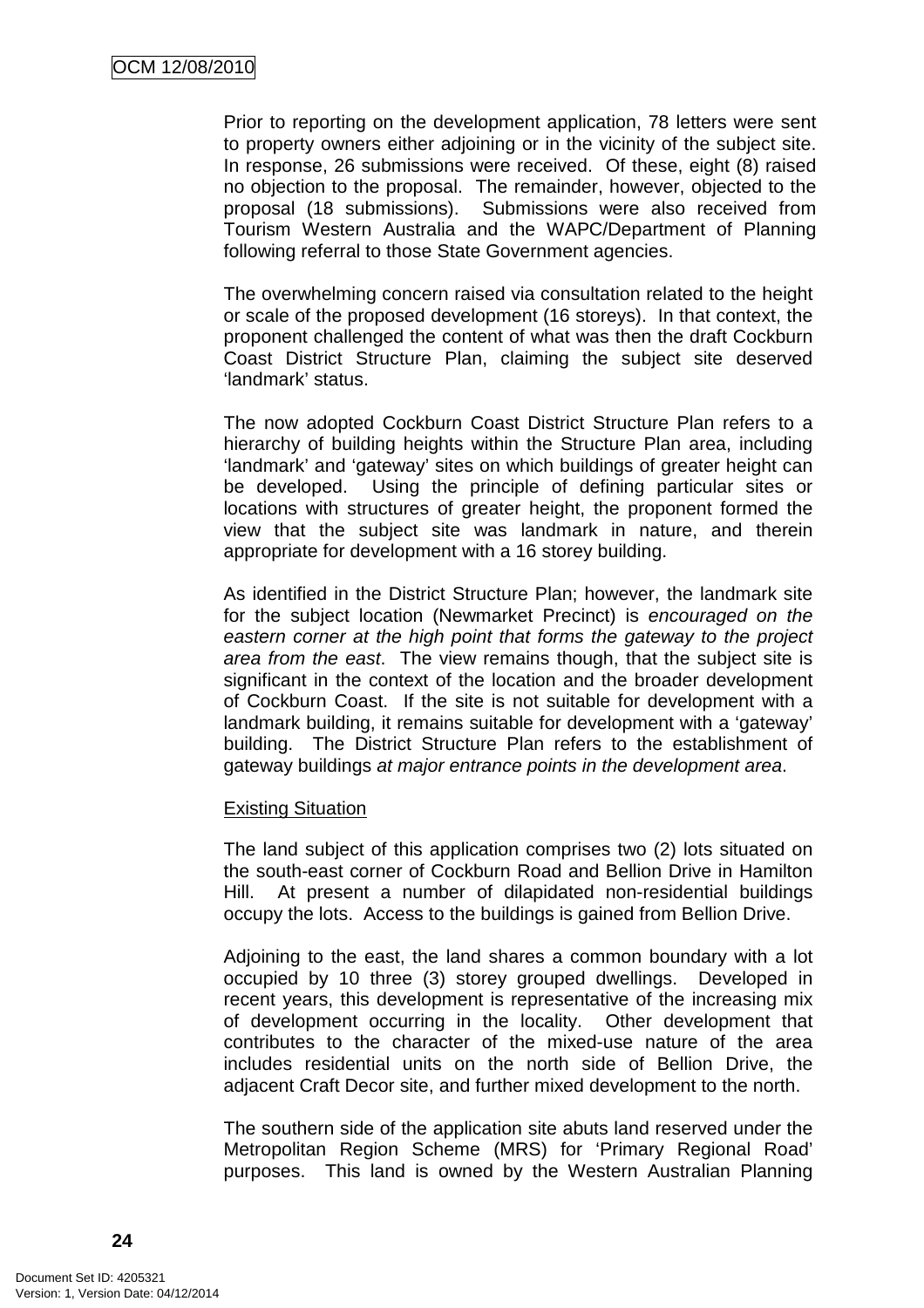Commission (WAPC) and is identified as a primary access route into the northern part of Cockburn Coast.

## **Submission**

The revised proposal before Council is for an eight (8) storey building. In detail, the following is proposed:

Ground Floor Level (adjacent to Cockburn Road)

- An office tenancy (411m<sup>2</sup>) on the south west corner of the site;
- A bar/restaurant including 'back-of-house' floor space (kitchen and amenities); and
- A café, including back-of-house floor space.

A Cockburn Road pedestrian entry point extending to a lobby serving the upper level uses is also proposed at the ground floor level.

## Upper Ground Floor Level (Level 2)

- Serviced apartment lobby and seven (7) serviced apartments; and
- Residential lobby.

## Levels 2-5

• 48 serviced apartments (55 serviced apartments in total).

## Levels 6-8

18 residential apartments (multiple dwellings).

Parking for the development is proposed across three (3) levels, including basement and part-basement levels. The upper parking level is in the form of a deck and includes a port cochure arrangement that addresses the serviced/residential apartments lobby (level 2l). In total, 201 parking bays are proposed. Access to the parking areas is proposed from two (2) points on Bellion Drive, one of which will serve the lower basement parking levels, the other serving the deck level.

In support of the proposal, the applicant states the following:

The subject site is designated 'Mixed Use' within the Structure Plan area. It is recognised this classification "has been strategically placed throughout much of the project area, in order to allow a range of compatible uses to co-locate adjacent to one another, and vertically in individual buildings." The Structure Plan suggests that it is particularly important to allow a mix of uses along the full length of Cockburn Road. The Structure Plan also recognises that it is important to ensure that uses proposed along Cockburn Road contribute, "… to a continuous active street frontage". Further, ground floor commercial activities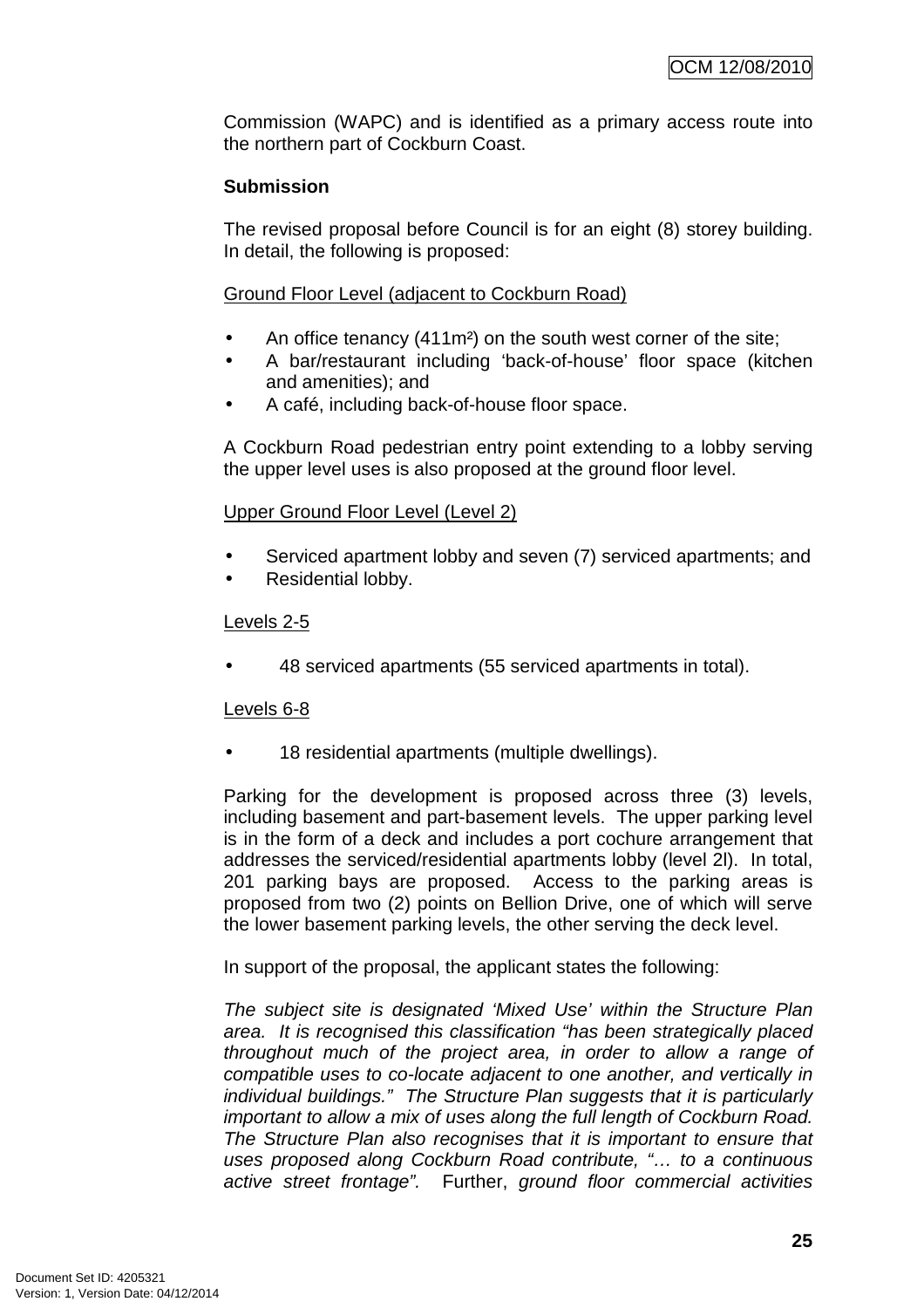should be mandatory and are to be applied, "… in key strategic locations such as key intersections …"

The Structure Plan suggests that "the landmark site" within this precinct might be permitted to be up to 16 levels, but there is an argument supporting the proposed development of the subject site to the height as proposed as this site is being recognised as an iconic site, forming the northern gateway into the Structure Plan area, on Cockburn Road. As the site has a direct interface with the proposed Rollinson Road extension (a 'red' road in the MRS), it is important that this site be treated in a way which defines the entry into the precinct from both the east and the north in the manner proposed by this development.

## **Report**

The revised proposal has been assessed against the relevant requirements of the City's Town Planning Scheme No. 3, the R-Codes, the Newmarket Design Guidelines and the Cockburn Coast District Structure Plan. The proposal has also been considered against the content of the current amendment to the Scheme (Amendment No.82) dealing with the use of land within the Newmarket Precinct.

As a preface to the following sections, it should be noted the revised proposal is supported and is recommended for conditional approval by Council. The proposed building has been reduced significantly in terms of its height to a level that is commensurate with the planning controls guiding such for the land in question and the precinct within which it sits. The proposal also retains a relevant and positive mix of use and is suitably designed, particularly at street level. To this extent, the proposal espouses the objectives for the location and is representative of the future development of the broader Cockburn Coast.

The considerations to follow cover key aspects in the assessment of the application.

## Use of Land and Density

The subject land is zoned Mixed Business under Town Planning Scheme No. 3. The uses proposed as part of the development are either 'Permitted' (office, bar/restaurant and cafe) or 'Discretionary' (tourist accommodation and residential) within a Mixed Business zone. Under Amendment No. 82, the same scheme classifications will in essence apply to the uses proposed. The uses are also considered generally acceptable under the Cockburn Coast District Structure Plan. In this regard, they are consistent with the developing (and expected) mixed use character of the locality as described.

With respect to density, 18 multiple dwellings are proposed (20 permitted).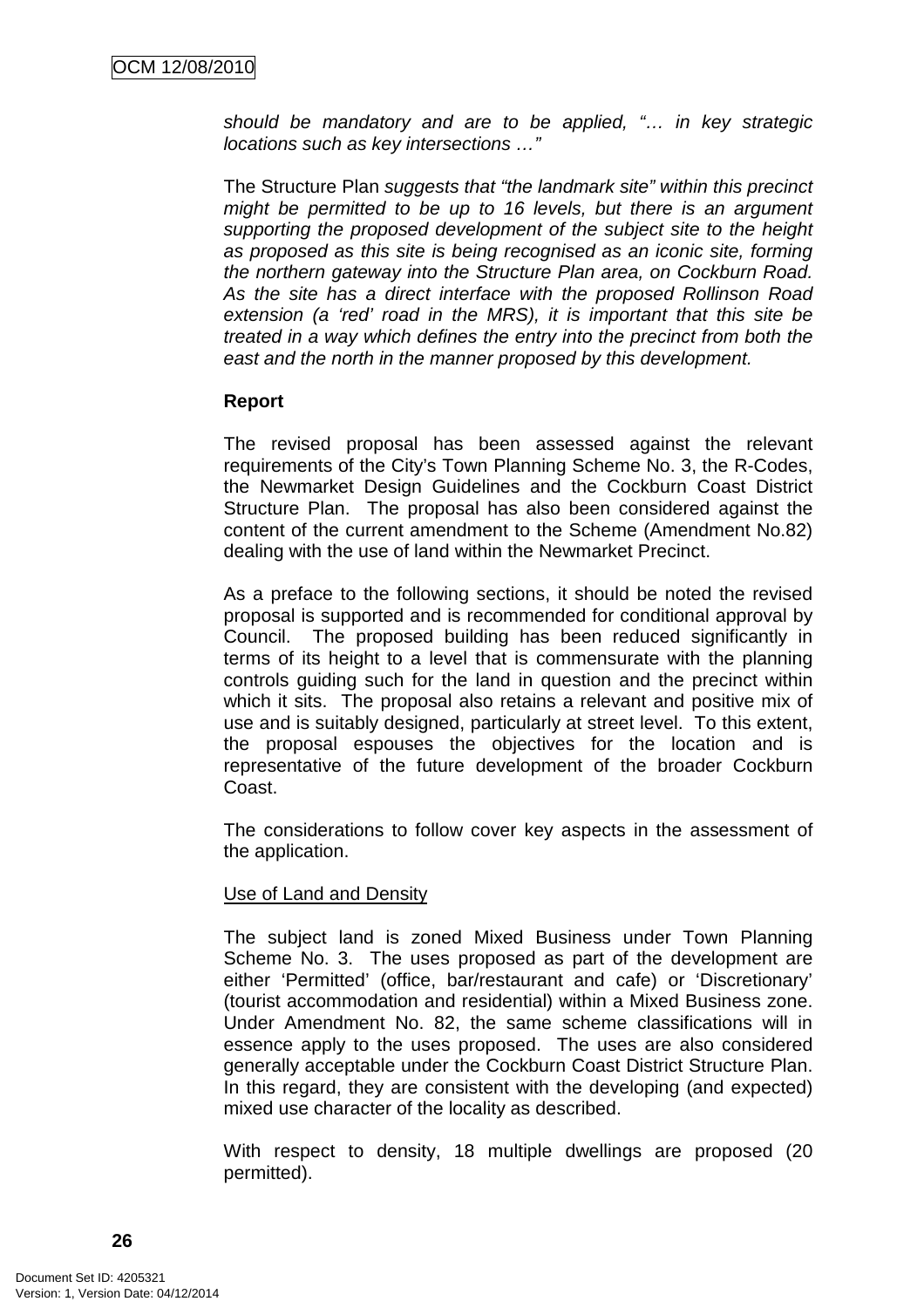## Height

There are no building height controls in the City's scheme for the subject location. The control of building height is guided by the Cockburn Coast District Structure Plan and the Newmarket Precinct Design Guidelines. The Design Guidelines seek to ensure new development within the Newmarket Precinct has regard to the District Structure Plan.

Under the Cockburn Coast District Structure Plan, building height on a gateway site is permitted to be up to 8 levels. As stated in the Structure Plan Gateway buildings will be located at major entrance points in the development area. The intersection of Rollinson Road, to be extended from Cockburn Coast Drive to Cockburn Road, represents a major entrance point into the northern part of the Structure Plan area. Therefore, the proposed building at a height of 8 storeys accords with the provisions of the District Structure Plan.

The proposed building height also accords with the Newmarket Precinct Design Guidelines. As stated in the Guidelines, A gateway site is to be located on the northeast side of the intersection between Cockburn Road and future Rollinson Road extension to Cockburn Coast Drive. This road link will form one of the key entrances into the Cockburn Coast area. In addition to being acceptable in terms of building height, the current proposal is designed to deliver in respect of a range of other specific development criteria, criteria considered fundamental to the 'gateway' status of the site.

The provisions seek to ensure all aspects of a gateway development recognise and respect the significance of such, and include:

- A limit in building height to eight (8) storeys and not exceeding 32 metres).
- The suitability of the development taking into account the desired streetscape for the location. In this regard, the proposed development will signify the important intersection of Rollinson and Cockburn Roads with 'mainstreet' activation at the ground floor level (particularly along Cockburn Road as required by the District Structure Plan).
- A responsive built form. The building stands to be 'urban', animate and interesting at both lower and upper levels. This will occur via the mix of uses within, being active and lifestyle in nature adjacent to Cockburn Road, with a mix of tourist and permanent accommodation above. The outwardly facing and largely transparent elevations proposed for the various frontages of the development also contribute to a responsive built form.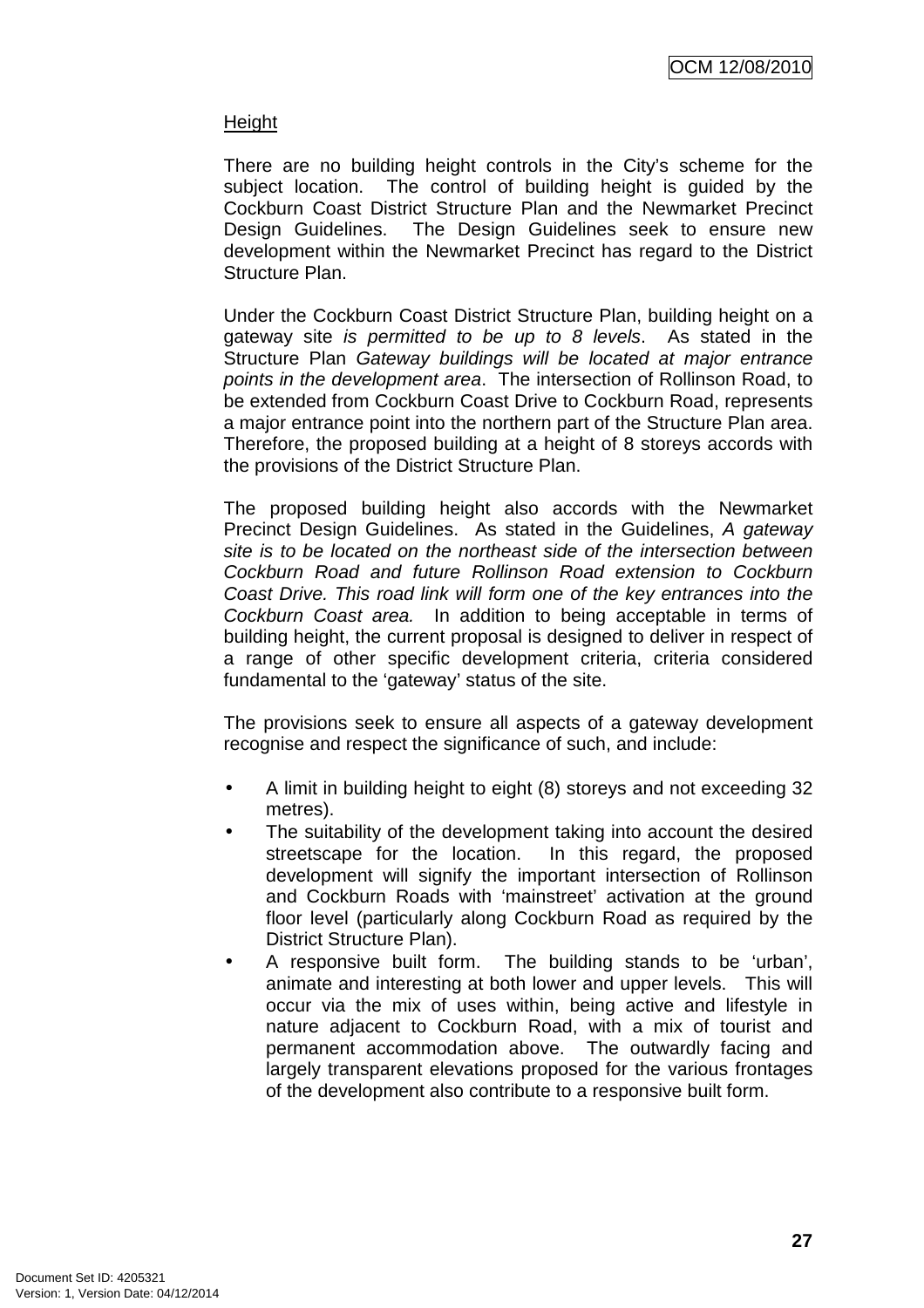## Functionality

The function of a development includes considerations such as: access, parking provision, traffic movement and servicing. Taking into account several notable concerns regarding these matters and the original proposal, the proponent has focussed on ensuring all considerations relating to functionality are addressed. As a result, the revised proposal is deemed to be suitably functional.

#### Access, Traffic Volumes and Movement

Vehicular access to the development via Bellion Drive is supported. Whereas previously 282 bays were proposed to be accessed via Bellion Drive, this has been reduced to 202 bays.

To assist with the assessment of the application a traffic report has been provided by the proponent. Prepared by ARRB Consulting, the report provides an appreciation of traffic movements likely to be generated by the development and how these will integrate with volumes (current and proposed) on the local road network. Based on the information provided, the development will integrate into the local road network.

The City's engineering team concurs with the conclusions outlined in the traffic report subject to the requirement for a range of remedial improvement works in Bellion Drive and Cockburn Road. The purpose of these works is to achieve a higher degree of safety and efficiency in traffic movements in the vicinity of the site taking into account and including the traffic generated by the proposal itself. The condition requiring these works recognises the role of Main Roads WA in determining suitable outcomes to be implemented.

All works to be undertaken are to be constructed prior to the occupation of the development, and the costs associated with them borne by the developer.

## Parking Provision

Based on the provisions of Town Planning Scheme No. 3, 211 parking bays are determined to be required, whilst 201 bays are proposed. The minor shortfall in bays (10) is supported on the basis that a proportion of the patronage associated with the 'food and beverage' activities at the ground floor level will come from within the development i.e. occupants of the serviced and/or residential apartments. A percentage of patronage will also come from properties in close proximity (walkable distance).

To ensure that the parking provided is suitably managed to meet the needs of the various uses located within the development, a number of conditions are recommended. These include a restriction on the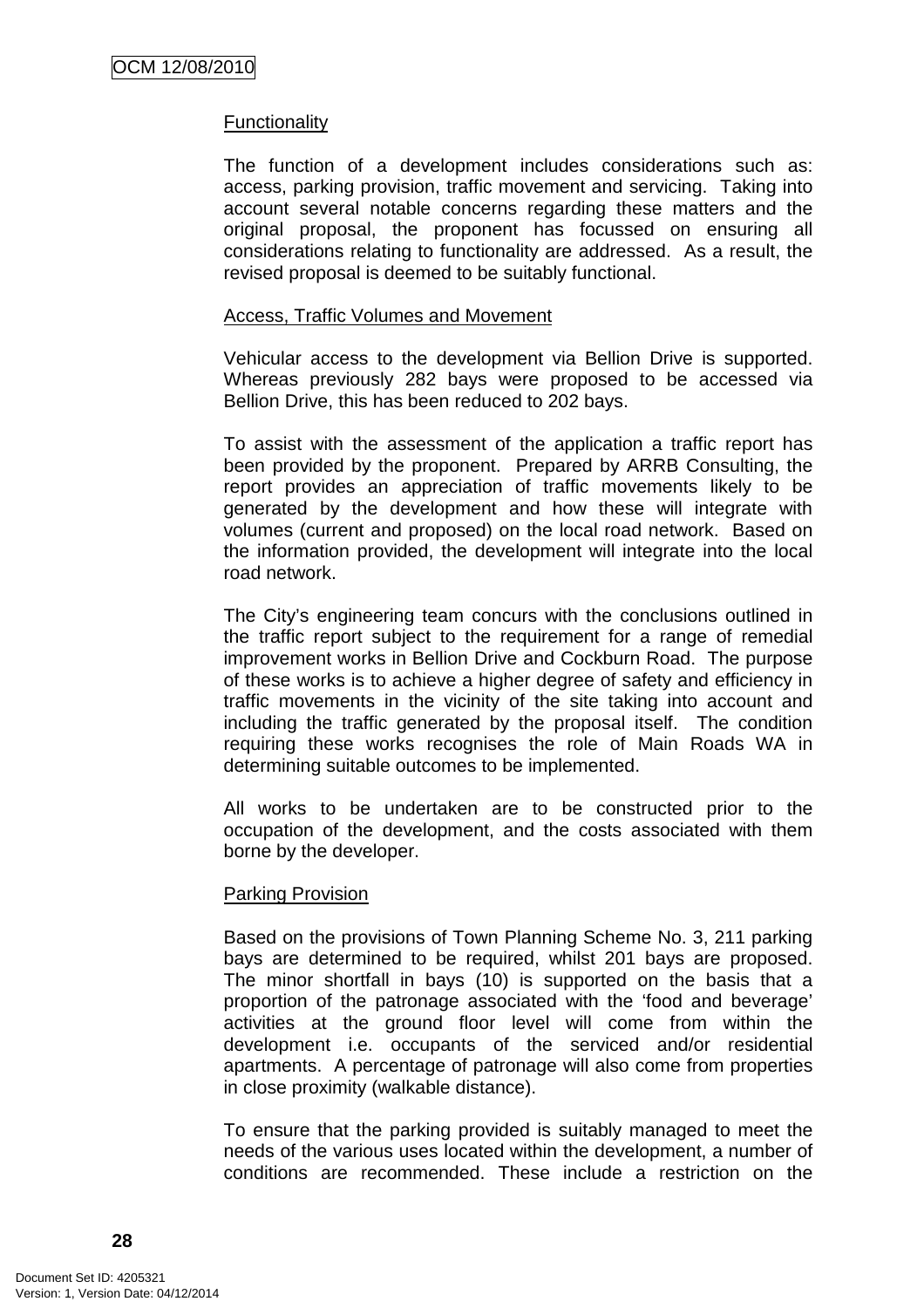capacity of the bar/restaurant, the size of which will be linked to the actual number of car parking bays available for that particular activity, and another that requires the provision of dedicated visitor parking for the residential apartments.

The rates applied in the calculation of parking for the development are:

- office floor space: one (1) bay for every 50 square metres of gross floor area;
- bar/restaurant: one (1) bay for every four (4) seats or four (4) people accommodated and/or one (1) bay for every two (2) square metres of net drinking area;
- café: one (1) bay for every four (4) seats or four (4) people accommodated;
- one (1) bay for each single bedroom serviced apartment, or 1.5 bays for every two bedroom serviced apartment; and
- a maximum of two (2) bays for each residential apartment (multiple dwelling).

## Servicing (Waste Management)

It is reasonable for the City to be satisfied in advance of development that what is proposed can be successfully serviced. Whilst this did not occur in respect of the original proposal, the project architect has spent considerable time with the City's Waste Manager determining the most effective and appropriate way to service the revised proposal.

In summary, the following is proposed based on the size and manoeuvrability of the City's waste management vehicles, including the new hybrid vehicle capable of serving basement levels:

- bin storage in the ground floor basement serving the active ground floor uses (restaurant/bar and café); and
- bin storage at the upper ground floor level (adjacent to Bellion Drive) serving the serviced apartments and residential dwellings).

Access for waste removal to both levels will be in a forward direction from Bellion Drive, and has been designed in a manner that will enable forward moving egress from the site.

## Relationship to Adjoining Development

The land subject of the application shares one common boundary with adjoining development. Adjoining to the east on retained land is 10, three storey grouped dwellings. Three of these dwellings are north facing, addressing Bellion Drive in a traditional manner. The remaining seven dwellings are orientated north, north west. None of the group of dwellings is orientated to the west - the location of the proposed development, whilst two (2) only abuts the common boundary.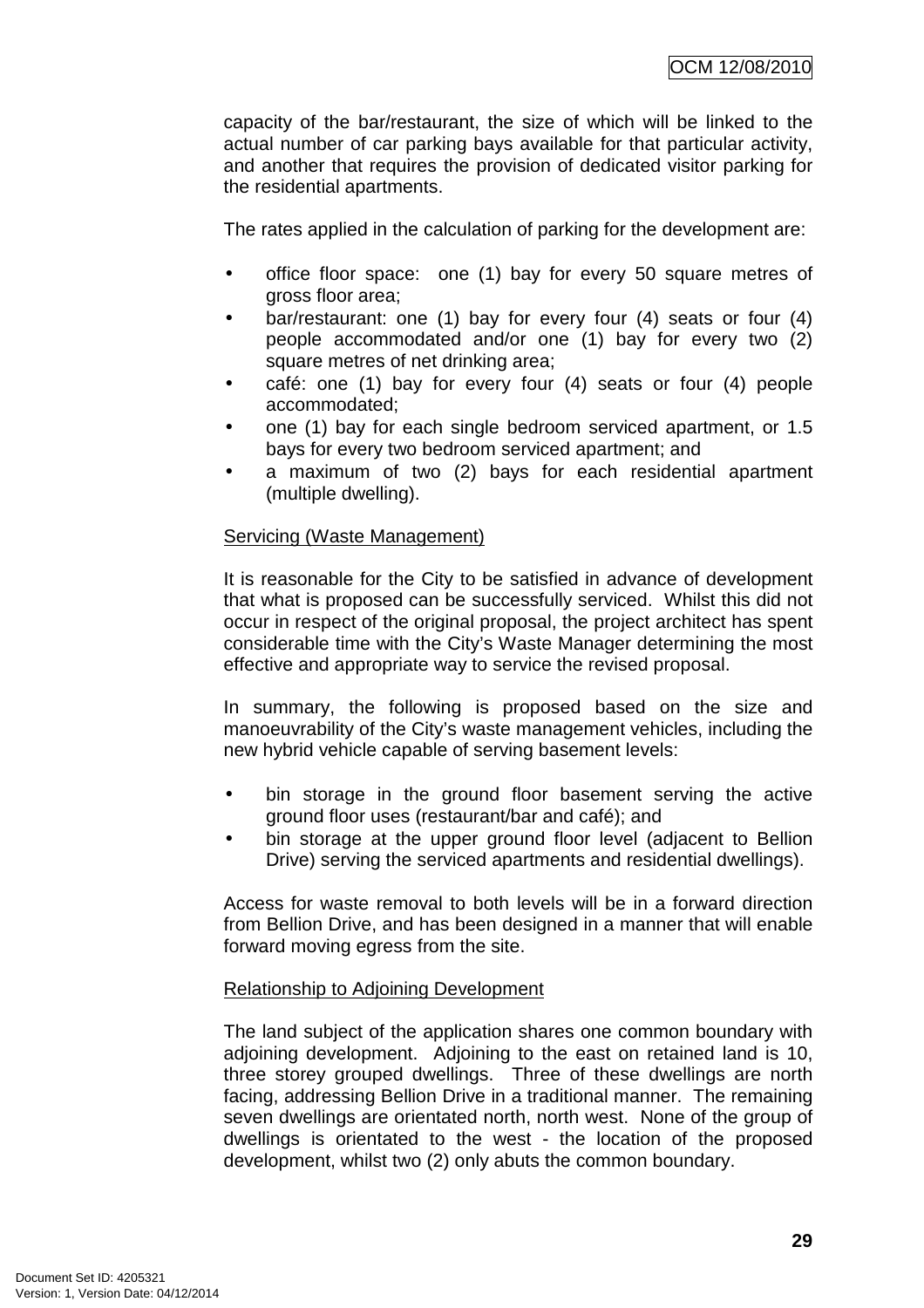The interface of the proposed development to the two (2) dwellings abutting the common boundary consists of the upper parking deck, port cochure and lobby providing access to the serviced and residential apartments. The deck will be situated approximately five (5) metres below the height of the retaining wall and fence dividing the two properties, purposely achieving an appropriate degree of separation.

The building itself will be setback from the common boundary approximately 27.5 and 30.5 metres (to the balconies and façade respectively). These distances exceed that required by the R-Codes (approximately 20.5 metres) for the top three levels of residential development. The setbacks generally, are considered consistent with what is typically required for the 'urban' development anticipated in association with the development of the Cockburn Coast.

The disparity in height between the top of the grouped dwellings and the proposed building is approximately 10 metres. That is, the proposed building is approximately three (3) storeys higher than the adjoining dwellings.

#### **Consultation**

As mentioned earlier, consultation of local residents and a number of commercial property owners took place in respect of the original proposal. In total, 78 letters were sent out by the City. In response, 26 submissions were received. Of the submissions received, eight (8) raised no objection to the proposed development. The remainder, however, objected to the proposal (18 submissions).

More recently, 83 letters were sent out in respect of the revised proposal. In response, 18 submissions were received, nine (9) of which raised no objection or supported the proposal. The remaining eight (8) submissions objected to the proposal. Four of these were received from property owners adjoining to the east. Three of the remaining four submissions opposing the development were received from persons living some distance from the site (in South Fremantle and Cottesloe).

The main concerns raised in objection to the proposal are listed, and commented upon, below:

• Building height - the proposed building is too high.

Comment: The matter of building height is covered above. With respect to this concern, confusion seems to exist about the manner in which the District Structure Plan deals with building height. The Cockburn Coast District Structure Plan very clearly states that gateway buildings are permitted to be up to eight (8) storeys and will be located at major entrance points in the development area. The intersection of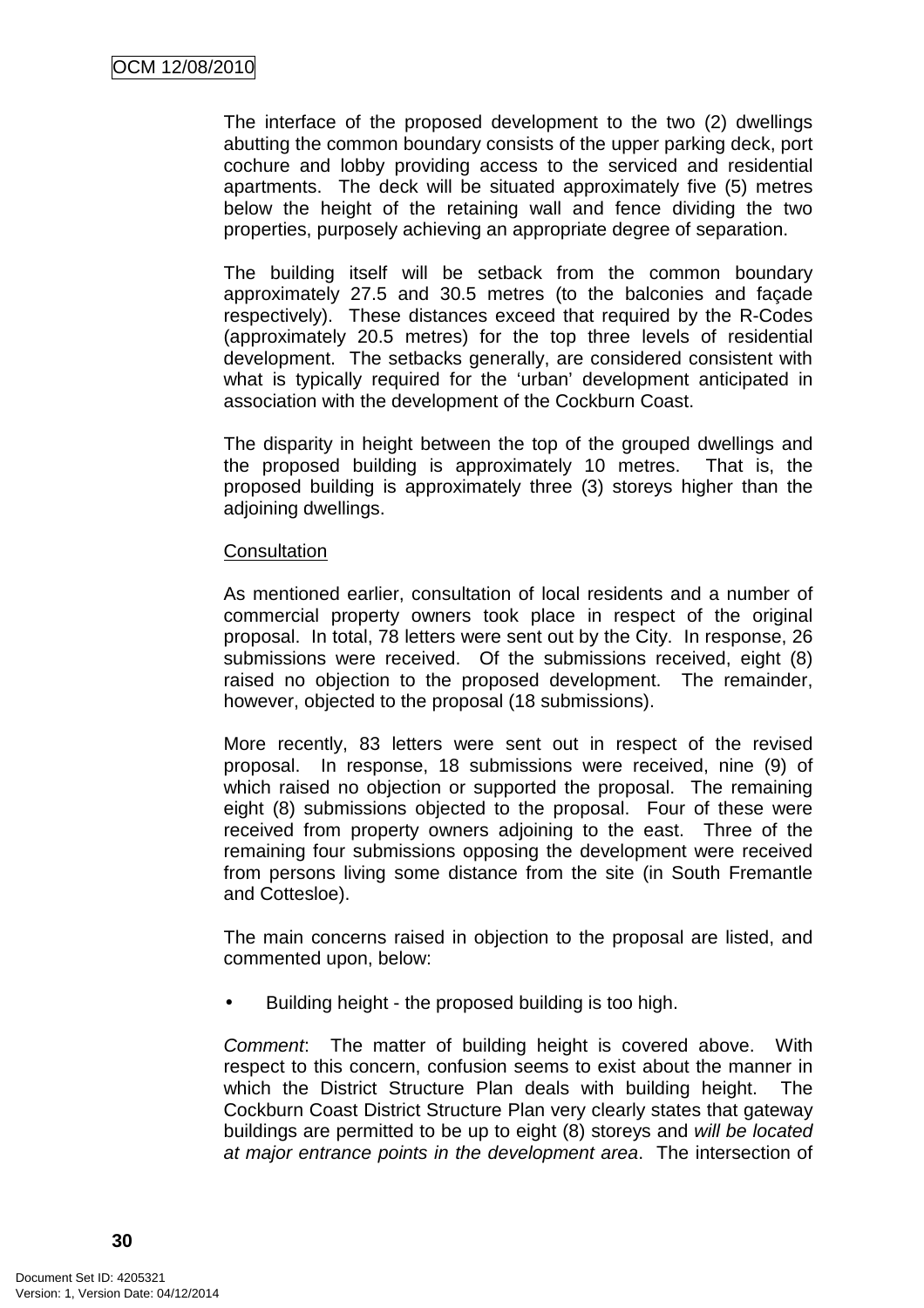Rollinson and Cockburn Roads is a major entry point to the northern part of Cockburn Coast.

Building height – the proposed building is ten  $(10)$  storeys in height, not eight (8).

Comment: The claims the proposed building is ten (10) storeys in height are incorrect. The sections provided with the application plans show a building that is primarily eight (8) storeys in height. In this regard, it is important to note the 3-4 metre rise across the site. The basement parking levels, particularly at the centre of the site, are largely beneath the relative natural ground level. Due to the topography of the site and the need to adjust levels relative to the particular frontages of the property, the southern elevation does show a nine (9) storey building for approximately half the adjoining Primary Regional Road frontage. The remaining elevations, however, are primarily eight (8) storeys as mentioned (to Cockburn Road and Bellion Drive). This takes into account the setback between the ground and upper floors and relative ground levels across the site.

• Traffic and servicing - the proposal will result in traffic issues and will be difficult to service.

Comment: Traffic and servicing has been covered above.

Impact of noise from the deck.

Comment: The disparity in height between the parking deck and adjoining residential dwellings is intentional. Additionally, and for the purpose of addressing worst-case predicted noise levels along the eastern boundary, a lightweight roof system is proposed to be constructed over the parking bays along this edge of the site. This was recommended by an acoustic consultant engaged to review this aspect of the development, and is accepted as an appropriate solution by the City's Heath Services team.

• Overshadowing/overlooking - the proposed building will result in these impacts.

Comment: The proposed building will not result in overshadowing of the adjoining property to the east at midday on 21 June, the standard for assessing impact on solar access. The impact of shadow for the majority of time will be over the adjoining Primary Regional Road reservation. Whilst overlooking might be possible, all levels of the building adjacent to the eastern side boundary are setback an adequate distance (compliant with the R-Codes in the case the residential levels 6-8).

• Social issues and Anti-Social Behaviour - the proposal will result in anti-social behaviour and issues such as noise.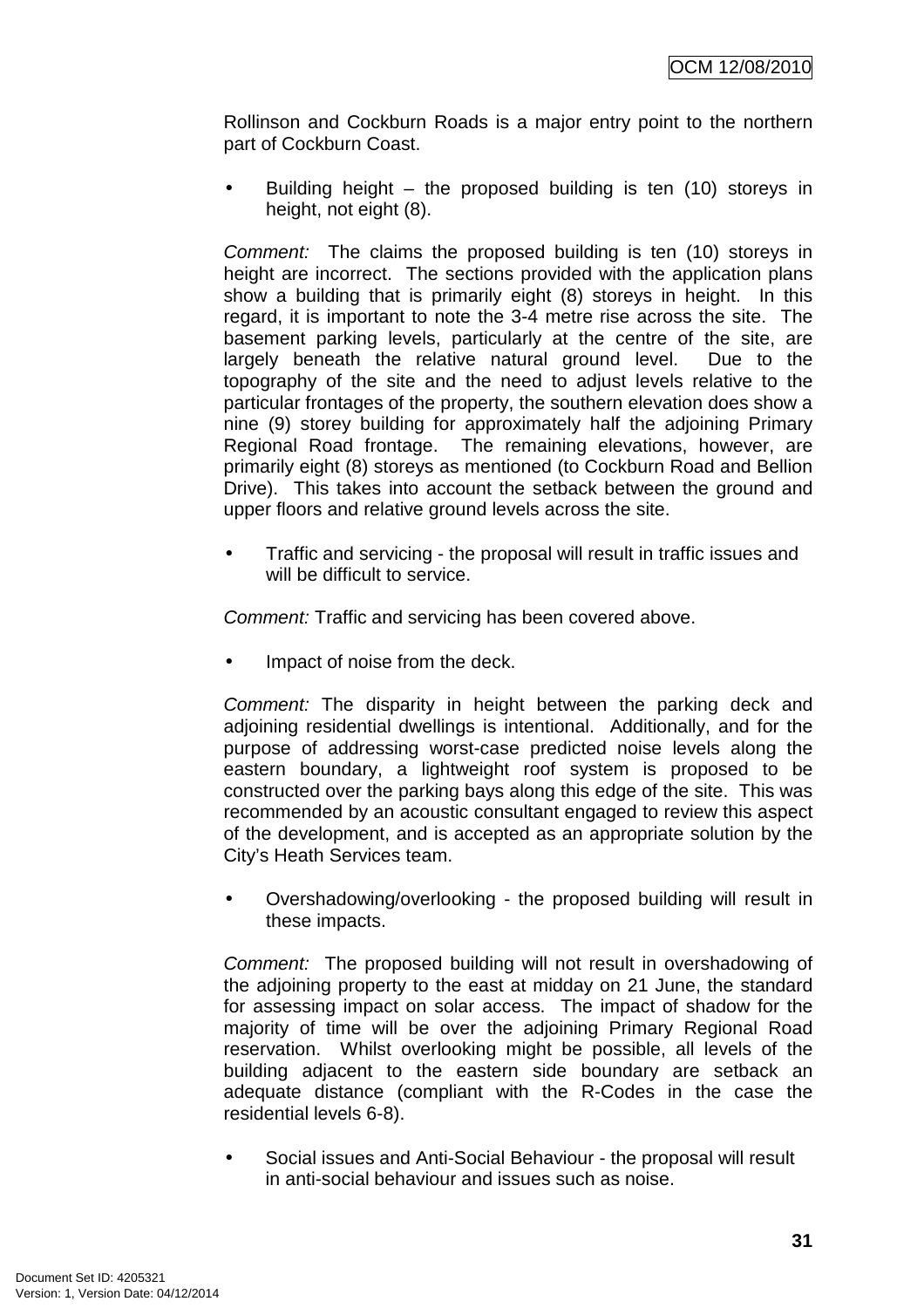Comment: The City requires a detailed Management Plan in respect of mixed-use proposals to ensure all activities suitably co-exist on-site. The Management Plan will address matters including: the hours of trade of food and beverage establishments, permissible entertainment, delivery and waste disposal times, and the management of patron behaviour.

Conflict/impact of the proposal on existing land uses, notably existing long term non-residential uses.

Comment: The City shares this concern and recognises the need for future use and development of land to take into account existing use and development. There are several means (memorials on Title, purchaser information packages) to ensuring future residents are informed of juxtapositions to non-residential development that may impact on typical expectations in terms of residential amenity.

#### Department of Planning

The Department advises The DA is a positive step forward by the proponent in addressing some of the issues identified with the previous DA for the subject site, and meets some of the objectives set out in the Cockburn Coast District Structure Plan and the draft Newmarket Precinct Policy.

Specific points raised by the Department in respect of the proposal include:

The development of the Cockburn Road frontage, specifically the detailed design of works proposed at the front of building within the road reserve.

The proposal clearly represents an indicative mainstreet environment for Cockburn Road. Noting this section of frontage will be the first to be redeveloped, however, in accordance with the broader objectives of the Cockburn Coast location, a detailed planning exercise involving all relevant stakeholders is recommended.

The impact of noise from surrounding noise sources on the proposed development, including the proposed extension of Rollinson Road from Cockburn Coast Drive immediately adjoining the southern boundary of the subject property.

In this regard, a detailed acoustic assessment of the proposal taking into account both current and likely noise levels expected at this intersection is recommended. Expected outcomes of an assessment will include recommendations regarding the extent to which residential uses need to be suitably protected from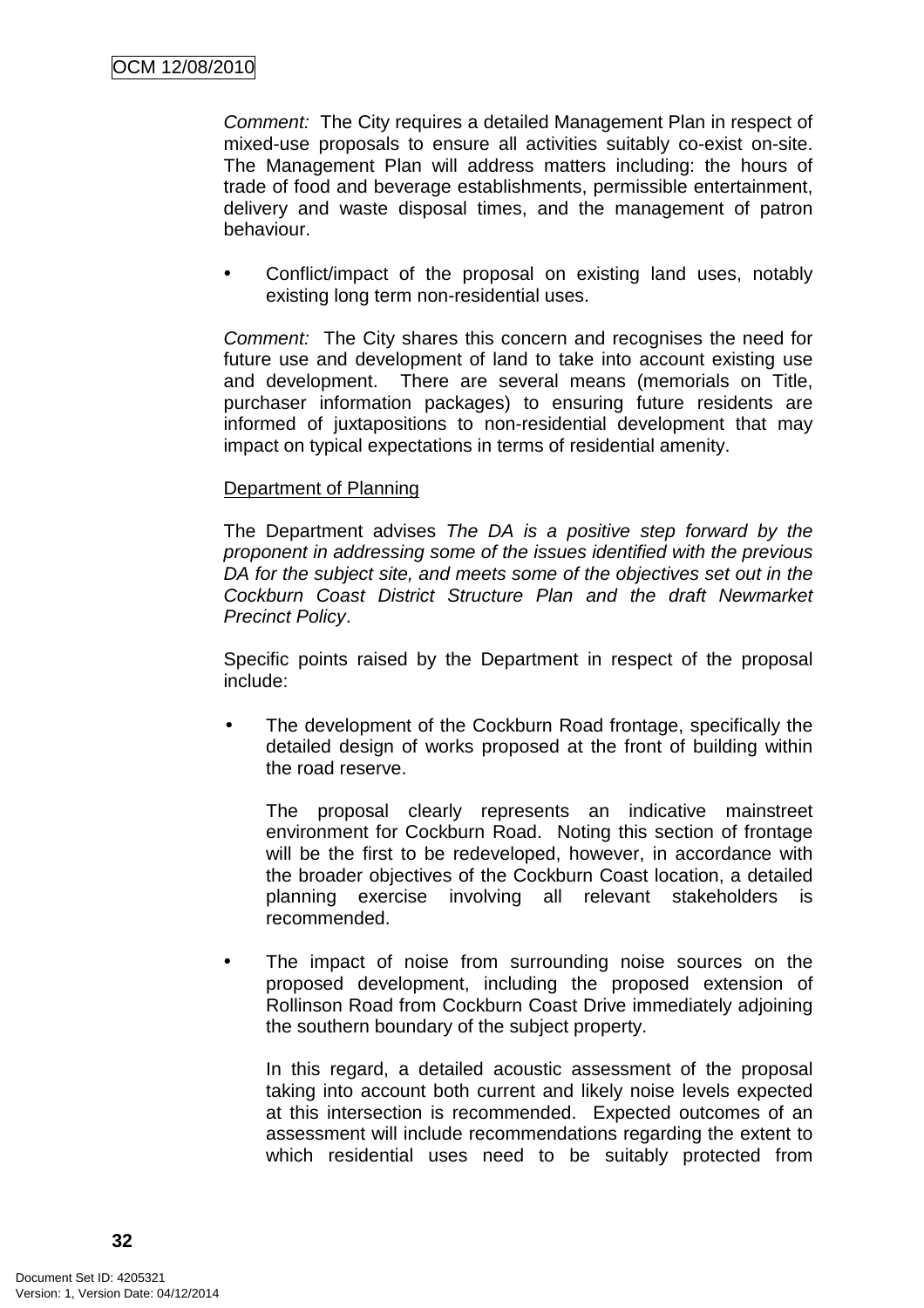excessive noise via the incorporation of attenuating measures in the fabric of the building.

• Sustainability. The Department states that as the proposal will be the first project to be undertaken under the Cockburn Coast banner … the proponents should be encouraged to apply high environmental performance standards to the building to achieve sustainability aspirations outlined in the Cockburn Coast District Structure Plan. A footnote to this effect is recommended to be included in the approval.

### **Strategic Plan/Policy Implications**

### **Demographic Planning**

To ensure development will enhance the levels of amenity currently enjoyed by the community.

### **Governance Excellence**

• To conduct Council business in open public forums and to manage Council affairs by employing publicly accountable practices.

### **Employment and Economic Development**

• To plan and promote economic development that encourages business opportunities within the City.

# **Budget/Financial Implications**

In the event an application for review to the State Administrative Tribunal arises in respect of the Council's determination, there may be a cost to be borne by the City (out of the existing operational budget).

### **Legal Implications**

Town Planning Scheme No. 3.

### **Community Consultation**

Consultation was undertaken as detailed above. A copy of the application was also referred to Tourism Western Australia and the WAPC/Department of Planning.

### **Attachment(s)**

- 1. Location Plan
- 2. Application Plans and Elevations
- 3. Schedule of Submissions
- 4. Response from the DoP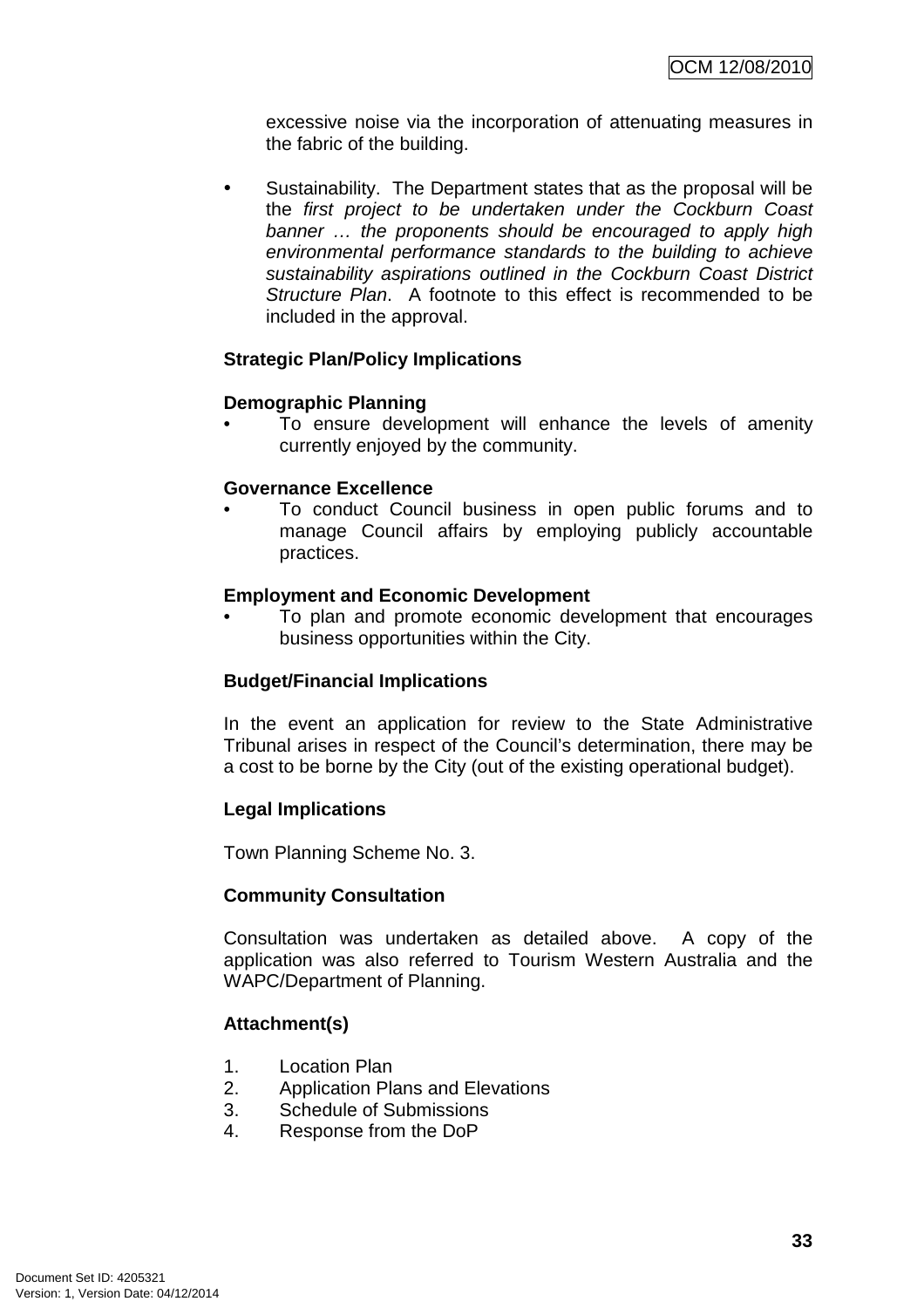# **Advice to Proponent(s)/Submissioners**

The applicant and submissioners have been advised the revised proposal is to be considered at the 12 August 2010 Council Meeting.

#### **Implications of Section 3.18(3) Local Government Act, 1995**

Nil.

### **14.3 (OCM 12/08/2010) - PROPOSED 'TAVERN' - LOCATION: LOT 6 (NO. 103) HAMMOND ROAD, COCKBURN CENTRAL - OWNER: MR WALTER LENZ - APPLICANT: MR WALTER LENZ (5513240) (M SCARFONE) (ATTACH)**

# **RECOMMENDATION**

That Council:

(1) approve the application for a tavern at Lot 6, (No. 103) Hammond Road, Cockburn Central, subject to the following conditions and footnotes:

**CONDITIONS** 

- 1. Prior to commencement of the development a noise management plan is to be submitted detailing measures that will be undertaken to ensure noise levels are kept within levels prescribed in the Environmental Protection (Noise) Regulations 1997. The plan is to be prepared by a suitably qualified consultant and is to include:
	- sound proofing measures used in the design and construction of the development;
	- predictions of noise levels;
	- control measures to be undertaken (including monitoring procedures); and
	- a complaint response procedure

All noise attenuation measures, identified by the plan or as additionally required by the City, are to be implemented prior to occupancy of the development or as otherwise required by the City and the requirements of the plan are to be observed at all times.

2. The preparation and submission of a detailed landscaping plan, dealing with amongst matters, landscaping (both soft and hard elements) intended for the overall Tavern site.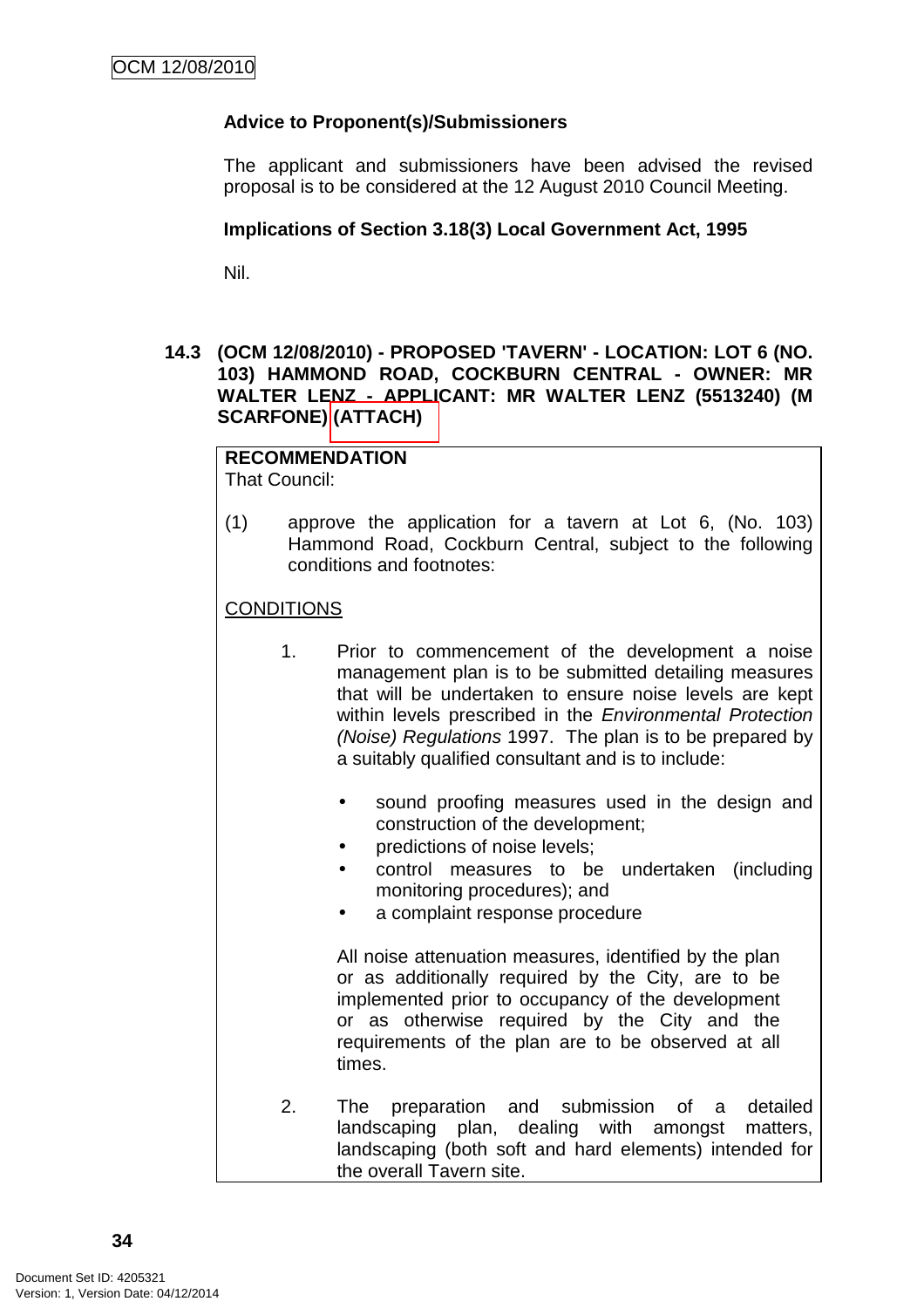- 3. Landscaping is to be installed, reticulated and / or irrigated in accordance with the approved plan and maintained thereafter to the satisfaction of the City. The landscaping shall be implemented during the first available planting season post completion of development. Any species which fail to establish within a period of 12 months from planting shall be replaced to the satisfaction of the City.
	- 4. Where a driveway and/or parking bay abuts a public street, associated walls, fences and / or adjacent landscaping areas are to be truncated within 1.5 metres or limited in height to 0.75 metres.
	- 5. A Waste Management Strategy shall be submitted to and approved in writing by the City, prior to the issue of a Building Licence. This Strategy should have regard to Council Policy SPD9 'Waste Minimisation, Storage and Collection'. The use must, once operational, take place in accordance with the recommendations of the approved Waste Management Strategy, to the ongoing satisfaction of the Manager Statutory Planning.
	- 6. All waste and recycling materials must be contained within bins. These must be stored within the buildings or within an external enclosure located and constructed to the satisfaction of the City's Manager Environmental Health Services. The external enclosure must be and of an adequate size to contain all waste bins, at least 1.8 m high, fitted with a gate and graded to a 100mm diameter industrial floor waste with a hose cock, all connected to sewer. The minimum provisions for internal bin storage is a concrete wash-down pad of at least  $1m^2$  graded to a 100mm diameter industrial floor waste with a hose cock, all connected to sewer. This can be centrally located within the development.
	- 7. A temporary site access plan being submitted to and approved by the City prior to the issue a Building Licence.
	- 8. Prior to the issue of a Building Licence, a Contaminated Land Survey should be undertaken to identify whether there is any contamination on the site. This should be undertaken by a qualified Environmental Consultant, and if contamination is found it must be remediated in accordance with Department of Environment & Conservation Contaminated Sites guidelines prior to the commencement of any site works.
- 9. Prior to the issue of a Building Licence, details of the materials proposed to be used in the development,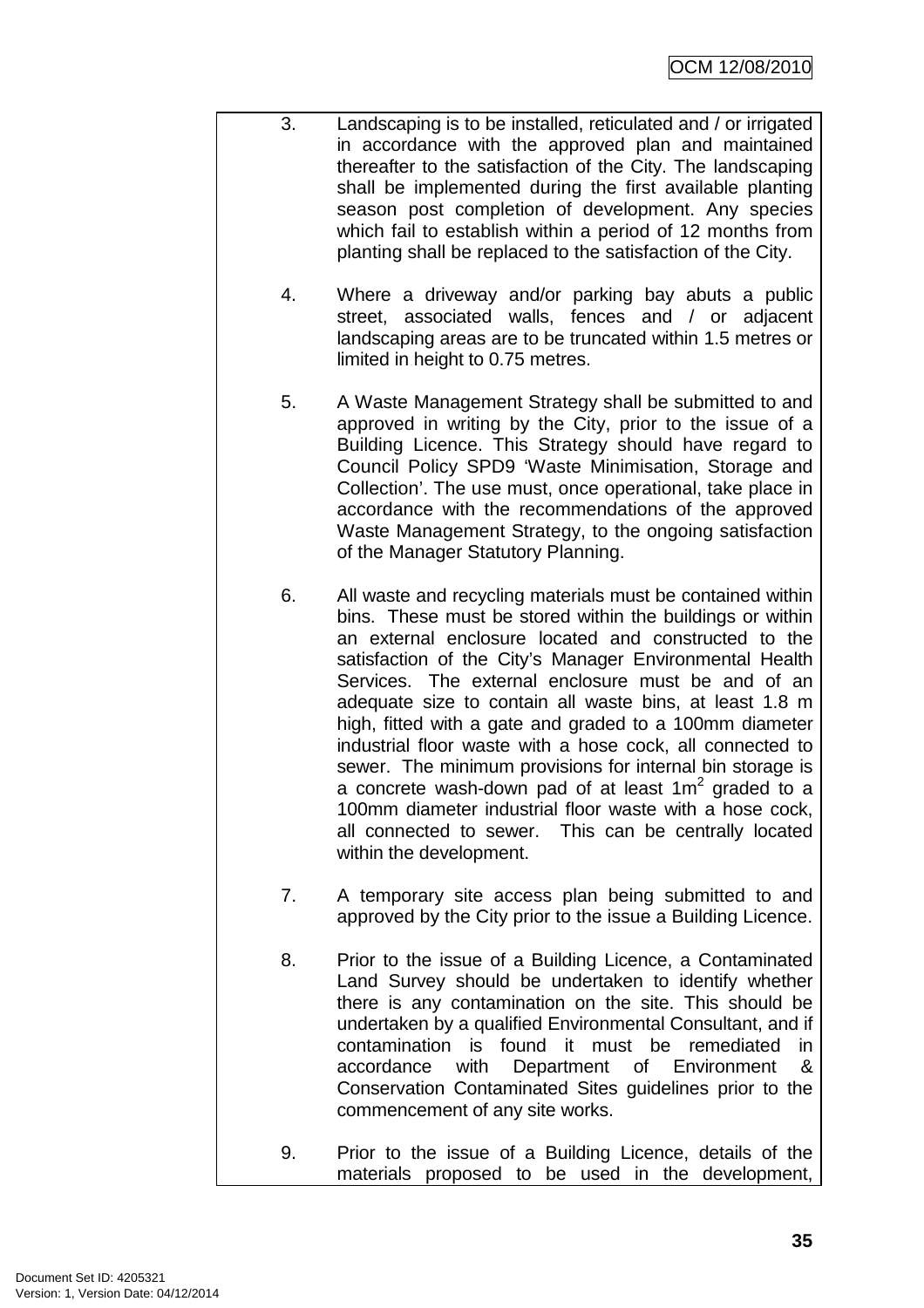including their colour and finish, shall be submitted to the City for the approval of the Manager Statutory Planning. The development shall thereafter be constructed strictly in accordance with the approved materials schedule.

- 10. Prior to the occupation of the building (the subject of the approval), the 85 parking bay/s, driveway/s and points of ingress and egress shall be sealed, kerbed, drained and line marked in accordance with the approved plans and specifications certified by a suitably qualified practicing Engineer to the satisfaction of the City.
- 11. Prior to the issue of a Building Licence, details outlining the provision of bicycle parking for visitors to the development shall be submitted to the City for the approval of the Manager Statutory Planning. The bicycle parking facilities thereby approved shall be made available for use prior to the development becoming operational, and they shall be thereafter retained in perpetuity.
- 12. All service areas and related hardware, including antennae, satellite dishes, air-conditioning units and bins, being suitably located from public view and/or screened, the details of which are to be provided for the approval of the Manager Statutory Planning prior to the issue of a Building Licence.
- 13. The development site must be connected to the reticulated sewerage system of the Water Corporation before commencement of any use.
- 14. Earthworks over the site and batters must be stabilised to prevent sand or dust blowing, and appropriate measures shall be implemented within the time and in the manner directed by the City in the event that sand or dust is blown from the site.
- 15. No building (or related) activities associated with this approval causing noise and/or inconvenience to neighbours being carried out after 7.00 p.m. or before 7.00 a.m., Monday to Saturday, and not at all on Sunday or public holidays.
- 16. The installation of outdoor lighting (if proposed) is to be in accordance with the requirements of Australian Standard AS4282-1997: 'Control of the Obtrusive of Outdoor Lighting'.
- 17. All stormwater being contained and disposed of on-site.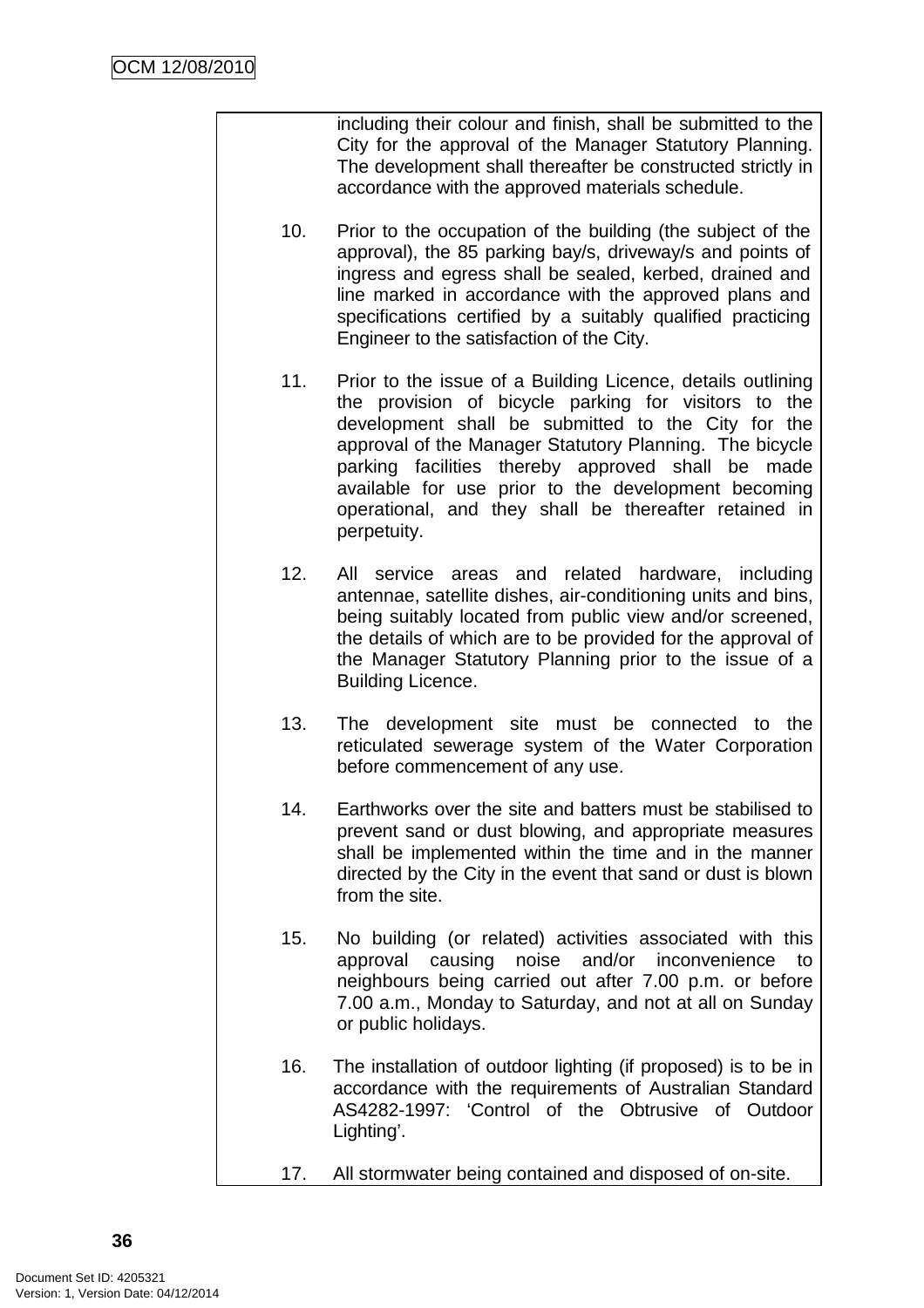18. All stormwater drainage shall be designed in accordance with the latest release of the document entitled "Australian Rainfall and Runoff" produced by the Institution of Engineers, Australia, and the design is to be certified by a suitably qualified practicing Engineer or the like, to the satisfaction of the City, and to be designed on the basis of a 1:100 year storm event. See City's specification, enclosed. This is to be provided at the time of applying for a building licence.

# FOOTNOTES

- 1. This is a planning approval only and does not remove the responsibility of the applicant/owner to comply with all relevant building, health and engineering requirements of the Council, or with any requirements of the City of Cockburn Town Planning Scheme No. 3. Prior to the commencement of any works associated with the development, a building license may be required.
- 2. In addition to those issues required to be addressed as a component of Condition 3, the landscaping plan shall have regard to the City's requirements for landscaping for commercial development as indicated by 5.9.2 of Town Planning Scheme No.3. The applicant is advised to liaise with the City's Parks and Environment Services prior to lodgement of the landscaping plan to ensure the provision of appropriate species for the location.
- 3. With reference to Condition 10, the 85 parking bay/s, driveway/s and points of ingress and egress are to be designed in accordance with the relevant Australian Standards for off street car parking unless otherwise specified agreed by the City.
- 4. If the development the subject of this approval is not substantially commenced within a period of 2 years, the approval shall lapse and be of no further effect.
- 5. The development is to comply with the noise pollution provisions of the Environmental Protection Act 1986, and more particularly with the requirements of the Environmental Protection (Noise) Regulations 1997.
- 6. The applicant is advised that the City proposes to undertake a package of improvement measures to realign the Hammond Road carriageway to the front of the subject site. This will facilitate the creation of a new four way intersection at the junction of Hammond Road with Beeliar Drive. A portion of the property subject of this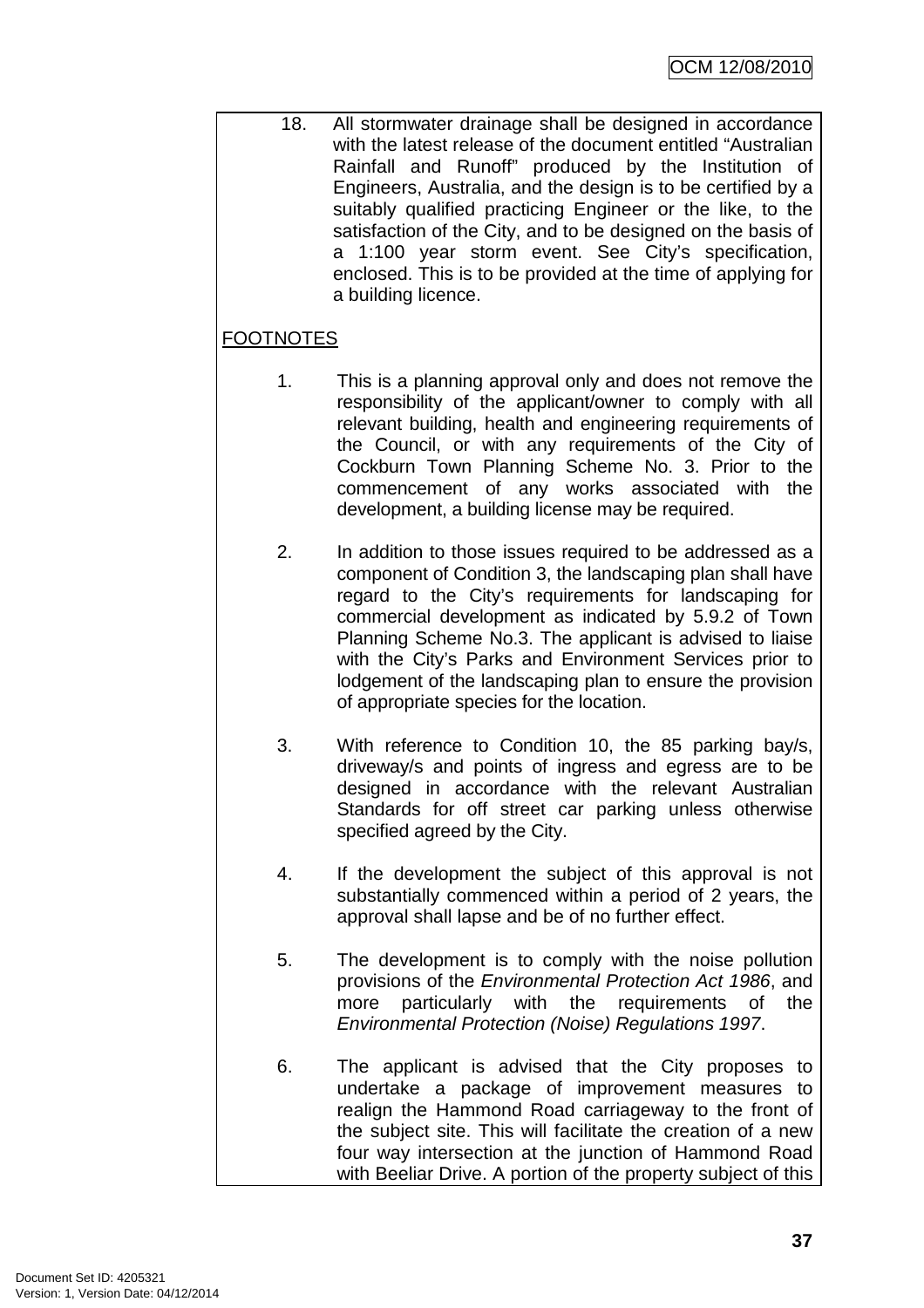approval will be required in the future to enable the improvement works to take place.

- (2) issue a Notice of Determination of Application for Planning Approval under the City of Cockburn Town Planning Scheme No. 3; and
- (3) advise the applicant of the Council's decision.

# **COUNCIL DECISION**

# **Background**

The current application was submitted to the City on 14 January 2010, and is the third such application submitted for the development of this site as a Tavern, planning approval being previously granted under delegated authority in May 2003, and renewed in May 2005.

The detailed plans now submitted are identical to those previously approved in 2003 and 2005.

| Zoning:    | MRS:      | Urban/Other                      | Regional | Road |
|------------|-----------|----------------------------------|----------|------|
|            |           | Reserve                          |          |      |
|            | TPS No. 3 | Light and service Industry/Other |          |      |
|            |           | <b>Regional Road Reserve</b>     |          |      |
| Proposed   | Tavern    |                                  |          |      |
| Land use:  |           |                                  |          |      |
| Lot size:  | 2.02 HA   |                                  |          |      |
| Use class: | D         |                                  |          |      |

### **Submission**

The proposed development incorporates: a public bar (10 m<sup>2</sup>), a lounge bar (62 m<sup>2</sup>), a courtyard (112 m<sup>2</sup>), a beer garden (126 m<sup>2</sup>), a drive through bottle shop  $(163 \text{ m}^2)$ , various back of house facilities including kitchen and coolroom, male, female and universal access amenities and 85 on-site car parking bays. While the public bar will be a standing area, seating will be provided in the lounge bar, dining area, courtyard and beer garden and food will be served in each of these locations.

The proposed tavern is designed to reflect a Tudor theme, this being a design trait of other Taverns under the applicants control and located elsewhere within the metropolitan area. To that end, it is proposed to

**38**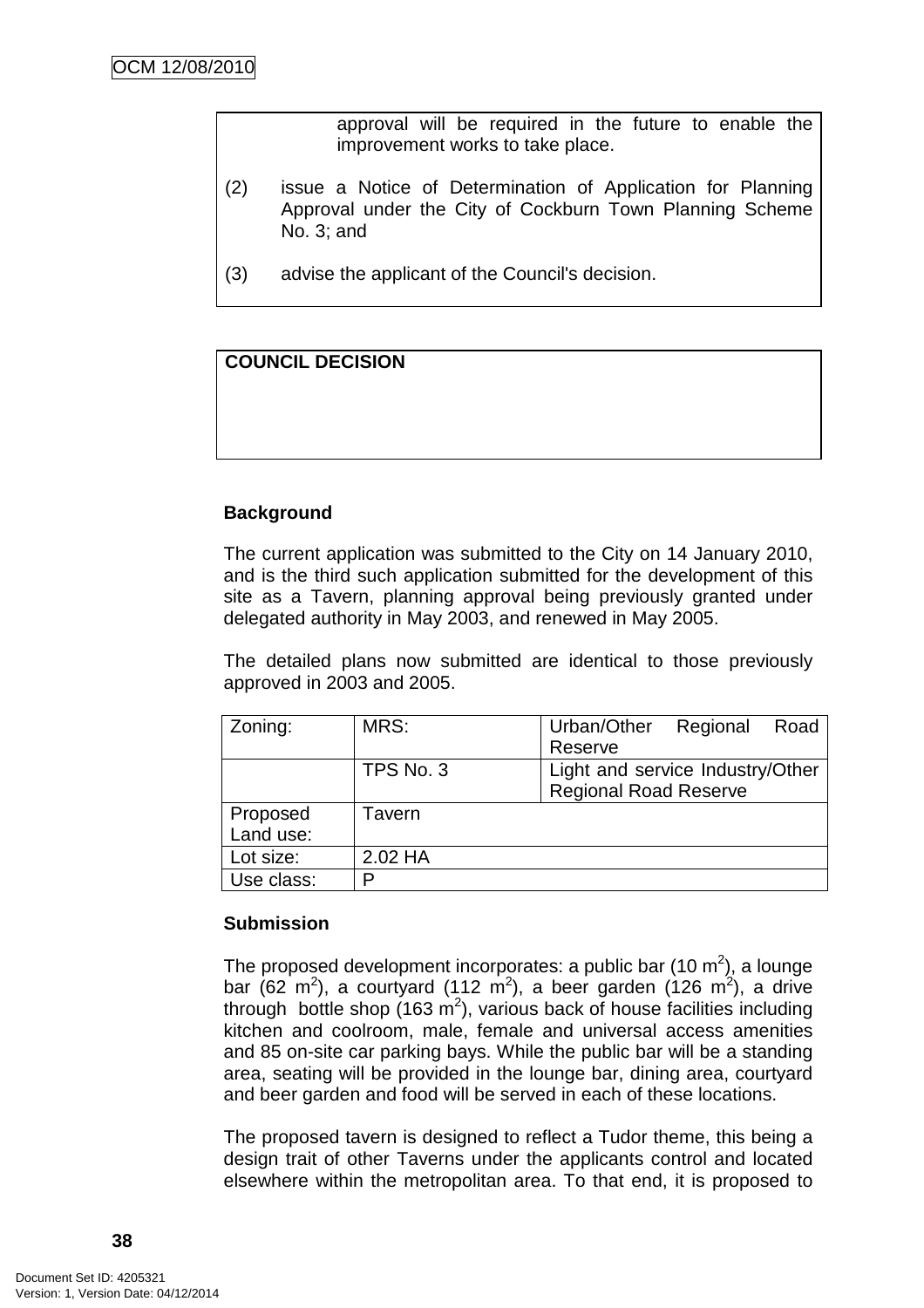accommodate the various elements of the Tavern business within one single storey building. This building will be of traditional construction and appearance, and will incorporate the use of rendered and feature brickwork with timber panelling detail, housed under an over height pitched tiled roof, typical of the Tudor period.

Access to the site is currently taken from an unconstructed road which connects to Hammond Road. This will continue to be the case with access to the new tavern being aided by the creation of a longer access leg from the unmade road, which is to be constructed to the specifications of the City.

Car parking for 85 vehicles is provided within a car parking area that wraps around the northern and eastern sides of the proposed Tavern building. This car parking area is complemented by landscaping throughout.

In addition to landscaping within the car park area, it is proposed to provide a dedicated area of landscaping to the front of the proposed Tavern, between it and the realigned Hammond Road north. As well as providing an important landscaped setting for the development, this area will also be used as a beer garden.

### **Report**

The main issue for consideration in determining this proposal relates to whether the development of the site for a Tavern is acceptable in principle in land use terms, in accordance with the provisions of the scheme, and if so whether it can be accommodated without detriment to the general development provisions of the Scheme.

# Town Planning Scheme No. 3

Within the Light and Service Industry Zone, the proposed Tavern Use, inclusive of the restaurant and bottle shop component, is defined as a 'P' use under the provisions of the scheme, i.e. a use permitted by the Scheme providing that it complies with the relevant development standards and requirements of the Scheme'.

# General Development Requirements

Part 5 of the scheme outlines the requirements for development across the City. Clause 5.9 deals specifically with the requirements for commercial and Industrial uses. The development requirements for these uses are split into five main components, these being, building setbacks, amenity, convenience and functionality and car parking.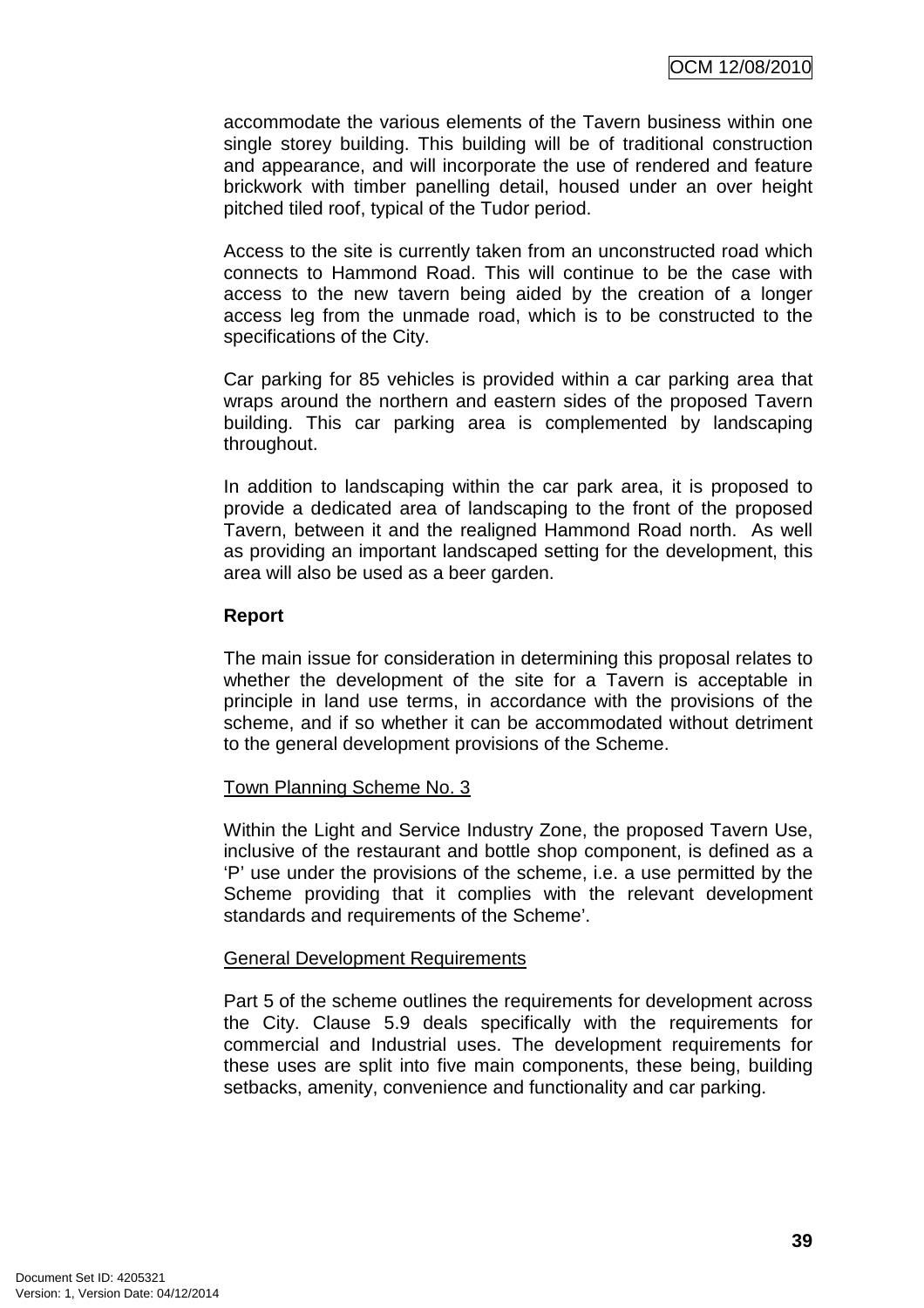#### Building setbacks

Clause 5.9.1(b) states, 'a building shall be setback from boundaries or erected on boundaries so that the impact on the use and amenity of adjoining buildings is minimised and the scale and bulk of the buildings is compatible with the streetscape'.

The proposed building is considered to be of an appropriate scale for the 'Light and Service Industry' zone with overall wall and roof heights which are far less than that generally expected in this zone. The 'Tudor' style ensures that the proposal presents a highly articulated building form across all elevations.

The proposal presents a minimum front setback (western boundary) to the realigned Hammond Road alignment of 7.36 metres with this area proposed to be partly landscaped and partly furnished to accommodate the beer garden. The northern portion of the lot will be used to accommodate vehicle access into the site and the car parking associated with the development. Importantly, the setback to the 'Residential' zoned area to the east is approximately 150 metres providing ensuring that any the proposed 'Tavern' will not have an impact in terms of bulk and scale.

#### Landscaping

The scheme requires that a minimum of 10% of the total lot area or the area subject of the application be dedicated to landscaping purposes. Further, the scheme provisions state that the landscaping on the lot shall have a minimum width of 1.5 metres and be provided in areas of not less than four square metres.

In this regard the applicant proposes a total landscaped area of  $760 \text{ m}^2$ which represents 15% of the site and as such exceeds with the minimum scheme provisions.

While the total landscaping provided complies some areas of the proposed landscaping to do not comply with the minimum 1.5 metre width required by the scheme, in particular with regard to the area in front of the 11 car parking bays provided adjacent to the realigned Hammond Road. While the minimum width is not met the landscaping widths provided in this area are likely to average well above this and as such the variation is supported.

Given that detailed landscaping plan has not been provided, a condition relating to the provision of a landscaping plans has been recommended as a part of this report (see condition 3).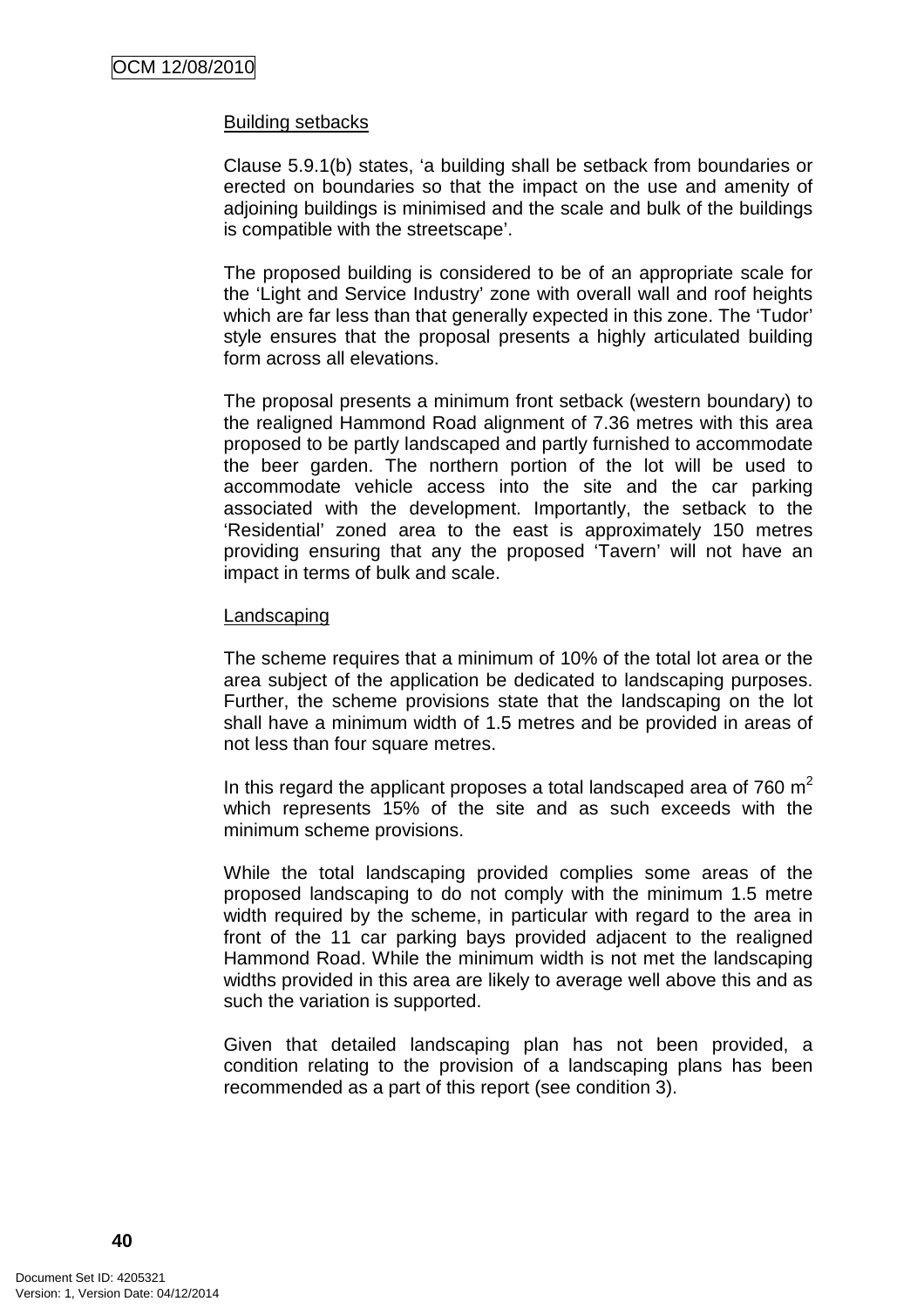### Amenity

Essentially Clause 5.9.3 of the scheme requires that new buildings are designed in a fashion which ensures they complement the streetscape and do not negatively impact on surrounding properties. As indicated above, the proposed building is setback from all boundaries in such a way that it will not impact on adjoining property owners. In addition a large expanse of landscaping ensures that the development will be seen in a landscaped setting, and this will complement the locality.

#### Convenience and Functionality

Clause 5.9.4 is particularly concerned about ensuring development is designed so that it is convenient for those who use it. Located on the corner of the realigned Hammond Road and Beeliar Drive intersection with access to the subject site occurring from Hammond Road, the proposed Tavern will benefit from high levels of exposure and be serviced by roads which have been designed to cater for large volumes of traffic. Prior to the realignment of Hammond Road, visitors will access the subject site via a temporary crossover and driveway, details of which shall be provided to the City's satisfaction prior to the issue of a building licence.

The subject site is also accessible via various public transport (bus) services running through the area, linking it to Cockburn Central railway station to the east and Fremantle and surrounding suburbs to the west. Further the proposed development will be within walking distance for residents to the east and south of the development.

In addition to being accessible from the surrounding suburbs, the proposed site plan allows for safe and convenient vehicle and pedestrian movements across the site. A waste management plan will be provided prior to the issue of a building licence (see condition 6) ensuring that storage and waste disposal are dealt with appropriately and convenient for all users. The proposed development is considered to be convenient and functional for all users and as such Clause 5.9.4 is considered to be satisfied.

Part of the subject site is zoned "Other Regional Road", with the long term planning for the area being that Hammond Road will be realigned to facilitate the creation of a new four way intersection, where it meets Beeliar Drive. The realignment of the Hammond Road intersection will require the acquisition of part of the subject lot. This highway improvement is acknowledged within the 'Plan for the District', and the landowner has indicated that he will sell the land portion necessary to facilitate its creation. It is proposed that a footnote be attached to this approval in respect of this issue.

In the interim, it is therefore important to ensure that the details of the current planning application do not prejudice the ability to provide the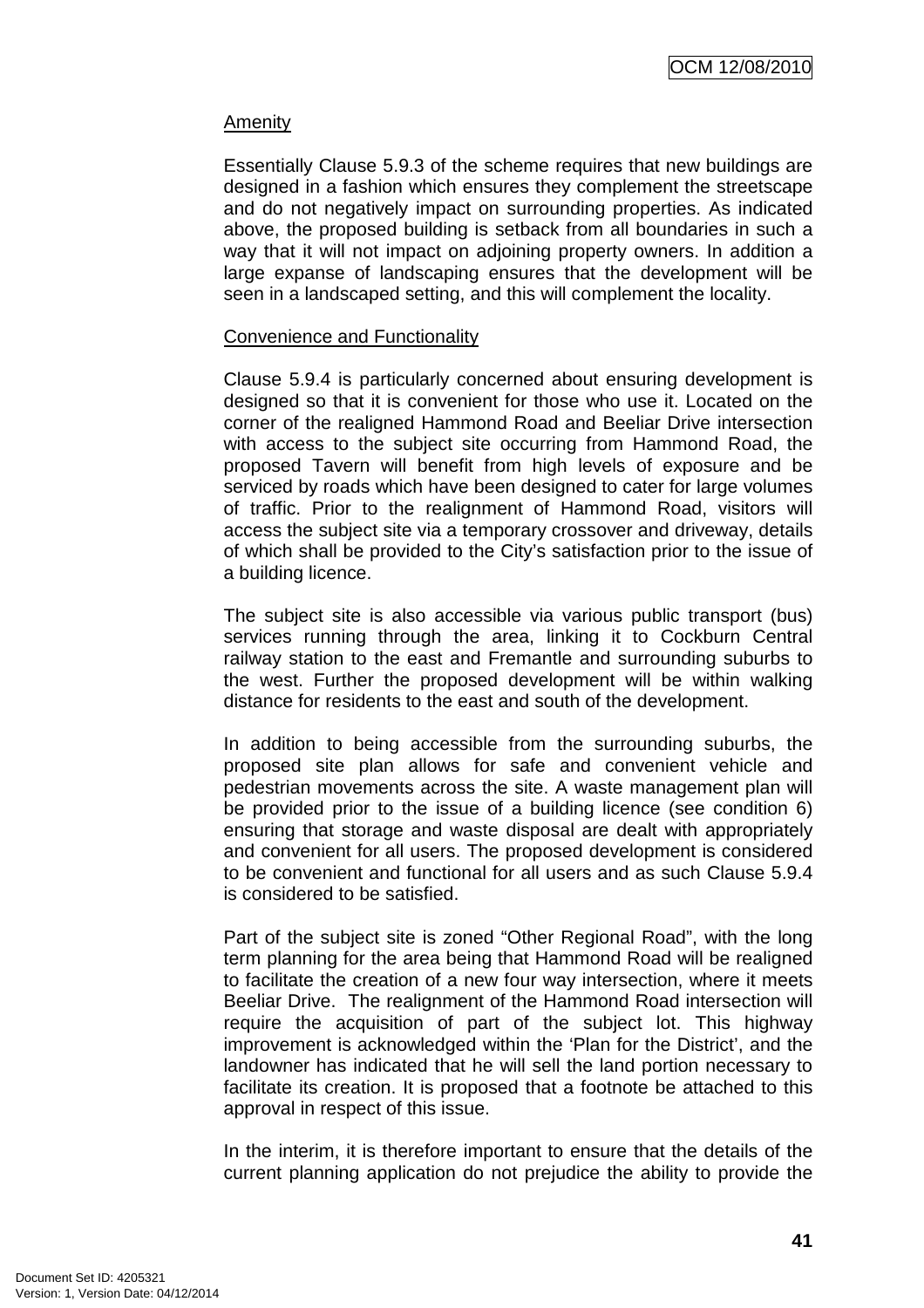carriageway realignment or intersection improvements. To that end a revised site plan has been provided which indicates the City's land requirements and shows the revised Hammond Road alignment where it affects the subject lot. In addition, more comprehensive floor plans and elevations, a redesign of the proposed car parking layout and further information about the operation of the proposed tavern have been provided by the applicant at the request of Council officers. It is concluded that the details provided demonstrate that the site can be developed without prejudice to the highway improvements outlined.

The co-operation of the applicant in this regard is indicative of his willingness to work with the City in ensuring the improvement measures within Hammond Road take place. The road improvements will clearly deliver some business advantages to him in terms of improved and direct access to the tavern, as well as the obvious benefits that will accrue from improved visibility of the business on Hammond Road itself.

#### Vehicle Parking

The vehicle parking requirement for the proposed 'Tavern' has been assessed in accordance with Table 3 of the scheme. As a part of the submission the applicant was required to provide a coloured site plan which indicates the areas in which seating is to be provided and those areas where patrons will be standing. A parking assessment was then undertaken. The seated areas were assessed against the restaurant provisions of Table 3 (1 car bay per four seats) and the standing area calculated at 1 bay for every 2  $\text{m}^2$  of drinking area, resulting in a total of 94 bays being required. This approach is consistent to that taken in assessing the 'Tavern' at the corner of Hammond Road and Brushfoot Avenue in Hammond Park, a development approved by Council at its meeting of 13 November 2008.

There are 85 car parking bays have been provided on site as a part of this proposal. This represents a shortfall of 9 car parking bays when judged against the City's standard car parking requirements. In support of this shortfall the applicant has drawn on their experience operating the Last Drop in Canning Vale. The applicant indicates that the predominant use of the bottle shop in Canning Vale is the drive through facility, with those wanting to stop and browse being attracted to the larger liquor store establishments in the locality. The applicant has indicated that the people who do stop to browse in the liquor store often do so at night and not during peak times on a Friday or Saturday night. The applicant contends therefore, that the bottle shop component of the development does not itself demand the provision of car parking facilities, and as such the reduced number of bays provided is justified.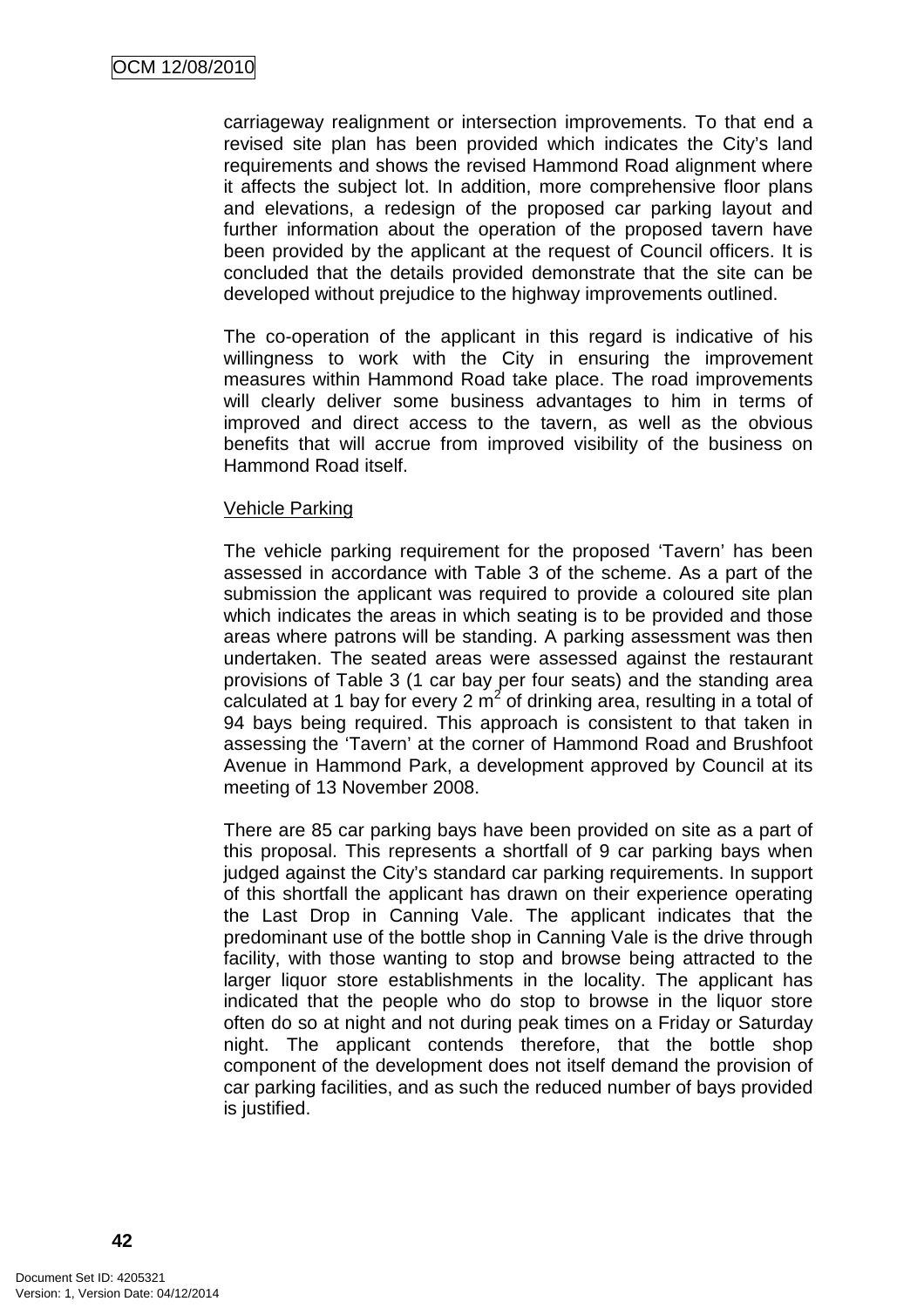# **Consultation**

As the land abuts an 'Other Regional Road' (Beeliar Drive) reserve under the provisions of the Metropolitan Region Scheme, the details of the application were referred to the Western Australian Planning Commission for comment, who have confirmed support for the proposal in principle.

The application details have not been the subject of formal consultation with owners of neighbouring properties as:

- a 'Tavern' is a 'P' or permitted use in the 'Light and Service Industry' zone;
- there is a 150m separation between the proposal and the nearest residential property;
- the proposed Tavern development is sited to the very front of the subject lot, with the remainder of the lot, between the Tavern and the nearest residential properties to the east safeguarded for future 'Light and Service Industry' development;
- vehicle movements, parking and circulation will take place from Hammond Road ensuring that traffic will not impact on the residential amenity of those to the east of the site; and
- the proposed 'Tavern' is separated from sensitive land uses to the south such as the Emmanuel Catholic College, by Beeliar Drive.

# **Conclusion**

It is considered that the development of the site to provide a tavern is an acceptable use in land use terms and as such may be accommodated on the site in accordance with the land use provisions of the scheme. Furthermore, the details of the proposal are considered acceptable when judged against the standard development criteria of the scheme.

In further support of the proposal, the applicant has provided the following statement to the City.

'The operational style of the Last Drop Group which includes the Last Drop Canning Vale and the Elizabethan Village Pub and Brewery in Bedfordale, features beer brewed on site, authentic Tudor style buildings and cosy old world décor. Our customers are business people, families and over 25's. There is a strong emphasis on quality food and craft beers. While there are no rock bands, we provide wood fires in winter and leafy garden dining in summer'.

It is considered that the development of this site in the manner outlined would be a welcome addition to the range of eating/drinking establishments that exist across the City. It is recommended therefore that the application be approved subject to the conditions outlined.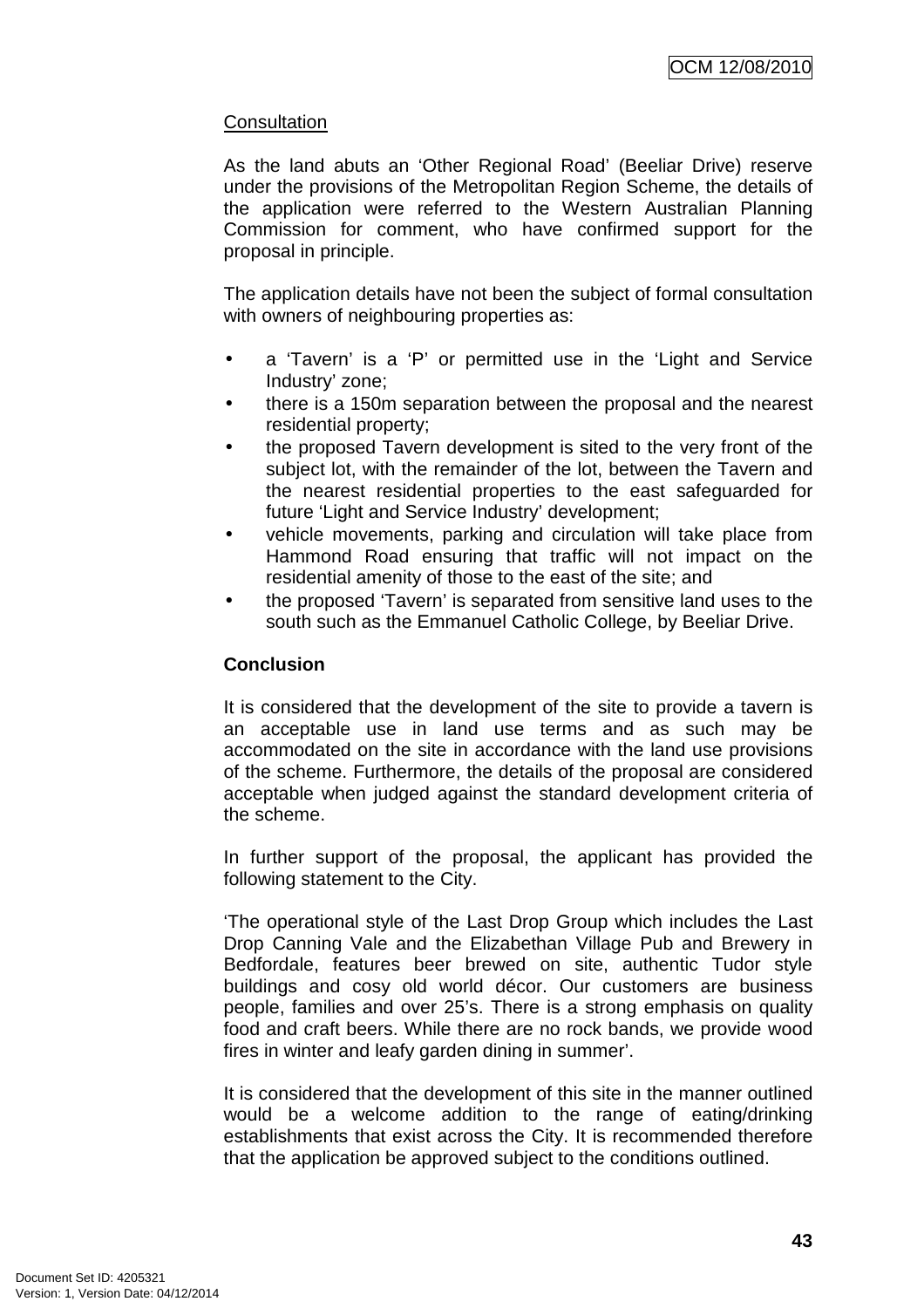# **Strategic Plan/Policy Implications**

### **Demographic Planning**

• To ensure the planning of the City is based on an approach that has the potential to achieve high levels of convenience and prosperity for its citizens.

#### **Lifestyle and Aspiration Achievement**

• To identify community needs, aspirations, expectations and priorities for services that are required to meet the changing demographics of the district.

#### **Employment and Economic Development**

• To plan and promote economic development that encourages business opportunities within the City.

### **Budget/Financial Implications**

In the event an application for review to the State Administrative Tribunal arises in respect of the Council's determination, there may be a cost to be borne by the City (out of the existing operational budget).

#### **Legal Implications**

Town Planning Scheme No. 3

### **Community Consultation**

Refer to report

### **Attachment(s)**

- 1. Site plan
- 2. Elevations
- 3. Aerial photograph

### **Advice to Proponent(s)/Applicant**

The applicant has been advised that the application is to be considered at the 12 August 2010 Council Meeting.

### **Implications of Section 3.18(3) Local Government Act, 1995**

Nil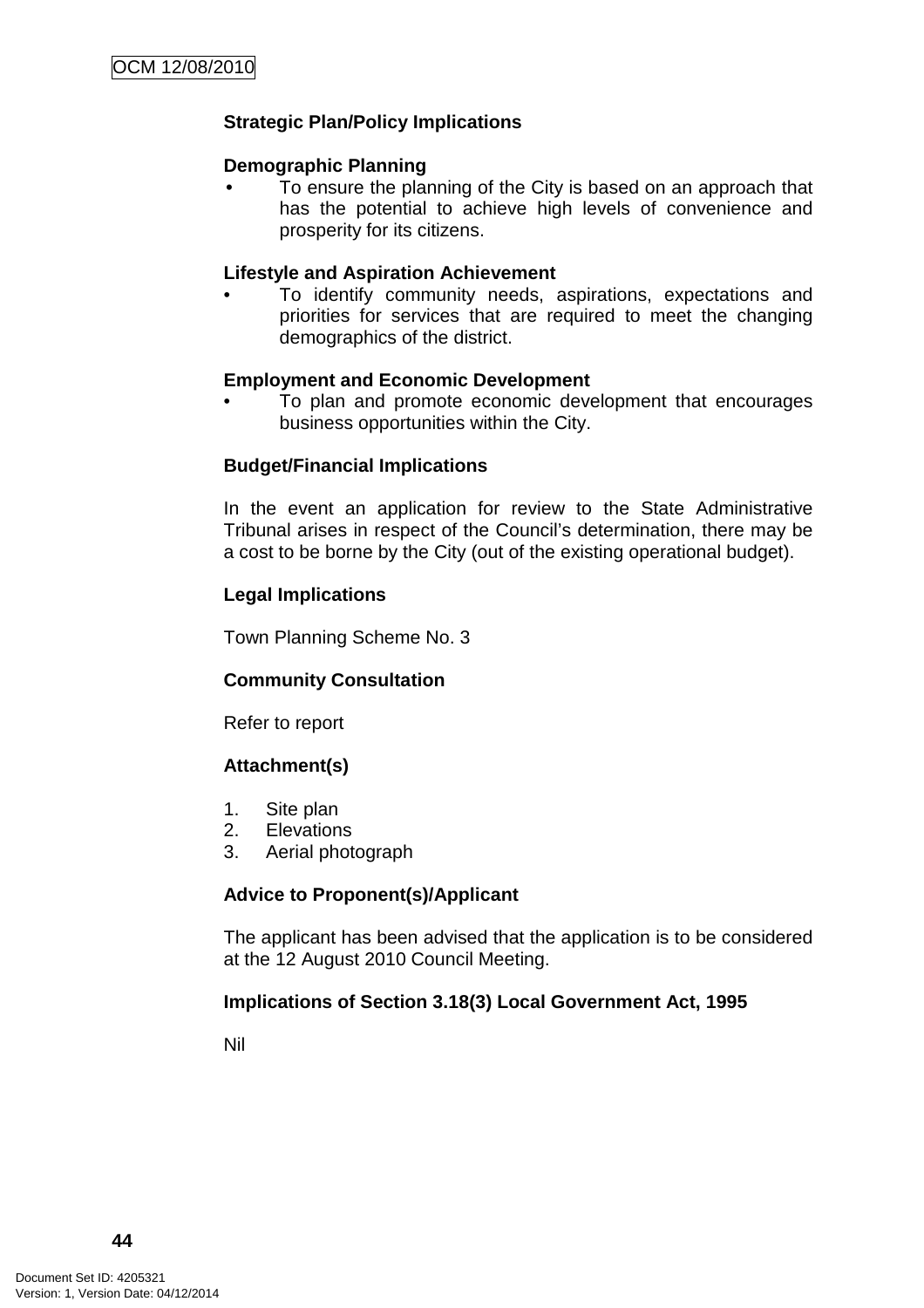**14.4 (OCM 12/08/2010) - BRANCH CIRCUS DISTRICT STRUCTURE PLAN AND RECENT DECISIONS RELATING TO WETLAND ASSESSMENTS - OWNER: VARIOUS - APPLICANT: CITY OF COCKBURN (SM/M/024) (M CARBONE) (ATTACH)** 

### **RECOMMENDATION**

That Council:

- (1) note the Department of Environment and Conservation's decision in relation to changing the boundaries and classification of the two wetlands within the Branch Circus Draft District Structure Plan area;
- (2) given 1 above, note that the Draft District Structure Plan will need to be substantially modified and readvertised for community consultation;
- (3) not proceed with the current version of the Draft District Structure Plan; and
- (4) advise all landowners within the Draft District Structure Plan area of this advice, and that a new Draft District Structure Plan will be prepared for community consultation by the City of Cockburn.

# **COUNCIL DECISION**

### **Background**

The City of Cockburn ("City"), with assistance of Planning and Environmental Consultants RPS, prepared a Draft District Structure Plan for the area known as Branch Circus (Development Area 13) in early 2008. Refer to location plan within Agenda Attachment 1.

The Draft District Structure Plan made a number of assumptions in relation to possible changes to the alignment and category of the two wetlands within the subject area. This was due to the City being unable to obtain clear advice from the Department of Environment and Conservation ("DEC") as to whether changes to the wetlands would be likely or not.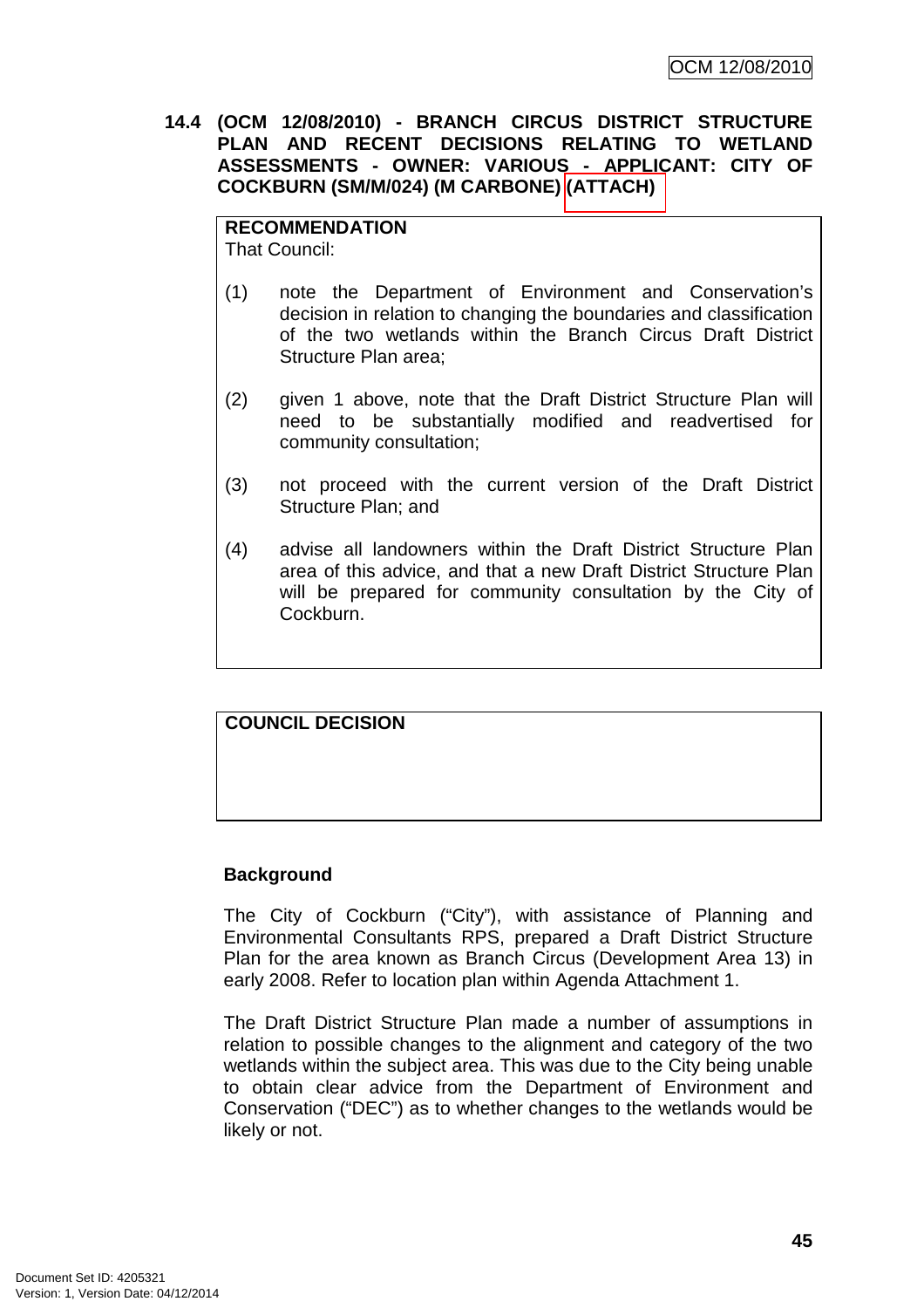The Draft District Structure Plan was advertised in July/August 2008 and a number of submissions raised concerns in relation to the assumptions made on the changes to the wetland categories and alignments, including concerns from State Government departments.

Resulting from this, RPS produced a wetland assessment report to help determine the alignment and extent of the two wetlands. These reports were sent to the DEC in August 2009 for their consideration. The DEC made a determination on the wetlands in June 2010.

The Draft District Structure Plan and associated Draft District Water Management Strategy have been on hold pending the outcomes of the wetland assessment. Given the decision of the DEC regarding the wetland assessment, consideration must be given to how the proceed forward. This is the purpose of this report.

#### **Submission**

Nil

### **Report**

The subject site is affected by two wetlands, a northern and southern wetland. The Draft District Structure Plan made a number of assumptions in relation to changes to these wetland boundaries and classifications, as detailed below:

- Reduce the size of the northern Resource Enhancement wetland.
- Reclassify the southern wetland from a Conservation Category wetland to a Resource Enhancement wetland and reduce the size of this wetland.

However, as depicted in Agenda Attachment 2, the outcomes of the DEC's assessment of the two wetlands are significantly different. The DEC's assessment has specifically produced the following changes:

### Northern Wetland

- Portion of the Resource Enhancement management category wetland on Lots 2, 3 and 4 have been reclassified to Conservation management category.
- The alignment of the wetland boundary on Lots 2 and 3 has been altered.
- Portion of the Resource Enhancement management category wetland on Lot 4 has been reclassified to Multiple Use management category.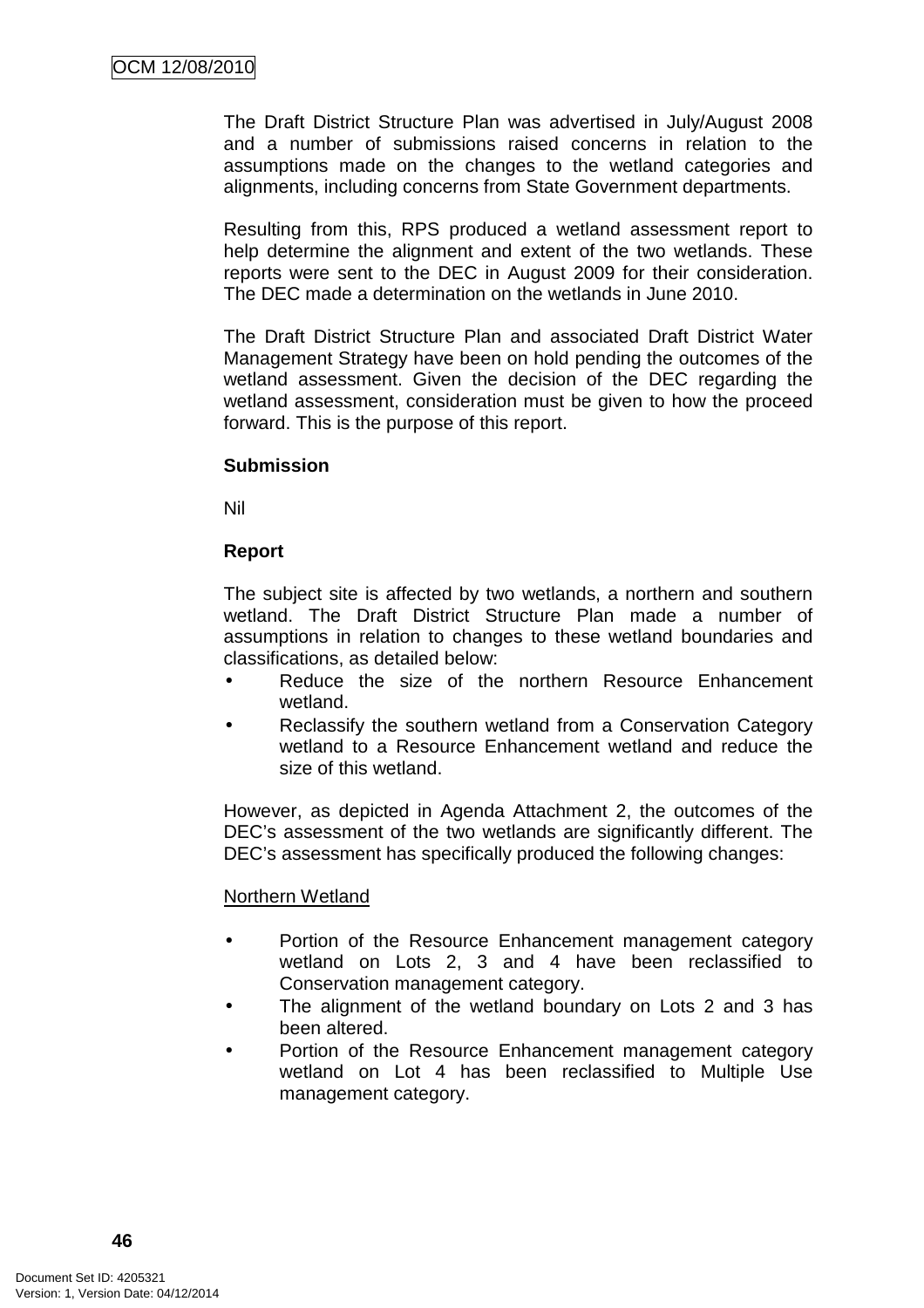### Southern Wetland

The Conservation management category wetland on Lots 3, 12 and 13 Hammond Road has been reclassified to Multiple Use management category.

The DEC's determination of the two wetlands means that the Draft District Structure Plan will need to be substantially altered to reflect the recent decision. Agenda Attachment 3 shows the Draft District Structure Plan with the new wetland boundaries and associated 50m wetland buffers superimposed. This demonstrates that significant changes to the Draft District Structure Plan will be required.

The Draft District Structure Plan attracted a total of 22 submissions when it was advertised in 2008. Under the City's Town Planning Scheme, the local government is to consider all submissions received and within 60 days of the advertising period make a determination on the structure plan. The advertising period concluded in August 2008, however the consideration of the submissions and a decision on the Draft District Structure Plan has not been made due to the DEC not determining the fundamental question of wetland boundaries.

As the DEC has now determined the question of wetland boundaries, the City is now able to consider the submissions received and a process forward for the Draft District Structure Plan.

Out of the 22 submissions, 4 had no objections, 10 raised objections/concerns and 8 provided advice. The main concerns related to the assumptions made regarding the reclassification and reduction in wetlands and the proposal to develop parts of the wetlands and their associated buffers. The following provides a brief summary of the other main concerns/issues:

- concerned about increased traffic;
- State Government should purchase areas with high conservation value;
- issues on density, land use and road configuration;
- impact of development on environmentally sensitive areas, including impact on the adjoining RAMSAR listed wetland (Thomson Lake);
- provision of suitable buffers to wetlands; and
- protection of remnant vegetation.

It is now apparent that the Draft District Structure Plan will need to be substantially altered to reflect the DEC's determination regarding the wetlands. As the DEC's decision is final, the City is now left with a proposal that clearly cannot be implemented in its current form. Recognising this, it is recommended that Council: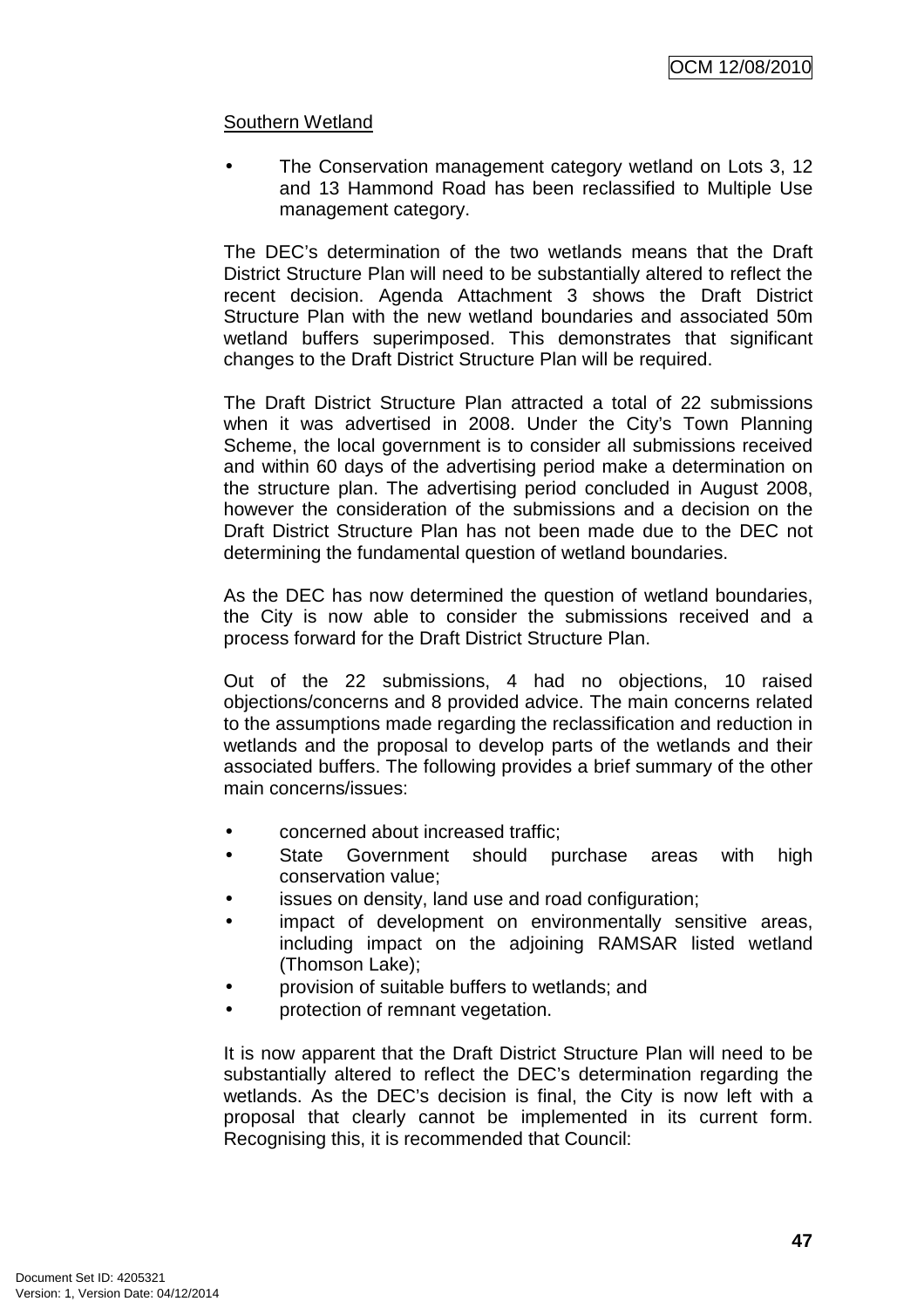- (1) note the Department of Environment and Conservation's decision in relation to changing the boundaries and classification of the two wetlands within the Branch Circus Draft District Structure Plan area;
- (2) given 1 above, note that the Draft District Structure Plan will need to be substantially modified and readvertised for community consultation;
- (3) not proceed with the current version of the Draft District Structure Plan; and
- (4) advise all landowners within the Draft District Structure Plan area of this advice, and that a new Draft District Structure Plan will be prepared for community consultation by the City of Cockburn.

The City's officers will undertake the necessary changes and recommence the advertising process. All submissioners who provided comment on the original Draft District Structure Plan will be invited to comment.

# **Conclusion**

Given the DEC's recent decision on the wetland boundaries, significant changes to the Draft District Structure Plan are required which will need to be readvertised. It is therefore appropriate for the City not to proceed with the current proposal, produce a new plan and undertake the necessary advertising. The Draft District Structure Plan will be presented back to Council once the advertising period has been undertaken.

### **Strategic Plan/Policy Implications**

### **Demographic Planning**

• To ensure the planning of the City is based on an approach that has the potential to achieve high levels of convenience and prosperity for its citizens.

### **Infrastructure Development**

• To construct and maintain parks and bushland reserves that are convenient and safe for public use, and do not compromise environmental management.

### **Natural Environmental Management**

• To ensure development of the district is undertaken in such a way that the balance between the natural and human environment is maintained.

# **Budget/Financial Implications**

Nil

**48**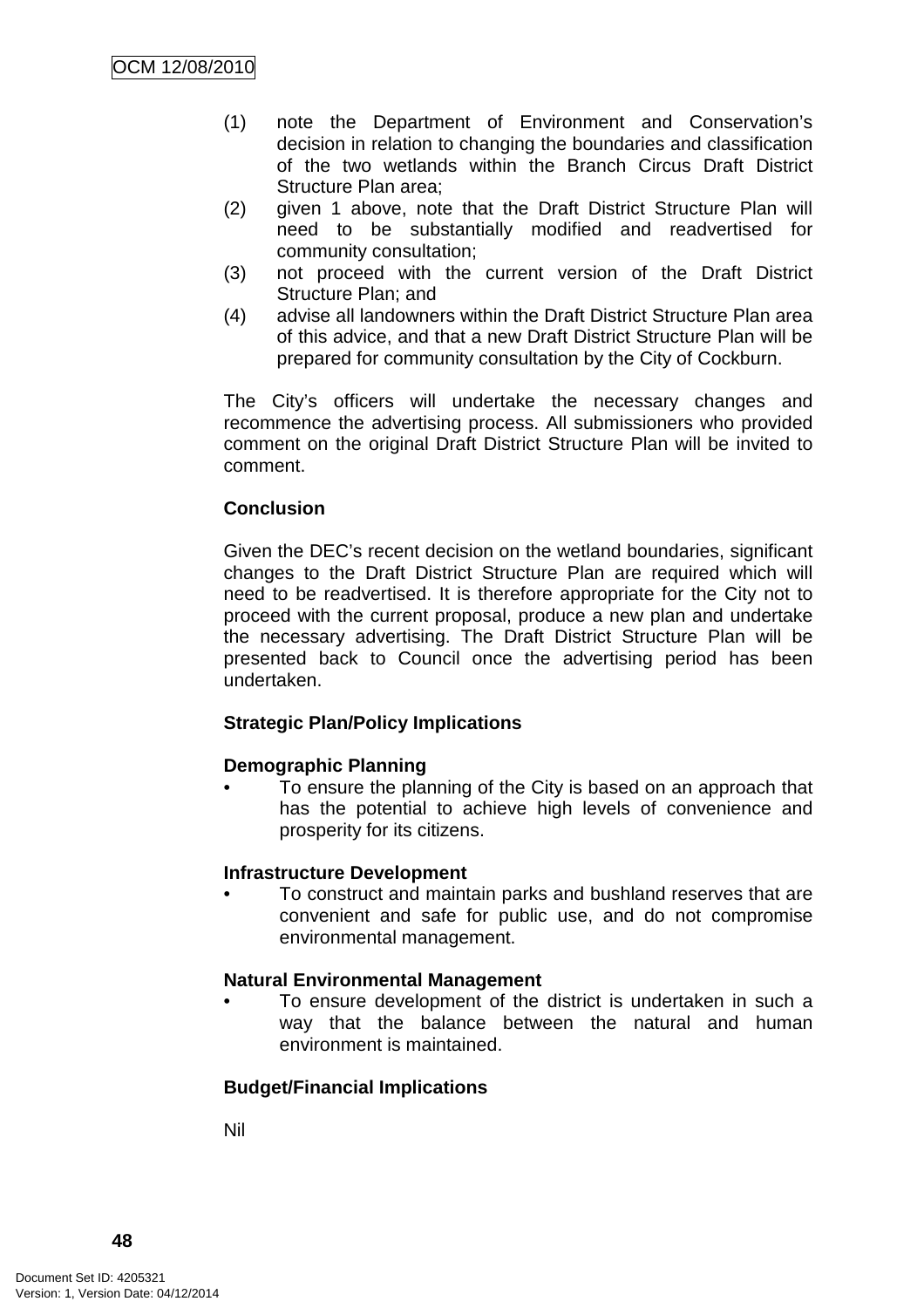# **Legal Implications**

Planning and Development Act 2005 City of Cockburn Town Planning Scheme No. 2 Town Planning Regulations 1967

### **Community Consultation**

Once the Draft District Structure Plan has been revised to reflect the updated wetland classification and boundary alignments, it will be readvertised in accordance with Scheme requirements. This will include advising those people who made a submission on the original plan.

# **Attachment(s)**

- 1. Location plan.
- 2. Map from DEC showing changes to the wetland classification and boundary alignments.
- 3. Advertised structure plan with the revised wetland boundaries/classification and associated wetland buffers superimposed.

### **Advice to Proponent(s)/Submissioners**

The Proponent(s) and those who lodged a submission on the proposal have been advised that this matter is to be considered at the 12 August 2010 Council Meeting.

### **Implications of Section 3.18(3) Local Government Act, 1995**

Nil

**14.5 (OCM 12/08/2010) - PROPOSED SCHEME AMENDMENT NO. 55 - REZONING THE FORMER PRIMARY SCHOOL SITES WITHIN COOLBELLUP (RESERVES 38242, 38243 AND 30233) FROM 'PUBLIC PURPOSES - PRIMARY SCHOOL' TO 'DEVELOPMENT' - OWNER: DEPARTMENT OF EDUCATION - APPLICANT: RPS (93055) (M CARBONE) (ATTACH)** 

#### **RECOMMENDATION** That Council:

- (1) in pursuance of Section 75 of the Planning and Development Act 2005 ("Act"), initiate Amendment No. 55 to City of Cockburn Town Planning Scheme No. 3 ("Scheme") for the purposes of:
	- 1. rezoning Reserve 38242 (Lot 2719) Hilory Street, Reserve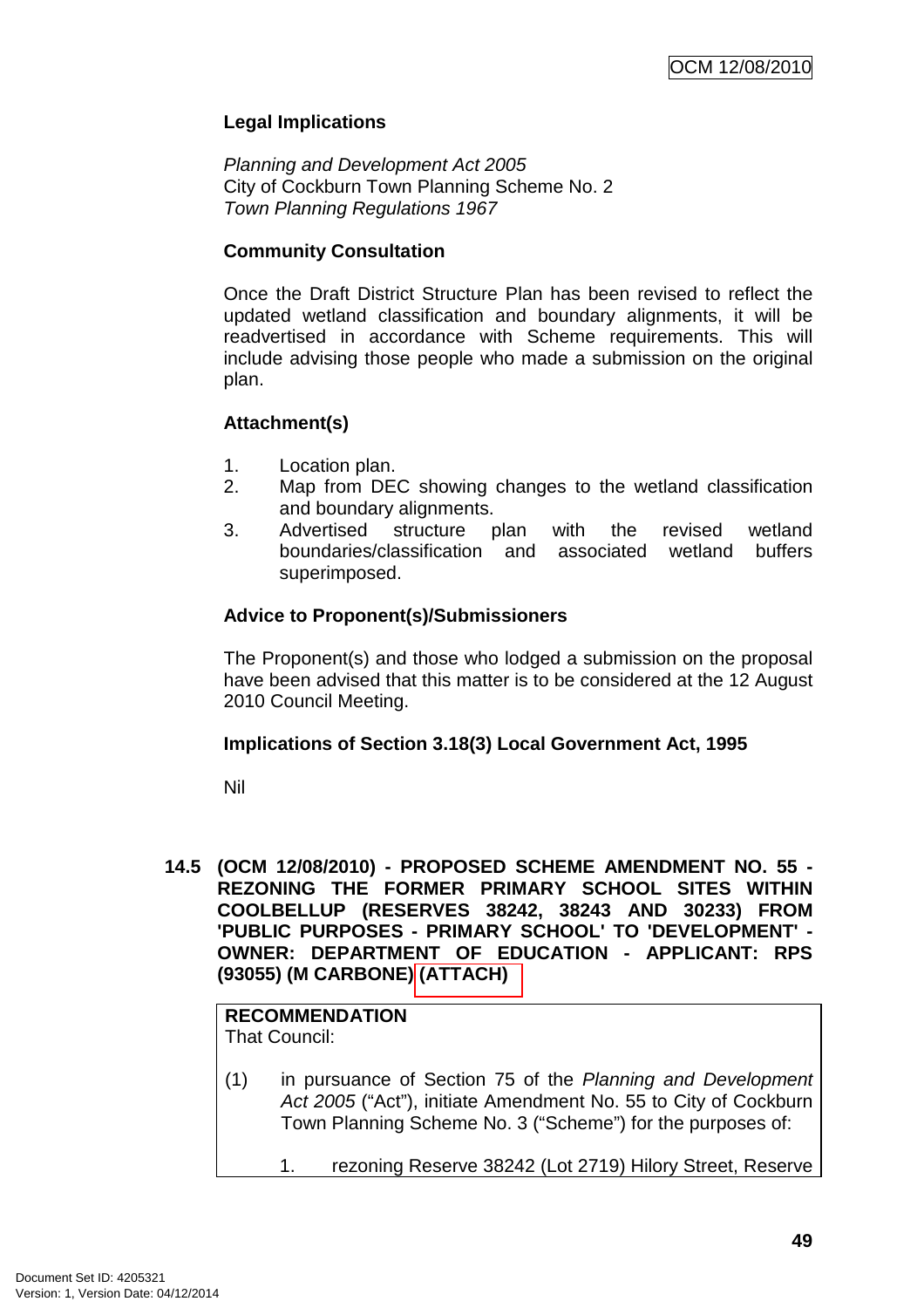|                                                | 31                                                           | 38243 (Lot 2718) Benedick Road and Reserve 30233 (Lot<br>2168) Montague Way, Coolbellup from 'Public Purposes -<br>Primary School' to 'Development' and 'Development Area |
|------------------------------------------------|--------------------------------------------------------------|---------------------------------------------------------------------------------------------------------------------------------------------------------------------------|
| 2.                                             | 'Development Area 31';                                       | rezoning Reserve 30565 Capulet Street, Coolbellup from<br>'Lakes and Drainage' reserve to 'Development' and                                                               |
| 3.                                             | the scheme text as follows;                                  | adding a new Development Area 31 to Schedule 11 of                                                                                                                        |
| Ref                                            | Area                                                         | Provisions                                                                                                                                                                |
| DA 31                                          | COOLBELLUP SCHOOL<br><b>SITES</b><br>Reserve 38242; Lot 2719 | 1.<br>An approved structure plan for<br>each of the former school sites<br>with<br>all<br>together<br>approved<br>amendments shall apply to the                           |
|                                                | <b>Hilory Street, Coolbellup</b><br>Reserve 38243; Lot 2718  | order<br>to<br>land<br>in.<br>guide<br>subdivision and development;<br>Structure plans will be required<br>2.                                                             |
|                                                | Benedick<br>Road,<br>Coolbellup                              | to fulfil the following design<br>objectives to the satisfaction of<br>Council:                                                                                           |
|                                                | Reserve 30233; Lot 2168<br>Montague<br>Way,<br>Coolbellup    | Provide for<br>İ.<br>a<br>range<br>0f<br>densities,<br>residential<br>dwelling types and lot sizes.<br>ii. Provide for medium to higher                                   |
| Reserve 30565<br>Capulet<br>Street, Coolbellup |                                                              | density development on the<br>former<br>Koorilla<br>Primary<br>School<br>taking<br>site,                                                                                  |
|                                                | (DEVELOPMENT ZONE)                                           | advantage of its location<br>adjoining the.                                                                                                                               |
|                                                |                                                              | iii. Provide for medium density<br>development on the former<br>Coolbellup and North Lake<br>Primary School sites.                                                        |
|                                                |                                                              | iv. Ensure the layout and urban<br>form<br>of<br>structure<br>plans                                                                                                       |
|                                                |                                                              | responds<br>appropriately to<br>the<br>surrounding<br>neighbourhood environment.                                                                                          |
|                                                |                                                              | Structure<br>plans<br>must<br>specifically<br>be<br>to<br>seen<br>facilitate<br>'natural'<br>a                                                                            |
|                                                |                                                              | extension to the surrounding<br>neighbourhood environment,                                                                                                                |
|                                                |                                                              | through<br>providing<br>for<br>appropriate integration with<br>neighbourhood<br>the<br>layout                                                                             |
|                                                |                                                              | pattern of residential<br>and                                                                                                                                             |
|                                                |                                                              | development.                                                                                                                                                              |
|                                                |                                                              | v. Ensure the layout and urban<br>form<br>οf<br>structure<br>plans                                                                                                        |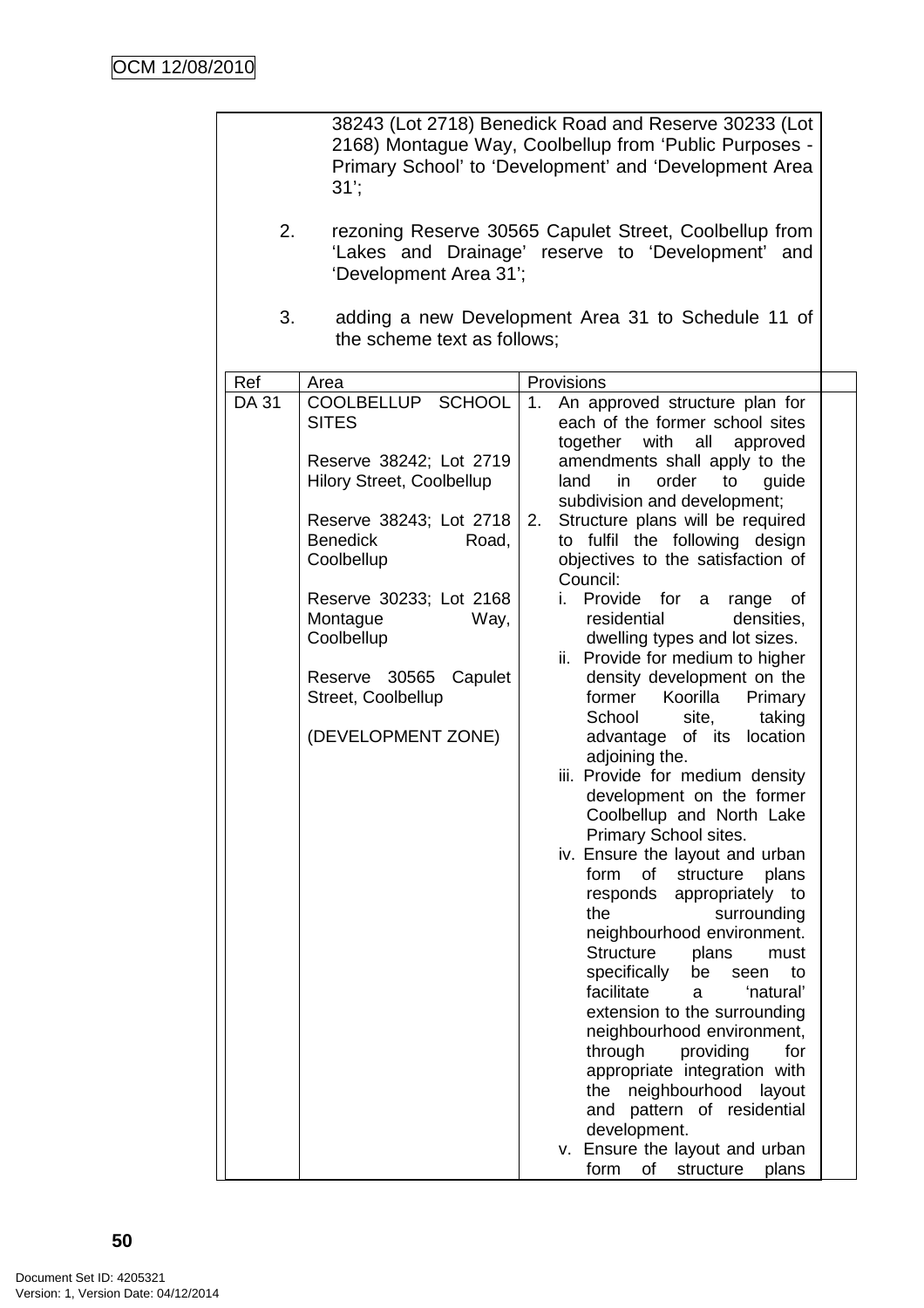|    | responds appropriately<br>to                                 |  |
|----|--------------------------------------------------------------|--|
|    | existing and planned areas                                   |  |
|    | of public open space.                                        |  |
|    | vi. Ensure that the layout and                               |  |
|    | urban form of structure plans                                |  |
|    | provides for the practical                                   |  |
|    | retention<br>significant<br>0f                               |  |
|    | trees/vegetation. This shall<br>include                      |  |
|    | the<br>appropriate<br>allocation of public open              |  |
|    | space areas, as well as                                      |  |
|    | opportunities<br>to<br>retain                                |  |
|    | significant trees/vegetation                                 |  |
|    | within road reserves.                                        |  |
|    | vii. Ensure<br>environmentally                               |  |
|    | sustainable<br>design                                        |  |
|    | approaches are achieved in                                   |  |
|    | terms of solar orientation of                                |  |
|    | lots.                                                        |  |
|    | viii. Ensure general consistency                             |  |
|    | with the findings of<br>the                                  |  |
|    | Coolbellup<br>Enquiry<br>By                                  |  |
|    | Design Workshop Outcomes                                     |  |
|    | Report.                                                      |  |
| 3. | Land uses classified on<br>the                               |  |
|    | plans<br>structure<br>apply<br>in                            |  |
|    | accordance with Clause 6.2.6.3.                              |  |
| 4. | The Local Government<br>may                                  |  |
|    | adopt Detailed Area Plan(s)                                  |  |
|    | pursuant to Clause 6.2.15 for<br>any part of the Development |  |
|    | defined<br>Area<br>the<br>as<br>on                           |  |
|    | approved structure plan(s). All                              |  |
|    | land use and development for a                               |  |
|    | particular lot or lots the subject                           |  |
|    | of a Detailed Area Plan shall                                |  |
|    | with<br>the<br>accord<br>adopted                             |  |
|    | Detailed Area Plan.                                          |  |
| 5. | A total of 3.79 hectares shall be                            |  |
|    | provided across the<br>three                                 |  |
|    | former school sites for the                                  |  |
|    | purposes of public open space                                |  |
|    | and/or community purposes.                                   |  |
|    |                                                              |  |

- 4. Amending the Scheme Map accordingly.
- (2) as the amendment is in the opinion of Council consistent with Regulation 25(2) of the Town Planning Regulations 1967 ("Regulations"), and upon the preparation of the necessary amendment documentation, the amendment be referred to the Environmental Protection Authority ("EPA") as required by Section 81 of the Act, and on receipt of a response from the EPA indicating that the amendment is not subject to formal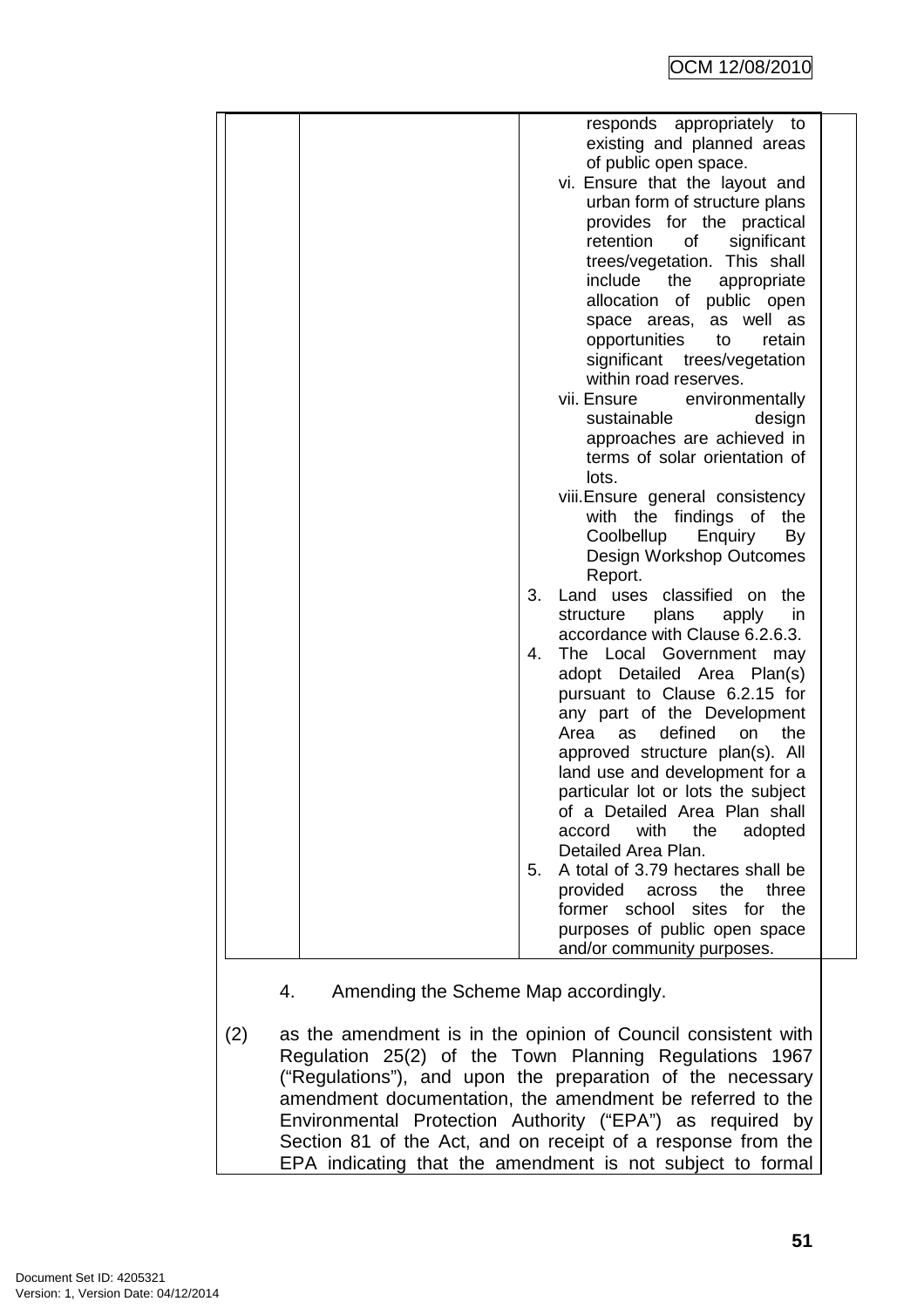environmental assessment, be advertised for a period of 60 days (applicant has agreed to a 60 day advertising period). In the event that the EPA determines that the amendment is to be subject to formal environmental assessment, this assessment is to be prepared by the proponent prior to advertising of the amendment.

### **COUNCIL DECISION**

### **Background**

In June 2002 the Minister for Education announced a review of schools in Coolbellup, which resulted in the closure of the three primary school sites (Coolbellup, North Lake and Koorilla primary schools) and the construction of a new consolidated school on Len Packham Reserve.

Council resolved at its December 2002 meeting to advise the Education Department that it would support the proposal for a new primary school for Coolbellup to be constructed on a portion of Len Packham Reserve. This was subject a number of conditions including: "Land of equivalent monetary and recreational value to the area of reserve land relinquished for the new school being replaced within the Coolbellup area."

In September 2003 the City of Cockburn, in collaboration with the Department for Planning and Infrastructure, Department for Housing and Works and the Department for Education and Training conducted an Enquiry-by-Design Workshop. This workshop sought input from local stakeholders as part of a strategy to revitalise the Coolbellup Shopping Centre and surrounding areas. This process included consideration of the proposed new consolidated primary school and the redevelopment of the three primary school sites.

The outcomes of this Workshop relevant to the primary school sites included; preparation of broad redevelopment concepts for the three sites, identification of the importance of preserving mature trees and remnant vegetation where appropriate within the sites, and the identification of notional areas of public open space for each site.

The consolidated school was developed on portion of Len Packham Reserve in 2005/06.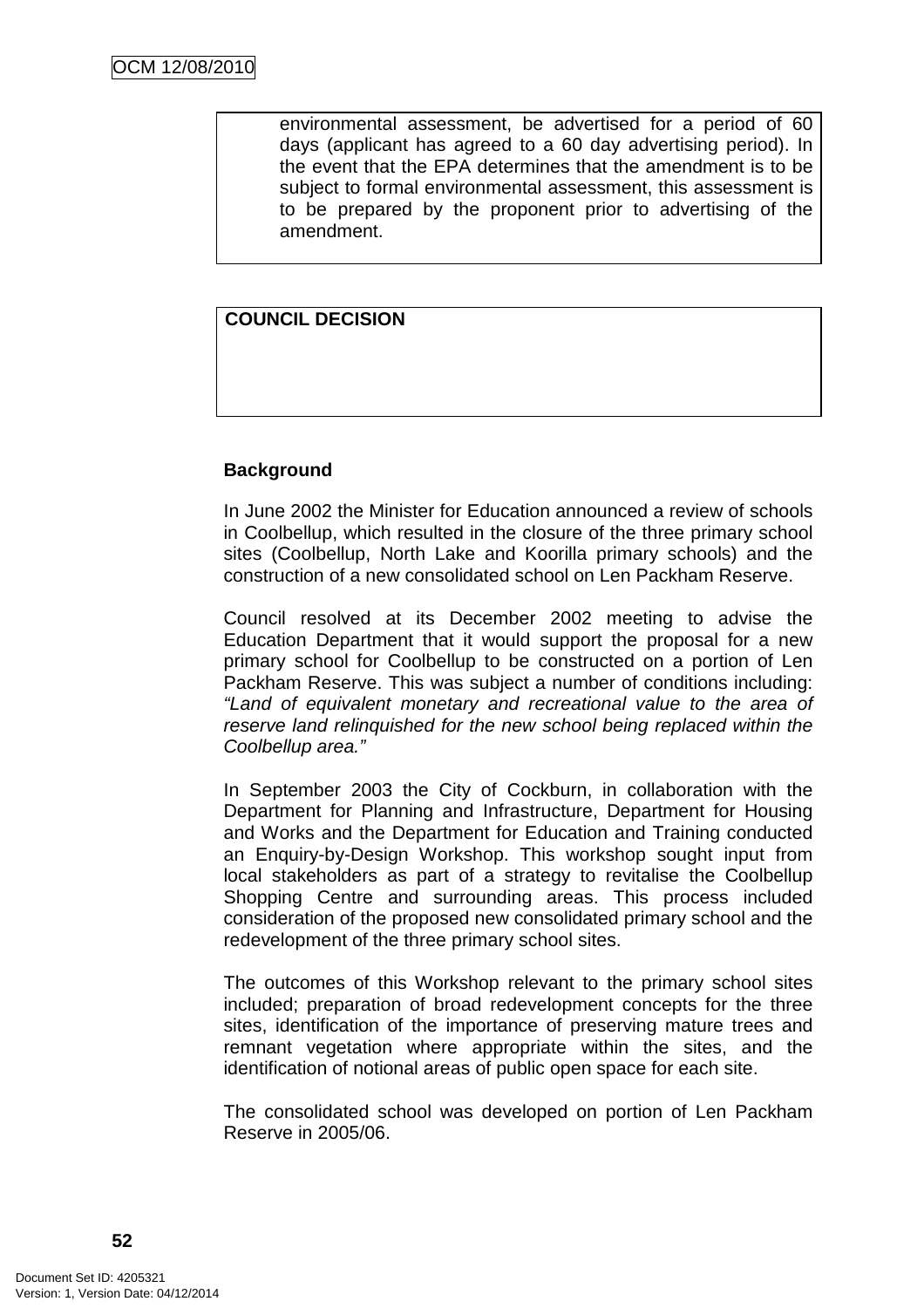Signifying the State Government's desire for development of the former school sites to now take place, Delfin Lend Lease have recently entered into a Partnering Agreement with Landcorp, and are responsible for the progression of community consultation, rezoning, structure planning and the ultimate redevelopment of the former school sites. The Coolbellup community reference group, which consists of local residents, including Councillor Val Oliver, was set up by the joint venture partners late last year to provide a mechanism for residents and the developers to discuss issues in relation to the future redevelopment of the school sites. The concept plans for the three school sites have been presented to this group.

# **Submission**

The applicant seeks to rezone the three former primary school sites to 'Development' zone under City of Cockburn Town Planning Scheme No. 3 ("Scheme"), and include appropriate provisions in Schedule 11 of the Scheme that requires all subdivision and development in the Development Area to be in accordance with an adopted structure plan. Indicative concept plans have also been included within the Scheme amendment to assist in explaining how the sites could be developed. Detailed structure plans for the former primary school sites will be subject to separate submission and are intended to be advertised at the same time as this Scheme amendment.

The existing and proposed zoning maps are contained within Agenda Attachments 2 and 3 respectively.

# **Report**

### Subject sites and zoning

The proposed Scheme amendment relates to the three former school sites in Coolbellup which are described as follows:

| Former      | Reserve   Address |                        | Area |
|-------------|-------------------|------------------------|------|
| School site | <b>No</b>         |                        | (ha) |
| Coolbellup  | 38242             | Lot 2719 Hilory Street | 4.6  |
| Koorilla    | 38243             | Lot 2718 Benedick Road | 4.2  |
| North Lake  | 30233             | Lot 2168 Montague Way  | 4.1  |

Note: The North Lake site also includes the adjacent drainage sump (Reserve 30565; 792 $m<sup>2</sup>$ ). Part of the Koorilla School site is also affected by a Western Power easement.

Agenda Attachment 1 shows the location of the three former school sites.

The three sites are zoned 'Urban' under the Metropolitan Region Scheme and are reserved as 'Public Purposes - Primary School' under the City's Town Planning Scheme. There is a drainage sump next to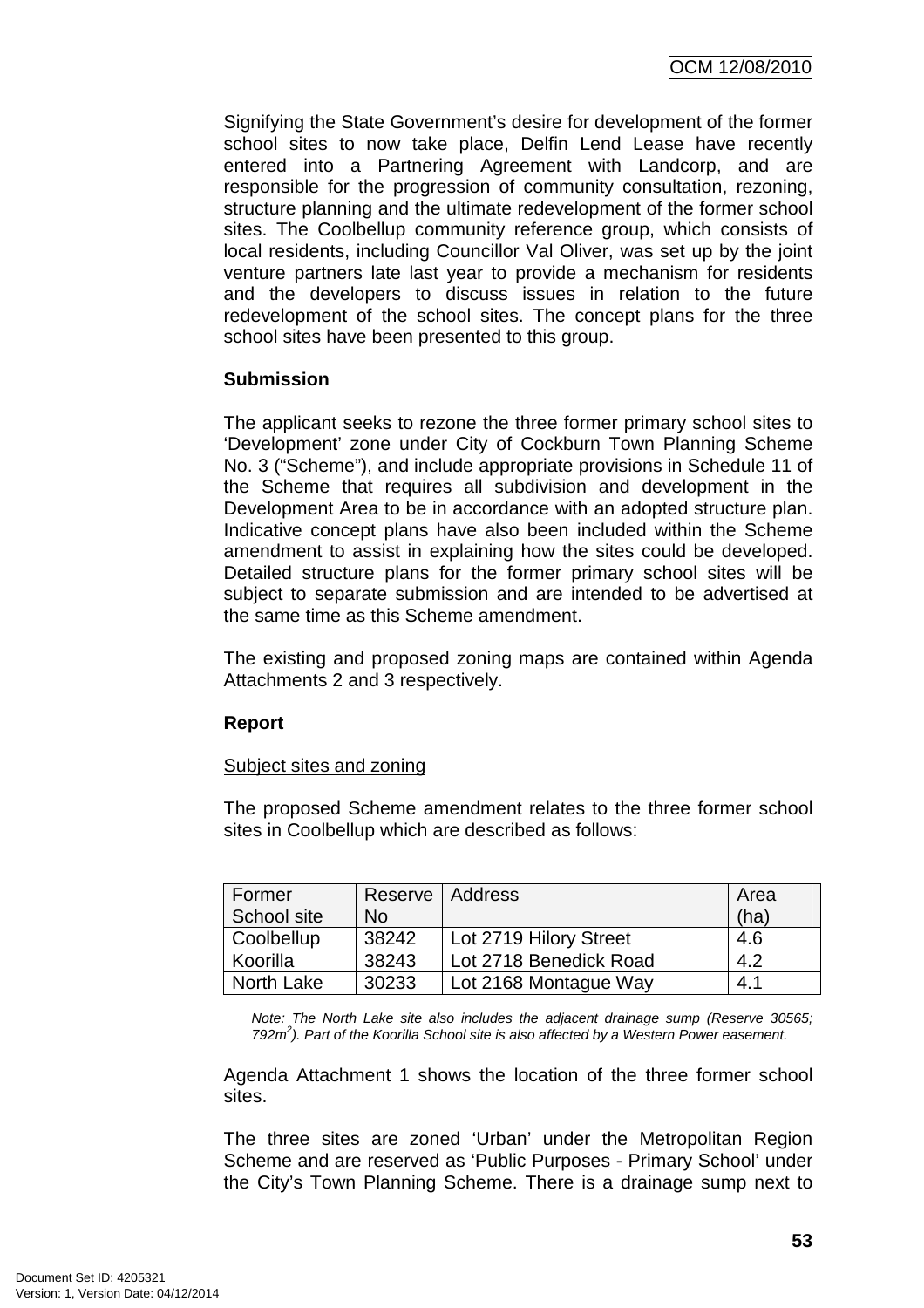North Lake primary school site which is reserved as 'Lakes and Drainage'. The Scheme amendment proposes to rezone the school sites, including the drainage sump, to 'Development' and 'Development Area 31' accordingly.

The purpose of the 'Development' zone in this instance is to provide for future residential development in accordance with a comprehensive structure plan. The proposed 'Development Area 31' provisions allow Council to apply requirements to the future structure plan. A set of requirements have been developed by officers in consultation with the proponent, and are provided following:

| Ref   | Area                                                          |                | Provisions |                                                                                                                                                                                                                                                                                                                                                                                                                                                                                                |
|-------|---------------------------------------------------------------|----------------|------------|------------------------------------------------------------------------------------------------------------------------------------------------------------------------------------------------------------------------------------------------------------------------------------------------------------------------------------------------------------------------------------------------------------------------------------------------------------------------------------------------|
| DA 31 | <b>COOLBELLUP</b><br><b>SCHOOL SITES</b>                      | 1 <sub>1</sub> |            | An approved structure plan for each of<br>the former school sites together with all                                                                                                                                                                                                                                                                                                                                                                                                            |
|       | Reserve 38242; Lot<br>2719<br>Hilory<br>Street,<br>Coolbellup | 2.             |            | approved amendments shall apply to<br>the land in order to guide subdivision<br>and development.<br>Structure plans will be required to fulfil                                                                                                                                                                                                                                                                                                                                                 |
|       | Reserve 38243; Lot<br>2718 Benedick Road,<br>Coolbellup       |                | i.         | the following design objectives to the<br>satisfaction of Council:<br>Provide for a range of residential<br>densities, dwelling types and lot<br>sizes.                                                                                                                                                                                                                                                                                                                                        |
|       | Reserve 30233; Lot<br>2168 Montague Way,<br>Coolbellup        |                | ii.        | Provide for medium<br>higher<br>to<br>density development on the former<br>Koorilla Primary School site, taking<br>advantage of its location adjoining                                                                                                                                                                                                                                                                                                                                         |
|       | Reserve<br>30565<br>Capulet<br>Street,<br>Coolbellup          |                | iii.       | the Coolbellup Town Centre.<br>Provide<br>for<br>medium<br>density<br>development<br>the<br>former<br>on<br>Coolbellup<br>North<br>and<br>Lake                                                                                                                                                                                                                                                                                                                                                 |
| ZONE) | (DEVELOPMENT                                                  |                | iv.<br>۷.  | Primary School sites.<br>Ensure the layout and urban form<br>plans<br>οf<br>structure<br>responds<br>appropriately to the surrounding<br>neighbourhood<br>environment.<br>Structure plans must specifically<br>be seen to facilitate a 'natural'<br>the<br>extension<br>to<br>surrounding<br>neighbourhood<br>environment,<br>through providing for appropriate<br>integration with the neighbourhood<br>layout and pattern of residential<br>development.<br>Ensure the layout and urban form |
|       |                                                               |                |            | of<br>plans<br>structure<br>responds<br>existing<br>appropriately<br>to<br>and<br>planned areas of public<br>open<br>space.                                                                                                                                                                                                                                                                                                                                                                    |
|       |                                                               |                | vi.        | Ensure that the layout and urban<br>form of structure plans provides for<br>the practical retention of significant                                                                                                                                                                                                                                                                                                                                                                             |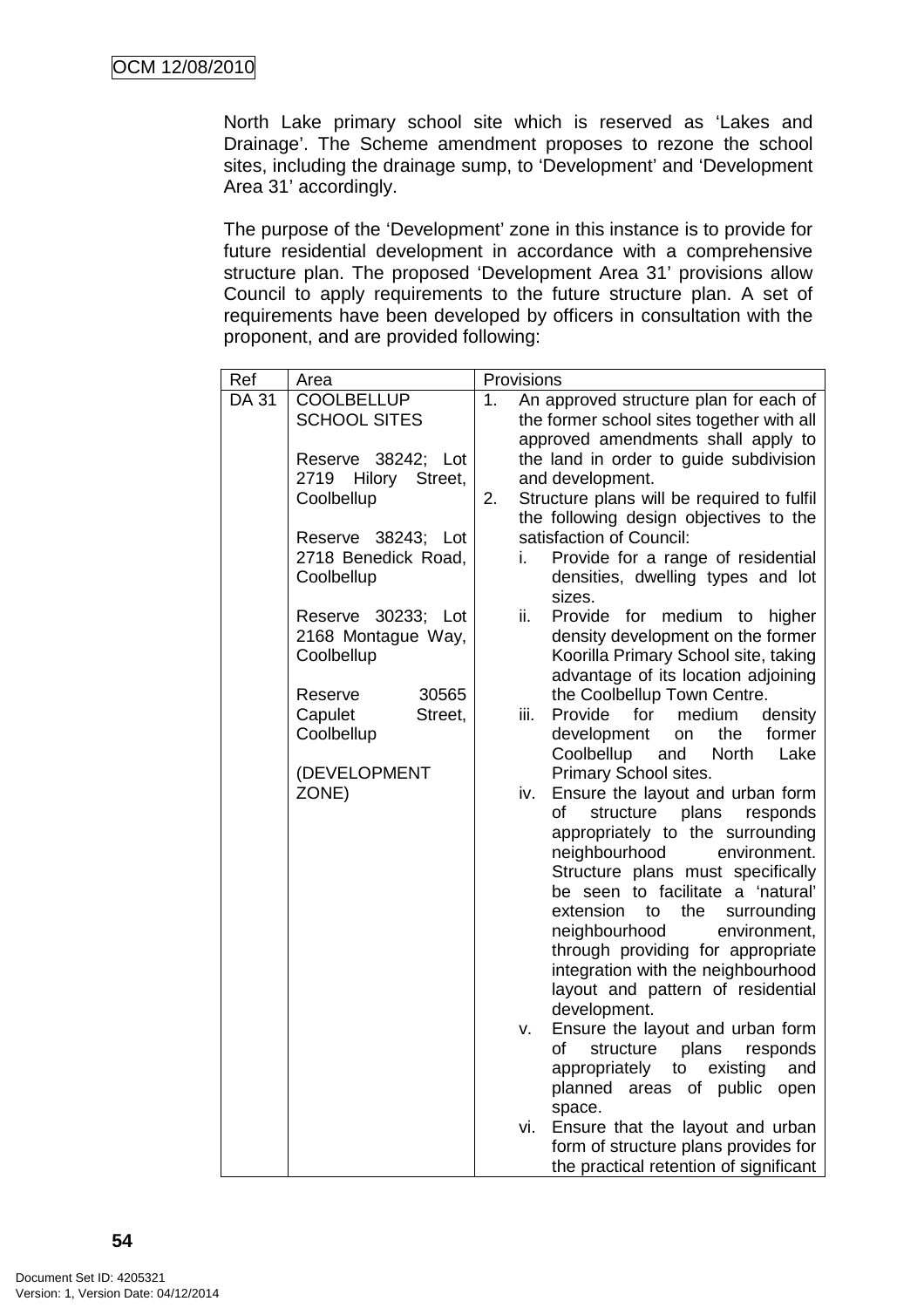| are achieved in terms of solar<br>orientation of lots.<br>viii. Ensure general consistency with<br>the findings of the Coolbellup<br>Enquiry By Design Workshop<br>Outcomes Report.<br>Land uses classified on the structure<br>plans apply in accordance with Clause<br>6.2.6.3.<br>The Local Government may adopt<br>Detailed Area Plan(s)<br>pursuant to<br>Clause 6.2.15 for any part of the<br>Development Area as defined on the<br>approved structure plan(s). All land<br>use and development for a particular<br>lot or lots the subject of a Detailed<br>Area Plan shall accord with the<br>adopted Detailed Area Plan.<br>A total of 3.79 hectares shall be |
|------------------------------------------------------------------------------------------------------------------------------------------------------------------------------------------------------------------------------------------------------------------------------------------------------------------------------------------------------------------------------------------------------------------------------------------------------------------------------------------------------------------------------------------------------------------------------------------------------------------------------------------------------------------------|
| the<br>three<br>provided across<br>former<br>school sites for the purposes of public<br>and/or<br>community<br>space<br>open<br>purposes.                                                                                                                                                                                                                                                                                                                                                                                                                                                                                                                              |
|                                                                                                                                                                                                                                                                                                                                                                                                                                                                                                                                                                                                                                                                        |

Dealing with land use and design through the structure planning process is appropriate in areas requiring comprehensive planning such as the former school sites. Rezoning the sites 'Development' and 'Development Area 31' establishes the statutory framework to require structure plans for each of the school sites to be prepared and approved.

# Coolbellup Enquiry-by-Design and POS Agreement

To assist with the revitalisation of the Coolbellup area, an Enquiry-by-Design Workshop was carried out from 22-24 September 2003. An Enquiry-by-Design Workshop is a tool used to provide a general planning consensus regarding how a project should be approached. This involved designers, planners, engineers, representatives of regulatory agencies, centres owners, business operators and community members invited to work together to establish principles and draw plans as part of an investigative process as to how future development may occur in a given place. An outcomes report was prepared following the workshop and the following provides a summary of the issues identified for the three school sites: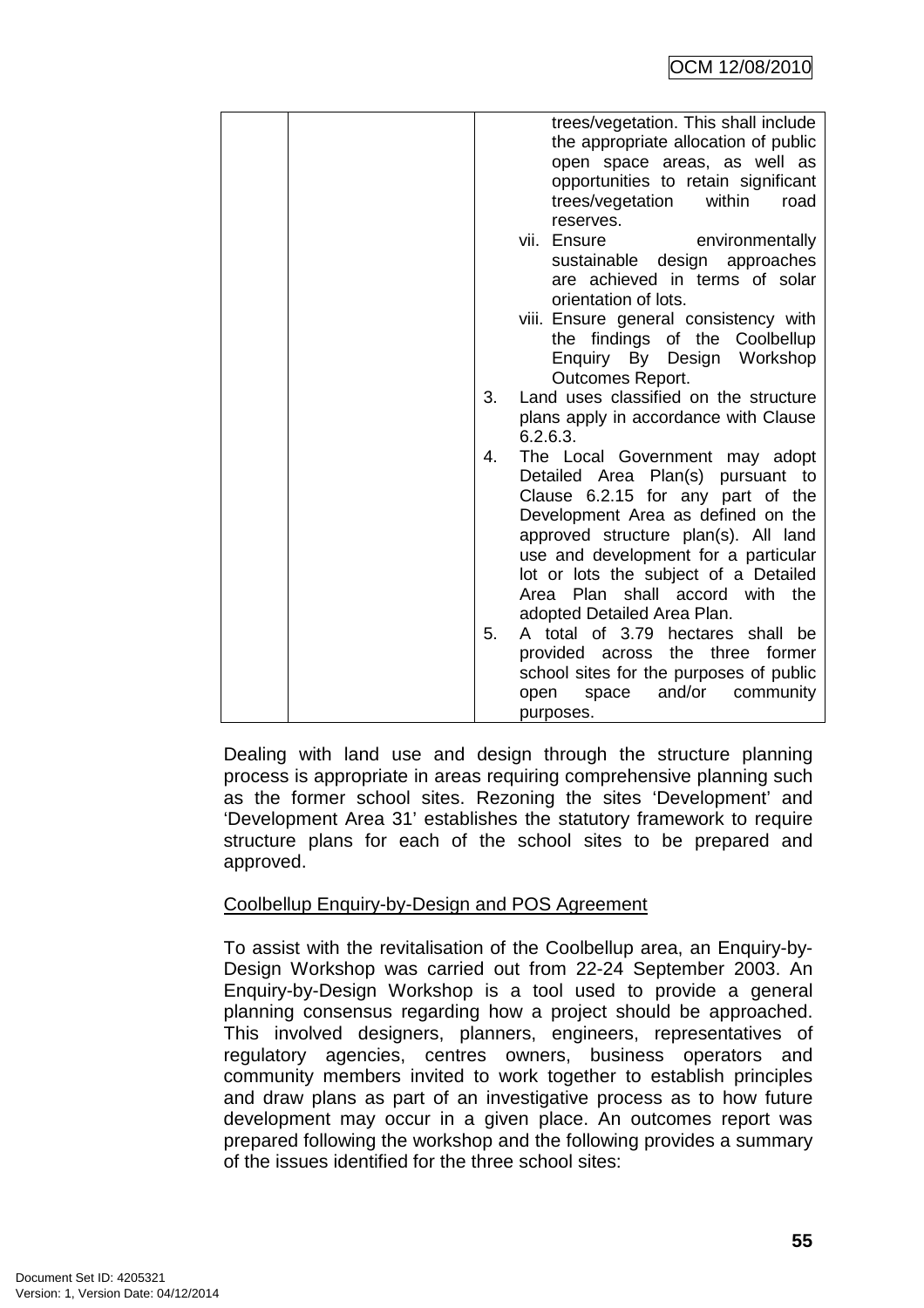- North Lake and Coolbellup school sites being developed for residential purposes with opportunity for medium density.
- The retention of bushland and significant trees within the proposed POS areas.
- Conceptual POS areas primarily focused on the North Lake and Coolbellup school sites. Minimal POS, if any, on the Koorilla site as it is close to two large areas of public open space (Len Packham Reserve and Tempest Park).
- The Koorilla school site was identified as a desirable site for the relocation of the commercial/shopping centre, or if developed for residential purposes, then the most desirable form of development was considered to be aged persons independent living units.

In relation to the possibility of relocating the commercial/shopping centre to the Koorilla site, this was investigated further which included community consultation and financial feasibility. Following these investigations, the Council determined in July 2009 that the relocation of the shopping centre on the Koorilla school site was not viable and would not be pursued further.

The consolidation of the three school sites into one central school on Len Packham reserve was a core element of the Enquiry-by-Design workshop. In this regard, Council at its meeting held on 17 February 2004 resolved to "support the development of the new Coolbellup Primary School on portion of Len Packham Reserve, subject to receiving written agreement from the Department for Education and Training on the following;

An area of open space which will be in the order of 2 hectares which is equivalent to that taken from Len Packham Reserve is to be provided within the existing school sites to ensure there is no net loss of open space in Coolbellup. This is separate and in addition to the open space requirement of 1.6496 hectares that will apply to the subdivision and development of the school sites."

The Department of Education and Training wrote to the City in early 2005 confirming that any transfer, sale and development of the North Lake, Koorilla and/or Coolbellup school sites will be conditional on the agreed POS areas being provided. It is noted that the new consolidated school on Len Packham Reserve incorporated an area of 2.1486 ha (including the battleaxe driveway) rather than 2ha as previously estimated. This means a total POS area of 3.79 ha is required, which includes 2.1486 ha to match the area excised from Len Packham Reserve, plus 1.6496 ha (which represents 12.6% of the three former school sites).

The three former school sites have a combined area of 12.9ha and the agreed POS area of 3.79 ha equates to over 29% of the three school sites. Given this high percentage of POS and the proximity to existing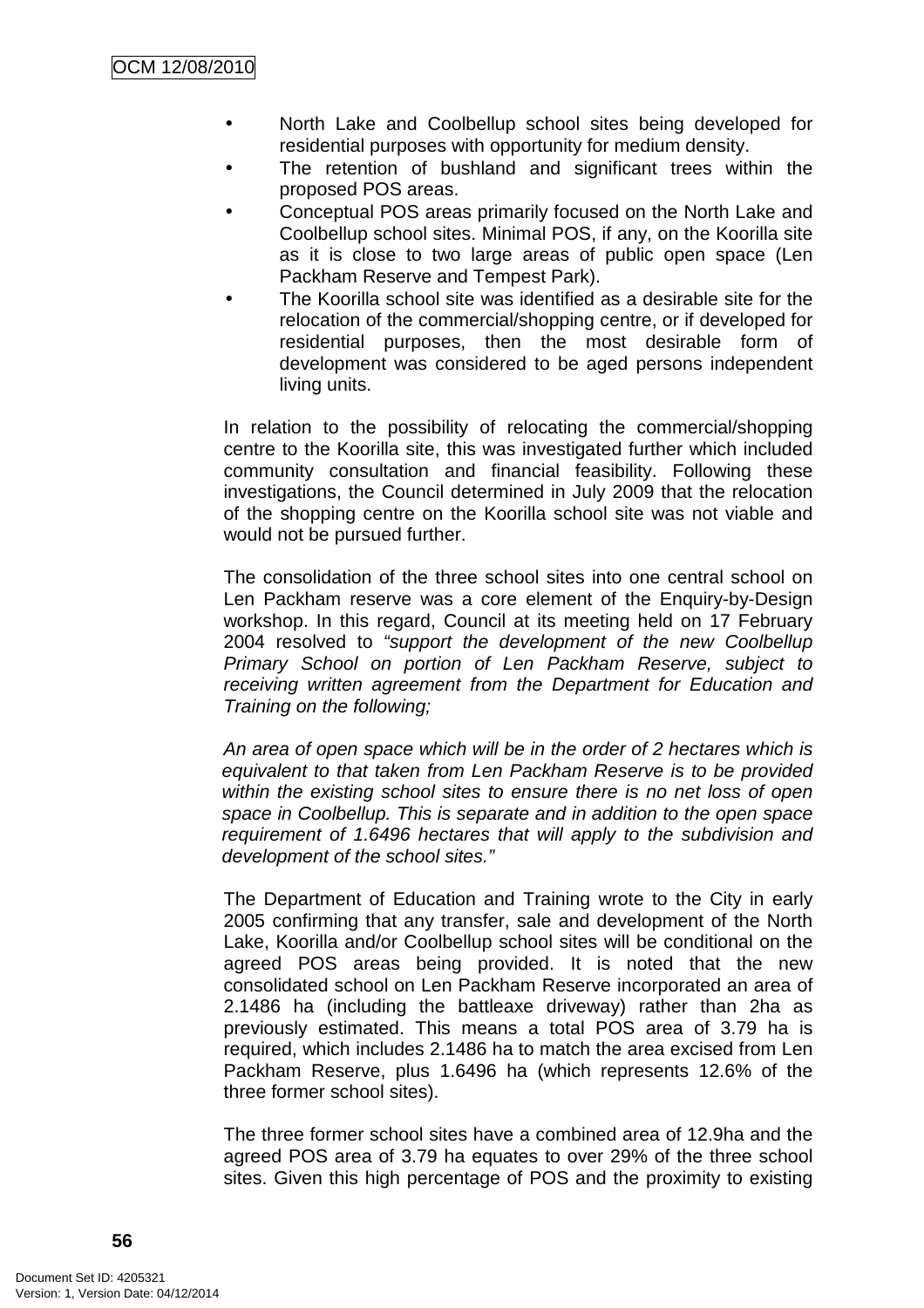POS, particularly in regards to the Koorilla school site, consideration has been given to providing POS in a different form such as community purposes.

### The City of Cockburn's 'Aged Friendly' Strategic Plan - need for affordable aged care accommodation

Council adopted the 'Aged Friendly' Strategic Plan in September 2009 and also resolved to consider the potential for the development of aged care accommodation in future when considering options for the development/redevelopment of land which may be suitable for such purposes. The strategic plan highlighted the severe shortage of affordable aged care accommodation which is projected to increase in the future.

Within the City of Cockburn, it is estimated that in 2011 there will be a shortfall of 48 aged care beds. This is expected to increase to a shortfall of 435 beds by 2021. The increase in the anticipated shortfall of beds is due to the aging of the population and the limited land available to create additional aged accommodation, particularly in the older parts of the City such as Coolbellup. The opportunity to provide affordable age care is further hindered by the need to acquire large land parcels (which are limited) and the high costs to purchase such land. To make affordable aged care accommodation viable, the land is usually required to be provided free to the not-for-profit operator or leased at a reduced rate. However there is currently no funding for the purchase of land by the Commonwealth and there is insufficient funding by the Commonwealth for capital works construction and operation funding. This highlights the importance of providing affordable land to enable not-for-profit organisations to operate.

To assist with providing affordable land to community based age care providers, opportunity exists to provide portion of the required POS area in the form of a reserve or freehold land title for not-for-profit aged care accommodation. This is a City of Cockburn led initiative which was presented to a briefing session with Councillors in February 2010. The aim of this briefing was to discuss whether the 2.1486ha to match the area excised for the new school on Len Packham Reserve could be provided on the Koorilla school site in the form of community based (not-for-profit) aged care accommodation.

The City's officers have pursued this idea further and have presented this concept to the Coolbellup community reference group, officers from the Department for Planning and State Land Services. No major concerns have been raised to this proposal during these discussions, provided an adequate distribution of POS is achieved.

State Land Services has advised that the most suitable method of implementing this arrangement is for the area required for the not-forprofit aged care accommodation to be acquired by the City for 5% of its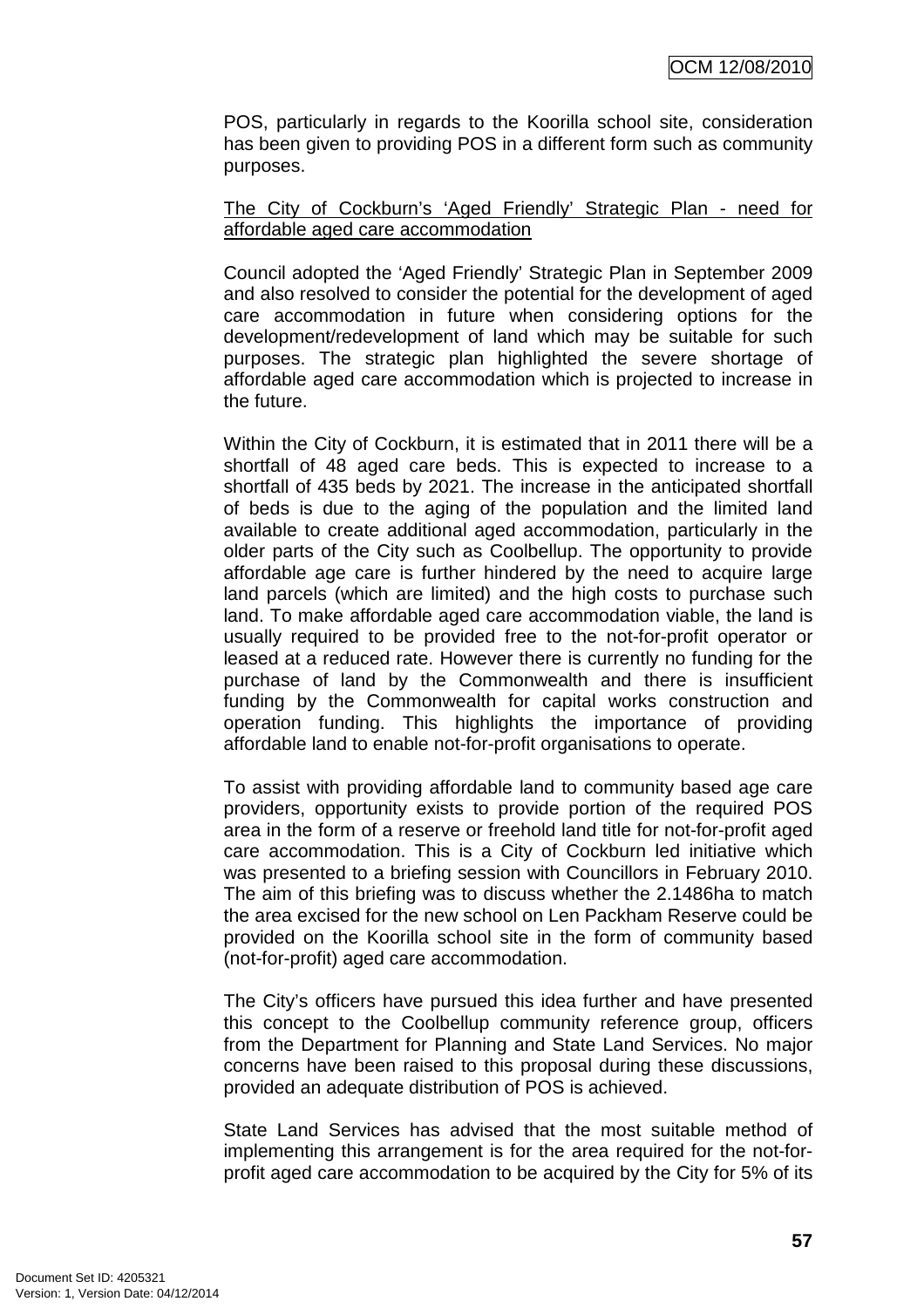unimproved market value as provided for by the section 20A policy guidelines. This will then enable the City to partner with a not-for-profit age care provider in developing the land. To retain greater control over the land and any future operators, the preference is for the City to lease the land to a not-for-profit organisation at a substantially reduced rate, rather than sell the land. This will ensure that the land is provided as affordable aged care accommodation in perpetuity. To provide further certainty, a caveat would be lodged on the title ensuring that the land is only used for a community benefit in the form of affordable aged care accommodation.

Without the incentive of reduced rent, the site would not be economically viable to the not-for-profit sector.

Any development on the future 2.1486 ha site will be based on the ageing in place model whereby a mixture of independent living, low care, high care and dementia specific care accommodation is provided. The benefit of this model is that it allows individuals or couples to remain in the same location as their health deteriorates, rather than being moved to different locations as circumstances change. Although age care providers usually prefer sites in the order of 4-8ha to develop age care accommodation, the City has engaged an Architect who has demonstrated that the 2.1486 ha site is of a sufficient size to accommodate a development based on the aging in place model although it will need to be mainly two storeys.

### Concept plan for the school sites

The proposed scheme amendment includes indicative concept plans for each of the school sites which are generally consistent with the principles established within the Enquiry-by Design workshop which includes; providing a range of densities, retain existing vegetation and the possibility of aged care accommodation on the Koorilla School site (refer Agenda Attachment 4). Although the concept plans are indicative, the applicant has been working extensively with the City's officers to prepare the plans. The concept plans will be refined further through the structure planning process and the associated public advertising process. Further information will be provided during the structure plan process such as tree surveys to identify the exact location of trees which should be retained and a local water management strategy to identify drainage areas etc.

In relation to the North Lake and Coolbellup school sites a combination of low and medium density development has been provided. Public open space has been located to allow for the retention of significant vegetation and bushland and roads have been aligned wherever possible to allow significant trees to be retained within the road reserves.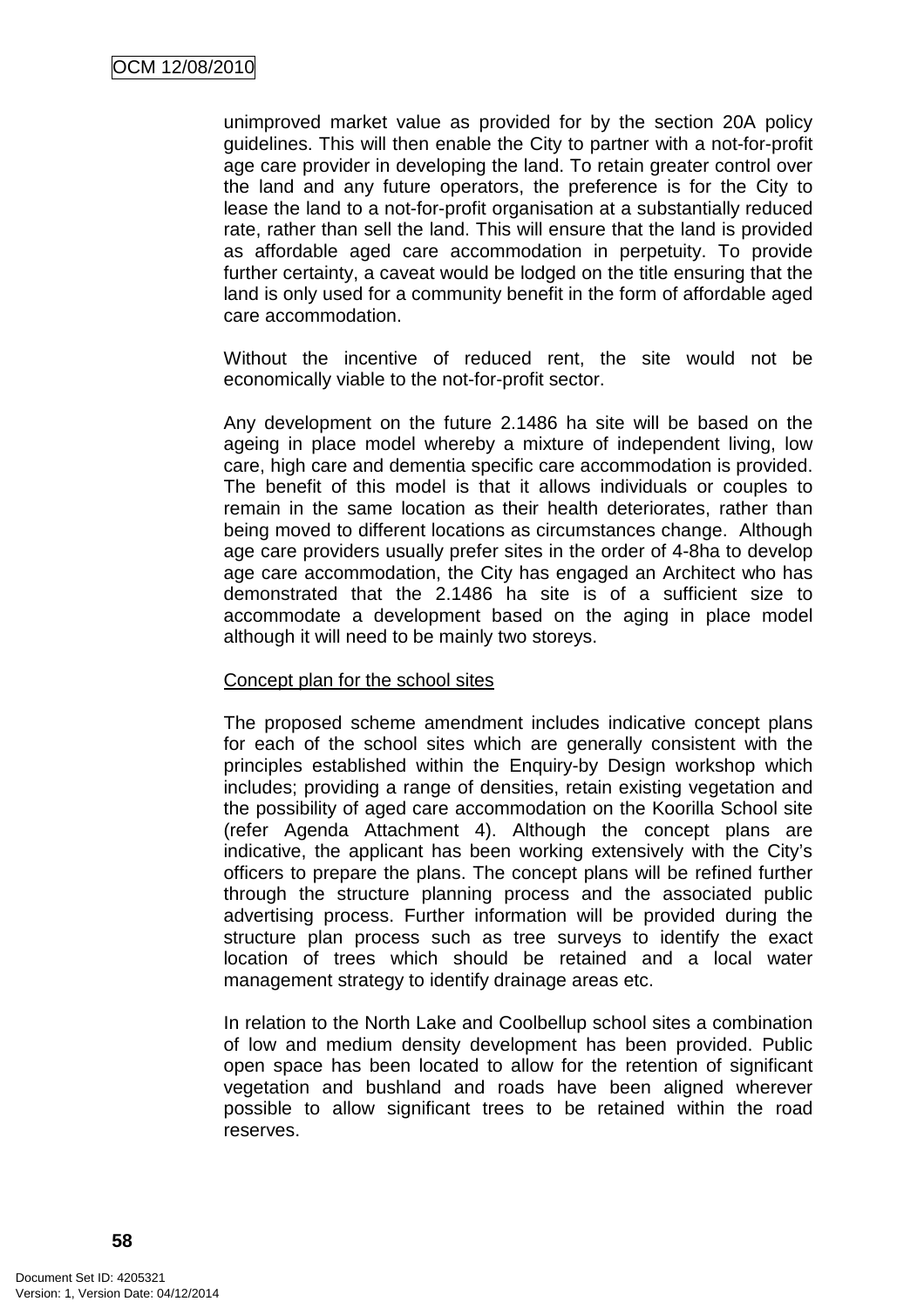In relation to the Koorilla school site, it is proposed that the 2.1486ha of public open space be in the form of community based (not-for-profit) aged care accommodation. The provision of public open space in this matter is consistent with the Western Australian Planning Commission's Liveable Neighbourhoods policy which states under R27:

"in consultation with the relevant local government, the WAPC may agree to community purposes sites (e.g. community centre, meeting halls, branch libraries, kindergartens) being provided as part of an overall public open contribution. For the purposes of calculating public open space contributions the area of community purposes sites should not be less that  $2000 \cdot m^2$ .

The proposed not-for-profit age care accommodation site will provide an important community benefit and is considered consistent with the purpose of the above community purpose definition. Furthermore part of the site is proposed to be public open space.

This will assist in providing for the severe shortage of affordable aged care accommodation that exists particularly within the western parts of the City of Cockburn. As the aged care portion of the site could be development comprehensively, it will allow existing vegetation to be retained around buildings and within a small POS. The City's Architects have prepared a concept plan which illustrates how the site could be developed to accommodate a 100 bed aged care facility and an additional 100 independent living dwellings (refer Agenda Attachment 5). The remainder of the Koorilla site is shown as medium density to capitalise on the sites proximity to the Town Centre.

### **Conclusion**

The consolidation of the three school sites into one new school on Len Packham reserve provides the opportunity for the three former school sites to be redeveloped consistent with the objectives of the Coolbellup Enquiry-by-Design. The rezoning of the school sites to 'Development' and 'Development Area 31' sets up the framework to enable the preparation of structure plans for each of the school sites. Appropriate requirements within the proposed Development Area 31 provisions are included to ensure that the previously agreed 3.79ha of public open space is achieved. The concept plan provides an indication of how the sites could be redevelopment and this will be refined further during the structure plan process.

Providing 2.1486 ha of the Koorilla school site for not-for-profit aged care accommodation will require the City to acquire the land for 5% of its unimproved market value as provided for by the section 20A policy guidelines. This will enable the City to lease the land to a not-for-profit aged care provider at a reduced rate with the money generated to be spent on public open space in the area.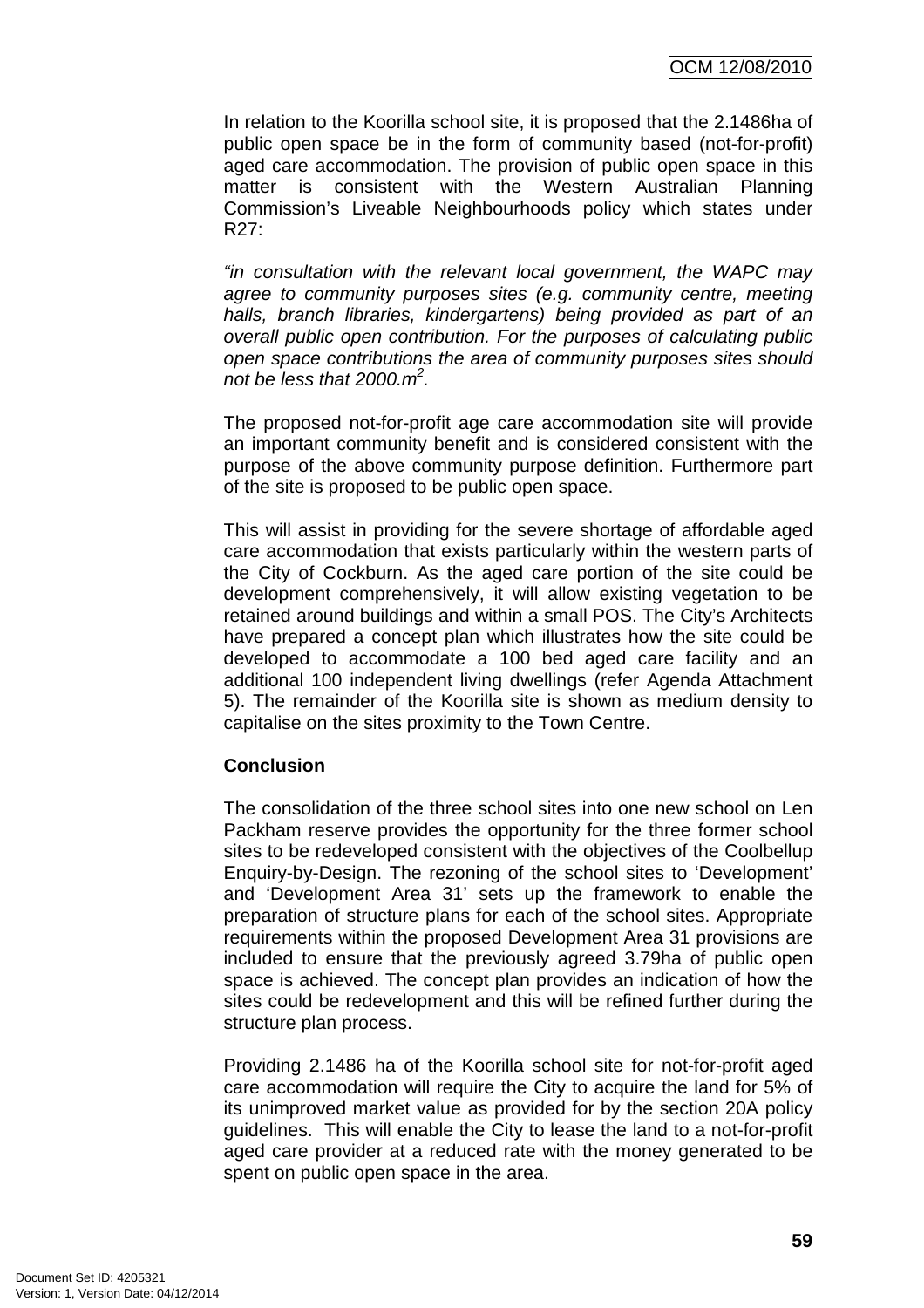It is envisaged that this scheme amendment and the structure plans for each of the school sites will be advertised concurrently. The applicant has also agreed to extend the advertising period to 60 days for the Scheme amendment and structure plans. In addition to the standard advertising methods for Scheme amendments and structure plans, a public meeting will also be held to inform the community about the project.

It is therefore recommended that Council initiate the scheme amendment to the three former school sites.

### **Strategic Plan/Policy Implications**

#### **Demographic Planning**

• To ensure the planning of the City is based on an approach that has the potential to achieve high levels of convenience and prosperity for its citizens.

#### **Lifestyle and Aspiration Achievement**

• To identify community needs, aspirations, expectations and priorities for services that are required to meet the changing demographics of the district.

#### **Natural Environmental Management**

• To conserve, preserve and where required remediate the quality, extent and uniqueness of the natural environment that exists within the district.

### **Budget/Financial Implications**

The City will be required to purchase the 2.1486ha of the Koorilla school site at 5% of its unimproved value as provided by the section 20A policy guidelines.

### **Legal Implications**

Planning and Development Act 2005 City of Cockburn Town Planning Scheme No. 3 Town Planning Regulations 1967

### **Community Consultation**

In accordance with the Town Planning Regulations 1967 consultation is to be undertaken subsequent to the local government adopting the scheme amendment and the Environmental Protection Authority advising that the proposal is environmentally acceptable.

The scheme amendment and structure plans for each of the school sites will be advertised concurrently. The applicant has also agreed to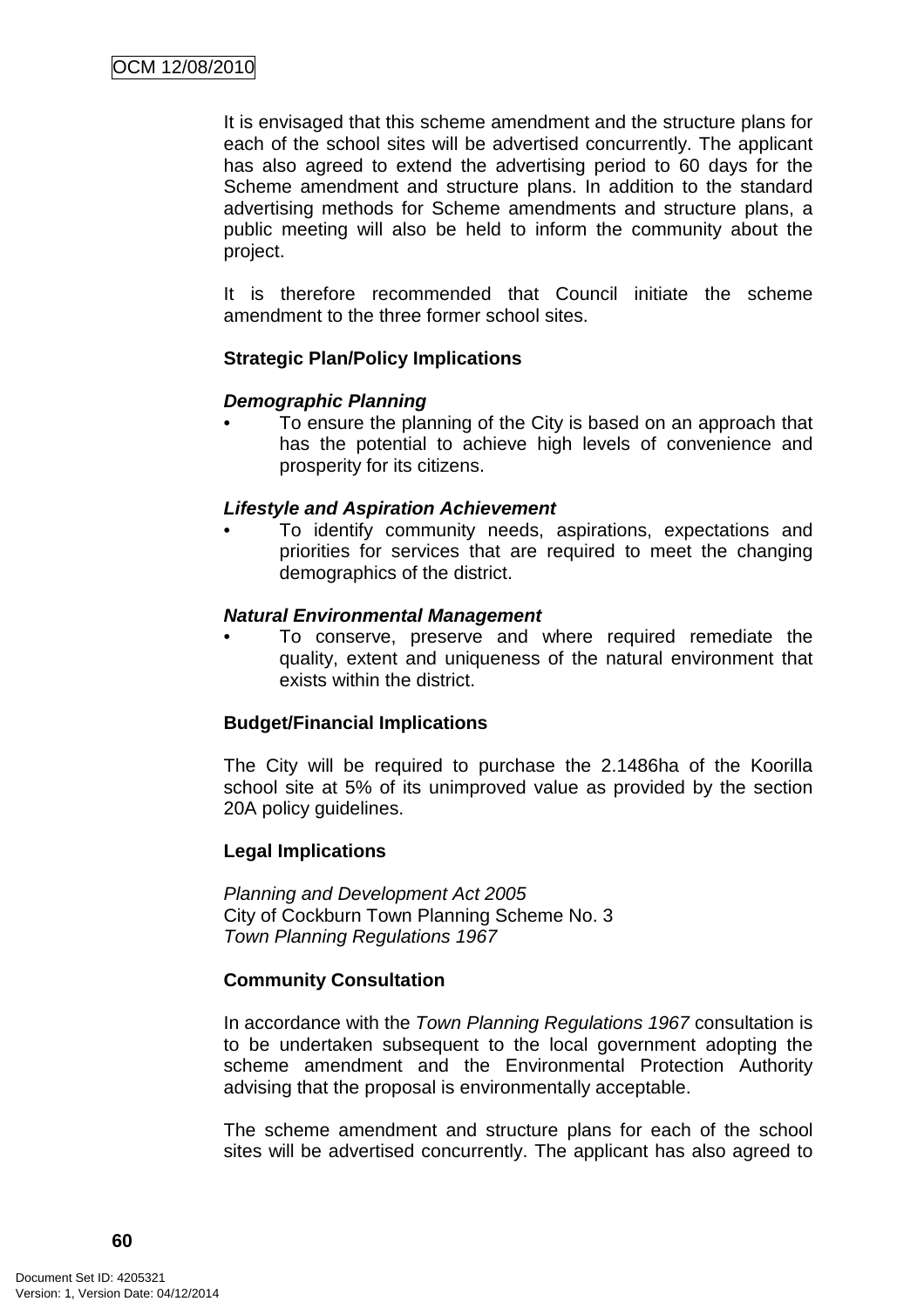extend the advertising period to 60 days for the Scheme amendment and structure plans given the nature of the proposal.

# **Attachment(s)**

- 1. Location plan
- 2. Existing zoning plan
- 3. Proposed zoning plan
- 4. Concept plans for the three school sites
- 5. Indicative concept plan for the aged care accommodation

### **Advice to Proponent(s)/Submissioners**

The proponent has been advised that this matter is to be considered at the 12 August Council meeting.

### **Implications of Section 3.18(3) Local Government Act, 1995**

Nil.

### **14.6 (OCM 12/08/2010) - SALE OF LAND - LOT 801 SOUTHWELL CRESCENT, HAMILTON HILL - APPLICANT: YARAN PTY LTD ATF SOUTHWELL 801 TRUST - OWNER: CITY OF COCKBURN (6010702) (K SIM) (ATTACH)**

#### **RECOMMENDATION** That Council:

- (1) accept the offer from Yaran Pty Ltd ATF Southwell 801 Trust to purchase Lot 801 Southwell Crescent, Hamilton Hill for a consideration of \$450,000, (including GST) noting that this includes a 28 day due diligence period;
- (2) comply with the public advertising requirements of Section 3.58 (3 and 4) of the Local Government Act 1995;
- (3) if the due diligence results in Yaran Pty Ltd ATF Southwell 801 Trust deciding not to proceed with the contract, Council accept the offer to purchase Lot 801 Southwell Crescent, Hamilton Hill for a consideration of \$405,000 from Bradley John McLeod and Sarah Renae Cordina;
- (4) comply with the public advertising requirements of Section 3.58 (3 and 4) of the Local Government Act 1995; and
- (5) allocate proceeds of the sale to the Land Development Reserve Fund.

### **TO BE CARRIED BY AN ABSOLUTE MAJORITY OF COUNCIL**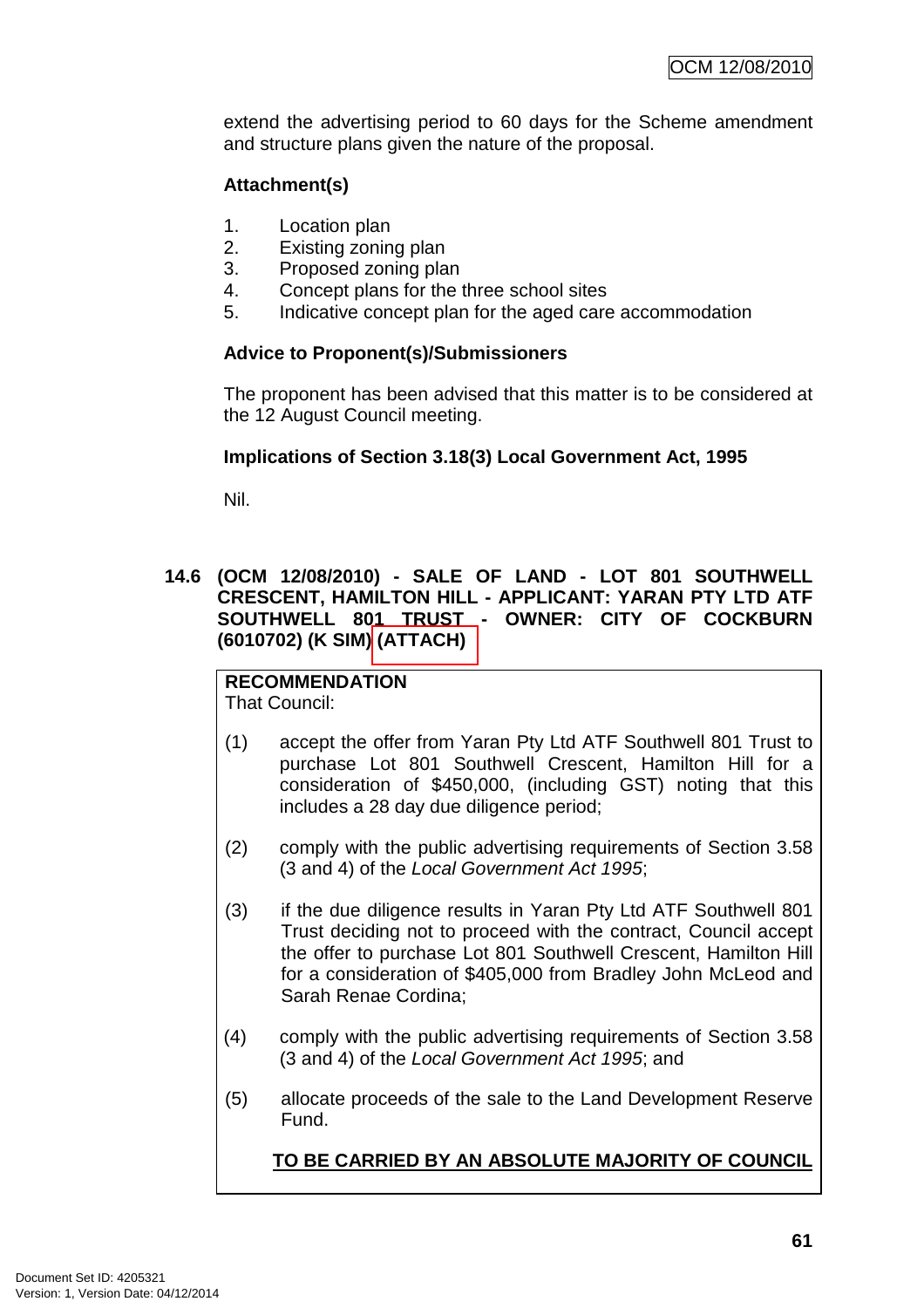# **COUNCIL DECISION**

### **Background**

Lot 801 Southwell Crescent was created as part of the Phoenix Rise Master Plan. This identified the land as being surplus to public recreation needs, and appropriate for residential R40 development. Following the conclusion of the Master Plan process, the land was rezoned and subdivided to create the subject Lot 801, and Lot 800 which is now public open space.

### **Submission**

Davies First National Real Estate acting for the City of Cockburn has presented two offers to purchase Lot 801. An offer of \$450,000 (including GST) from Yaran Pty Ltd ATF Southwell 801 Trust is conditional on a period of 28 days due diligence and settlement 6 months after acceptance of the offer. There is a deposit of \$10,000, but is not conditional on finance. The other offer of \$405,000 (including GST) from Bradley John McLeod and Sarah Renae Cordina has no due diligence period, with settlement on or before 30 days from final approval. There is a deposit of \$5,000, and a condition that a loan amount be approved.

### **Report**

Davies First National was commissioned to market Lot 801 Southwell Crescent, Hamilton Hill following an analysis of submissions received from a selection of local real estate agents. Council Policy APD52 was applied in this respect. The marketing program of newspaper advertisements, internet listing and signage generated a good response. Proximity to high tension power lines was of concern to some respondents. The two parties that have submitted offers are aware that the battleaxe lot has an area of 1465 sqm, and are the subject of a 4 lot Detailed Area Plan.

A valuation report has been obtained from Valuers McGees which determines the market value of Lot 801 to be \$450,000 (including GST). The offer of \$450,000 by Yaran Pty Ltd ATF Southwell 801 Trust has commenced statutory notification as per Section 3.58 of the Local Government Act 1995.

The offer of \$450.000 from Yaran Pty Ltd ATF Southwell 801 Trust being \$45,000 higher than the offer from Bradley John McLeod and Sarah Renae Cordina, and is considered superior even after taking into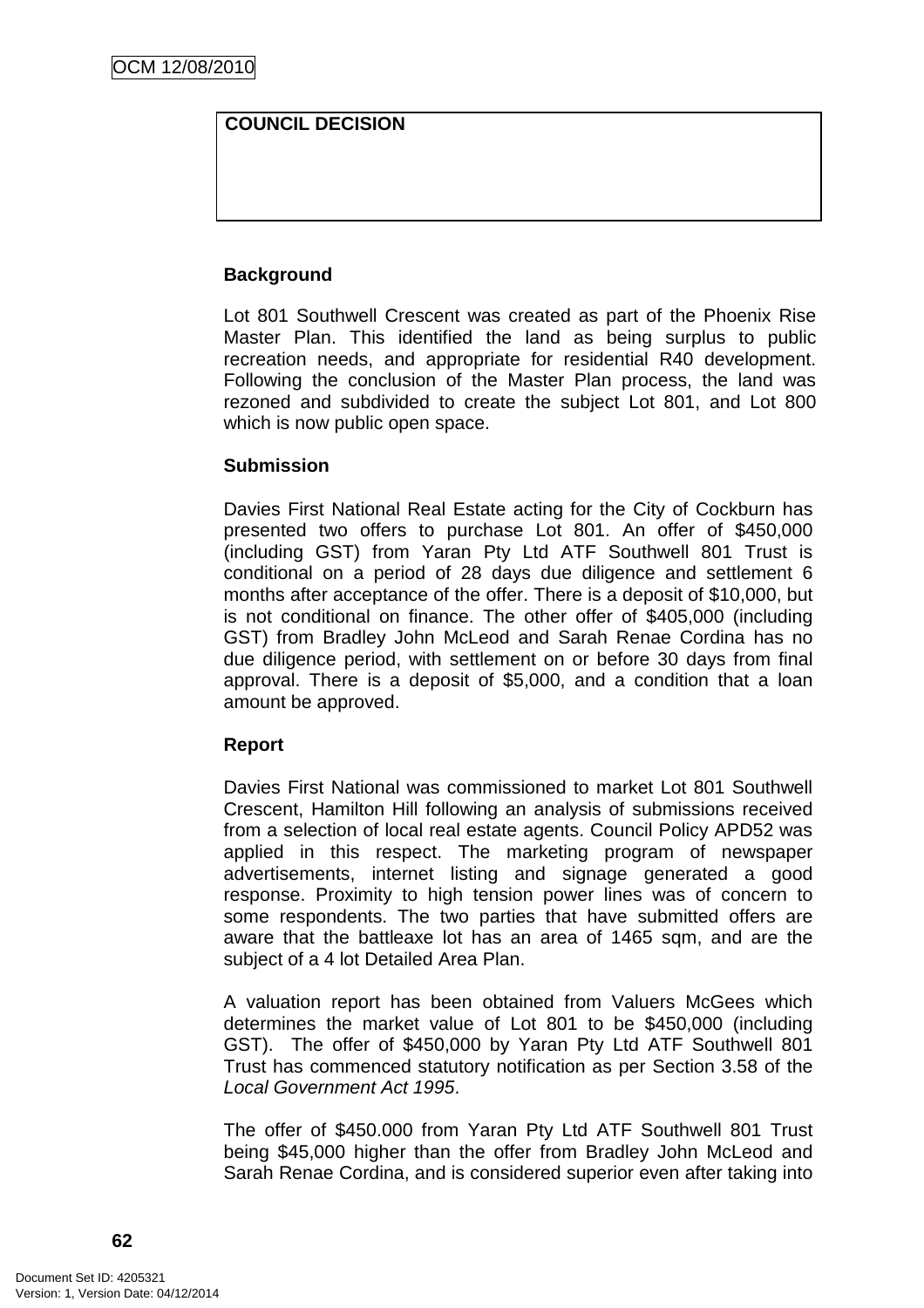consideration additional 5 months for settlement. The offer also contains a condition allowing a period of 28 days for due diligence. This period of time allows the prospective purchaser to examine the site and any constrains applicable to the land. These include, but are not limited to, boundary surveys, geotech investigation, environmental and contamination assessments. In the event that the offer to purchase is withdrawn as a result of the due diligence, then it would be open to Council to accept the alternative offer from Bradley John McLeod and Sarah Renae Cordina.

Licensed Valuer's McGees have been appointed to provide a full market valuation report as required by Section 3.58 of the Local Government Act 1995. The market value as determined has been noted in the public notice of a newspaper having state wide publication, as is the legislative requirement.

Funds generated by the sale will be initially placed in the Land Development Reserve Fund, but will be available to help fund Phoenix Rise Landscaping and the future development of the new library on Lot 400 Wentworth Parade, Success.

### **Strategic Plan/Policy Implications**

### **Demographic Planning**

• To ensure the planning of the City is based on an approach that has the potential to achieve high levels of convenience and prosperity for its citizens.

# **Governance Excellence**

• To conduct Council business in open public forums and to manage Council affairs by employing publicly accountable practices.

# **Budget/Financial Implications**

Proceeds of the sale will be transferred to the Land Development Reserve Fund.

# **Legal Implications**

Provisions of Section 3.58 of the Local Government Act 1995 apply.

# **Community Consultation**

Details of the sale will be advertised in a newspaper for State wide publication, as required by Section 3.58 of the Local Government Act 1995.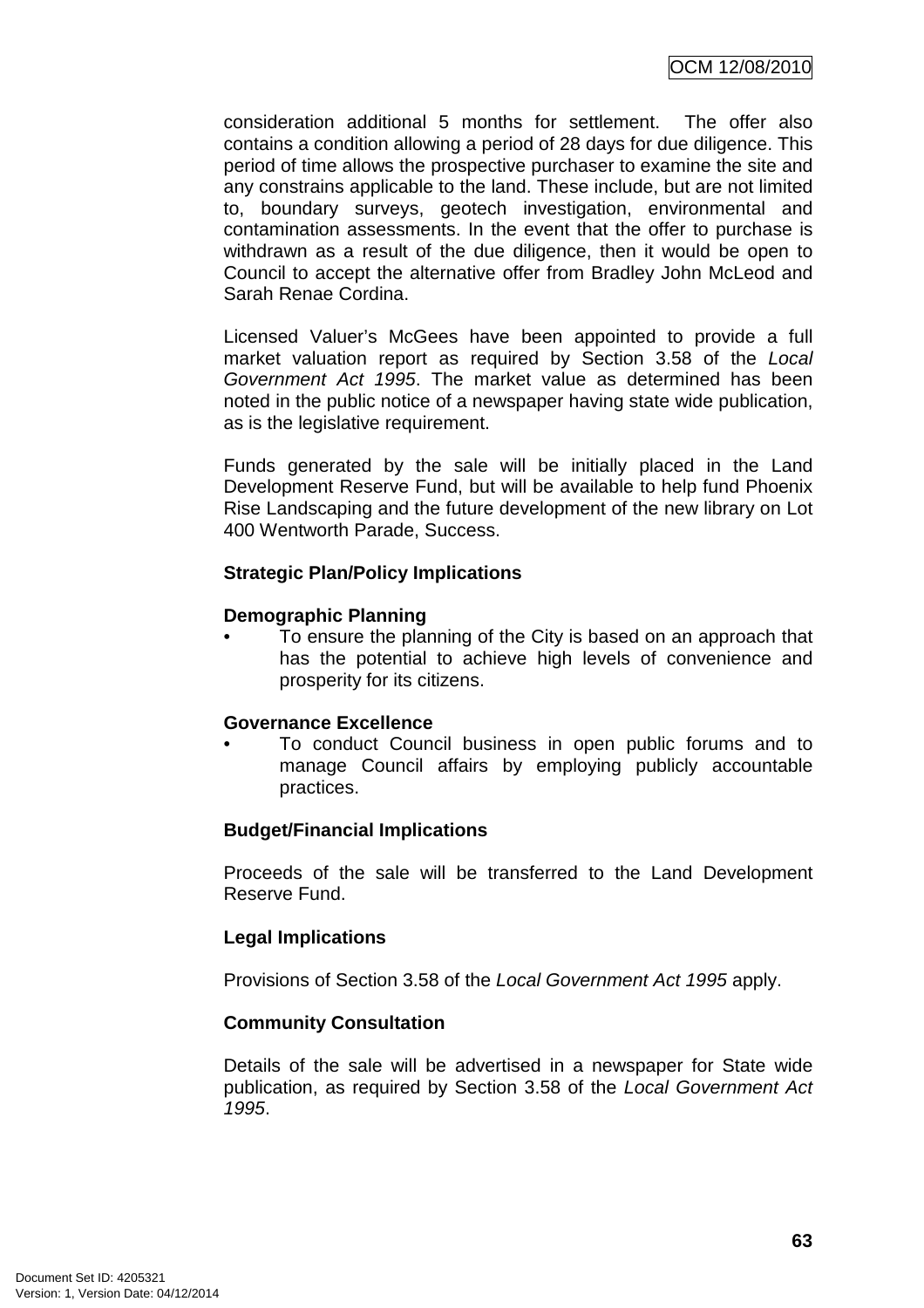# **Attachment(s)**

- 1. Offer to Purchase Yaran Pty Ltd ATF Southwell 801 Trust
- 2. Offer to Purchase Bradley John McLeod and Sarah Renae Cordina.
- 3. Map showing subject lot

### **Advice to Proponent(s)/Submissioners**

The Proponent(s) and those who lodged a submission on the proposal have been advised that this matter is to be considered at the 12 August 2010 Council Meeting.

# **Implications of Section 3.18(3) Local Government Act, 1995**

Nil

### **14.7 (OCM 12/08/2010) - SALE OF LAND - LOT 1004 BIRCHLEY ROAD, BEELIAR - APPLICANT: FEYMORE PTY LTD - OWNER: CITY OF COCKBURN (4414000) (K SIM) (ATTACH)**

# **RECOMMENDATION**

That Council:

- (1) receive the offer to purchase Lot 1004 Birchley Road, Beeliar for a consideration of \$690,000 (including GST) from Feymore Pty Ltd;
- (2) counter the offer in (1) by amending the purchase price to \$750,000 (including GST);
- (3) subject to the counter offer in (2) being greater than the value determined by the City's appointed Licensed Valuer, proceed to advertise the offer in accordance with Section 3.58 of the Local Government Act 1995; and
- (4) allocate proceeds of the sale to the Land Development Reserve Fund.

# **TO BE CARRIED BY AN ABSOLUTE MAJORITY OF COUNCIL**

**COUNCIL DECISION**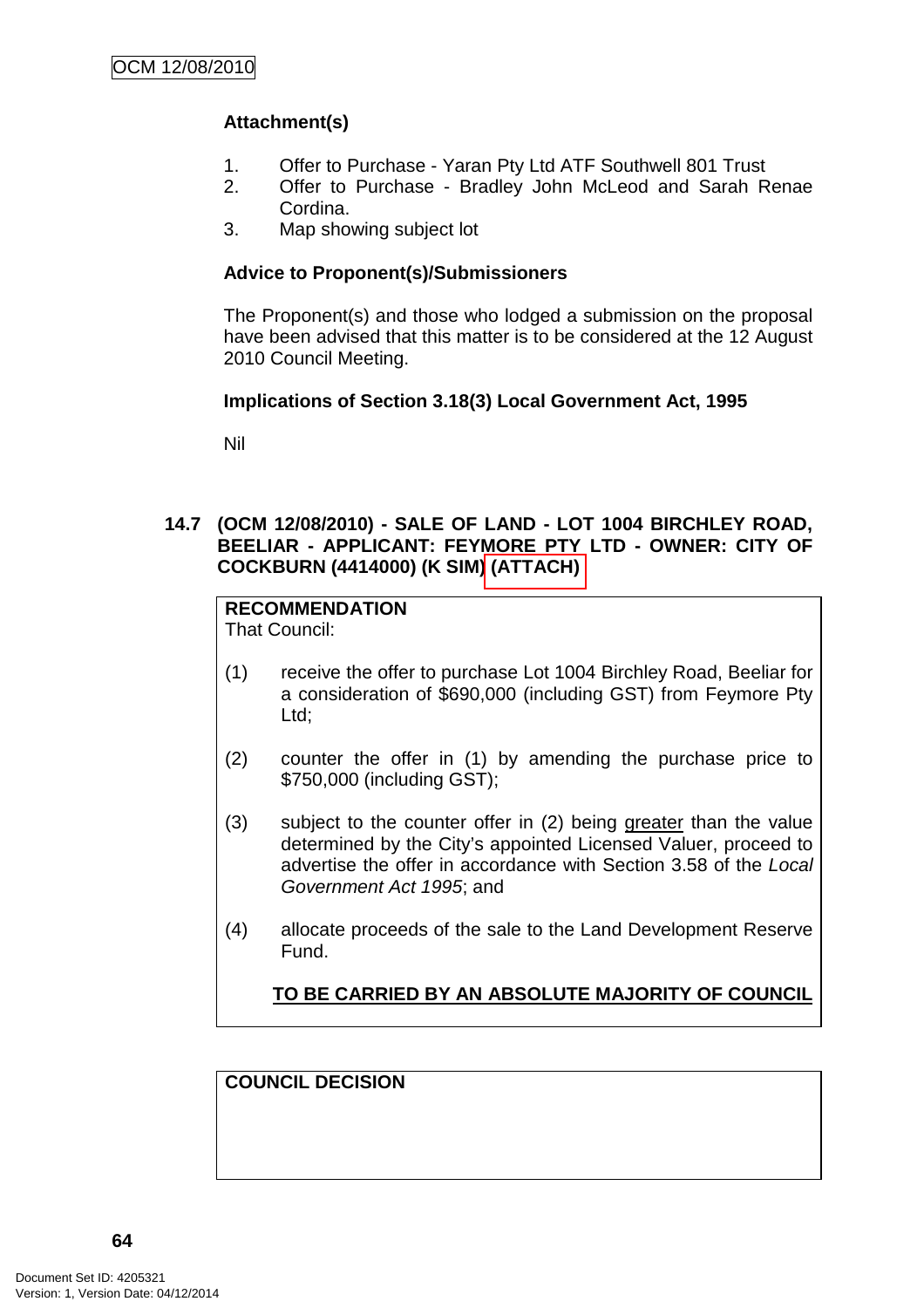### **Background**

Lot 1004 on Deposited Plan 59294 is a recently created freehold lot, being part of surplus land acquired to facilitate the construction of Beeliar Drive. The lot is situated on the south east corner of the intersection of Beeliar Drive and Birchley Road.

Lot 1004 has an area of 2005 sqm, and is zoned 'Residential R20'. This makes it suitable for subdivision into 4 residential lots. An unsolicited offer has been received to purchase the entire land parcel, in the amount of \$690,000 (including GST).

### **Submission**

The offer from Feymore is not as a response to any marketing by the City or any agent of the City. The offer is a cash offer with settlement within 10 days of acceptance of the offer.

#### **Report**

The subdivision creating Lot 1004 also created Lot 1003 (area 4449 sam) and Beeliar Drive road reserve. The intention when creating these freehold lots was to allow further residential subdivision of the land not required for the future Beeliar Drive. The subject Lot 1004, with an area of 2005 sqm, is suited for subdivision into 4 residential lots of 500 sqm each. The existing lots in this locality are of a similar size and nature.

In assessing the value of the offer by Feymore, an analysis of the potential returns to the City if it proceeded to subdivide Lot 1004 was undertaken. Taking into consideration selling prices of the resulting 4 lots based on recent sales close by and deducting development costs, the potential return to the City could be in the order of \$827,000.

This figure includes development costs such as retaining walls, services, consultants, selling costs and interest that could have been earned from an early sale of the land as is. Deducting from this is a standard land development risk/profit margin of 10%, means that the current undeveloped value of Lot 1004 would be in the vicinity of \$747,000. This is significantly higher than the offer presented by Feymore.

The essential question is whether or not Council wishes to dispose of the land in its current undeveloped form, and utilise funds in the short term to meet other evolving development projects. Alternatively, Council may wish to not dispose of the land, and instead subdivide the land and sell the resulting residential lots created. This however would incur a time delay of about 12 months.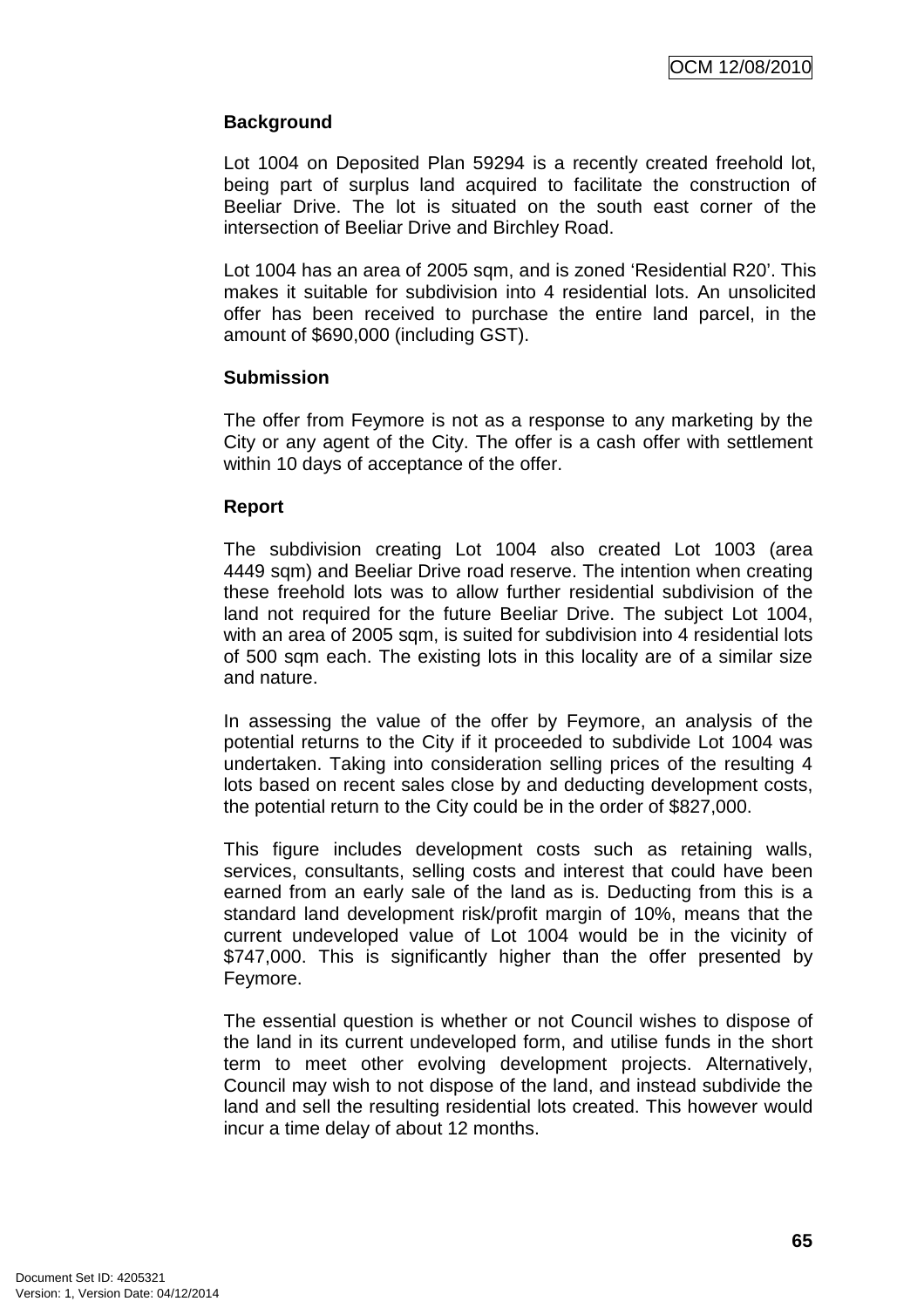Considering this predicament, officers believe that a counter offer of \$750,000 should be presented to Feymore. While the City won't realise the additional profit (and risk) margin of approximately 10%, it will essentially receive income which can then be used to help fund a number of important development projects currently taking place; the most notable of these being the new library on Lot 400 Wentworth Parade.

A market value of the land in its current configuration has not been sought, but will be obtained if Council decide to counter the offer and Feymore decides to accept the recommended counter offer. For Council's resolution to take affect, its counter offer of \$750,000 must not be less than the market value.

### **Strategic Plan/Policy Implications**

#### **Demographic Planning**

• To ensure the planning of the City is based on an approach that has the potential to achieve high levels of convenience and prosperity for its citizens.

#### **Governance Excellence**

• To conduct Council business in open public forums and to manage Council affairs by employing publicly accountable practices.

### **Budget/Financial Implications**

Proceeds of the sale will be transferred to the Land Development Reserve Fund.

### **Legal Implications**

Provisions of Section 3.58 of the Local Government Act 1995 apply.

#### **Community Consultation**

Details of the sale will be advertised in a newspaper for State wide publication, as required by Section 3.58 of the Local Government Act 1995.

### **Attachment(s)**

- 1. Offer to Purchase
- 2. Map showing subject lot

### **Advice to Proponent(s)/Applicant**

The proponents have been advised that this matter is to be considered at the 12 August 2010 Council Meeting.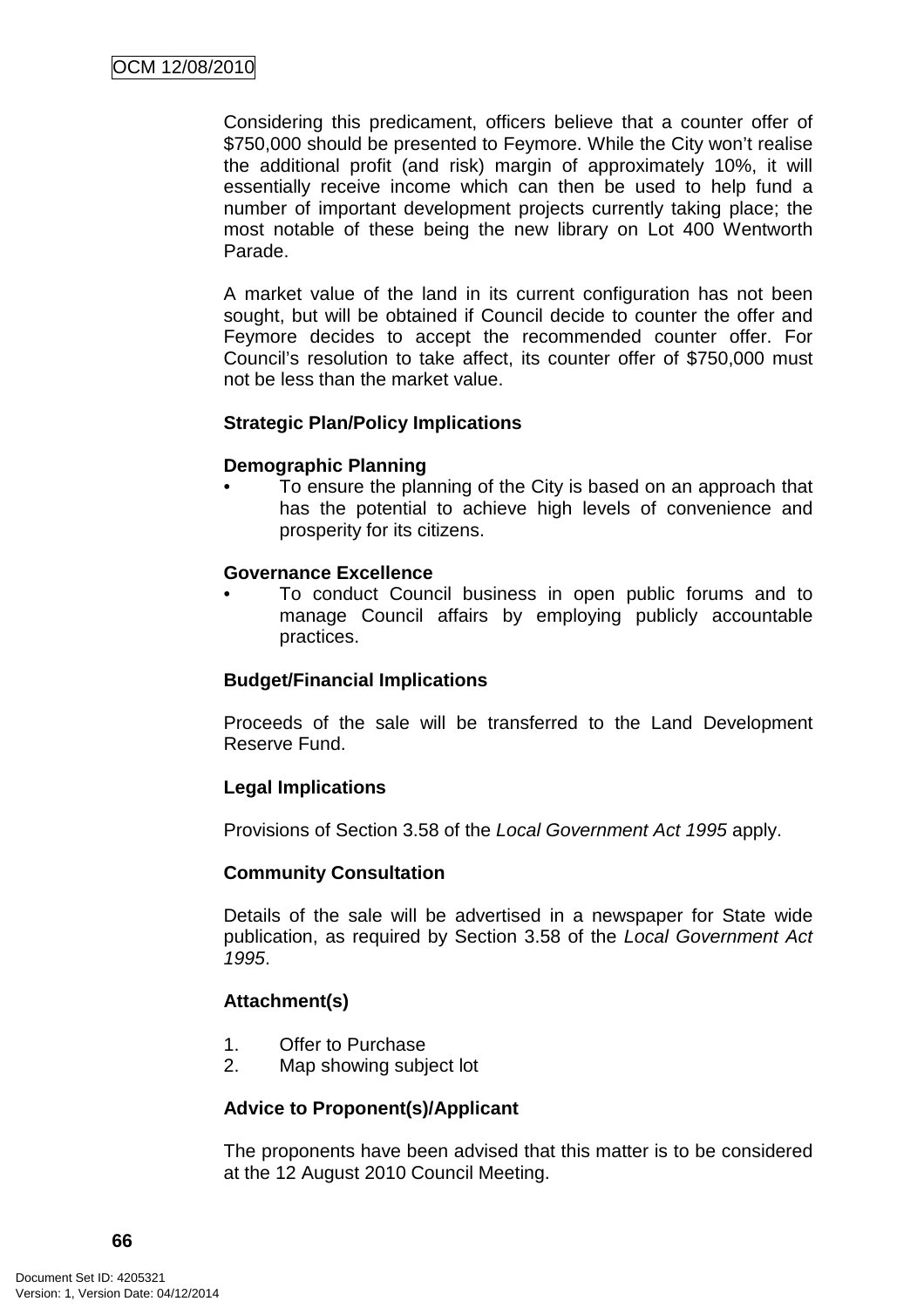# **Implications of Section 3.18(3) Local Government Act, 1995**

Nil

### **14.8 (OCM 12/08/2010) - CONSIDERATION OF FUTURE MANAGEMENT FOR RESERVE 24308 (NAVAL BASE SHACKS) - OWNER: STATE OF WESTERN AUSTRALIA - APPLICANT: CITY OF COCKBURN (1914) (A TROSIC / D ARNDT) (ATTACH)**

# **RECOMMENDATION**

That Council:

- (1) for the purposes of public consultation, endorse Option 1 as the preferred option for the future management of Reserve 24308. This being to undertake a comprehensive reform of Reserve 24308, by bringing the reserve under the Caravan Parks and Camping Grounds Act 1995;
- (2) endorse the following components forming part of Option 1:
	- I. An initial one-off lease term of five years, at the end of which (or prior) shacks must be removed by lessees and lessees replacing them with an approved caravan and annex. This aspect being non-negotiable - if lessees haven't removed shacks by the expiry date, then leases are forfeited to the City of Cockburn.
	- 2. During this initial five year lease term, the reserve's infrastructure being brought up to a satisfactory standard to enable implementation of the Caravan Parks and Camping Grounds Act 1995.
	- 3. All costs associated with reserve infrastructure upgrades being prefunded by the City of Cockburn, but with full cost recovery from increased lease revenue.
	- 4. Following expiry of the initial five year lease term defined in 1., the new caravan park regime commencing with new leases as follows:
		- lease terms being five years, with a single option for a further five year term;
		- lease fees being increased to reflect market value, then increased by CPI each year and a market review at the end of the first five year lease term;
		- the new accommodation being used for a total of four months in any twelve month period, due to the proximity of the Kwinana Industrial Area;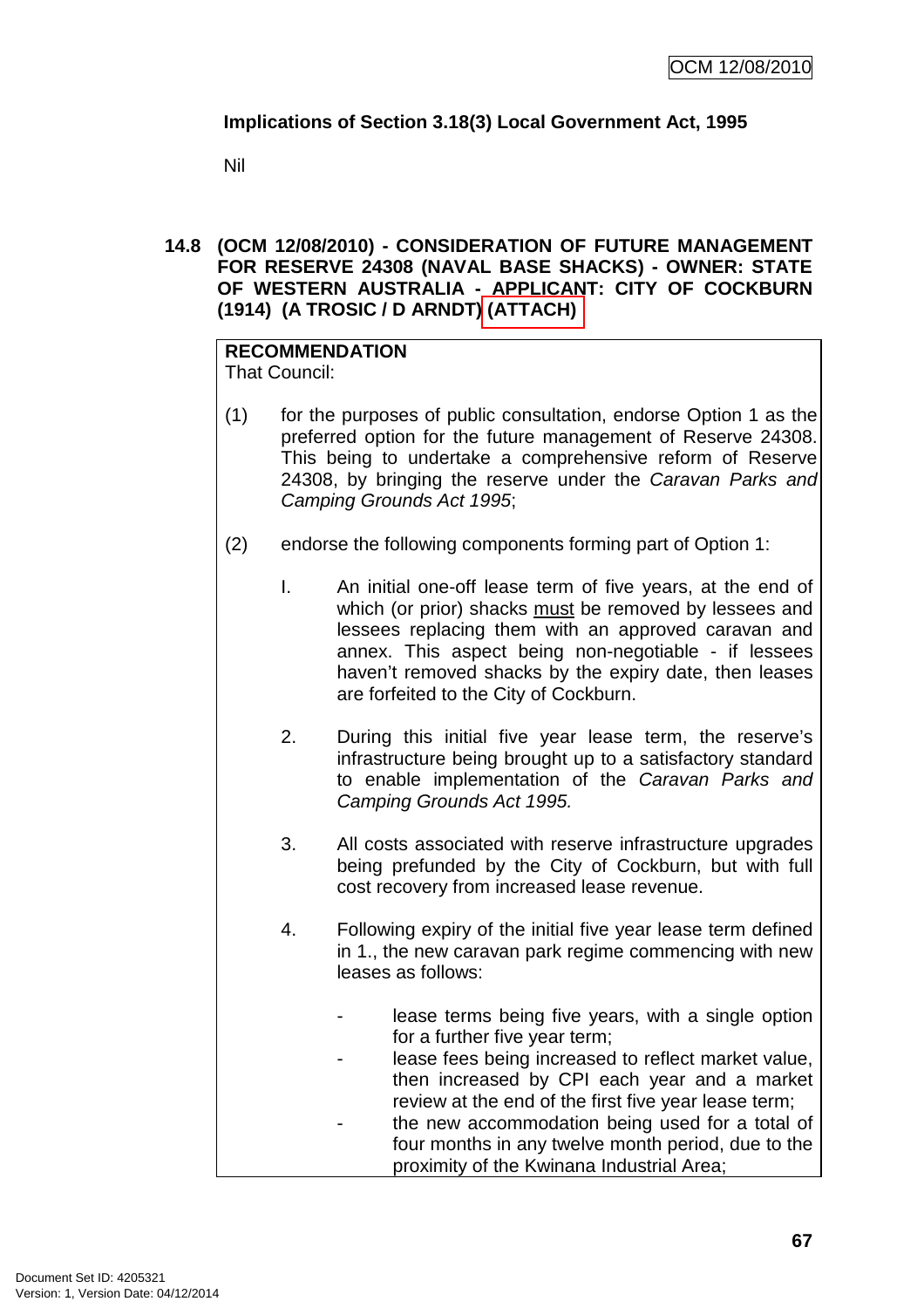| the current six month State Government Break<br>Clause being maintained; and<br>reassignment of leases taking place<br>no<br>whatsoever. Once lessees decide they no longer<br>wish to have the lease, the lease is to be<br>surrendered to the City of Cockburn for<br>reallocation.<br>initiate consultation to be undertaken as per the following:<br>1.<br>A formal letter being sent to all shack lessees, together<br>with a full copy of this report (including attachments) and<br>Council's resolution, inviting comments. This being for a<br>comment period of 42 days.<br>A public forum briefing being held at the City of<br>2.<br>Cockburn. This is to be held midway through the public<br>consultation process, for the purposes of answering<br>questions that may arise in respect of Option 1.<br>3.<br>For the entire duration of the consultation, a specific page<br>on the City's website being established which includes<br>details regarding the preferred Option 1. |     |  |
|-------------------------------------------------------------------------------------------------------------------------------------------------------------------------------------------------------------------------------------------------------------------------------------------------------------------------------------------------------------------------------------------------------------------------------------------------------------------------------------------------------------------------------------------------------------------------------------------------------------------------------------------------------------------------------------------------------------------------------------------------------------------------------------------------------------------------------------------------------------------------------------------------------------------------------------------------------------------------------------------------|-----|--|
|                                                                                                                                                                                                                                                                                                                                                                                                                                                                                                                                                                                                                                                                                                                                                                                                                                                                                                                                                                                                 |     |  |
|                                                                                                                                                                                                                                                                                                                                                                                                                                                                                                                                                                                                                                                                                                                                                                                                                                                                                                                                                                                                 | (3) |  |
|                                                                                                                                                                                                                                                                                                                                                                                                                                                                                                                                                                                                                                                                                                                                                                                                                                                                                                                                                                                                 |     |  |
|                                                                                                                                                                                                                                                                                                                                                                                                                                                                                                                                                                                                                                                                                                                                                                                                                                                                                                                                                                                                 |     |  |
|                                                                                                                                                                                                                                                                                                                                                                                                                                                                                                                                                                                                                                                                                                                                                                                                                                                                                                                                                                                                 |     |  |

**COUNCIL DECISION** 

# **Background**

Reserve 24308 is an A Class reserve and is Crown land by virtue of Crown Land Title LR3107-425. The City of Cockburn ("City") has a Management Order for Reserve 24308 for the purposes of 'Recreation and Camping', with the power to lease for a period of 21 years.

Reserve 24308 is located at Lot 373 Cockburn Road, Henderson and consists of an area of 4.5468 ha. It has 178 shacks located on it, with little uniformity in positioning and no definitive identification of the actual area occupied by each shack. A shack located near the entrance to Reserve 24308 has been renovated to a small shop that services people at the reserve as well as passing traffic along Cockburn Road.

To date the City has not conducted any detailed audit type inspection of each (or any) shack. As a result, the City does not know the full extent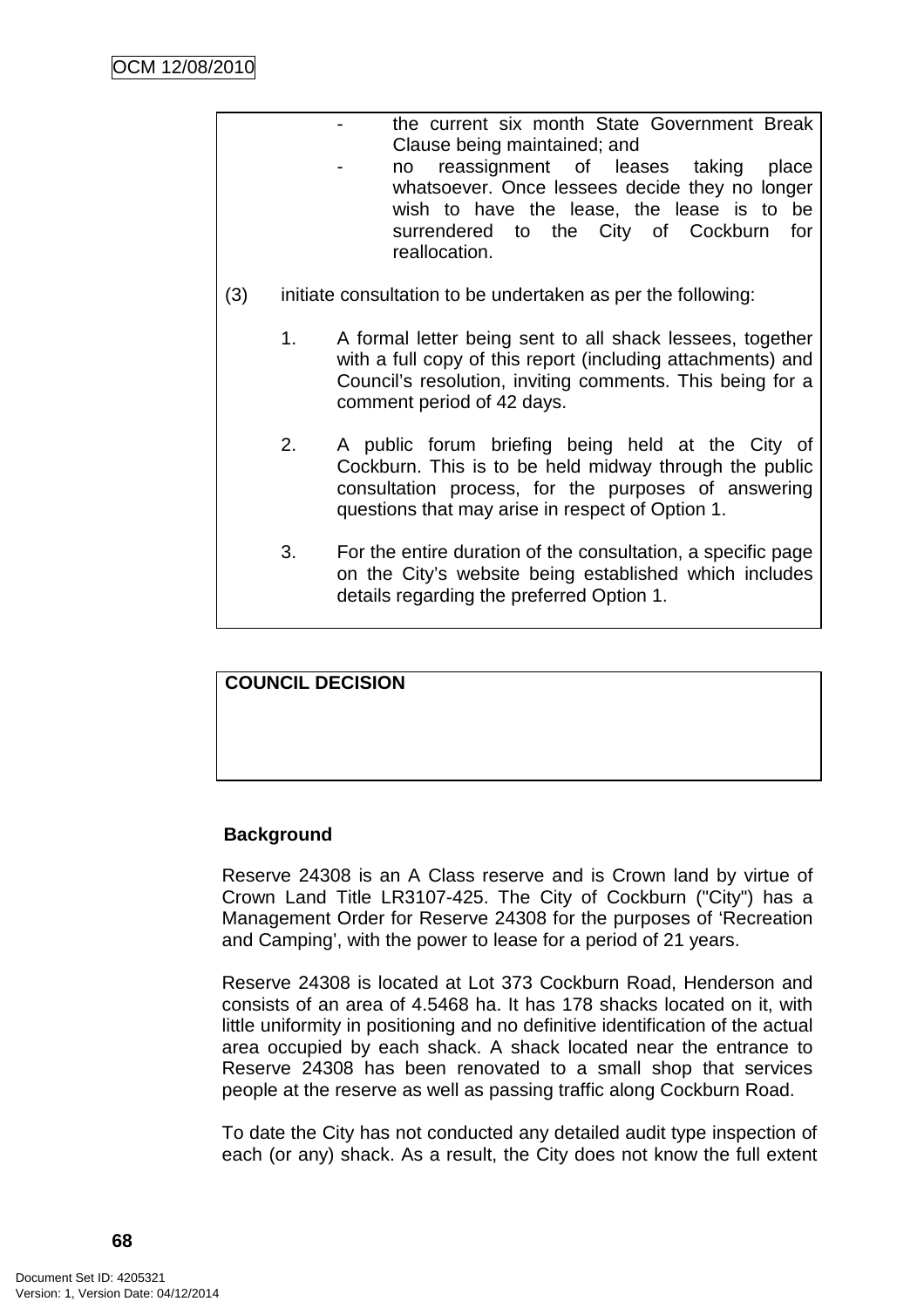to which each shack either complies or fails to comply with all applicable health and building laws.

It is apparent even in undertaking inspections; there is no comparable legislative context in which to be able to impose minimum standards. This is of major concern to the City, in that managing risks and public safety on a City managed reserve must be at the forefront of Council's mind. The City is therefore now faced with the task of having to bring the use of the reserve under some aspect of legislation, to ensure the shacks and their use is appropriately regularised for the future.

In making this decision, the City is also mindful of the existing lessees at the reserve, who have enjoyed use of the reserve for many years with very minimal interference from the City.

The purpose of this report is for Council to consider a long term strategy for dealing with the reserve, focussed on bringing the use of the reserve under some aspect of legislative control. It is recommended that Council endorse the option recommended by officers, for the purpose of public consultation.

#### **Submission**

N/A

### **Report**

#### Site Description

Reserve 24308 is located at Lot 373 Cockburn Road, Henderson and consists of an area of 4.5468ha. As mentioned previously, it has 178 shacks located on it, but with little uniformity in shack positioning, design and current built condition.

Reserve 24308 has a sound internal road system that permits vehicle movement at restricted speed, with adequately installed speed reduction devices (speed humps). Reserve 24308 contains two common user ablution facilities, which were constructed by the City for use by shack lessees. The ablution facilities have mains electricity and a potable water supply.

A potable water supply for shack lessees is provided through the strategic location of water taps within Reserve 24308, with connection via a hose system. The shacks do not have access to other utilities, such as mains electricity, reticulated gas or sewer. The majority of shacks have been fitted with unapproved bottled gas, and generate their own electricity supply through unapproved solar panels, small wind turbines and power inverters.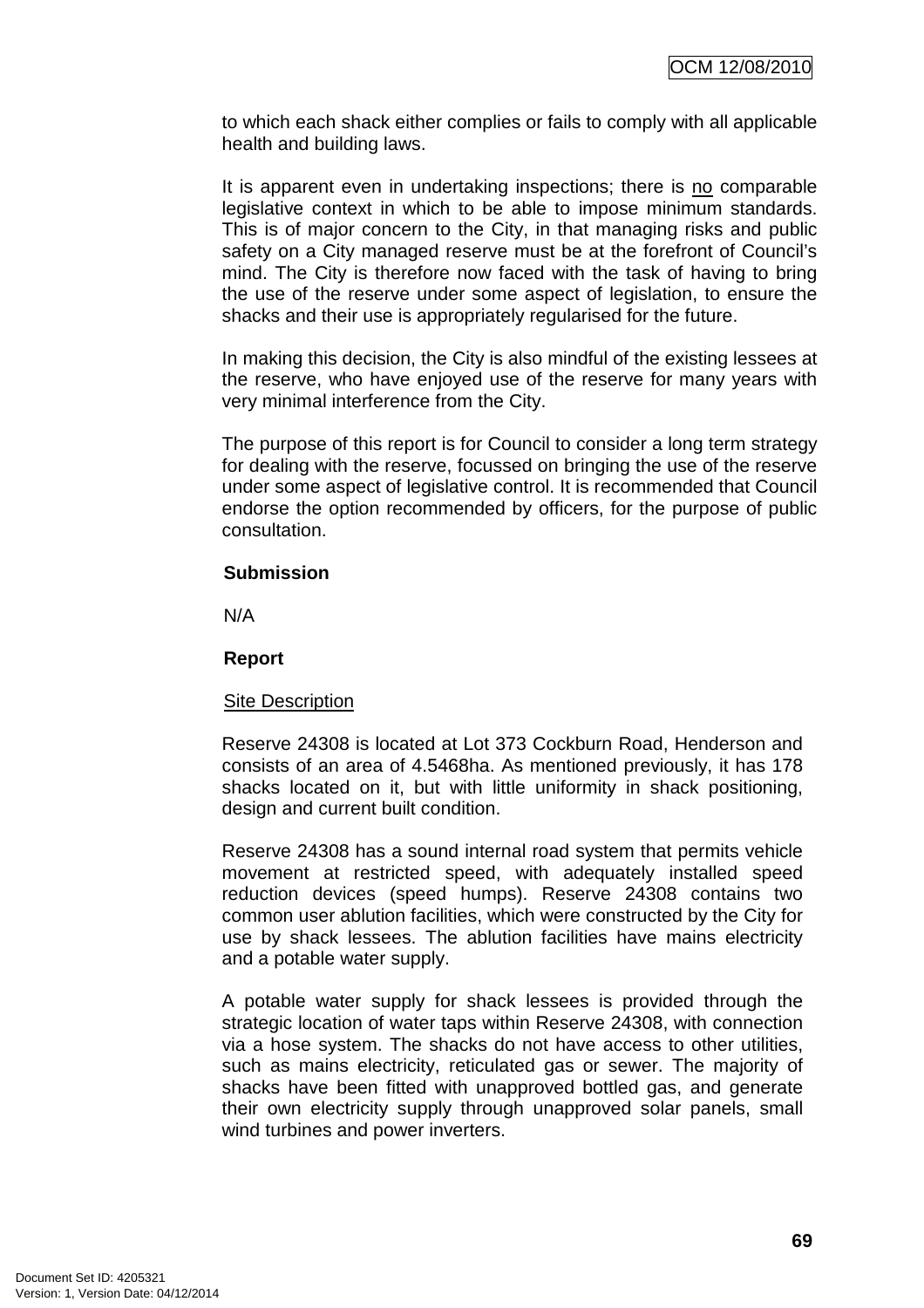A shack at the entrance to Reserve 24308 has been converted into a small shop. The shop is connected to mains power and reticulated water with its own individual meter for each.

#### History of Reserve 24308

Anecdotal records from the City indicate that parts of the area, now represented by Reserves 24308 and 24309, were used as an informal camping ground possibly as early as 1933. Historically, Reserves 24308 and 24309 were created and set aside for the purposes of public utility in 1955, following transfer of the land from the Commonwealth. The original vesting of Reserves 24308 and 24309 to the Cockburn Roads Board was approved by the Executive Council and granted on 10 July 1957 for the purposes of recreation and camping. The Vesting Order for Reserve 24309 contained the power to lease. The Executive Council also designated Reserves 24308 and 24309 as A Class reserves at the same time.

Original structures placed on the land consisted of caravans with annexes. Over time the structures have become more permanent in nature and no longer represent a caravan with a soft or rigid annexe.

The site was originally managed as a Caravan Park, with a register of City of Cockburn residents being allocated a site each time a lessee rescinded their lease. It has now evolved into exclusive holiday accommodation with the sites and structures being sold on the open market and the number of City of Cockburn Ratepayers reducing to 26% of the 179 lessees.

### Current Tenure of the Land

Part 4 of the Land Administration Act 1997 provides the legislative basis for the creation, management, amendment and cancellation of reserves of Crown land. A reserve represents Crown land which has been set aside or dedicated for a particular purpose in the public interest. There are hundreds of reserve purposes utilised across the State, recognising the diverse role and function which reserves have to perform in the public interest. The purpose of Reserve 24308 is 'Recreation and Camping'.

In terms of management, once a reserve is created it is placed under the care, control and management of a State Government department, Local Government or incorporated community group by way of a Management Order registered against the relevant parcel of Crown land and endorsed on the Certificate of Land Tenure. In terms of Reserve 24308, a Management Order exists with the City which includes a power to lease for up to 21 years. The Management Order does however limit use to being consistent with the reserve purpose ('Recreation and Camping'), with all leases subject to the Minister for Lands approval.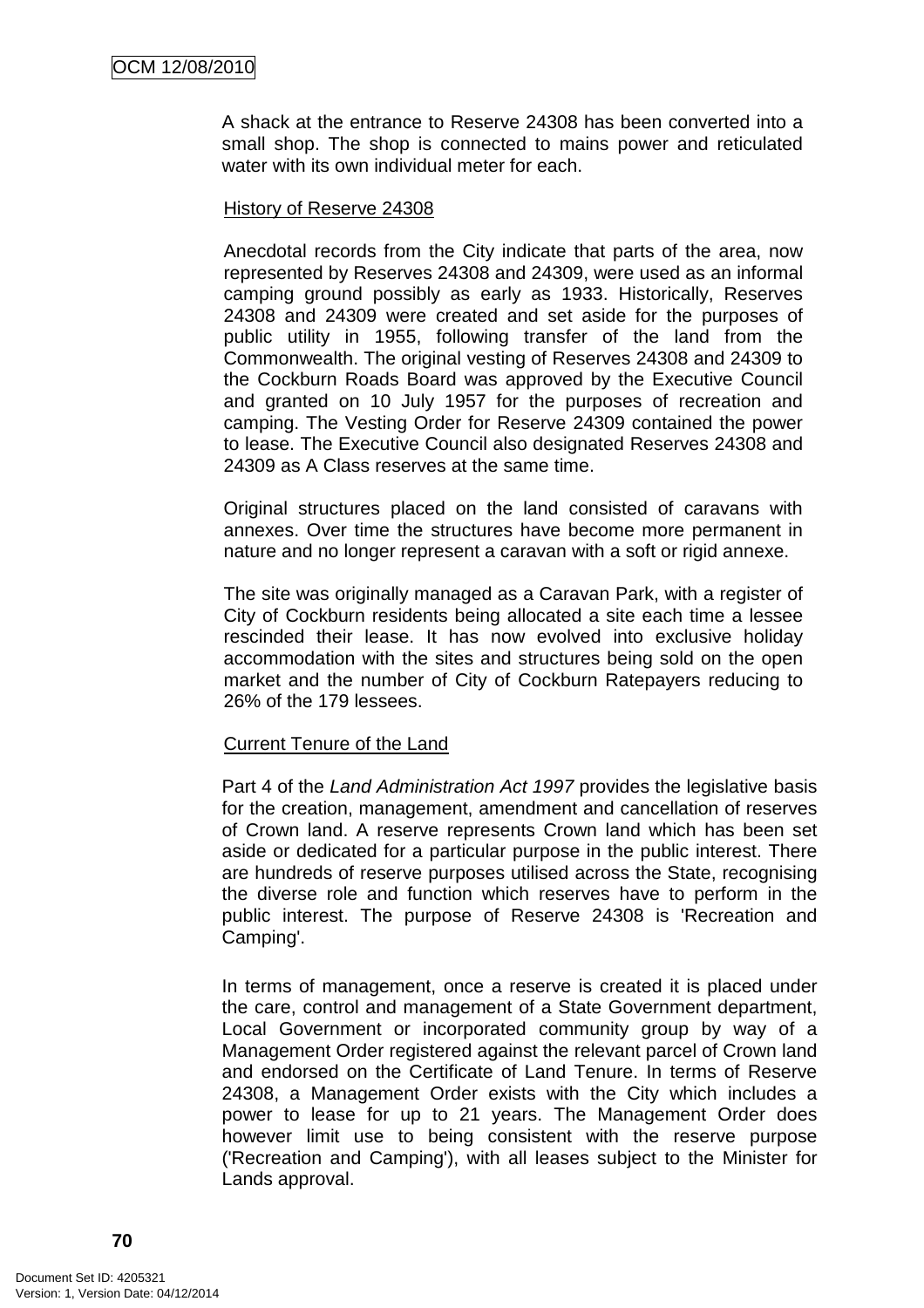In addition to the reserve purpose and Management Order requirements, Reserve 24308 is also classified as an A Class reserve which affords the greatest degree of protection under the Land Administration Act 1997. In terms of historical appreciation, the Land Act 1933 provided for reserves of Crown land to be classified as Class A, B or C reserves. This approach was extinguished under the Land Administration Act 1997, with a new approach in the form of classifying all reserves as one and the same - but keeping the notion of A Class reserves which would continue to be classified separately representing their importance and need for high level protection. Any proposal to undertake a major amendment to an A Class reserve, including modifying a reserve purpose, can only take place by tabling the proposal in both Houses of Parliament in accordance with Section 43 of the Land Administration Act 1997.

On 29 April 1999 the then Minister for Lands (Hon Doug Shave MLA) advised the City that the "leases are only an interim measure, which the State has accepted, to recognise the existence of the shacks until such time as the situation is rectified". In further correspondence dated 26 April 2001, it was stated that the then Department of Land Administration "would prefer a policy that allowed for replacement of existing structures, rather than one that encouraged expansion or major development. This would ensure that lessees were under no misapprehension that their tenure is both short term and finite."

## Previous Council Decisions

It is noted that Council has made decisions in the past regarding Reserve 24308, such as that detailed below. These decisions however were based on the previous context, whereby the extent of issues and risks associated with the reserve were not fully understood. These decisions importantly do not prevent Council making a new decision for the reserve going forward.

Council meeting dated 16 December 2003 (Minute No. 2267):

- "(1) adopts the Design and Building/Development/Other Works Guidelines for Reserve 24308, described as the Naval Base Caravan Park, Cockburn Road, Henderson, as attached to the Agenda.
- (2) advise Hilda Shroy and Aaron Johnson that the application to construct a new Chalet on Site 515, as shown in the attached plan, is approved, subject to:
	- (i) conforming with any approval requirements of the owner of the Reserve (Department of Planning and Infrastructure) in respect of the proposal; and
	- (ii) completion and submission of an Application Form NBHA1 and associated documentation as required by the Guidelines referred to in sub-recommendation (i) above."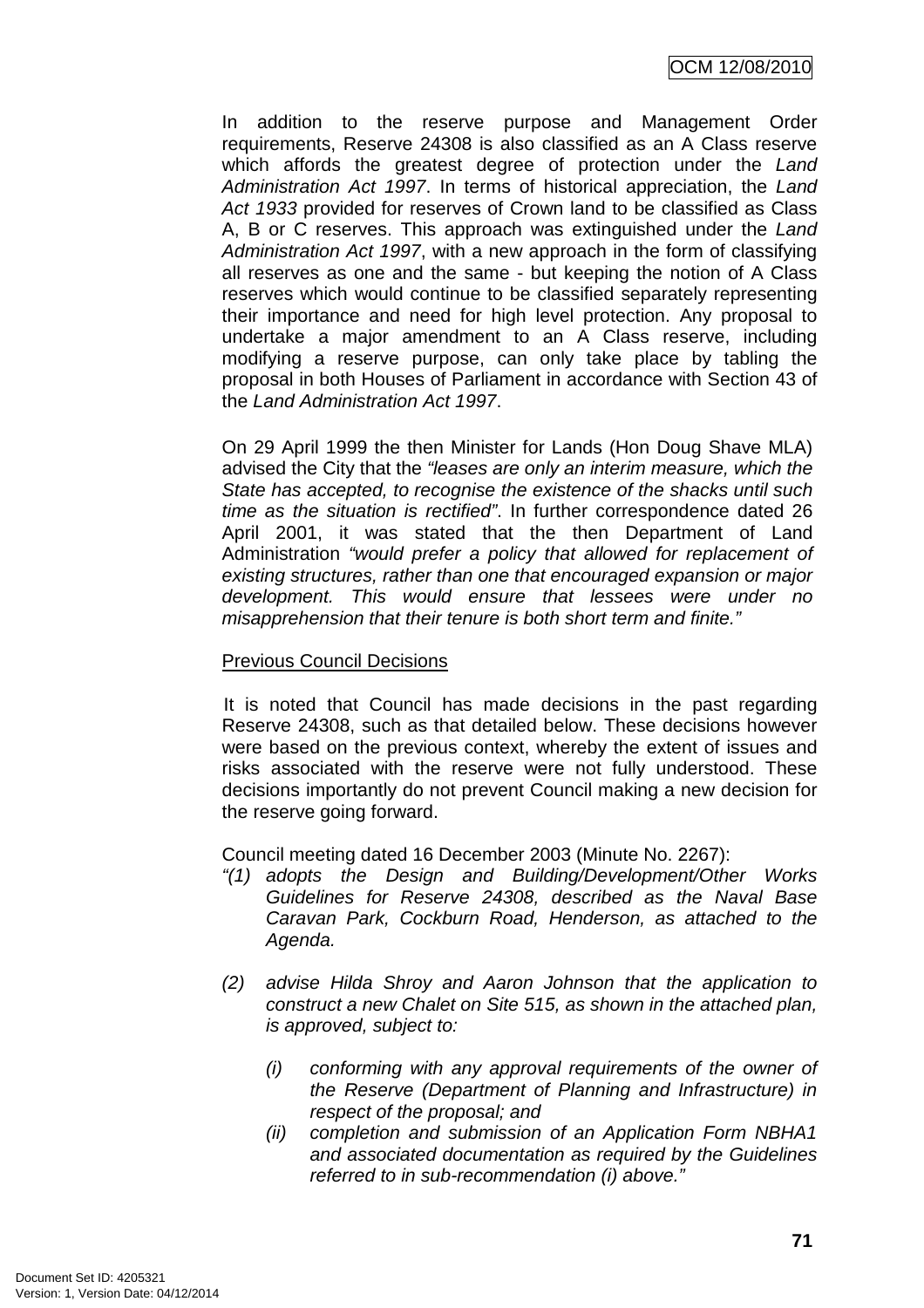## City of Cockburn Municipal Heritage Inventory

The City resolved on 20 April 2004 to insert the Naval Base Caravan Park into the second volume of the City's Municipal Heritage Inventory as Place No. 67. The site has been allocated the Categories of Significance of Aesthetic, Historic, Representative, Social and Rarity. The rating assessment ascribed to the site is detailed in following:

| Aesthetic Value (streetscape, setting) | $1$ (High) |
|----------------------------------------|------------|
| Architectural Merit (design features)  | $5$ (Low)  |
| <b>Rarity Value</b>                    | $1$ (High) |
| Value as part of a group/precinct      | $1$ (High) |
| Condition                              | -3         |
| Integrity                              | $1$ (High) |

The Municipal Heritage Inventory is not referenced within City of Cockburn Town Planning Scheme No 3 ("Scheme") and therefore the Inventory has no statutory powers to enforce the protection recommended under the Management Categories. As the Municipal Heritage Inventory has no legislative implications in regard to the ongoing use and development of Reserve 24308, no further consideration has been given to its entry on the Inventory.

Clause 7.1 of the Scheme does refer to a 'Heritage Listing', which is separate from the Municipal Heritage Inventory. When compiling the Heritage Listing the City must have regard for the Inventory, and include such properties from the Inventory on the Heritage Listing the City considers appropriate. Reserve 24308 is not on the City's Heritage Listing nor is it on the State Heritage Register.

### **Bush Forever status**

Reserve 24308 and 24309 are both identified as Bush Forever sites (Site No. 346), falling within the greater Lake Mt Brown, Brownman swamp and Henderson Regional Open Space areas. It is recommended that the care, control and management of this site, for conservation purposes, occur as part of the Beeliar Regional Park.

It is noted however that the subject area has been cleared and essentially very little native vegetation currently exists.

### **State Squatter Policy**

In 2005 the Department of Regional Development and Lands developed a policy on the Illegal Occupation of Coastal Crown Land (Squatters). The objective of which was to control the establishment of any new unlawful dwellings (squatter shacks) on Coastal crown land and facilitate the removal of existing dwellings (shacks) over a six year period. The policy was developed on the basis of an earlier State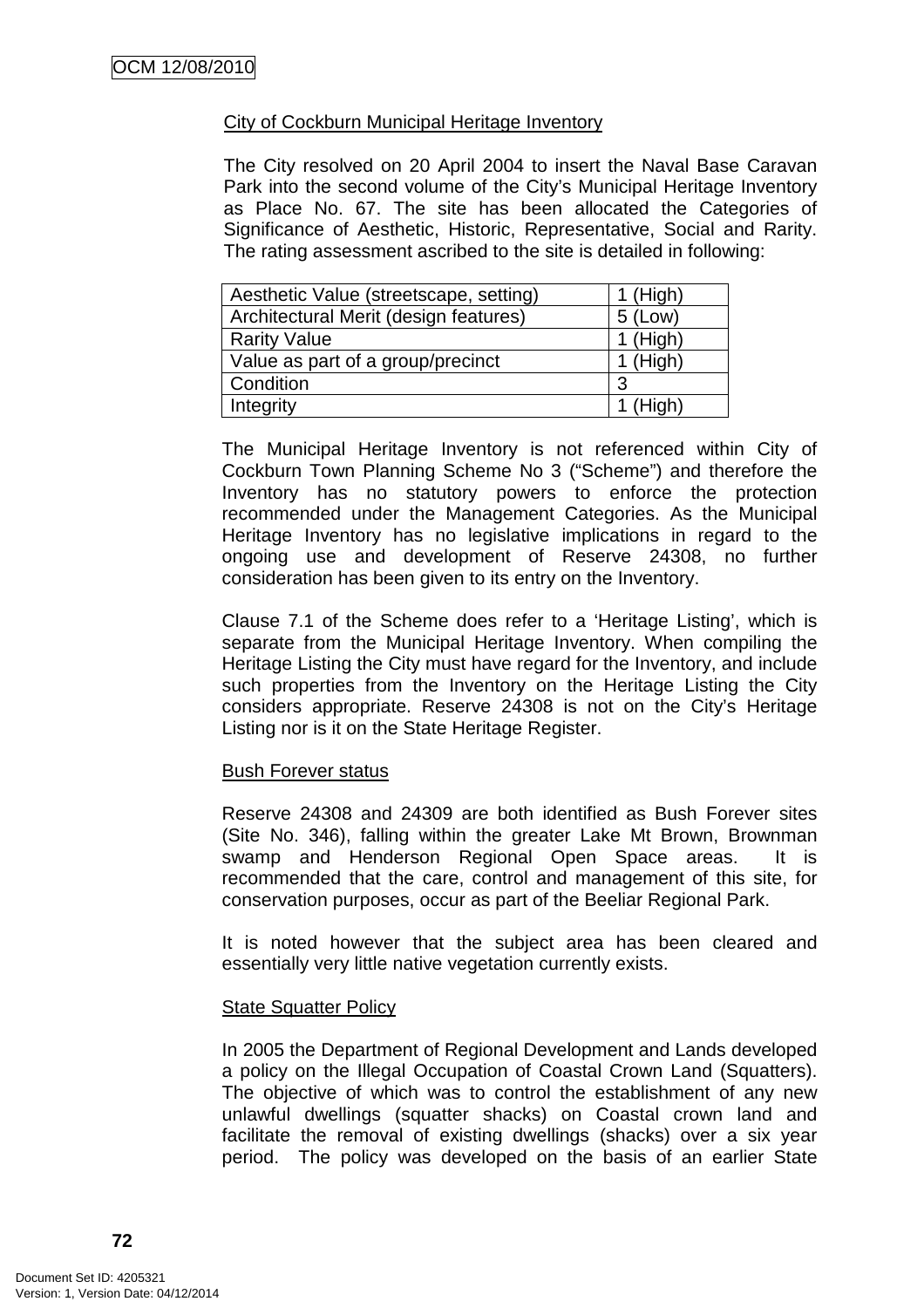Government policy on squatters adopted by Cabinet in July 1989 and January 1999.

Although the policy relates to unallocated Crown land and unmanaged reserves, it does indicate that a management body (i.e. local government authority), holding a management order (vesting) may exercise delegated authority to remove squatters under the provisions of the Land Administration Act. The policy goes further to state that where a management body has indicated an unwillingness to evict squatters they may be required to follow along the lines of the policy. There is also a view that the naval base shacks are not unlawful dwellings (i.e. squatter's shacks) as they have been granted approval in the past to occupy various sites on Reserve 24308 and 24309.

It should also be recognised that the State Government is currently holding a Parliamentary Inquiry into Shack Sites in Western Australia. The inquiry is ongoing and as such there is no indication as to whether the policy or any prospective changes would impact on the Naval Base shacks.

### Defining the Key Problem

As mentioned above, the City has not conducted any detailed audit type inspection of each (or any) shack. It is apparent even if there were regular inspections undertaken by the City, there is no comparable legislative context in which to be able to impose minimum standards. This is of major concern to the City, in that managing risks and public safety on a City managed reserve, which must be at the forefront of Council's mind.

This view is reinforced by recent examples such as the death at Rottnest Island in October 2009, where a child died when a verandah of one of the holiday units collapsed. The unit although inspected by the Rottnest Island Authority was not assessed against the provisions of the Building Code of Australia and was not subject to regular inspections.

The City is therefore now faced with the task of having to bring the use of the reserve under some aspect of legislation, to ensure the shacks and their use is appropriately regulated for the future. If this is not able to be done, then the use of the reserve for this form of accommodation should cease.

In the absence of such legislative context and associated regulation, the following are apparent concerns:

- 1. How health standards will be imposed and regulated.
- 2. How building standards will be imposed and regulated, especially considering the highly exposed coastal location of the reserve.
- 3. How governance of shack occupancy and length of stay will take place.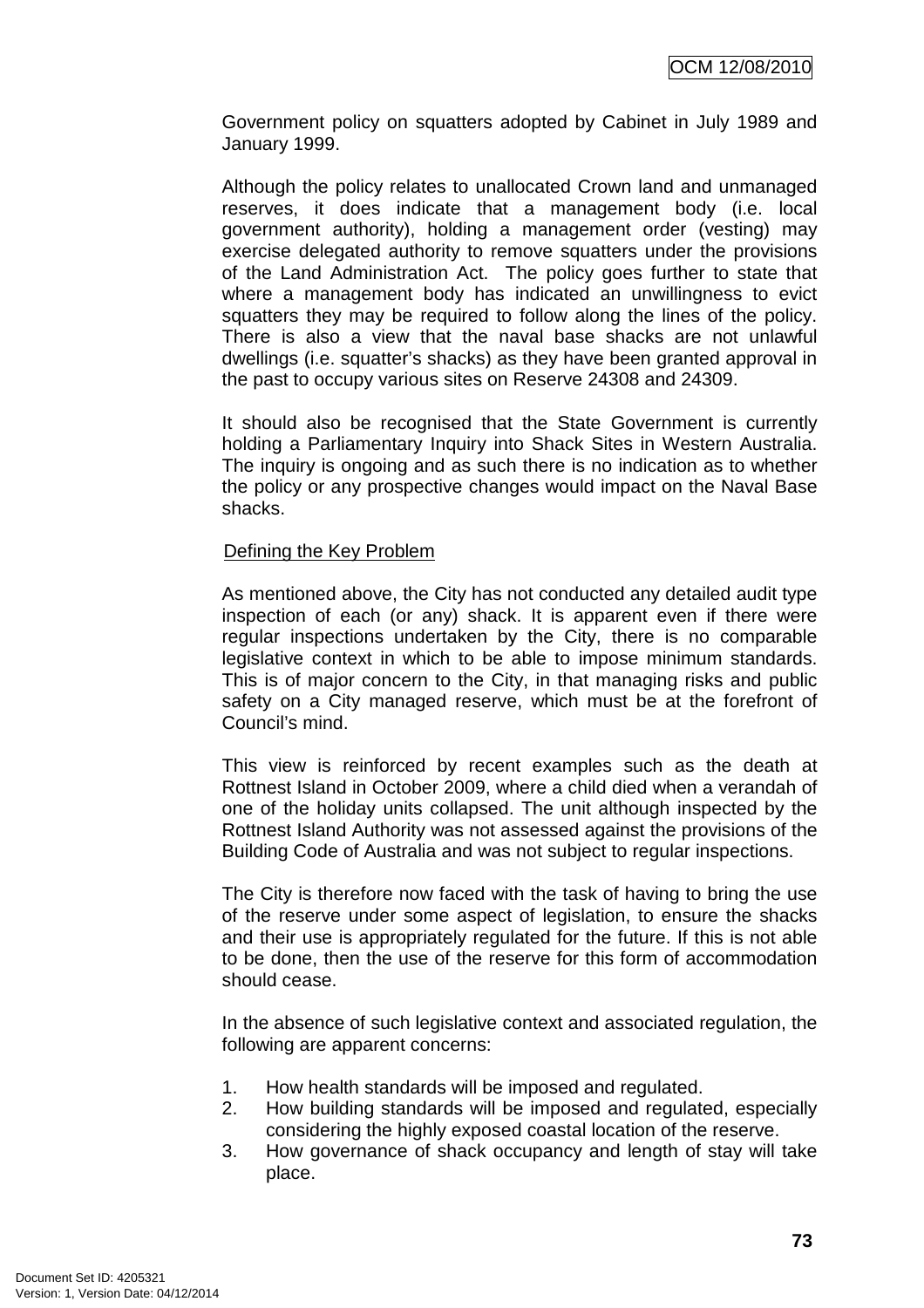These concerns form the basis of the following analysis, and the recommended option for Council to endorse for public consultation in terms of the future management of the land.

### Do Nothing Approach

The City's is exposed to potentially liability for death, injury, damage or loss currently, as the shacks have not been subject to any robust building assessment regime, as discussed previously. The shacks also present a very real fire risk, as they are unable to be fitted with smoke detectors due to an absence of mains electricity. There is a high level of risk that death or injury could occur to a tenant, due to a shack being potentially unsafe. The shacks have not been assessed from a health and/or sanitation perspective, creating a significant liability for the nonperformance of regulatory functions under the Health Act 1911. Further, the City could be held liable for the extent to which it could or should have prevented any death, injury, damage or loss as a result of its current management regime.

To date the City has not conducted any detailed audit type inspection of each (or any) shack. As a result, the City does not know the full extent to which each shack complies with all applicable health and building laws. This reiterates the three key concerns previously listed above, viz:

- 1. How minimum health standards will be imposed and regulated.
- 2. How building standards will be imposed and regulated, especially considering the highly exposed coastal location of the reserve.
- 3. How governance of shack occupancy and length of stay will take place.

A number of more detailed concerns are also listed following:

- 1. Inconsistent approach to enforcement partially due to inability of officers to determine an appropriate action as there are no indentified statutory requirements.
- 2. Majority of shacks have been extended over time exceeding the maximum permitted size under the current lease (i.e. 5.2m x 5.2m) and are not built to any building standards, such as the Building Codes of Australia (BCA) and referenced Australian standards.
- 3. The plumbing that runs through the reserve requires upgrading, in one section the in-situ pipes are over forty years old, this coupled with the fact that lessees have added further cumulative pressure to the pipes could exacerbate existing deterioration.
- 4. The site is a Class 'A' Reserve, which is designated for public use and enjoyment but is currently being used exclusively by lessees.
- 6. The lack of control over use of the ablution blocks, noise and behaviour management, issues with enforcement of on-site speed limits, as there is no manager onsite.
- 7. Non-compliance with applicable health standards at the shop/kiosk (the shop requires a new septic disposal system and the current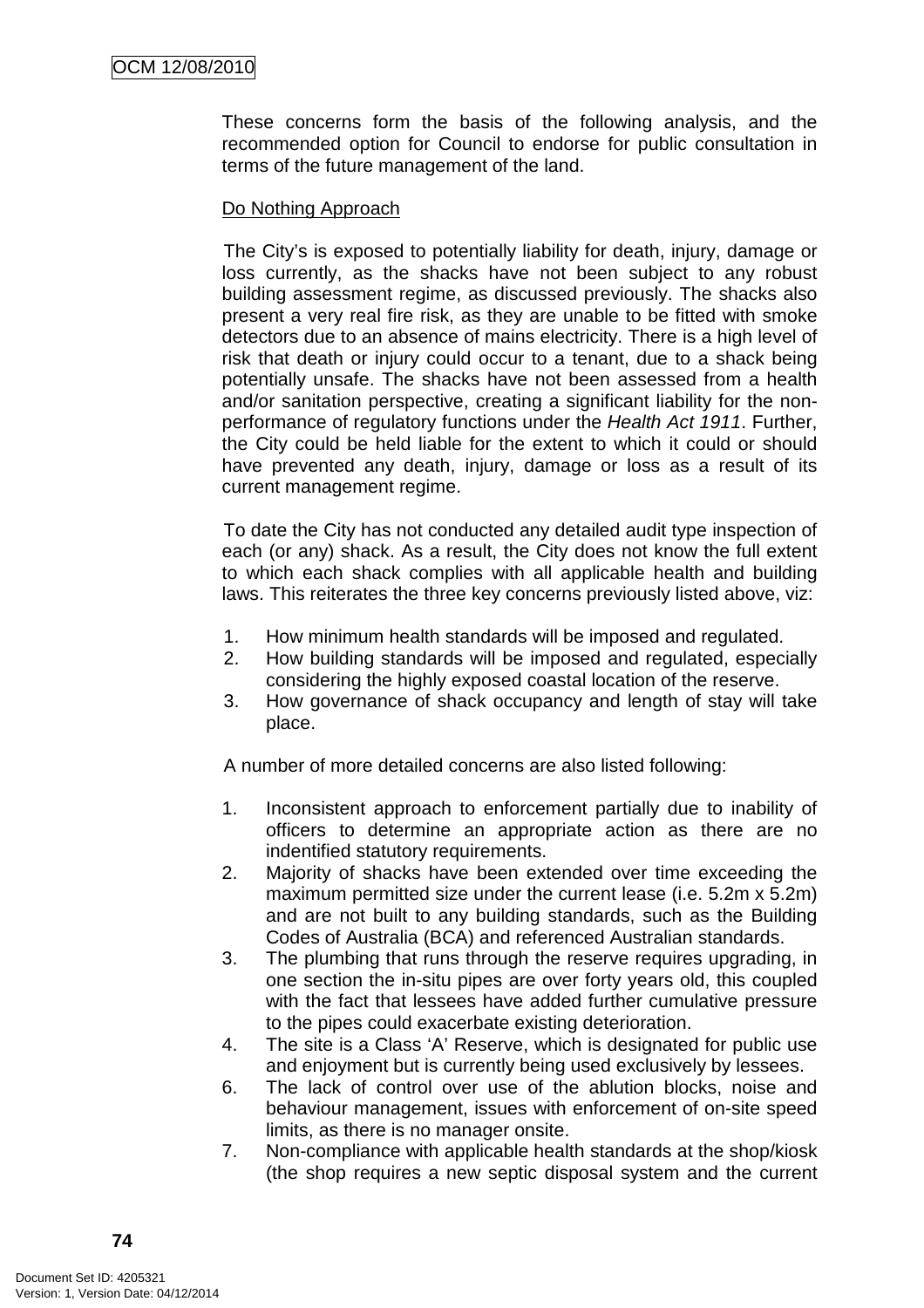building (i.e. Kitchen and food storage/preparation are inadequate).

- 8. No definitive boundaries between shacks and therefore inability to ensure minimum fire separation or ability to ensure adequate fire walls exist.
- 9. Wall and Roof framing needs to be suitable for the coastal locality (i.e. wind loading, corrosion resistance and structural durability).
- 10. Control of anti-social behavior especially during Christmas period when approximately 600 people are in attendance.
- 11. Ability to ensure long term public health and safety due to proximity to existing and future heavy industries.
- 12. Location of shacks and public access to a sensitive coastal environment which requires significant and consistent coastal management (i.e. ongoing cliff face instability).
- 13. Threat to long term environmental quality of the area, through the impact of inadequate and unauthorised sewerage disposal.
- 14. Illegal plumbing creating health and erosion issues lessee's unauthorised access to existing water supplies, using their own plumbing.
- 15. Sub-soil subsidence created by unauthorised storm-water disposal.
- 16. Stormwater drainage is unsuitable, recent storm caused flooding of shacks.

## Defining the City's Regulatory Responsibilities

The City's responsibilities broadly fall into the following two categories:

- 1. Regulatory (i.e. planning, building and health); and
- 2. Property management (leasing).

In the regulatory context, planning controls are essentially non-existent and associated risks are minimal. That said, if this site was subject to the City's planning powers and available for development, the City would almost certainly take the view that, if for no other reason than the site's proximity to the Kwinana Industrial Area, the site would not be supported for anything other than a passive / natural vegetation type categorisation. Sensibly, that is in fact the use (Bush Forever) for which the site has been earmarked.

The shacks are not compliant with the BCA. The extent of the non compliance in each instance is not known and cannot easily be determined by an appropriate professional. The level of risk is therefore not known and cannot easily be determined due to any number of unknown variables including the sites exposed location.

In its public health regulatory role the City has largely taken a passive approach to identified issues and concerns to date. The City has taken a similar approach in its building regulatory role also. This approach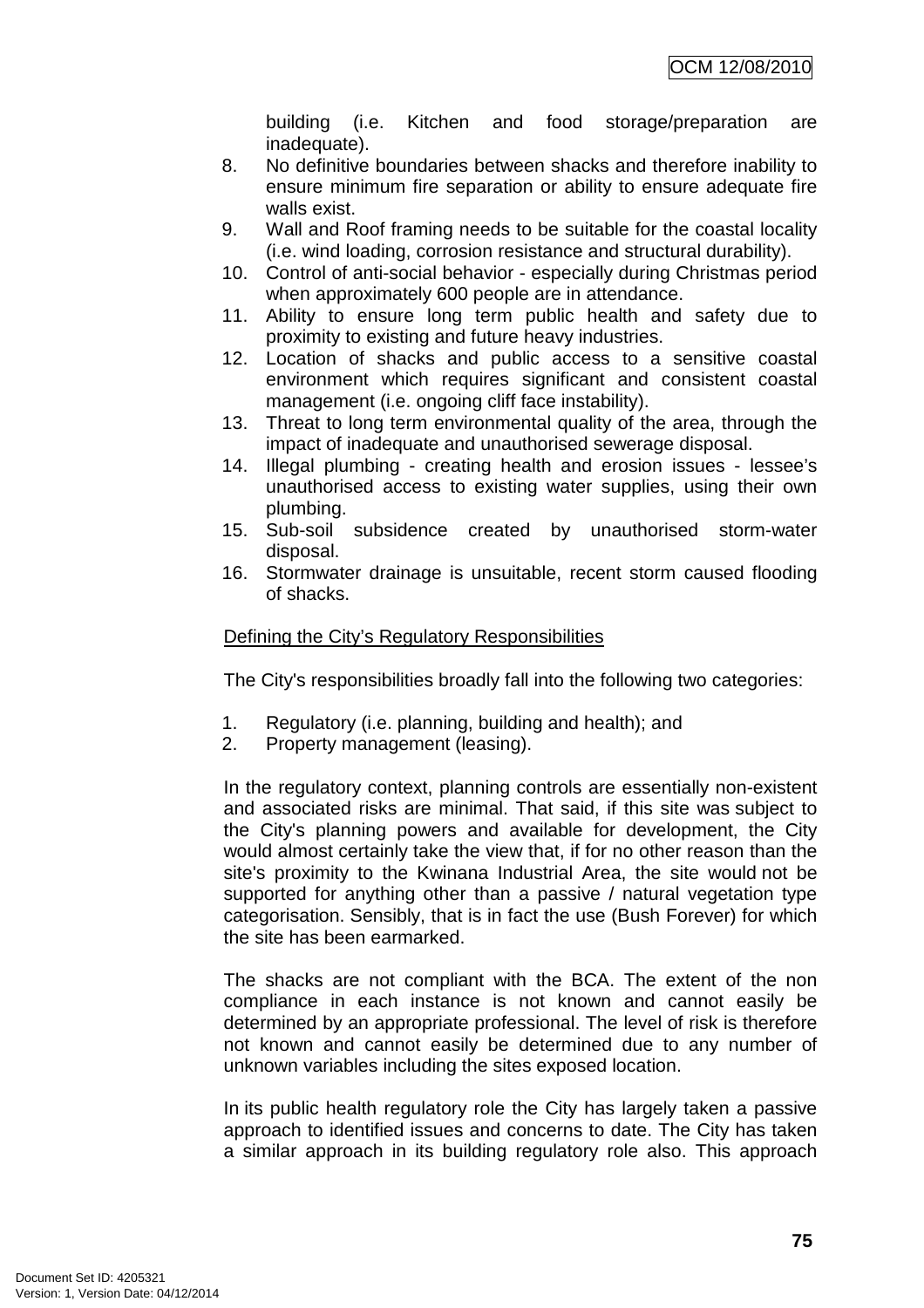however, needs to be reviewed as the City is potentially exposed to considerable risk.

From a safety viewpoint, that fact that the shack structures are not constructed to any recognised building standard means that they have potential to cause injury to occupiers or members of the public visiting Reserve 24308. This is notwithstanding the potential dangers that could be associated with the use of the reserve in its current way. In considering a new regime for the reserve, ensuring the imposition of a legislative framework has been at the forefront of officers minds.

#### Why the Current Shacks Can't Be Upgraded

Determining what is required to be done to upgrade the shacks to Building Code of Australia ("BCA") compliance will generally be relatively costly compared to the current shack value. After a cursory external inspection of the shacks it is apparent that all shacks would not and could not meet minimum BCA requirements.

#### The Planning Perspective

From a proper and orderly planning viewpoint which considers the public interest as its primary objective, the use of Reserve 24308 in its current ad hoc manner cannot continue. These issues are discussed following:

- 1. From a safety viewpoint, it is only by sheer good fortune that the shack structures have not caused injury or worse to occupiers or members of the public visiting Reserve 24308. These safety issues are compounded by the following facts:
	- The highly exposed nature of Reserve 24308 to high wind (and storm) events.
	- The fact that the shacks have not been assessed against any recognised building standards nor issued with any equivalent building approvals which take proper account of structural suitability for these high wind loadings.
	- The fact that the shacks have not been assessed nor issued with recognised building and/or health approvals notwithstanding that the City is fully aware that the shacks are utilized throughout the year.
	- The fact that some lessees have plumbed reticulated water and bottled gas into the shacks, without any form of recognised building and/or health approval and specifically without any form of basic effluent disposal or fire safety.
	- The lack of effective fire and emergency management procedures both within the shacks themselves and for the wider Reserve 24308.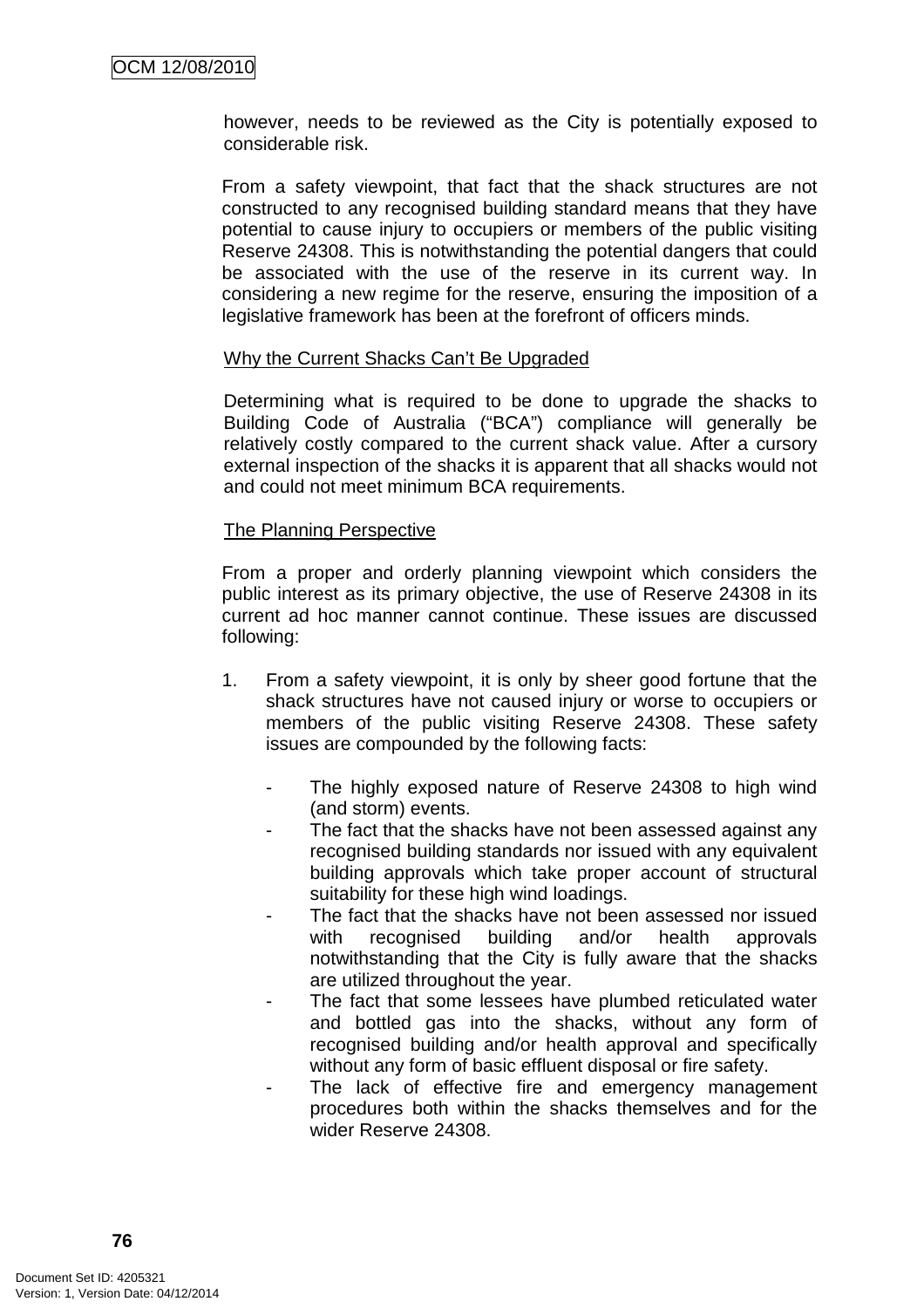- 2. From a coastal development and natural hazards viewpoint, there is clear state planning policy requirements to limit how close development gets to the coast. The direct interface with the coast is a very vulnerable environment, and for this reason State planning policy requirements prescribe minimum setbacks for new development and various other controls (refer State Planning Policy No. 2.6 State Coastal Planning Policy). The current setbacks and nature of development across Reserve 24308 do not meet these State planning policy requirements.
- 3. Despite the best endeavours of the City in managing landform risks, the fact that Reserve 24308 sits on top of a limestone cave system with direct relationship to the ocean means the structural form and integrity of the land is always changing. This vulnerability coupled with no equivalent building licence procedures means the geotechnical integrity of the reserve and specific shack sites is unknown.
- 4. Whilst located close to one of the State's main industrial areas, Reserve 24308 is well protected from industrial societal risk issues by virtue of it being northwards of a relatively safe industrial operation (Alcoa Alumina Refinery) and otherwise surrounded by the Beeliar Regional Park and the ocean. This means that the existence of the shacks across Reserve 24308 do not limit the development or operation of the Kwinana Industrial Area.
- 5. Whilst it is likely that the continued development of the Kwinana Industrial Area and future outer harbour will expand risk contours towards Reserve 24308, its existence and that of the Alcoa Alumina Refinery effectively limits risk profiles extending northwards. This also recognises that Reserve 24308 will need to be planned around while it accommodates the shacks, and will not be forced out by industrial development under the current legislative framework which exists.

The Kwinana Cumulative Risk Study (2008) report however indicates that before 2030, once the Fremantle Outer Harbour, James Point Port and the intermodal facility have been constructed, the shacks are likely to fall within the EPA Risk contours where occupants may be exposed to an unacceptable level of risks and hazards from an industrial incident.

6. Reserve 24308 is located on the foreshore of Cockburn Sound, which is a recognised vulnerable marine environment and habitat. Significant pressure is placed upon Cockburn Sound in its support of major industrial development (Kwinana and the Australian Marine Complex) and accordingly opportunities need to be taken to manage risks on the Cockburn Sound environment. In this respect, it is noted that many lessees have plumbed reticulated water into shacks, without any provision for adequate effluent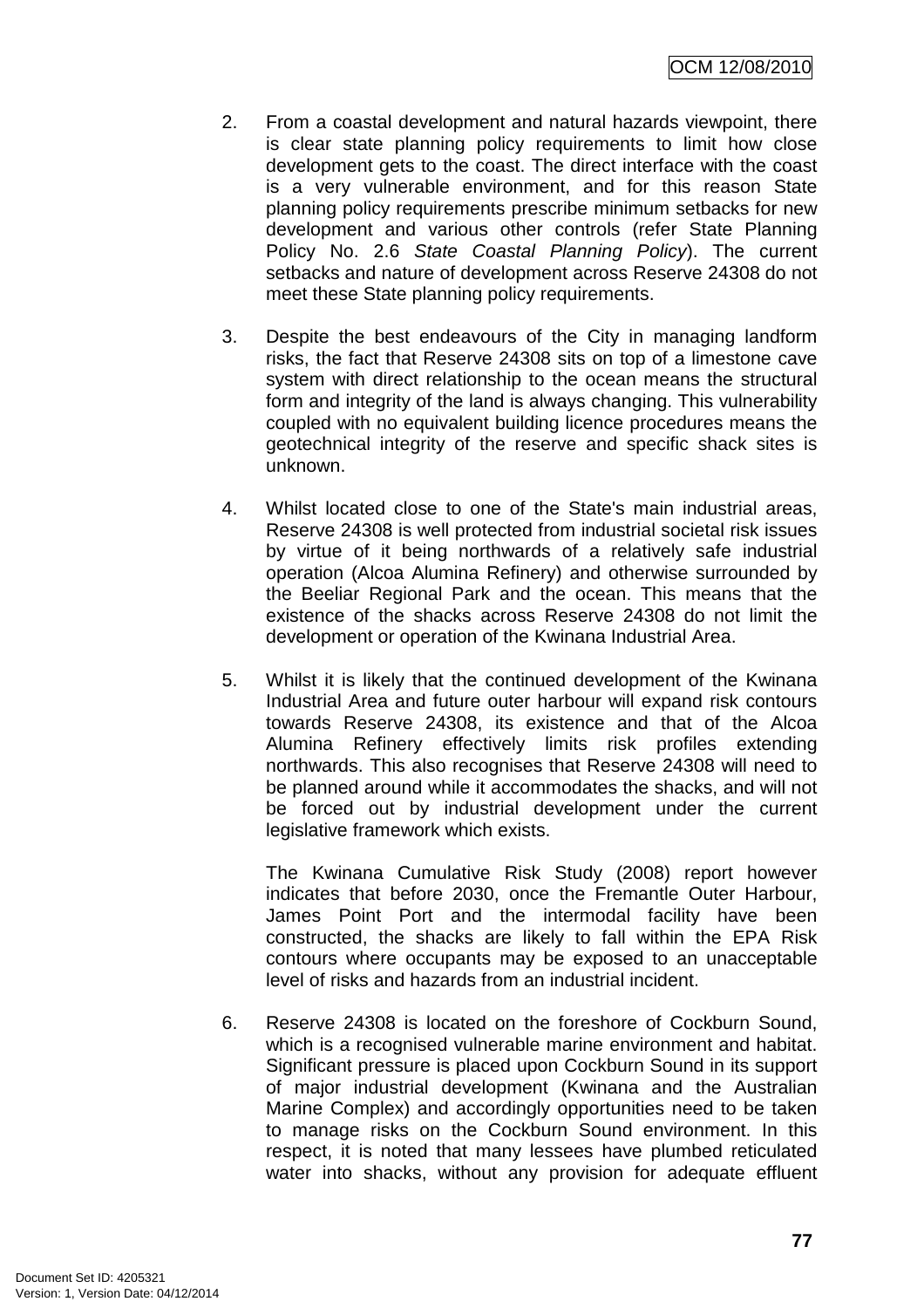disposal. This means nutrient enriched effluent is potential being disposed of through no means other than running a pipe into the ground or onto the surrounding lawn. This poses a significant risk on Cockburn Sound by virtue of nutrient export.

- 7. The State Government Department responsible for the management of Crown Land (Department of Regional Development and Lands) would not support an active program by the City to remove the shacks from Reserve 24308 and return the land to a rehabilitated coastal dune state. This seems to be a reflection on the fact that the Department of Regional Development and Lands together with the City have tolerated the use of Reserve 24308 for many years, and to suddenly depart from this acceptance without taking an alternative approach of upgrading structures seems unreasonable and not in the spirit of good governance.
- 8. The City does have the ability of effectively rectifying noncompliant aspects of each shack and the broader Reserve 24308, together with the ability to impose a far greater annual lease fee to reflect the true costs of managing the reserve effectively. This approach however poses a very significant resource burden on the City, in particular the Building and Health Departments who will have the responsibility of undertaking a sweeping reform to administer an upgrading program across the reserve. It is the nature of the reform which will be the decision of Council, and which statutorily will be applied through a modified lease agreement.

In consideration of the above, some simple conclusions can be drawn:

- The current ad hoc nature of both the use and development of Reserve 24308 cannot continue in its current form.
- Whilst things need to change, it is considered both politically and publically untenable to force such a drastic action of closing Reserve 24308, especially in light of the fact that the State Government agencies in charge of industrial risk and Crown land do not see this severe action as being warranted.
- There is the ability to undertake a sweeping regime of reform to make the shacks and wider infrastructure across Reserve 24308 acceptable - however this is dependent upon the resource of the Building and Health Departments to undertake this (as part of their legislative duties). This will be the key matters for Council to understand and consider in making a decision.

The aim of the options explored further in this report is to encourage the creation of a structured plan for the management of the site that proactively tackles (or manages) the whole site including the City's regulatory and 'management' roles together with associated risks identified to date and which may occur in the future.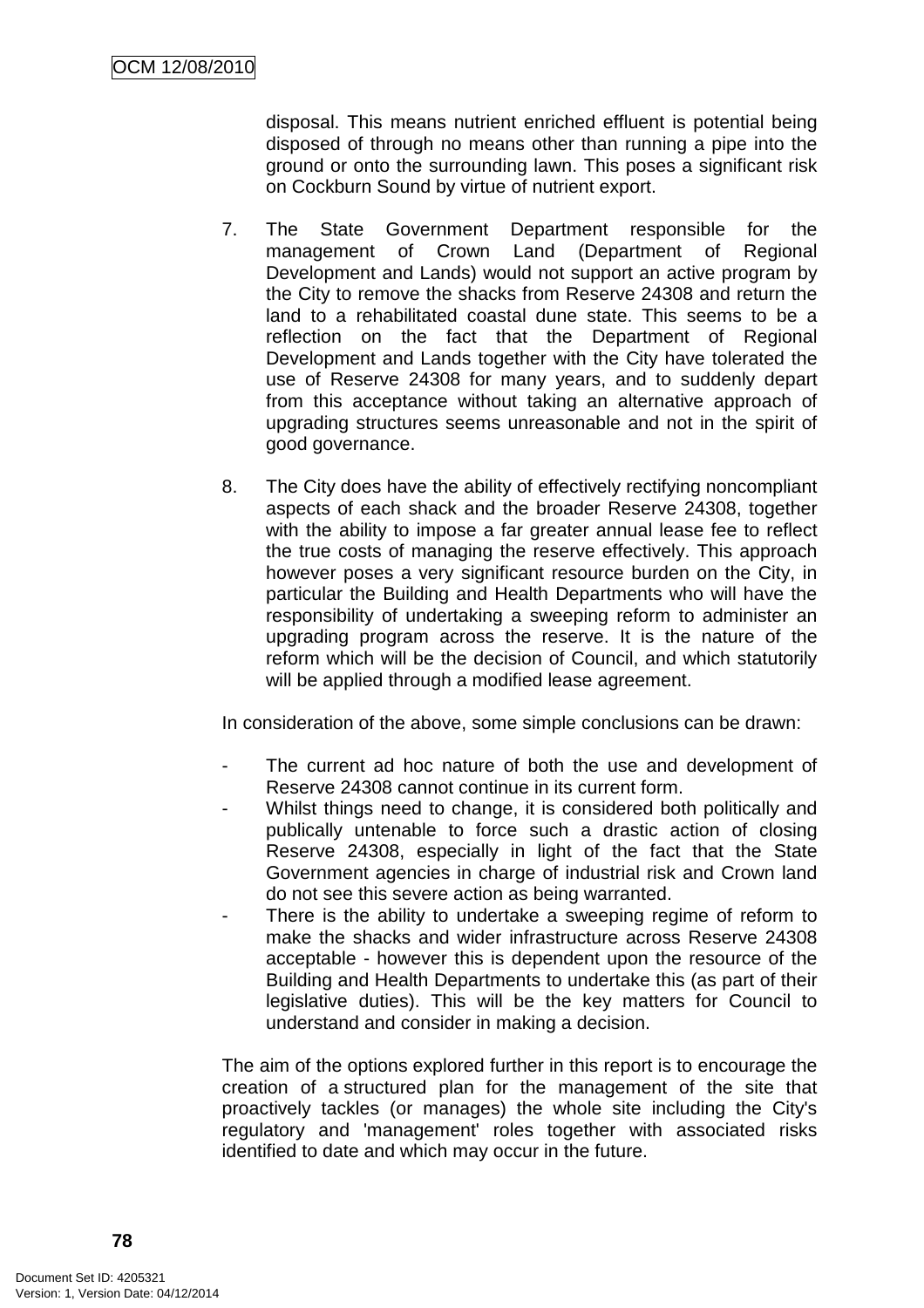## Potential Options to Consider

Following the comprehensive research and investigations undertaken for more than 12 months, there are two recommended options for the Council to consider. These are described following:

OPTION 1 - UNDERTAKE A COMPREHENSIVE REFORM BY BRINGING THE RESERVE UNDER THE CARAVAN PARKS AND CAMPING GROUNDS ACT 1995 (REQUIRING SIGNIFICANT INVESTMENT ON BOTH COUNCIL AND LEASE HOLDERS' BEHALF)

- 1. Option 1 involves removal of current shacks by lessees and lessees replacing them with a caravan and annexe.
- 2. Costs to bring site to a satisfactory standard to enable implementation of Caravan Parks and Camping Grounds Act 1995 are considerable.
- 3. Estimated income and expenditure however makes this a feasible option.
- 4. Defined lease term of five years and land to be cleared at end of term or prior if shack no longer required. Shack can be replaced with a caravan and annexe - Caravan and Camping Grounds Act 1995 to apply.
- 5. The City offers each leaseholder (shack owner) a shorter term 'lease', at an increased lease fee, for a defined period, in exchange for the acknowledgement and acceptance by each shack owner of the following:
	- They have no claims to ownership of the land or compensation arising out of past or future management of the Site.
	- The lease fee for the five years is to be in accordance with the current market valuation, and then increased by CPI each year and possibly back to market after second option period.
	- The shacks can only be used for a total of four months of each year due to the proximity of the Kwinana heavy industrial area.
	- The shacks themselves are to be regarded as being the property of each leaseholder - until and unless they demolish / remove those shacks at the appropriate time;
	- That all structural and other concerns (if any) associated with each shack are the full responsibility of that leaseholder including obligations that may be owed to visitors to those shacks.
	- That any health / building safety concerns that may be raised by the City (arising from quarterly inspections of the Site) will be actioned within an agreed time frame, failing which the lease will be terminated and the shack removed.
	- That this 'package' is essentially 'not negotiable'.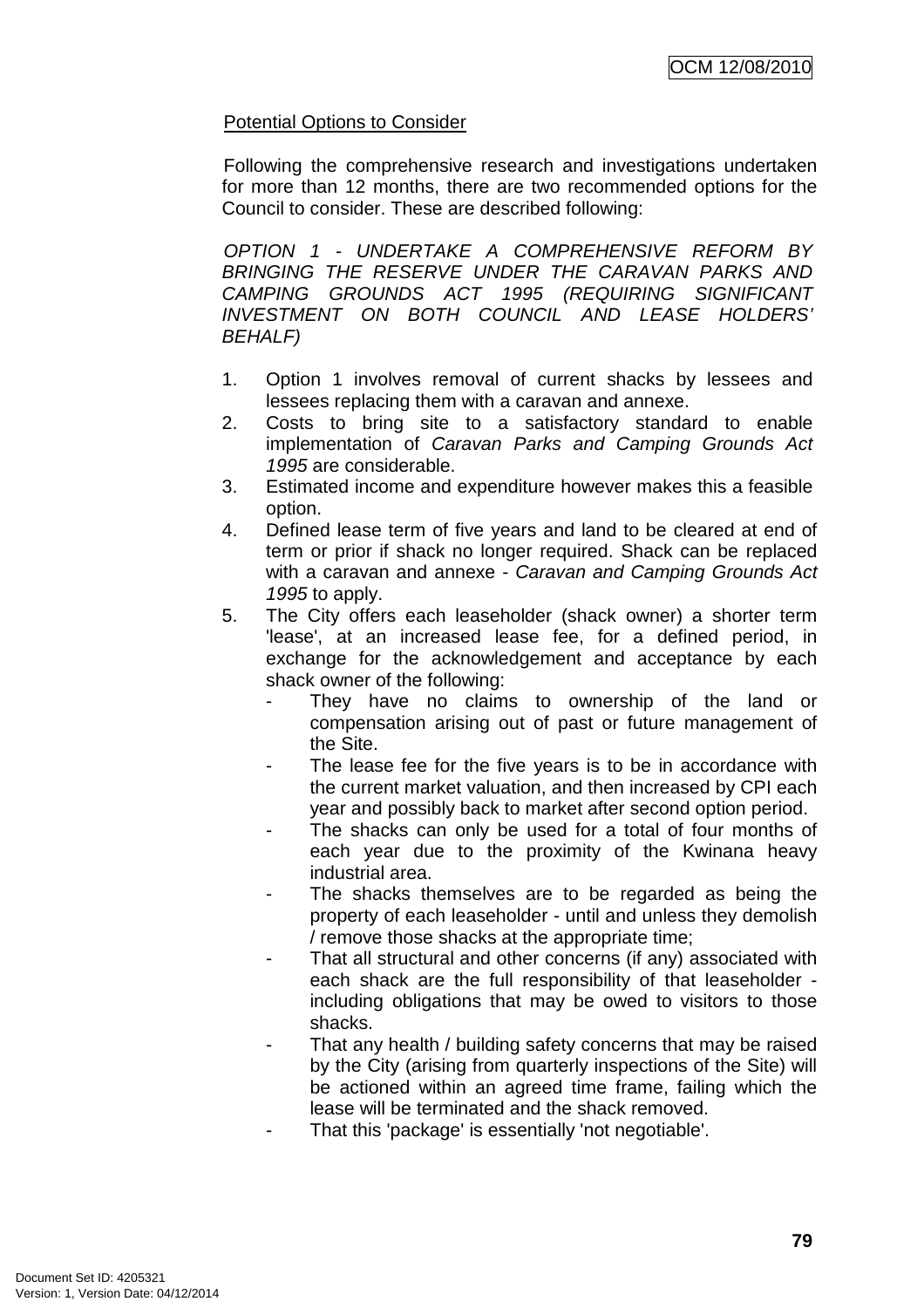- 6. It is suggested that the initial term for the 'lease' be for five years, with three options to extend each of five years.
- 7. The six month State Government break clause to still be detailed in any new lease agreement.
- 8. The leases for this first five year period will have basic maintenance clauses in them that ensure public safety is addressed rather than focusing on individual shack owner safety as that issue/risk will be retained by each leaseholder by appropriate provisions within each lease.
- 9. The lessees will not be able to assign their lease, a public register will be created and any lease surrendered can be assigned to the next person on the register.
- 10. At the end of the initial five year lease period, or sooner if agreed to by the City, the structure is removed, the site cleared and replaced with a registered and roadworthy caravan in accordance with the Caravan Park and Camping Grounds Act 1995.

Estimated costs have been compiled in respect of this option, and are provided in the Agenda attachments.

OPTION 2: CLOSE THE RESERVE DOWN WITHIN A SHORT TERM TIMEFRAME (5 YEARS), WITH ALL STRUCTURES REMOVED, THE RESERVE REVEGETATED AND RETURNED TO BUSH FOREVER

Defined lease term of five years with no further extensions. Land to be cleared at the end of term or prior if shack is no longer required.

The Reserves to be rehabilitated back to Bush Forever state.

- 1. The current lessees have no legal claims to ownership of the land or compensation arising out of past management of the site.
- 2. The lease fee for the five years is to be in accordance current method of calculation.
- 3. The shacks can only be used for a total of four months of each year due to the proximity of the Kwinana heavy industrial area.
- 4. The six month State Government break clause to still be detailed in any new lease agreement.
- 5. That at the end of the 'lease' the shacks are to be demolished, removed and the site cleared, by the lessee, and the land returned to Bush Forever state.
- 6. The shacks themselves are to be regarded as being the property of each leaseholder - until and unless they demolish / remove those shacks at the appropriate time.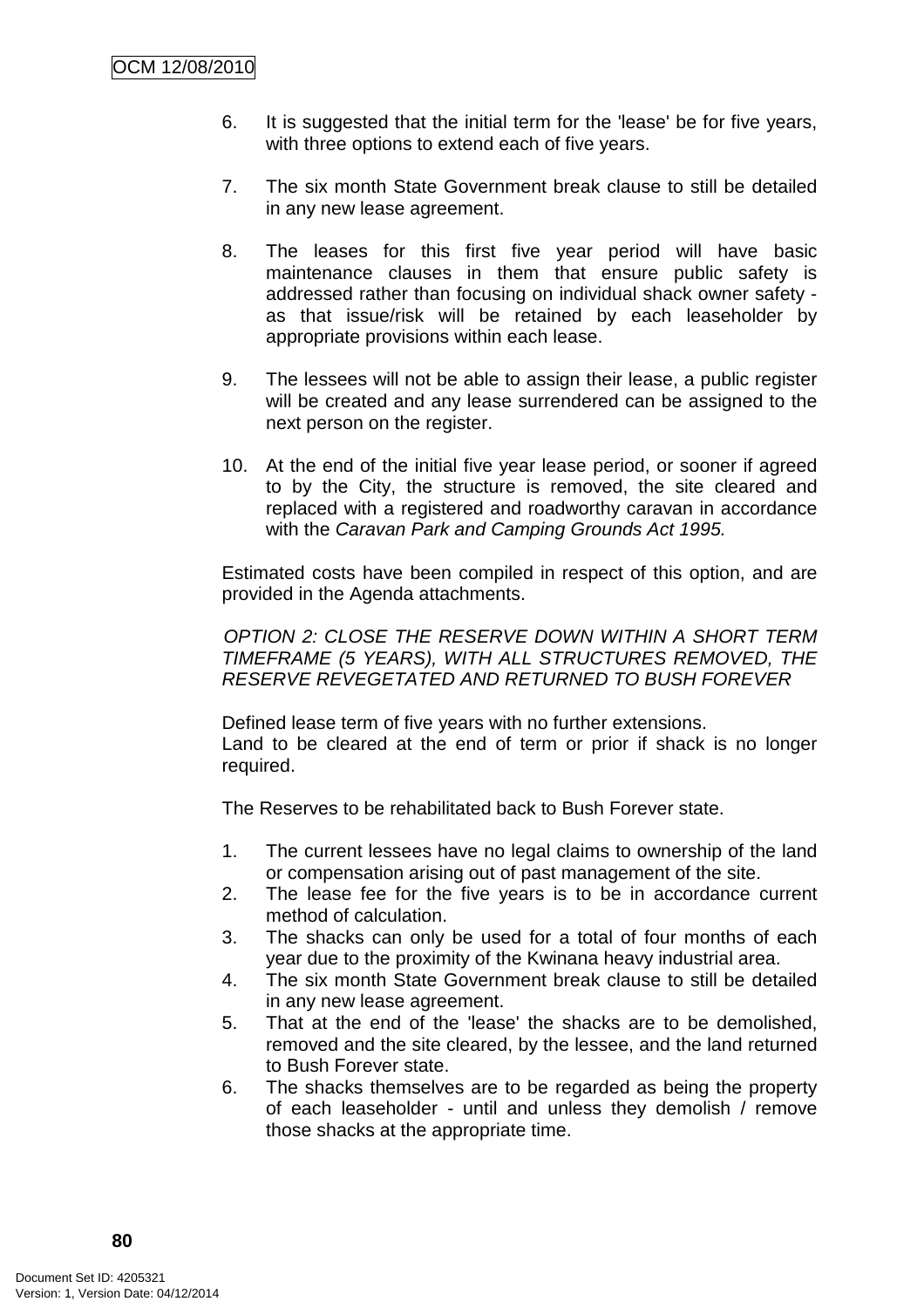- 7. That all structural and other concerns (if any) associated with each shack are the full responsibility of that leaseholder - including obligations that may be owed to visitors to those shacks.
- 8. That any health / building safety concerns that may be raised by the City (arising from annual inspections of the site) will be actioned within an agreed time frame, failing which the lease will be terminated and the shack removed.
- 9. That this 'package' is essentially 'not negotiable'.
- 10. It is suggested that the minimum 'lease' be for five years, by way of a one year lease with a further four options to renew for one year each.
- 11. The leases will have basic maintenance clauses in them that ensure public safety is addressed rather than focusing on individual shack owner safety - as that issue/risk will be retained by each leaseholder by appropriate provisions within each lease.
- 12. The lessees will be able to assign their lease as per the current process however any proposed purchaser will be advised that they have a defined term for the shack and it is to be then demolished and removed at the end of the term.
- 13. That the City does not intend to take 'ownership' of any shack. If any leaseholder wishes to relinquish 'their' shack, the City will immediately demolish and remove it.
- 14. The costs to demolish and remove the shacks in 2015 are estimated at \$1,362,000.00 and the City would need to decide if they were going to demolish the toilets etc.
- 15. It would take approximately five years to restore the site to bushland costs are detailed below. Whether the City should bear these costs or not is something to be decided.

Estimated costs have been compiled in respect of this option, and are provided in the Agenda attachments.

## KIOSK PROPOSAL (AS PART OF BOTH OPTIONS)

The City's Health Officers have concerns that the Kiosk is currently too small to satisfactorily comply with the provisions of the Health Act and associated legislation. The City has the opportunity to replace the Kiosk with a more substantial building that is built to standards and offer the lease to the current occupier. Or the City could consider replacing the building with a more substantial kiosk something along the lines of the Coogee Beach Kiosk. The initial cost of this building was in the vicinity of \$600,000.00 in 2003 with estimated CPI increases of 3% per annum it could cost approximately \$760,000.00.

The fee that is currently being paid by the lessee of the Kiosk is not considered to be suitable for the commercial operation. It is recommended that the lease fee be increased gradually to eventually reflect the fee that is recommended in the valuation.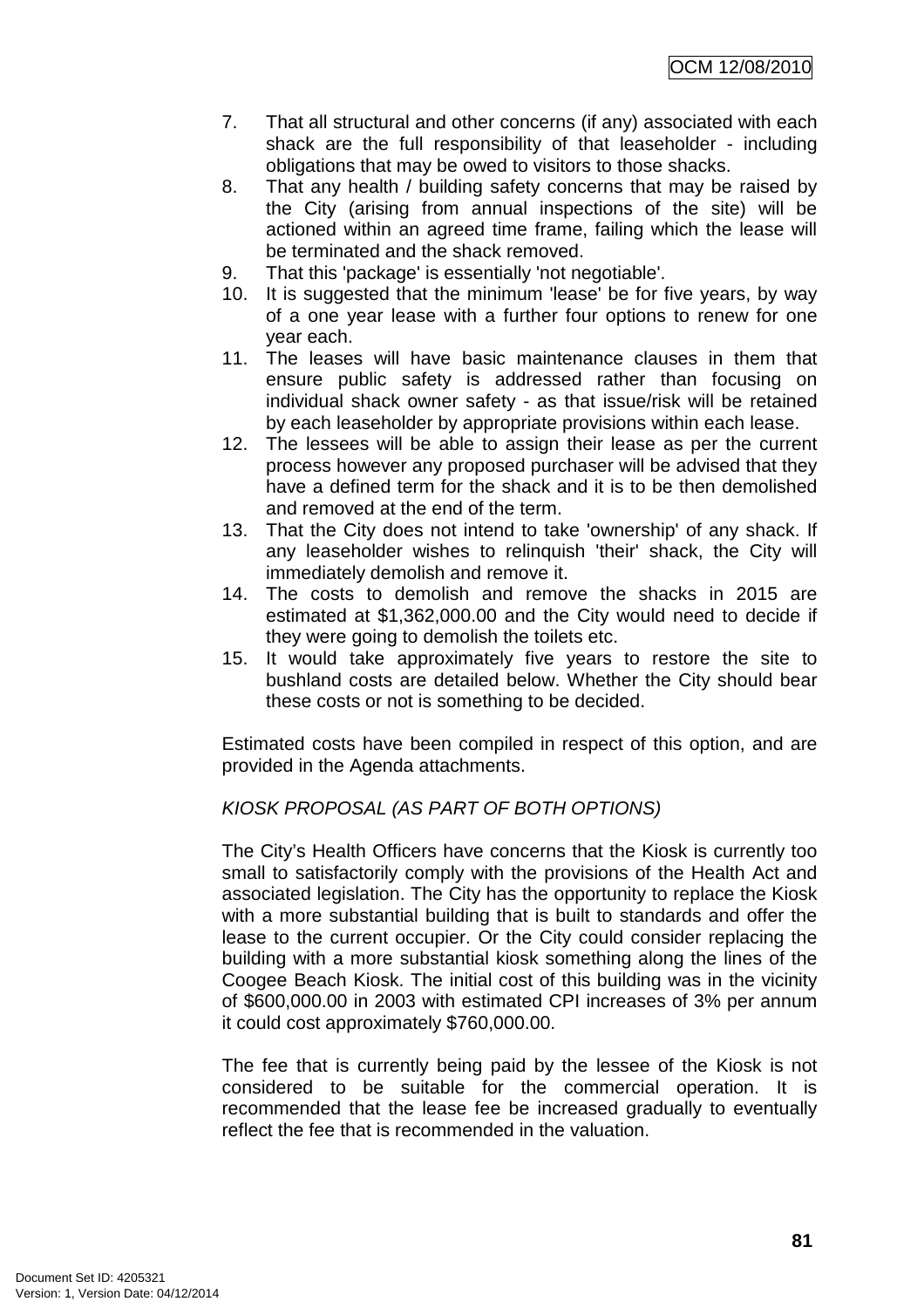#### Officer Recommendation

To date the City has been overseeing the site as effectively as possible without a formal legislative framework in place - this is a situation which needs to be rectified. While no serious incidents have occurred to date, recent experiences such as the recent Rottnest Island death, highlight the need to ensure the site is managed according to a clear framework underpinned by legislation. Either Option 1 or 2 will provide the City and Council with the ability to manage the site more effectively and safely into the future.

As concluded in the advice provided by the City's solicitors (McLeods Barristers and Solicitors):

"As considered previously, the City may feel that, given that these improvements are located on Crown land and, in some cases, probably not subject by the relevant approvals, the City may be able to ignore these problems. This would, of course, be a grave mistake.

The reality is that the City is vested with the care, control and management of this land and is, and has been for a long period of time, aware of the potential dangers associated with the present state of affairs.

Given the value of these leasehold interests and the current instability of these agreements, the City should have sufficient leverage to be able to enforce a higher standard of building and health safety in the area in the event that it can make progress with the other steps outlined above."

Reflecting this, officers recommend that Council proceed with the implementation of Option 1. This will see the site brought into compliance with the Caravan Parks and Camping Grounds Act 1995, with a systematic process in place to comprehensively change the current nature of the site.

It needs to be stressed that the aim of either of the two options is to encourage the creation of a structured plan for the management of the site that proactively tackles (or manages) the whole site including the City's regulatory and 'management' roles together with associated risks identified to date and which may occur in the future. In noting this, there is a legitimate public attachment to the site, which would be lost if Council chose to effectively close the reserve within a short term period.

The City's officers believe that provided a clear and structured approach is applied through a plan which brings the site into conformity with the Caravan Parks and Camping Grounds Act 1995, then there is no foreseeable reason why the reserve can't function in a proper manner in perpetuity.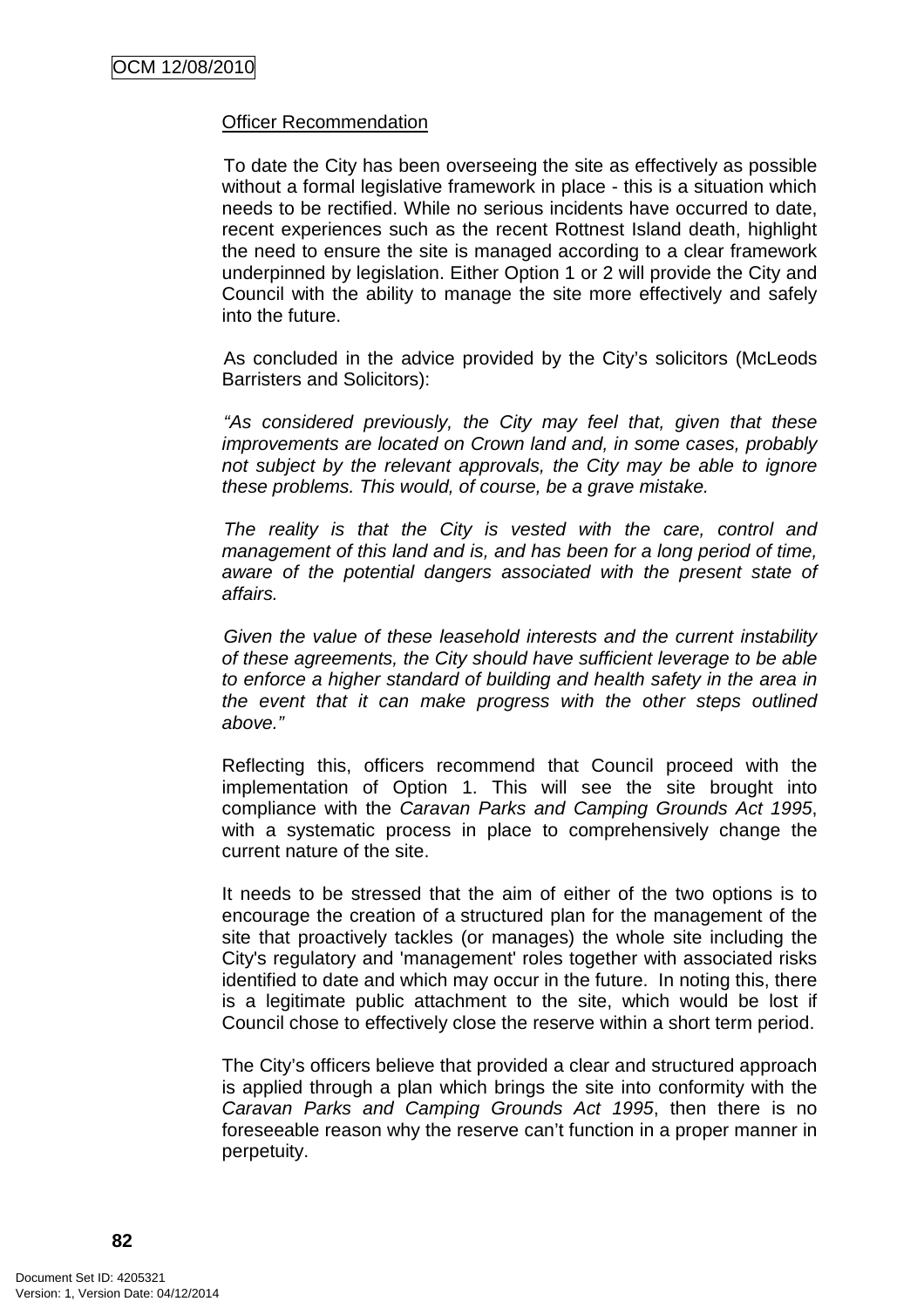## **Strategic Plan/Policy Implications**

#### **Demographic Planning**

To ensure development will enhance the levels of amenity currently enjoyed by the community.

### **Infrastructure Development**

• To provide an appropriate range of recreation areas that meets the needs of all age groups within the community.

### **Lifestyle and Aspiration Achievement**

• To facilitate and provide an optimum range of community services and events.

### **Budget/Financial Implications**

As mentioned above, estimated costs have been compiled in respect of both options, with these provided in the Agenda attachments. If Council supports Option 1, undertakes public consultation then formally endorses this option, there will be financial implications associated.

As can be seen in the attachments, Option 1 will involve the City having to prefund capital works to the site over the initial five year period in order to implement the required infrastructure for a caravan park. This results in a total cost of \$2.82M in today's money. Importantly though, with a gradual increase in lease fees which reflect the market value of the leases, by Year 5 it is forecast that \$2.72M in income would have been received. This essentially recovers the costs associated with the capital improvements over the initial five year period.

In terms of Option 2 (the closure of the reserve after five years), the costs associated with revegetation and rehabilitation are such that the City will face the prospect of having to fund works without the clear possibility of recouping these costs. It is forecast that costs to remove shacks would be in the vicinity of \$1.3M, and rehabilitation costs of \$0.57M.

### **Legal Implications**

Land Administration Act 1997 Caravan Park and Camping Grounds Act 1995

### **Public Consultation**

This report is for Council to consider a long term strategy for dealing with the reserve, focussed on bringing the use of the reserve under some aspect of legislative control. It is recommended that Council endorse the draft option recommended by officers, for the purpose of public consultation.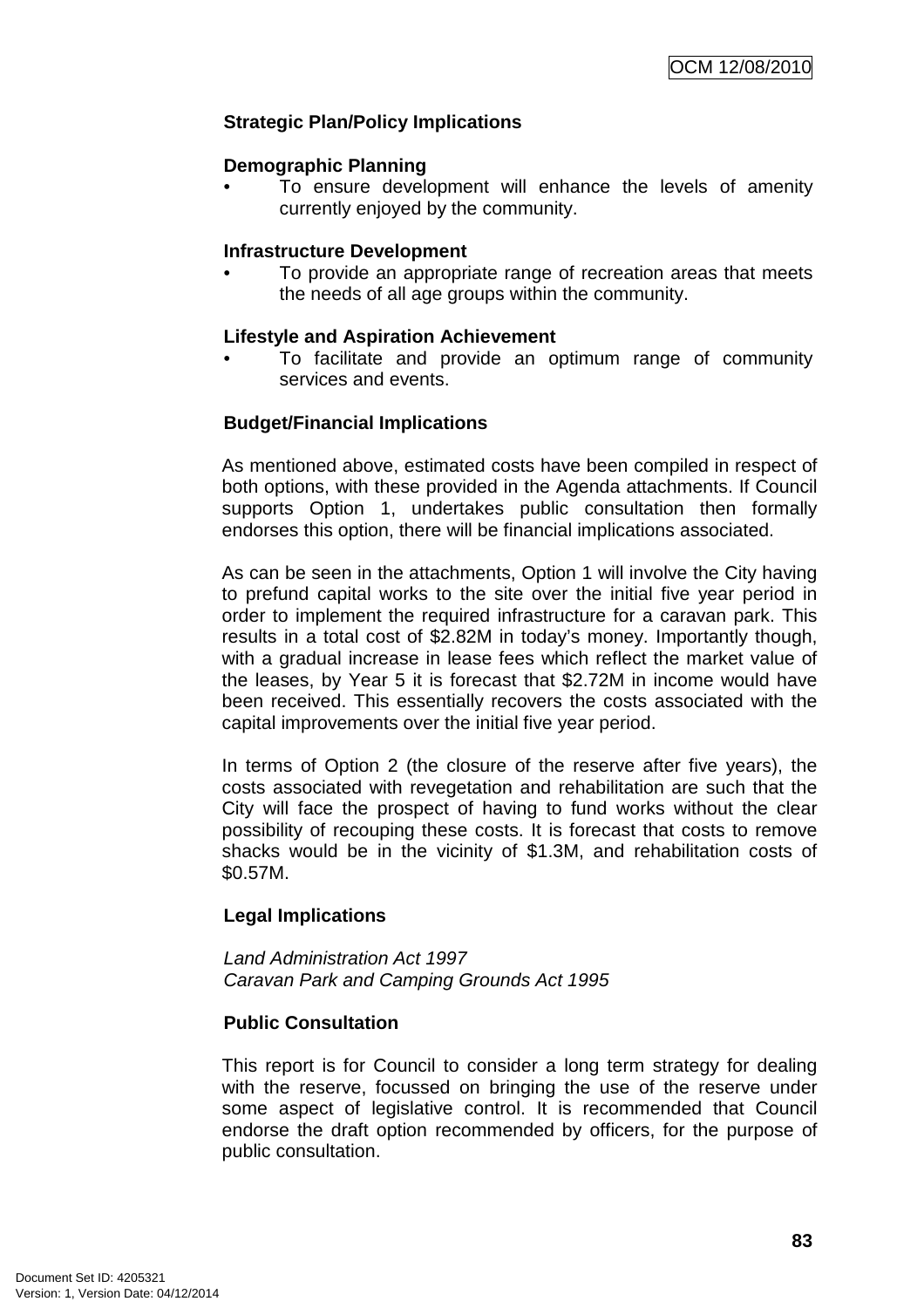This consultation will involve a formal letter being written to all shack lessees, together with a full copy of this report being sent including attachments. In addition, a public forum briefing is proposed to be hosted at the City. A specific page on the City's website will also be created for the purposes of public consultation.

### **Attachment(s)**

- 1. Site Plan
- 2. Aerial Photograph
- 3. Pictorial Examples of Current Shacks
- 4. Costs associated with Option 1
- 5. Costs associated with Option 2

#### **Advice to Proponent(s)/Submissioners**

NA

**Implications of Section 3.18(3) Local Government Act, 1995**

Nil

### **15. FINANCE AND CORPORATE SERVICES DIVISION ISSUES**

**15.1 (OCM 12/08/2010) - LIST OF CREDITORS PAID - JUNE 2010 (N MAURICIO) (5605) (ATTACH)** 

**RECOMMENDATION** That Council receive the List of Creditors Paid for June 2010, as attached to the Agenda.

**COUNCIL DECISION** 

#### **Background**

It is a requirement of the Local Government (Financial Management) Regulations 1996, that a List of Creditors be compiled each month and provided to Council.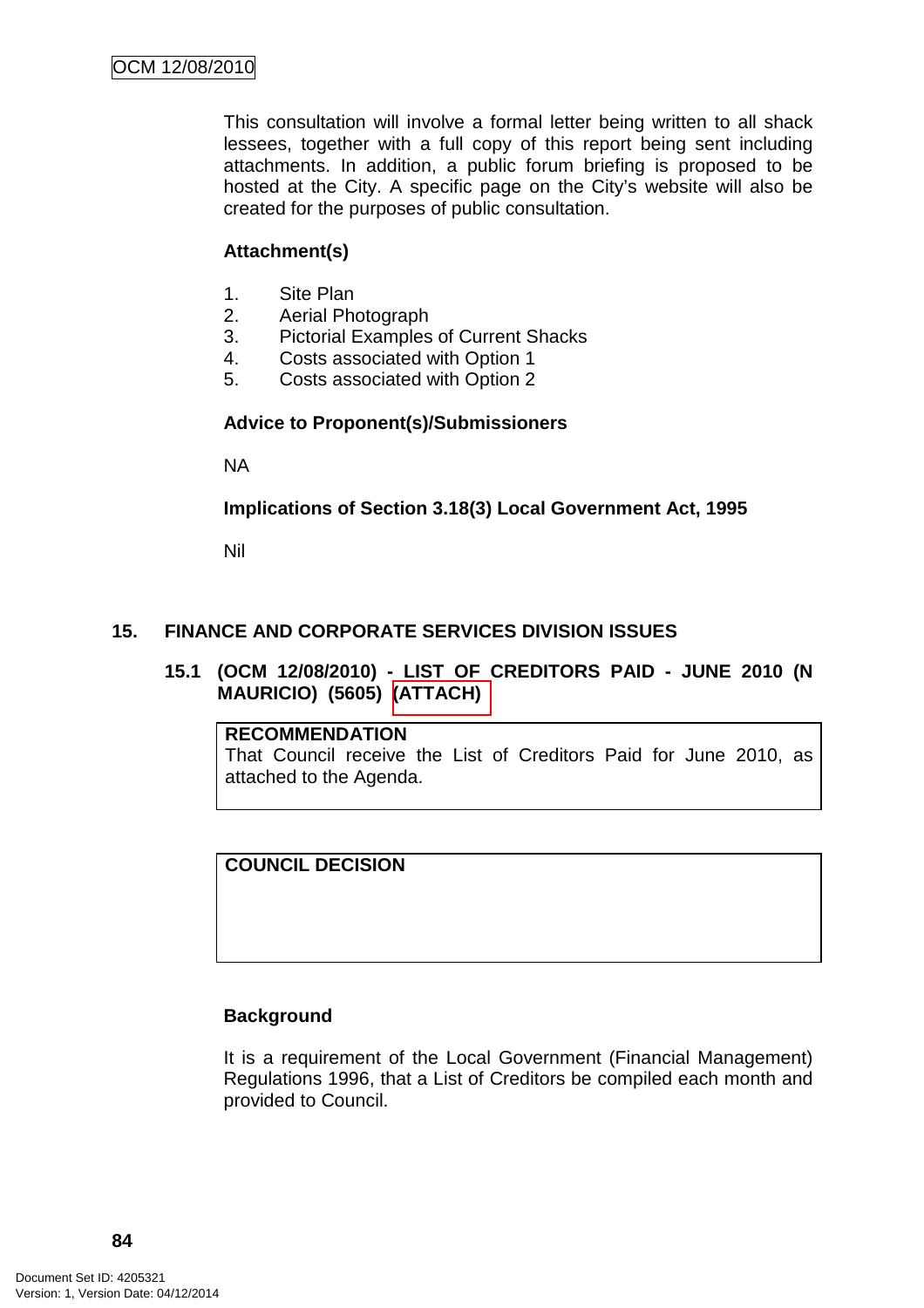## **Submission**

N/A

## **Report**

The list of accounts for June 2010 is attached to the Agenda for consideration. The list contains details of payments made by the City in relation to goods and services received by the City.

## **Strategic Plan/Policy Implications**

## **Governance Excellence**

• To conduct Council business in open public forums and to manage Council affairs by employing publicly accountable practices.

## **Budget/Financial Implications**

N/A

## **Legal Implications**

N/A

## **Community Consultation**

N/A

## **Attachment(s)**

List of Creditors Paid – June 2010.

## **Advice to Proponent(s)/Submissioners**

N/A

**Implications of Section 3.18(3) Local Government Act, 1995**

Nil.

## **15.2 (OCM 12/08/2010) - STATEMENT OF FINANCIAL ACTIVITY AND ASSOCIATED REPORTS - JUNE 2010 (5505) (N MAURICIO) (ATTACH)**

|     | <b>RECOMMENDATION</b><br>That Council: |  |  |  |                                                            |
|-----|----------------------------------------|--|--|--|------------------------------------------------------------|
| (1) |                                        |  |  |  | receive the Statement of Financial Activity and associated |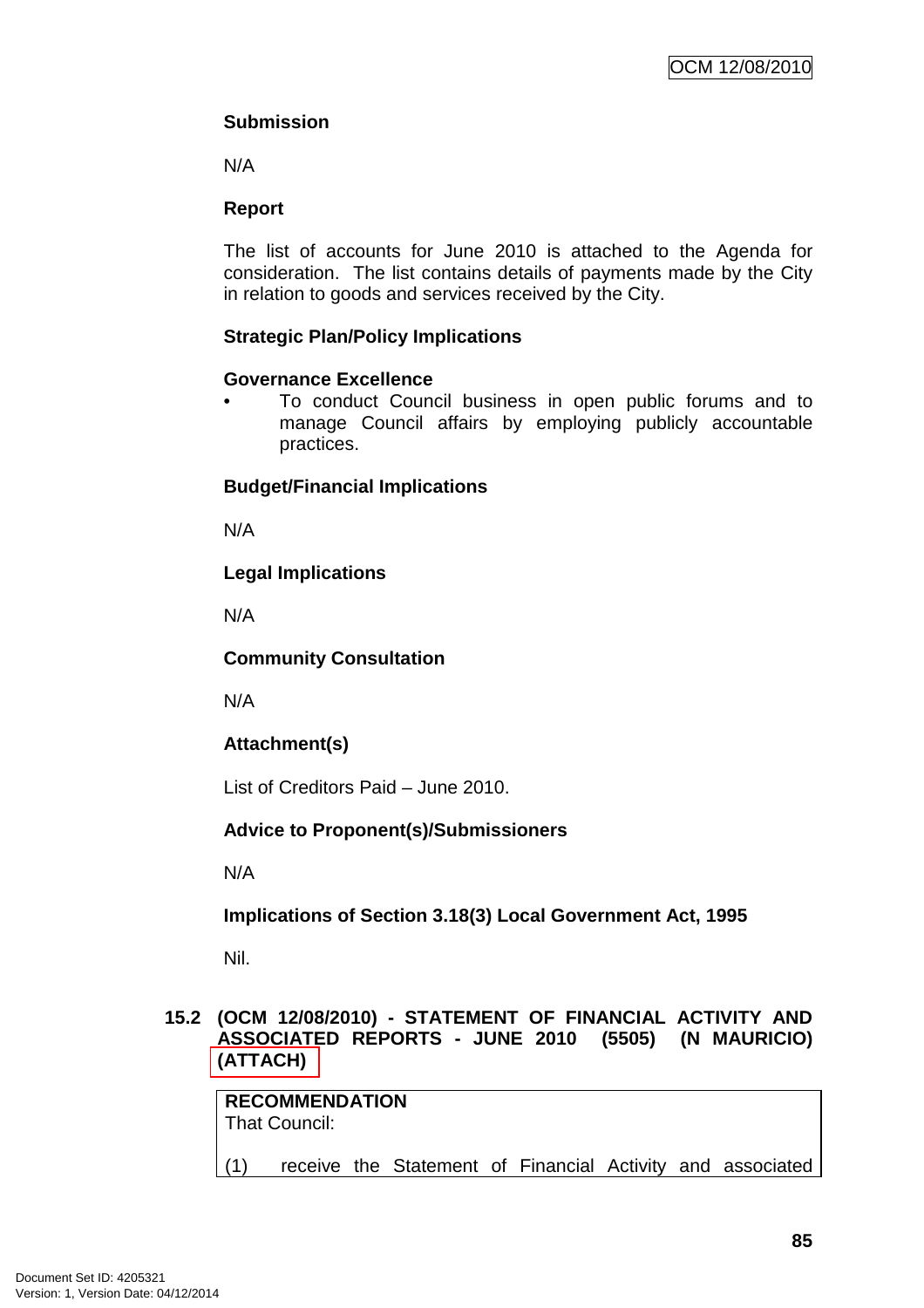reports for June 2010 (interim and unaudited), as attached to the Agenda; and

(2) continue applying a materiality threshold of \$100,000 variance from the appropriate base amount for the 2010/11 financial year in accordance with Financial Management Regulation 34(5).

## **COUNCIL DECISION**

## **Background**

Regulations 1996 prescribes that a local government is to prepare each month a Statement of Financial Activity.

Regulation 34(2) requires the Statement of Financial Activity to be accompanied by documents containing:–

- (a) details of the composition of the closing net current assets (less restricted and committed assets);
- (b) explanations for each material variance identified between YTD budgets and actuals; and
- (c) any other supporting information considered relevant by the local government.

Regulation 34(4)(a) prescribes that the Statement of Financial Activity and accompanying documents be presented to Council within 2 months after the end of the month to which the statement relates.

The regulations require the information reported in the statement to be shown either by nature and type, statutory program or business unit. The City has chosen to report the information according to its organisational business structure, as well as by nature and type.

Financial Management Regulation 34(5) requires Council to annually set a materiality threshold for the purpose of disclosing budget variance details. To this end, Council has adopted a materiality threshold variance of \$100,000 for the 2009/10 financial year.

### **Submission**

N/A

**86**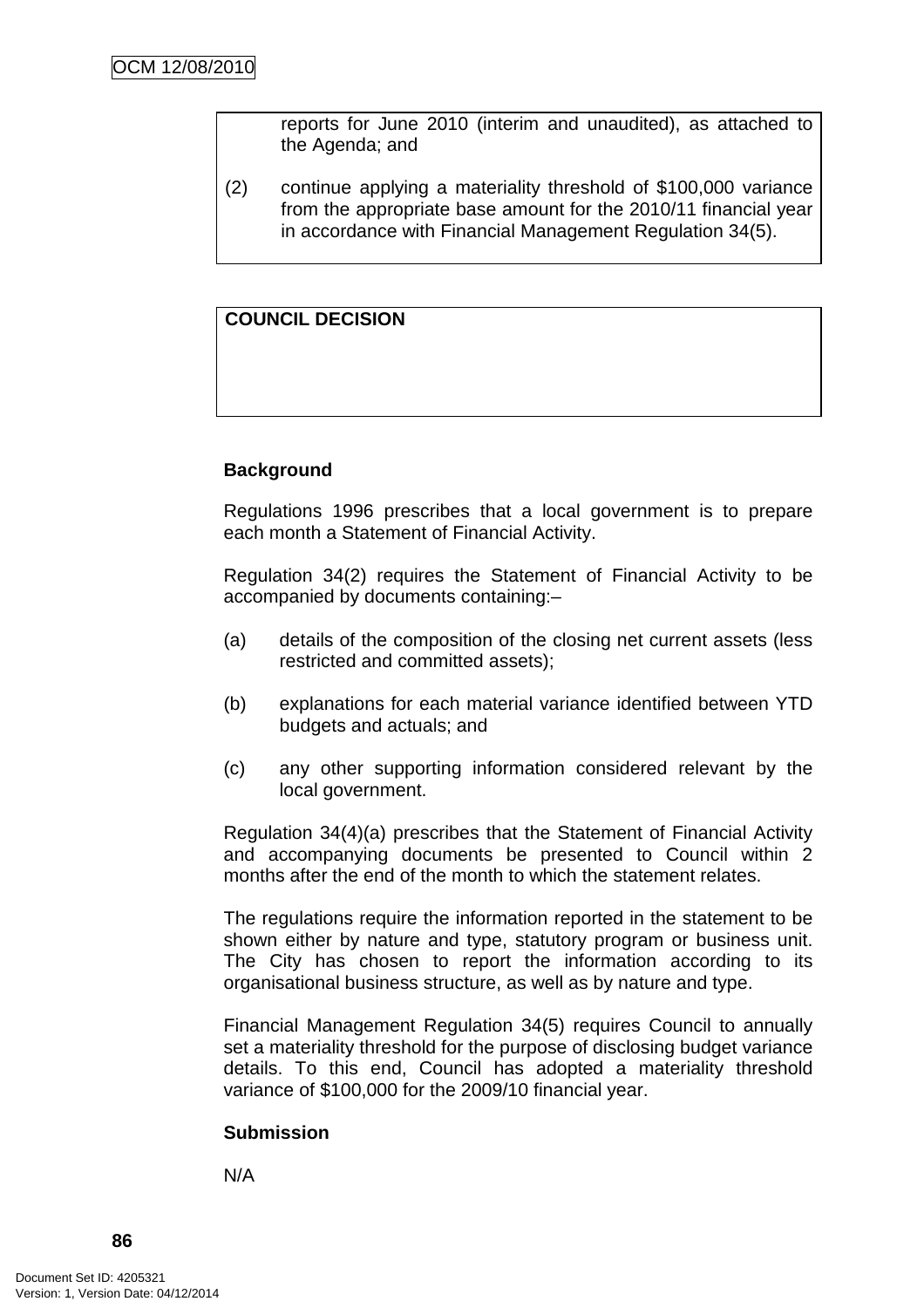## **Report**

Due to continuing end of financial year (EOFY) processing and the unaudited nature of the accounts, the June Statement is an interim one. The final accounts will be reported to Council in due course with the audited annual financial statements.

The interim statement is currently showing a budget surplus position of \$5.7M. However, in setting the 2010/11 budget, a surplus carry over of \$4.2M was factored in. This was required to cover both the estimated carried forward projects and to deliver a balanced budget.

Whilst our position currently shows an uncommitted amount of \$1.5M within the surplus, the final position cannot be ratified until all EOFY processing is complete and the carried forwards reviewed and reconciled. The declared surplus position for 2009/10 will be reported to Council along with the review of carried forwards at the September meeting.

### Closing Funds

Council's closing funds (adjusted net current assets position representing liquidity) of \$5.2M reflects a healthy financial at year end. The major contributors to this result are additional operating revenues (\$2.1M) and underspending in cash operating expenditure of \$3.8M.

Council's cash and investment holdings (including restricted items) total \$59.4M at year end. This amount has unusually increased from the one reported in May due to the City receiving some large one-off grant amounts (e.g. Super Clinic grant and advance payment of 2010/11 FAGS). Cash reserves and other restricted cash comprise \$50.78M of this total.

### Operating Revenue

Operating revenues exceed the full year budget by \$2.1M as a result of better than expected performance in several key areas.

Investment earnings on both municipal and reserve funds outperformed the revised budget by \$0.6M. This reflects the impact of rising interest rates in general and abnormally favourable term deposit rates. \$0.3M of this additional revenue was earned on Reserve funds and is transferred in full to the Reserves.

Revenue from rates came in \$0.6M ahead of the full year budget, largely due to higher than expected interim rating.

Operating grants and subsidies income was also over budget by \$0.6M. The major reason for this is the advance disbursement of the FAGS 2010/11 first quarterly payment at \$0.7M. The Federal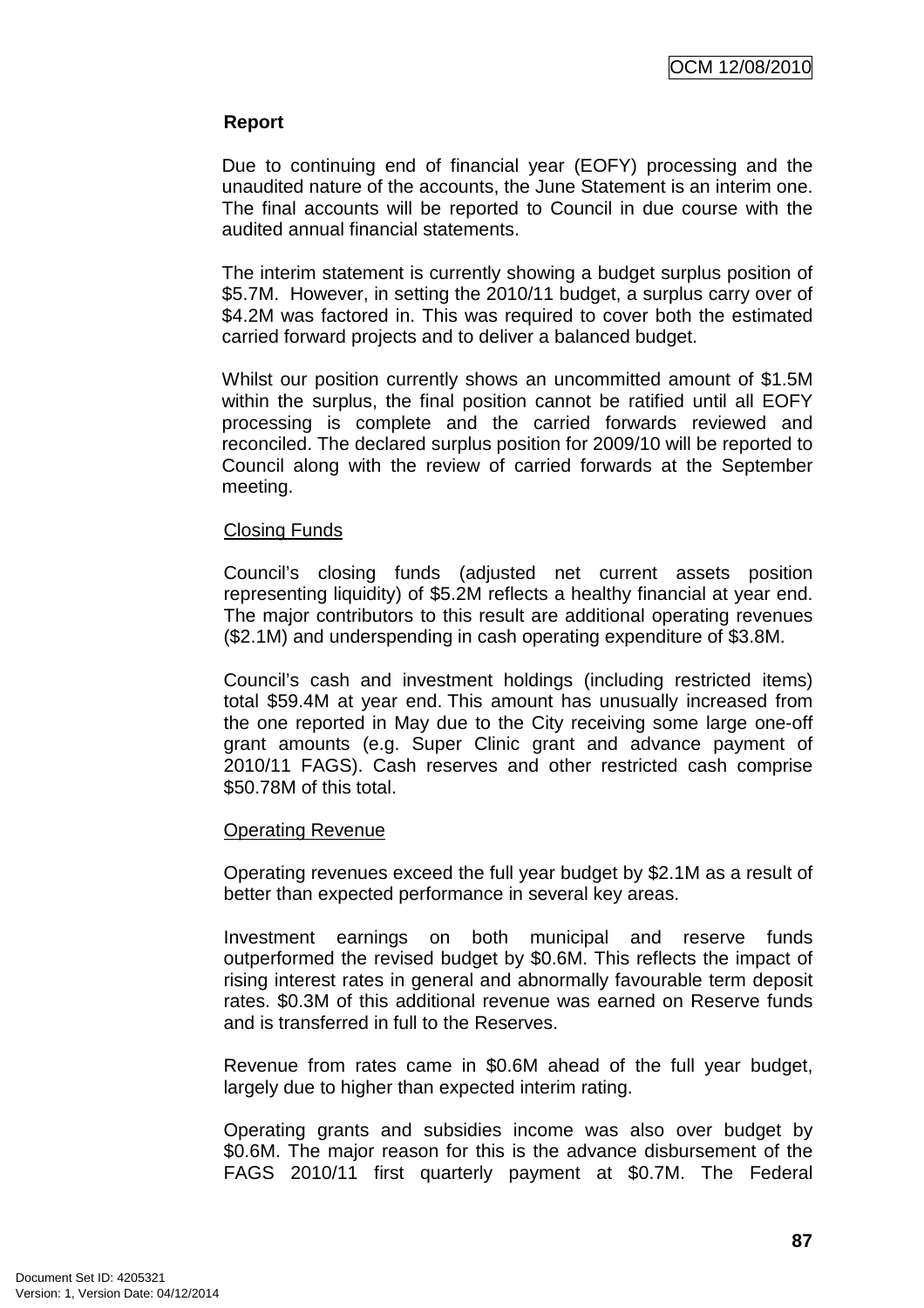Government has decided to continue this strategy from last year as a means of providing stimulus to the economy. Council will need to adjust the budget it has adopted for the 2010/11 FAGS in due course. This will be dealt with when the final carried forwards and budget surplus position is presented to Council in September.

Rubbish removal charges levied were \$226K more than full year budget. However, these funds are applied to waste collection service costs and a year end surplus of \$552k in service delivery costs has been quarantined to subsidise future costs in the delivery of the service.

Likewise, income from operations at the Henderson Waste Recovery Park was \$376k more than budget. However, the net operating result for the facility came in at a profit of \$1.4M. This has also been quarantined via transfer to the Waste and Recycling Reserve.

#### Operating Expenditure

Operating expenditure of a cash nature came in below budget by \$3.8M. The major contributing items at a nature and type summary level is materials and contracts at \$2.5M and other expenses at \$0.7M (comprising mainly landfill levy). Utility costs are also \$0.5M below budget due to a lag in billing.

Council's biggest expense line item - employee costs is currently \$0.7M below budget, but is subject to EOFY accruals. This saving is expected to reduce as a consequence.

All of the City's Business Units (except Infrastructure Services) came in below budget. Infrastructure Services are showing a small deficit of \$72k over a total operating expenditure budget of \$5.5M.

Details of material variances within each Business Unit are shown in the Variance Analysis section of the report.

### Capital Expenditure & Funding

Council's overall capital spend was \$17.2M below the budget and the aggregate variance in the funding sources was \$9.8M below budget.

The major cause of this result is attributed to various projects that have been delayed for a variety of reasons and are currently in progress and carried forward into the 2010/11 year. These total approximately \$13M and are detailed in the Capital Expenditure Variance section of the report.

Some of the major variance items include construction of Spearwood Avenue (Sudlow/Barrington) at \$1.6M, subdivision of lot 18 Grandpre Crescent at \$1.4M, Coogee Beach SLSC at \$2.6M, Coolbellup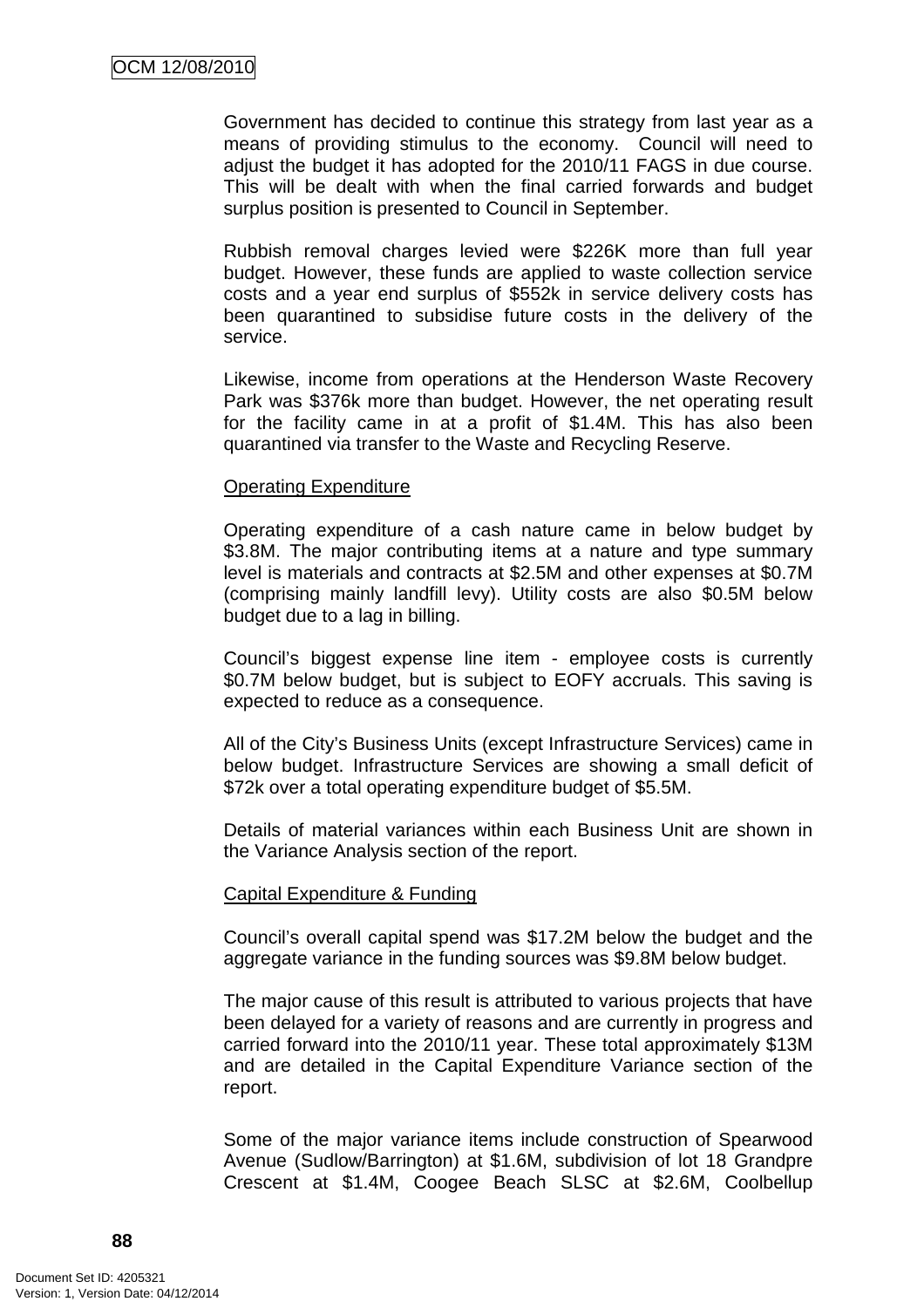Community Centre at \$1.0M and Hammond Road Regional Recreation Facilities at \$1.0M.

It is worth noting that the delay in out flowing cash results in additional investment earnings accruing towards either Council's general purpose income or the cash backed Reserves.

#### Description of Graphs and Charts included within Statements

There is a bar graph tracking Business Unit operating expenditure against budget. This provides a very quick view of how the different units are tracking and the comparative size of their budgets.

The Capital Expenditure graph tracks the ytd capital spend against the budget. It also includes an additional trend line for the total of ytd actual expenditure and committed orders. This gives a better indication of how the capital budget is being exhausted, rather than just purely actual cost alone.

A liquidity graph shows the level of Council's net current position (adjusted for restricted assets) and trends this against previous years. This gives a good indication of Council's capacity to meet its financial commitments over the course of the year. The liquidity shown at the end of June is as expected and comparable with that of the same time last year.

Council's overall cash and investments position is provided in a line graph with a comparison against the ytd budget and the previous year's position at the same time. This is currently showing a much stronger position than budgeted due to the good performance in our operating result and the large amount of unspent capital funds to be carried forward. In contrast to previous years and the budget forecast, the graph is showing our cash position has actually increased in June. This is due to some large capital grants having been received in June for future spending.

Pie charts included show the break up of actual operating income and expenditure by nature and type and the make-up of Council's current assets and liabilities (comprising the net current position).

### Material Variance Threshold for 2010/11

For the purpose of identifying material variances in the Statement of Financial Activity, Financial Management Regulation 34(5) requires Council to adopt each financial year, a percentage or value calculated in accordance with Australian accounting standards.

AASB1031 - Materiality provides the following definition for materiality in the context of financial reporting: -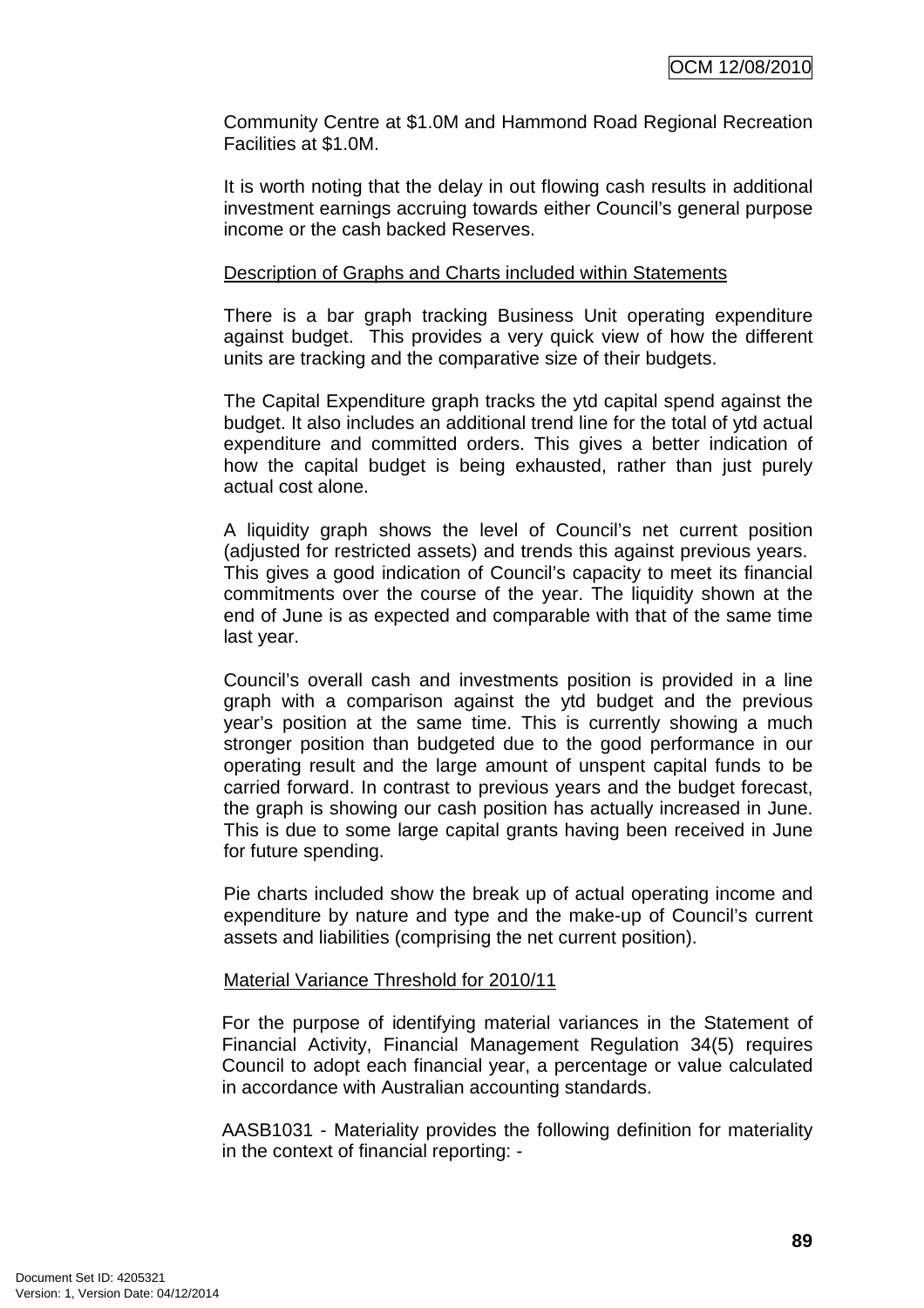Omissions or misstatements of items are material if they could, individually or collectively; influence the economic decisions of users taken on the basis of the financial statements. Materiality depends on the size and nature of the omission or misstatement judged in the surrounding circumstances. The size or nature of the item, or a combination of both, could be the determining factor.

Quantitative thresholds to be used for determining the materiality of an item (or an aggregate of items) are always going to be of an arbitrary nature. Materiality is a matter for professional judgement and in the City's case will need to consider the characteristics of the City and the intended audience of its monthly financial statements.

It is proposed that Council maintains the materiality threshold for the 2010/11 financial year at a variance amount of \$100,000 (from the appropriate base amount). The use of this threshold for the first time in the 2009/10 year has appeared to work well, focusing attention and financial management endeavours to those more significant matters.

### **Strategic Plan/Policy Implications**

#### **Governance Excellence**

• To conduct Council business in open public forums and to manage Council affairs by employing publicly accountable practices.

### **Budget/Financial Implications**

Material variances identified of a permanent nature (i.e. not due to timing issues) may impact on Council's final budget position (depending upon the nature of the item).

### **Legal Implications**

N/A

### **Community Consultation**

N/A

## **Attachment(s)**

Statements of Financial Activity and associated Reports - June 2010.

## **Advice to Proponent(s)/Submissioners**

N/A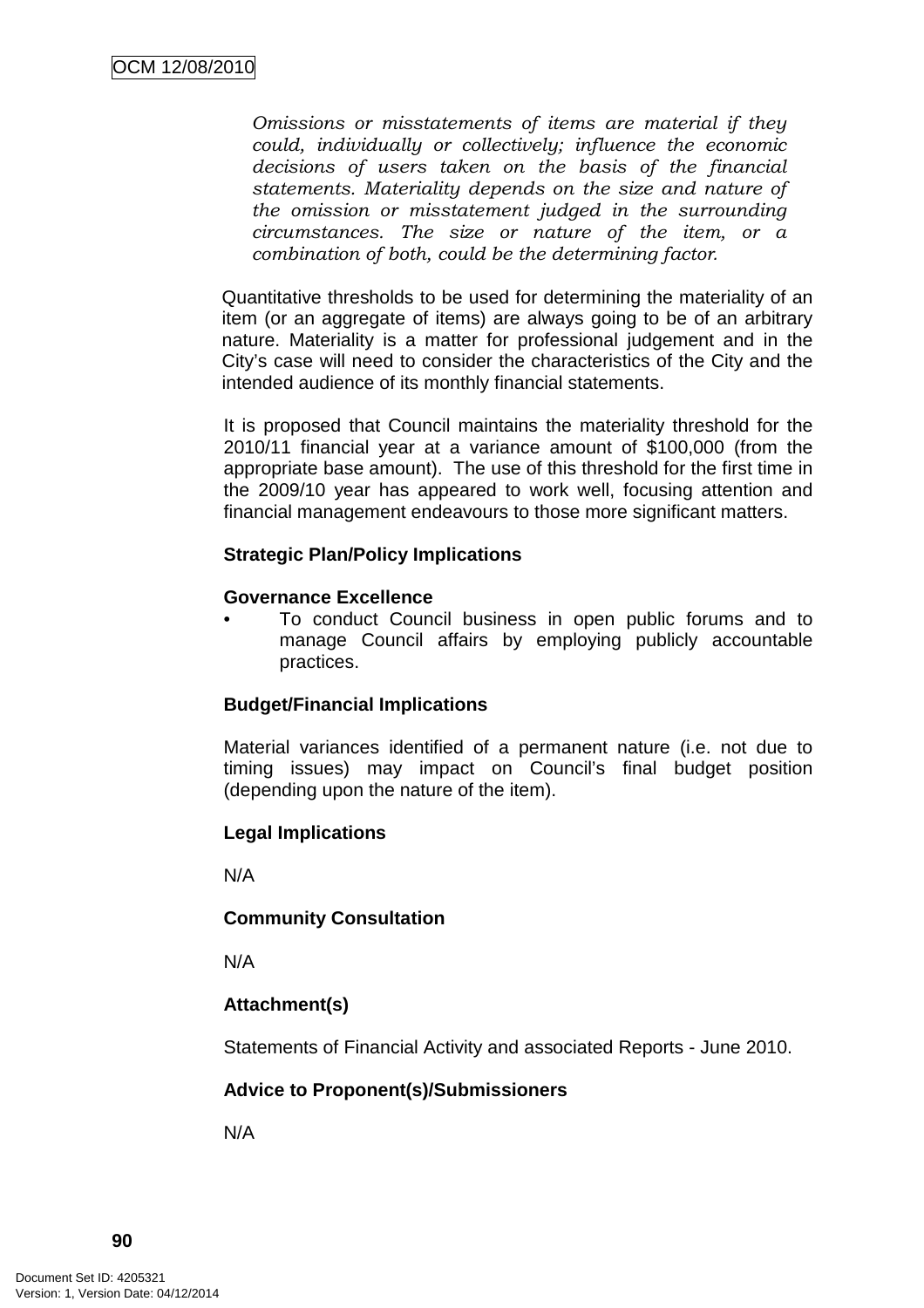## **Implications of Section 3.18(3) Local Government Act, 1995**

Nil.

## **15.3 (OCM 12/08/2010) - TENDER NO. RFT38/2009 & RFT04/2010 - ADVERTISING SERVICES - LOCAL NEWSPAPER (RFT04/2010) (S DOWNING) (ATTACH)**

#### **RECOMMENDATION** That Council:

- (1) receive the report; and
- (2) advise Herald Publishing Company P/L that there is no capacity for Council to undertake a formal independent inquiry into the awarding of the Advertising Tender (RFT04/2010) for reasons outlined in the report.

**COUNCIL DECISION** 

## **Background**

At the July 2010 Ordinary Council Meeting Clr O'Brien requested the following:

"A report be presented to the August 2010 Council Meeting on Mr Smith, publisher of the Herald's request to Council dated 2 July 2010 for a formal, independent inquiry into the awarding of the advertising tender RFT04/2010 to the Community News/Cockburn Gazette".

### **Submission**

N/A

### **Report**

Tender No. RFT38/2009 for Advertising Services (Local Community Newspaper) had been called as a three(3) year contract with options to extend by one year and then up to another 12 months. The City received two responses; they were from Herald Publishing Company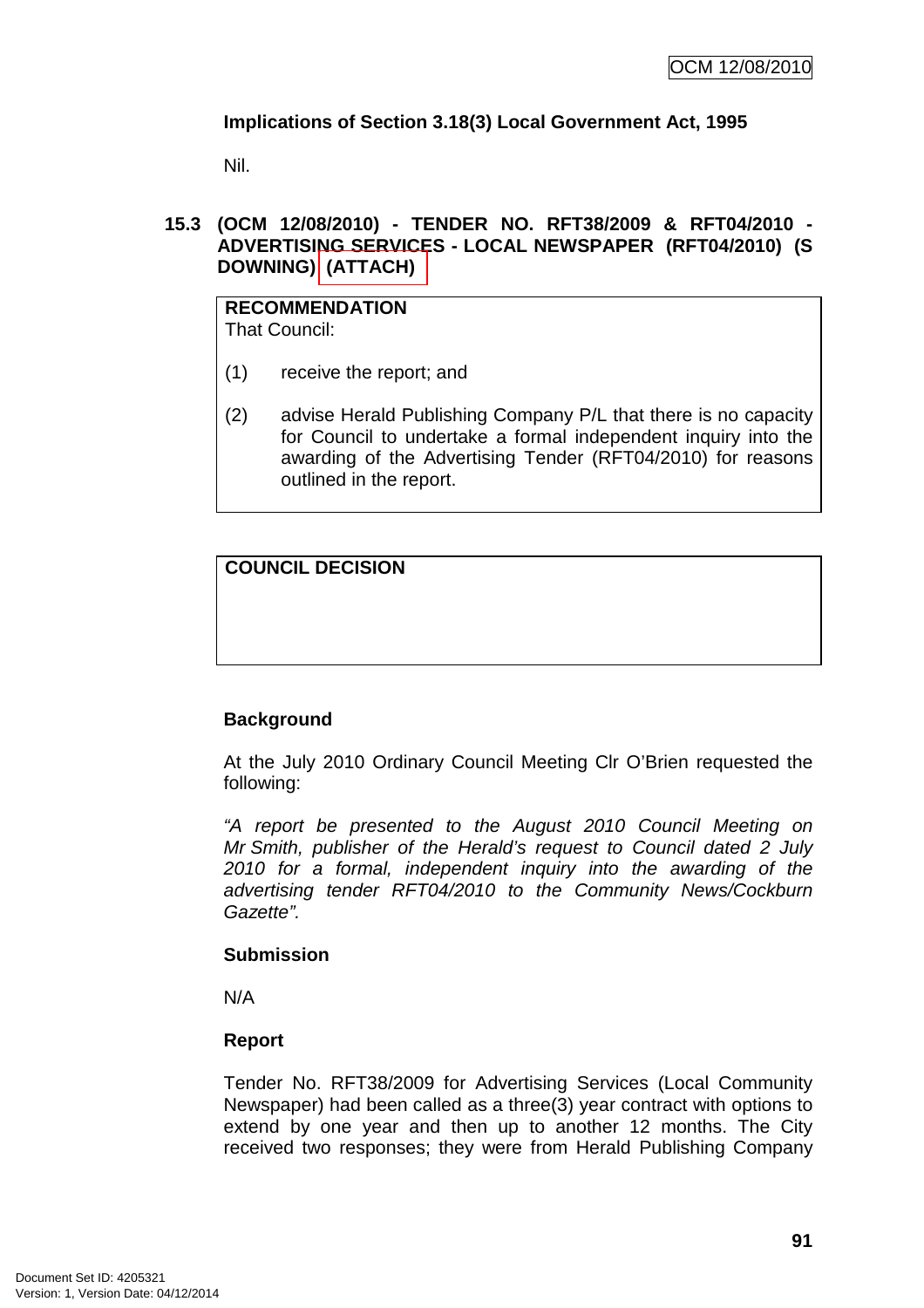(HPPL) publisher of the Cockburn City Herald and Community Newspaper Group (CNG) publisher of the Cockburn Gazette.

In assessing Tender No. RFT38/2009, the evaluation panel was concerned that the readership data submitted by HPPL was out of date, being from 2006. The City had grown by 30% in the period 2006 to 2010 and as such sought up to date readership data reflecting the significant change of the City. HPPL indicated in their tender response that the City undertake the research as HPPL believed that research commissioned by media proprietors could be biased. The City was prepared to undertake such research but sought a variation of the conditions of tender for Tender No. RFT38/2009 by amending the term of the contract from three years to two years with a review after twelve months in order for the City to conduct such research.

City staff sought to clarify aspects of the HPPL submission specifically with regards to readership. Whilst the City understands and acknowledges that HPPL's submission provided detailed audited distributed information, the City was seeking to better quantify the penetration of editorial and advertising information to its residents, to quantify actual readership of the newspaper and to better understand the interaction between the reader and the editorial and advertising content. Simply focusing on distribution does not necessarily equate to value for the advertising spend and officers are able to clarify any aspect of the tender submission to ensure that they are able to make an informed recommendation.

Both Tenderers were requested to agree to the amendment in the term of the contract that is from three years to two years with a review at the end of the first twelve months. If both Tenderers had agreed to change the term of the contract and that their tendered prices were applicable to the shorter initial contract period of two years then tenders would not have been required to be recalled. HPPL indicated that they supported the amendment to the term of the contract as contained in Tender No. RFT38/2009 but CNG did not agree to the variation. Given the City could not obtain the unanimous consent of both tenderers to the amendment of conditions of Tender No. RFT38/2009, the tender was formally recalled.

A change to the term of the contract is viewed as a significant change to the contract. It was believed that the consent of both tenderers would not require the City to recall the tender and subject the tenderers to further costs in submitting new tenders.

A second Tender No. RFT04/2010 was called with both HPPL and CNG submitting tenders. The only change was the term of the contract, that is, the term was changed from three years to two years. HPPL submitted an unchanged response, whilst CNG submitted a response with lower pricing.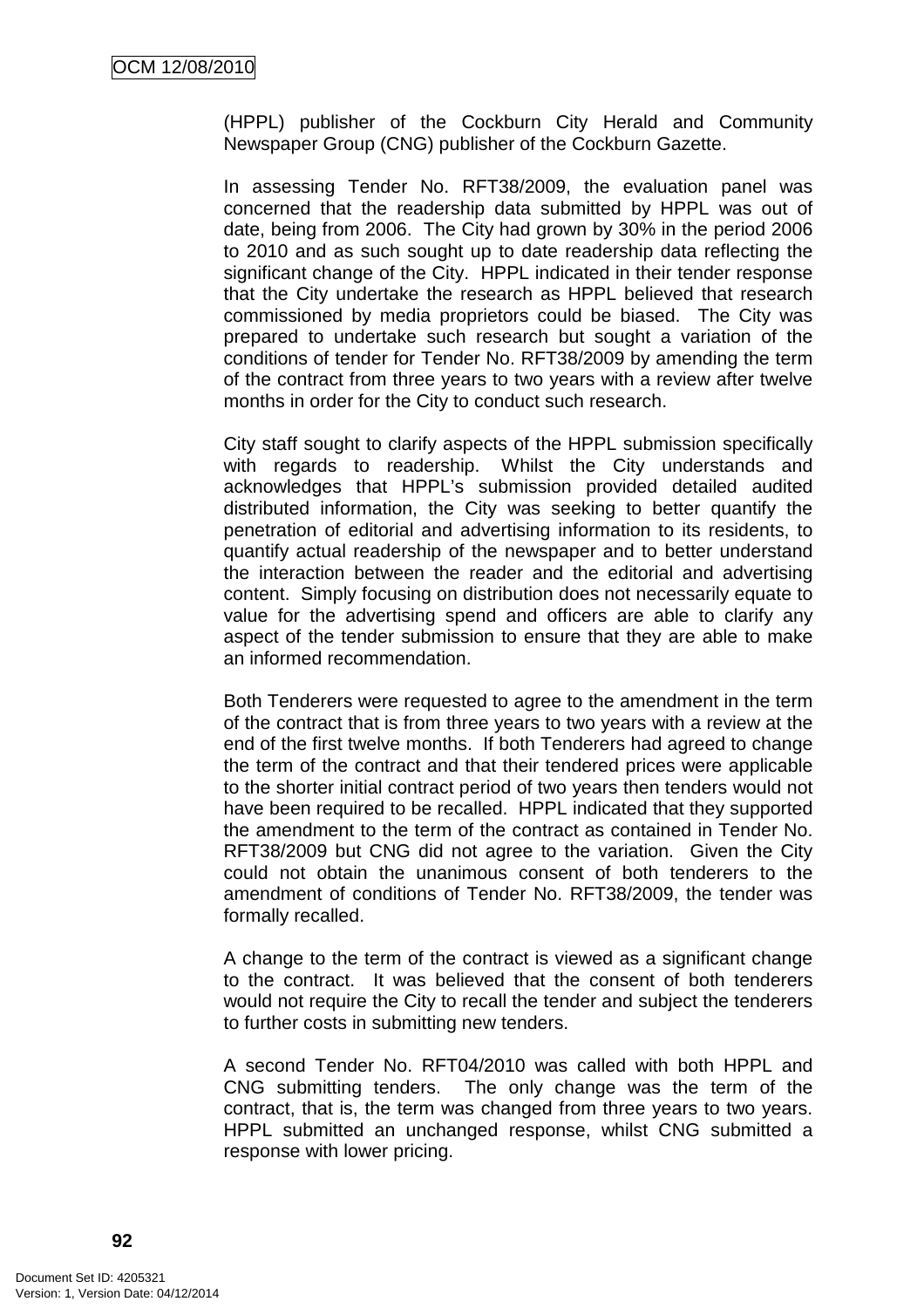The effectiveness of the City's advertising expenditure is considered a high priority as is demonstrated by the weighting allocated to this criteria. During the evaluation of Tender No. RFT38/2009, the Evaluation Panel could not adequately quantify readership data for the Cockburn City Herald. The Community News Group had provided the City with independently verified readership data effective 2009 whilst the Herald provided readership data from 2006. In its letter, dated 2 February, the City advised all tenderers of its desire to undertake an 'independent survey/research of the effectiveness of advertising in local newspapers as a medium in which the community sees as being the most suitable instrument to communicate the City's information' at the end of the first twelve months of the contract term. Dependant on the outcomes of that research, the City wished to be able to reconsider its ongoing relationship with its contractor. Tender No. RFT38/2009 did not enable the City to introduce those additional terms or reduce the term of the contract without first seeking the concurrence of each tenderer. The City's letter of 2 February sent to both HPPL and CNG sought to vary the terms of the tender and as agreement was not forthcoming, the tender was subsequently rejected (refer letter 17 February).

In response to Tender No. RFT04/2010, the Cockburn Gazette did reduce its price in their subsequent submission for Tender No. RFT04/2010. The HPPL did not amend its pricing for Tender No. RFT04/2010. There is nothing prohibiting a tenderer from amending its bid as a result of recalling tenders. Tender submissions and pricing for Tender No. RFT38/2009 remained confidential to ensure the probity of the process and to ensure that it did not impact on the advertising and award of Tender No. RFT04/2010. Any allegation of impropriety is challenged and unless information is provided to the contrary, any formal allegation will be defended. No communication between the City and the tenderers occurred other than to seek their consent to vary Tender No. RFT38/2009 and to clarify readership data provided by HPPL.

Whilst it is not appropriate to comment on specific information provided by the Cockburn Gazette to support their submission, the City can advise that no new information was provided for consideration of Tender No. RFT04/2010.

The evaluation for Tender No. RFT38/2009 was undertaken by three officers comprising the Director, Finance and Corporate Services, the Manager, Marketing and Communications and Manager, Finance. The evaluation of Tender No. RFT04/2010 was made by a three member panel comprising two officers, the Director, Finance and Corporate Services, the Manager, Marketing and Communications and an experienced advertising agency Director, Mr Ron Sherwood. All panel members assessed the tender submissions independently and objectively and only on the information submitted in the tender documents. Any material submitted that was not relevant to the tender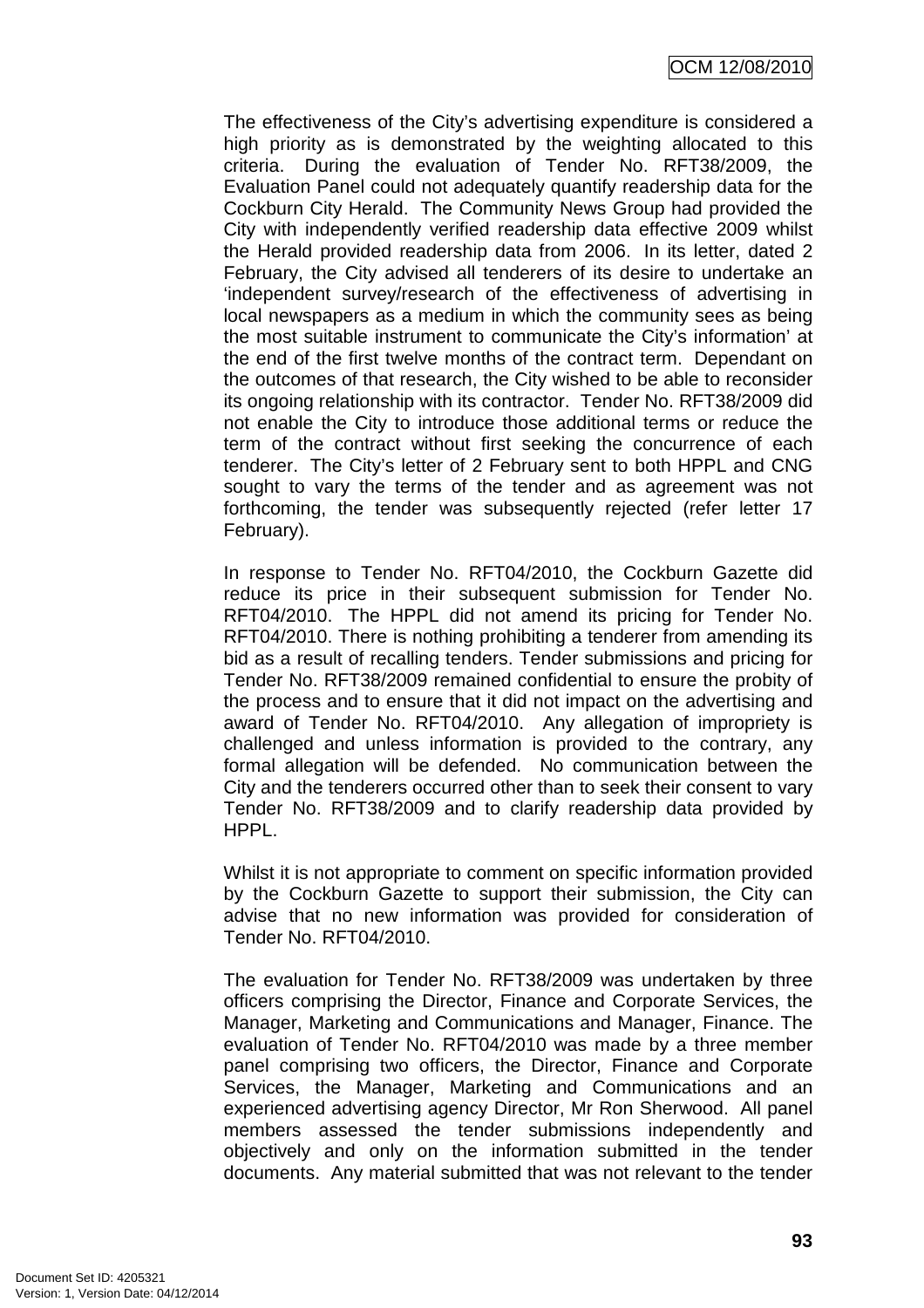documents was not evaluated. The covering letter from HPPL to Tender No. RFT04/2010 was submitted as part of the tender documentation and was distributed and considered by the evaluation panel only. It was not considered appropriate for this information to be forwarded to Elected Members or other staff members whilst the tender was being evaluated and considered by the panel.

The determination of Tender No. RFT04/2010 was made after an evaluation of each submission against the evaluation criteria included in the tender documents and will be managed in accordance with the specification and scope outlined in the document.

The panel assessed each submission against the criteria advertised with the outcome of the evaluation being collated in the table below.

|                                             |                        | <b>Percentage Scores</b> |       |
|---------------------------------------------|------------------------|--------------------------|-------|
| Tenderer's Name                             | Non-Cost<br>Evaluation | Cost<br>Evaluation       | Total |
|                                             | 70%                    | 30 <sup>%</sup>          | 100%  |
| <b>Community Newspaper</b><br>roun          | 64.9%                  | 18.1%                    | 83.0% |
| <b>Herald Publishing</b><br>Company Pty Ltd | 43.6%                  | 30.0%                    | 73.6% |

\*\*\*Recommended Submission

Pricing of each tender is confidential and has been circulated previously under confidential cover.

The decision to award Tender No. RFT04/2010 was made under delegated authority by the Director, Finance and Corporate Services and the Director, Administrative and Community Services as per Council Policy SES3 'Evaluation of Tenders'. In accordance with the conditions of delegation any Elected Member may request a tender be presented to Council for consideration. No such request was made relevant to this tender.

#### **Conclusion**

The City's Tendering Procedures have been established and are governed by the Local Government Act 1995 and Local Government (Functions and General) Regulations 1996 – Part 4: Tenders for Providing Goods or Services.

The City believes the calling and rejection of submissions for Tender No. RFT38/2009 and the calling and awarding of Tender No. RFT04/2010 was conducted correctly and in accordance with the Local Government Act, Tender Regulations and Council Policies.

As mentioned in the Acting CEO`s response to Mr Smith on 15 July, 2010, it is open for him to refer the matter to the Department of Local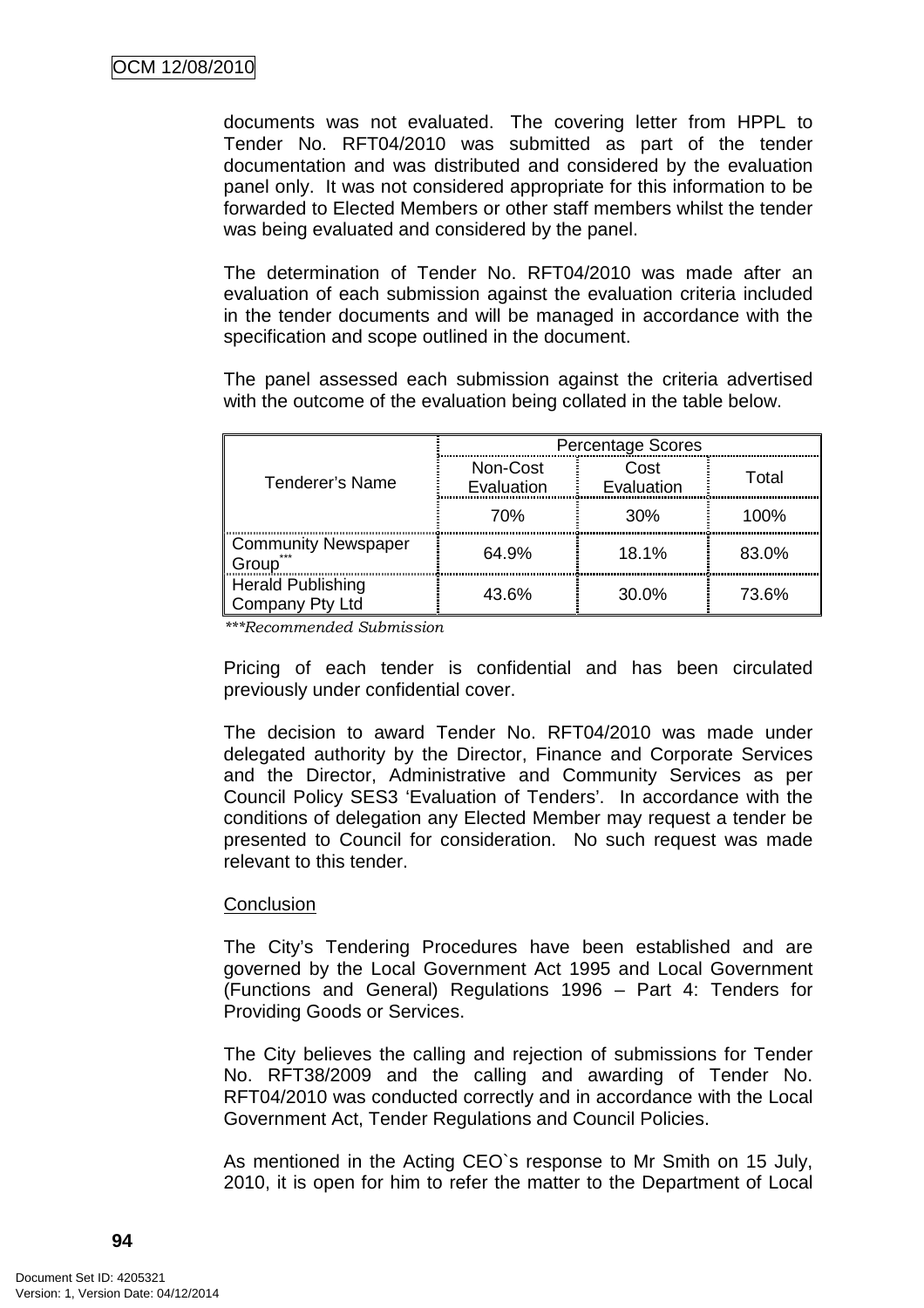Government to deal with any claims of impropriety. Given the continued claims by Mr Smith in his correspondence of 26th July, such an action was contemplated by the administration as a means of seeking a third party review of the process. Officers did not consider it necessary as they believe that the process followed was sound and that Council's relevant Policy and associated Delegated Authority were adhered to as the means by which the decision was reached to award the Tender. Whilst we would support any review, we believe that any dispute on the probity of the process is best left for others to initiate investigative action, if thought necessary or appropriate.

Accordingly, it is not considered that Council is able to effect any other outcome in respect to the awarding of the Tender and Herald Publishing should be advised of this opinion.

A Chronology for Tender No. RFT38/2009 and Tender No. RFT04/2010 is noted in detail in attachment 3.

## **Strategic Plan/Policy Implications**

### **Governance Excellence**

• To conduct Council business in open public forums and to manage Council affairs by employing publicly accountable practices.

## **Budget/Financial Implications**

N/A

## **Legal Implications**

Local Government Act 1995; and Local Government (Functions and General) Regulations 1996 – Part 4: Tenders for Providing Goods or Services.

## **Community Consultation**

N/A

## **Attachment(s)**

- 1. Correspondence received from Mr Andrew Smith, Herald Publishing Company Pty Ltd, dated 2 July 2010.
- 2. City's response to Mr Andrew Smith's letter of 2 July 2010.
- 3. Chronology of Tender No. RFT38/2009 and Tender No. 04/2010 - Advertising Services Local Community Newspaper.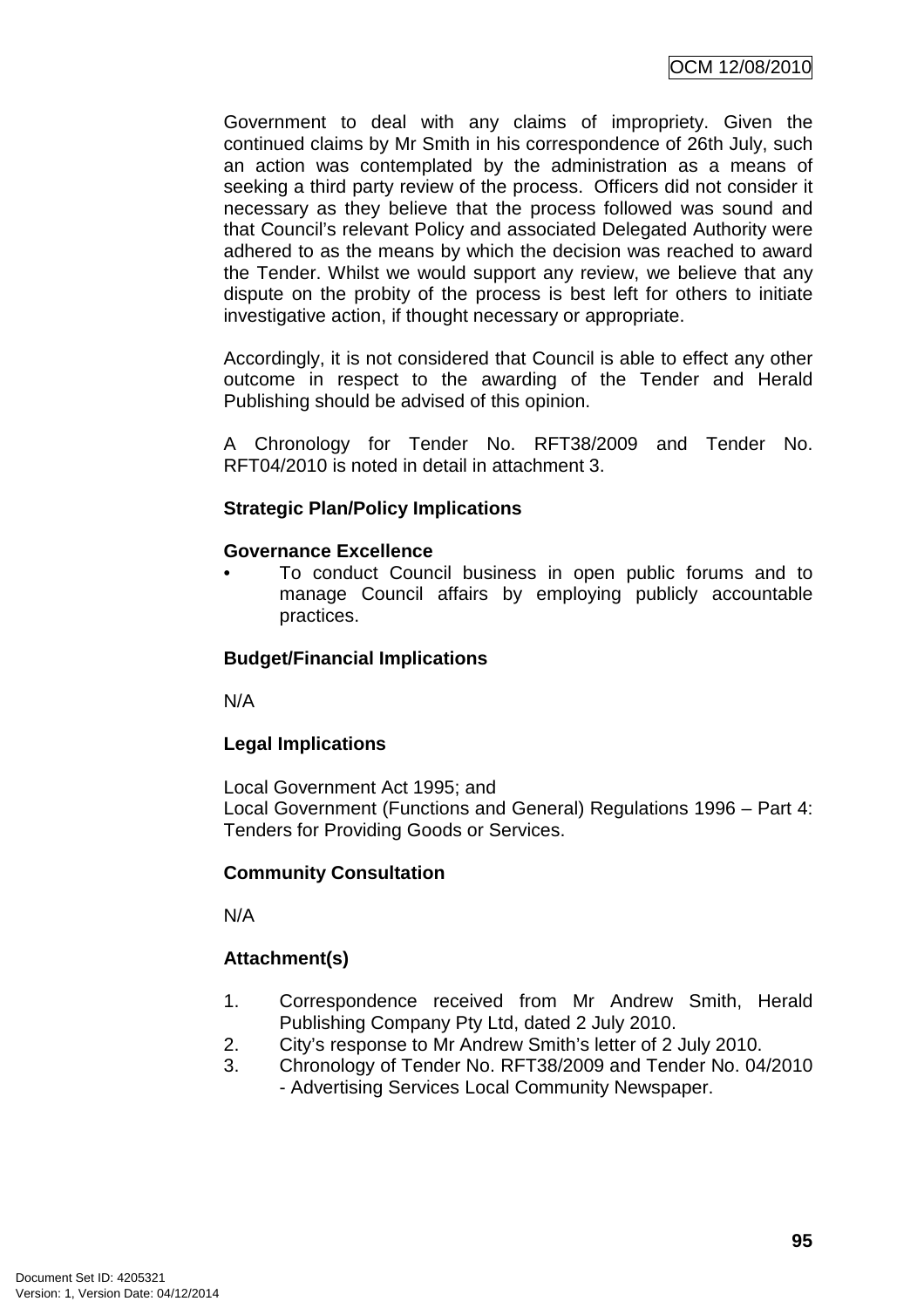## **Advice to Proponent(s)/Submissioners**

Herald Publishing has been advised that the matter is to be considered by Council at 12 August 2010 Council Meeting.

### **Implications of Section 3.18(3) Local Government Act, 1995**

Nil.

## **16. ENGINEERING AND WORKS DIVISION ISSUES**

### **16.1 (OCM 12/08/2010) - TENDER NO. RFT 11/2010 - CONSULTANCY SERVICES - ENGINEERING DESIGN (RFT11/2010) (J RADAICH) (ATTACH)**

## **RECOMMENDATION**

That Council accept the tenders submitted for Tender No. RFT11/2010 – Consultancy Services – Engineering Design from:

- Shawmac Pty Ltd (roads and drainage)
- **SJR Civil Consulting Pty Ltd (roads and drainage)**
- AECOM Australia Pty Ltd (roads & drainage)
- **GHD Pty Ltd (road & drainage and traffic engineering)**
- Opus International Consultants (roads & drainage and traffic engineering)
- BG&E Pty Ltd (traffic engineering and structural)
- Worley Parsons (structural)
- JDSI Consulting Engineers (structural and lighting & electrical)
- Sage Consulting Engineers (lighting & electrical)
- Underground Power Development (lighting & electrical)

for a two (2) year period from award, and extendable for up to a further three (3) year period for a total estimated Contract value of \$522,000 GST exclusive. The award being subject to outstanding compliances with insurance, anti-competitive conduct and OSH declaration being resolved and in accordance with their submitted tenders and Council's contract documentation.

**COUNCIL DECISION**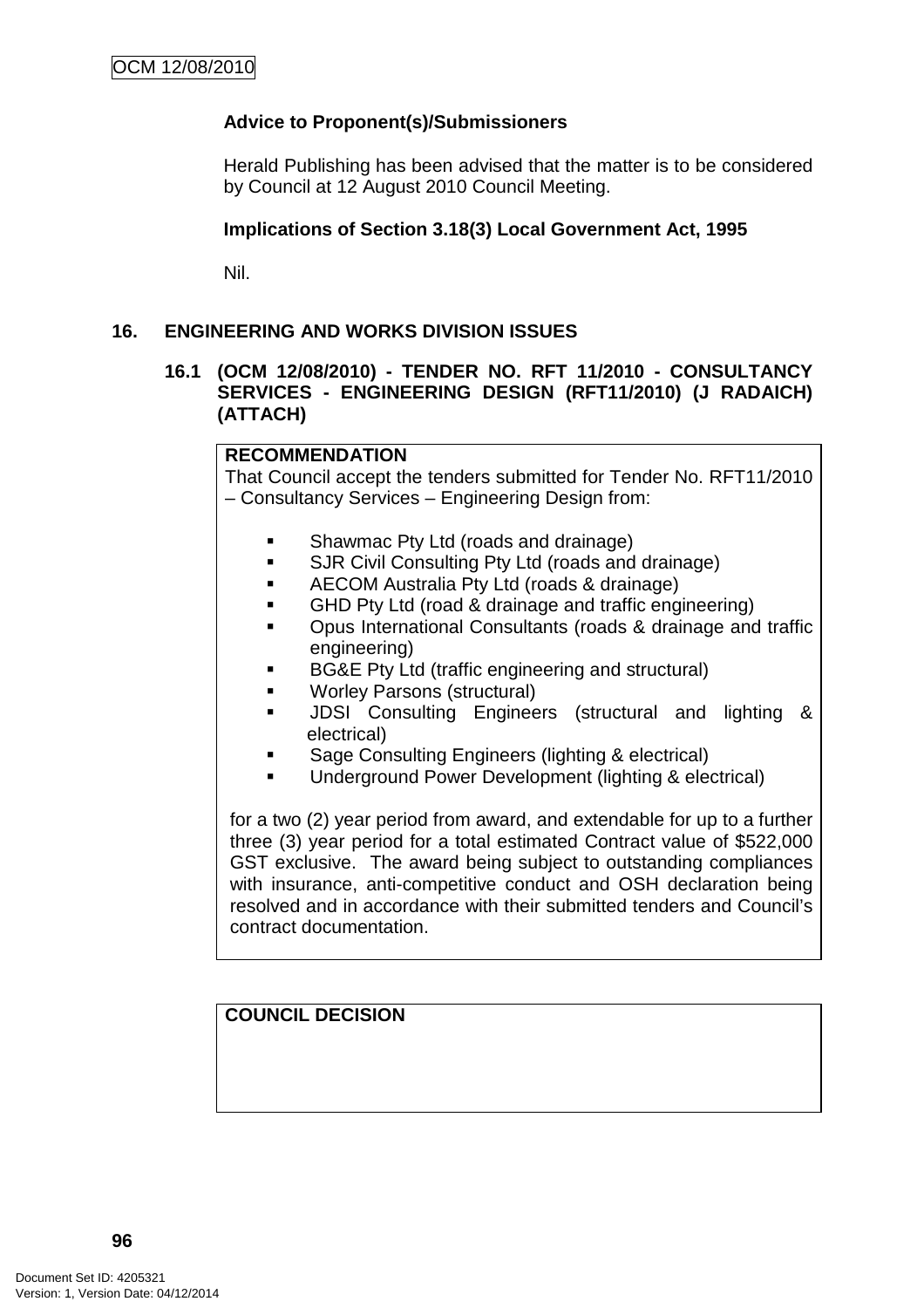## **Background**

To supplement the City's own in house design capability there is a need to periodically engage suitably qualified and experienced Engineering Design Consultants to provide engineering design and related services. These include, but are not limited to, the design of urban roads, road intersections, traffic management facilities, traffic control and pedestrian signals, line marking and signage, stormwater drainage, footpaths and cycleways, road pavements, street lighting, minor structures and landscapes (open space areas and roadways); as well as road safety audits, traffic impact assessments and traffic management studies.

These consultancy services would also include liaison and consultation with the public, public utilities negotiations, project cost estimating, draft tender document preparation, tender specification enquiries, tender and quotation submissions assessment assistance, contract and project supervisions, engineering design plan checking, liaison and negotiation with private developers etc.

As the scope of services comprises a broad range of design requirements and projects which vary in scope, complexity and sizes, it is recognised that not all consultants have the necessary resources and skill sets to meet every engineering design requirement. Therefore, it is opportune to invite consultants to tender their services for either all of the City's engineering design requirements, or only for those requirements for which they have the resources and skill sets that will enable them to provide those particular services.

Consequently, a broad specification and associated tender documentation was prepared and subsequently called for the provision of various engineering design services for a period of two years, with extension options for up to an extra three years.

Tender No. RFT11/2010 – Consultancy Services – Engineering Design was advertised on Wednesday 10 March 2010 in the Local Government Tenders section of "The West Australian" newspaper. It was also displayed on the City's website between 10 March and 1 April 2010 inclusive.

No Elected Member has requested that this tender be submitted to Council for acceptance.

### **Submission**

Tenders closed at 3:00 p.m. (AWST) on Thursday 1 April 2010 and twenty one (21) tender submissions were received:

| Zacor Design Pty Ltd                 |
|--------------------------------------|
| Lowes Churchill & Associates Pty Ltd |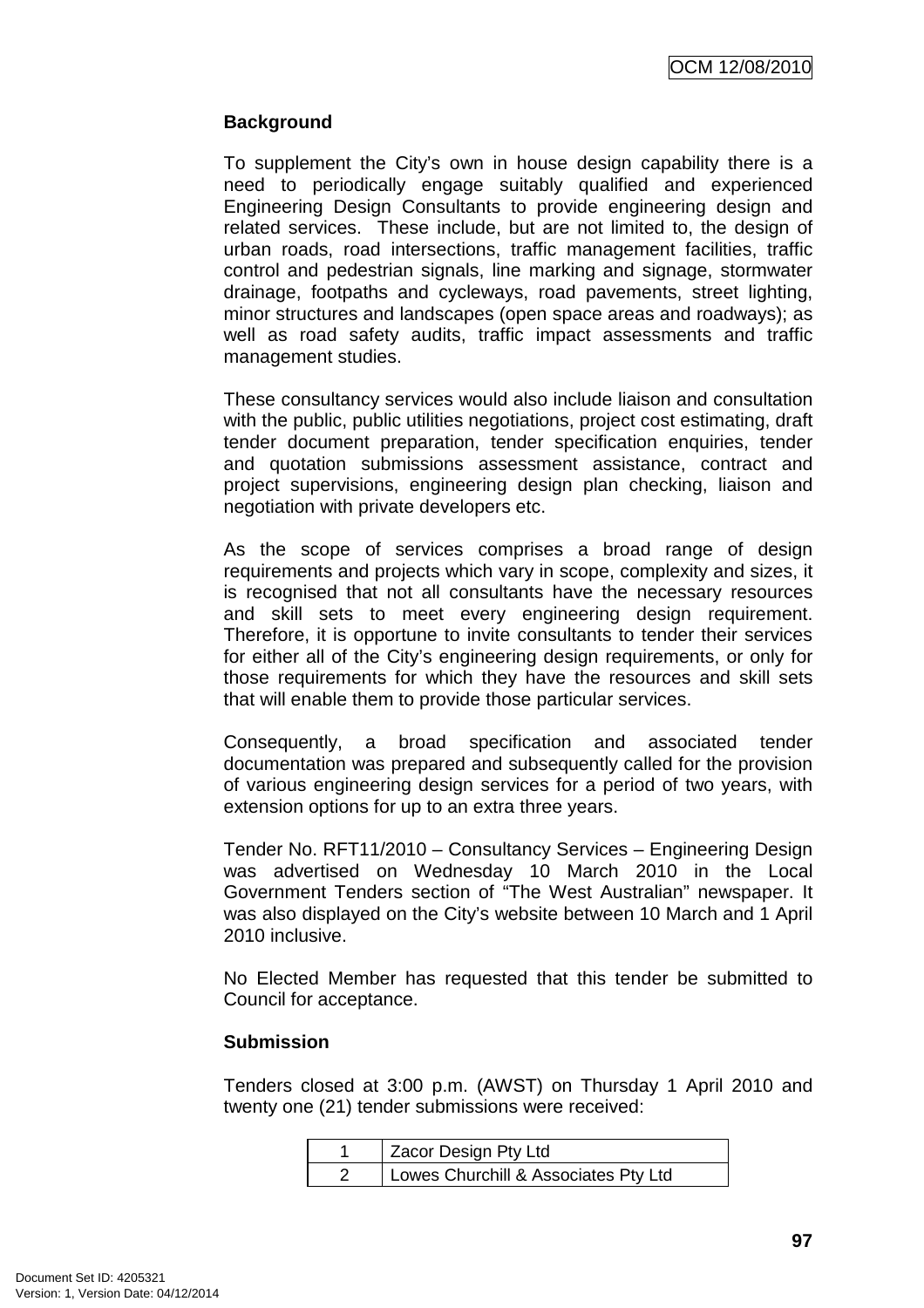| 3              | <b>Shane McMaster Surveys</b>         |
|----------------|---------------------------------------|
| 4              | WorleyParsons                         |
| 5              | Shawmac Pty Ltd                       |
| 6              | <b>Transcore Pty Ltd</b>              |
| $\overline{7}$ | <b>CPG Pty Ltd</b>                    |
| 8              | <b>JDSI Consulting Engineers</b>      |
| 9              | <b>Sage Consulting Engineers</b>      |
| 10             | <b>SJR Civil Consulting Pty Ltd</b>   |
| 11             | <b>Porter Consulting Engineers</b>    |
| 12             | Cardno (WA) Pty Ltd                   |
| 13             | <b>Opus International Consultants</b> |
| 14             | <b>GHD Pty Ltd</b>                    |
| 15             | <b>Underground Power Development</b>  |
| 16             | BG & E Pty Limited                    |
| 17             | <b>Pritchard Francis Pty Ltd</b>      |
| 18             | <b>ARRB Group Ltd</b>                 |
| 19             | <b>CNF &amp; Associates Pty Ltd</b>   |
| 20             | VDM Consulting (WA) Pty Ltd           |
| 21             | <b>AECOM Australia Pty Ltd</b>        |
|                |                                       |

# **Report**

Compliant Tenderers

| <b>Compliance Criteria</b> |                                                                                     |  |  |  |  |
|----------------------------|-------------------------------------------------------------------------------------|--|--|--|--|
| A                          | Compliance with the Specification contained in the<br>Request.                      |  |  |  |  |
| B                          | Compliance with the Conditions of Tendering<br>this<br>Request.                     |  |  |  |  |
| C                          | Compliance with Fixed Price (Clauses 1.8 and 6.3) and<br>completion of Clause 3.4.2 |  |  |  |  |
| E                          | Compliance with Insurance Requirements and completion<br>of Clause 3.2.6            |  |  |  |  |
| E <sub>1</sub>             | Public Liability Insurance \$10,000,000.00 Australian                               |  |  |  |  |
| E <sub>2</sub>             | Professional Indemnity \$1,000,000.00 Australian                                    |  |  |  |  |
| E <sub>3</sub>             | <b>Workers Compensation</b>                                                         |  |  |  |  |
| E <sub>3</sub>             | <b>Or</b> Personal Accident Insurance                                               |  |  |  |  |
| F                          | Compliance with and completion of the Price Schedules<br>3.4.4 & 3.4.5              |  |  |  |  |
| 1.10.2                     | Number of Copies of Tender Submission Required                                      |  |  |  |  |
| 1.10.21                    | <b>ACCC Certificate of Warranty Submitted</b>                                       |  |  |  |  |
| Part 4                     | <b>OSH Declaration</b>                                                              |  |  |  |  |
| Addendum                   | Acknowledgement of Addendum                                                         |  |  |  |  |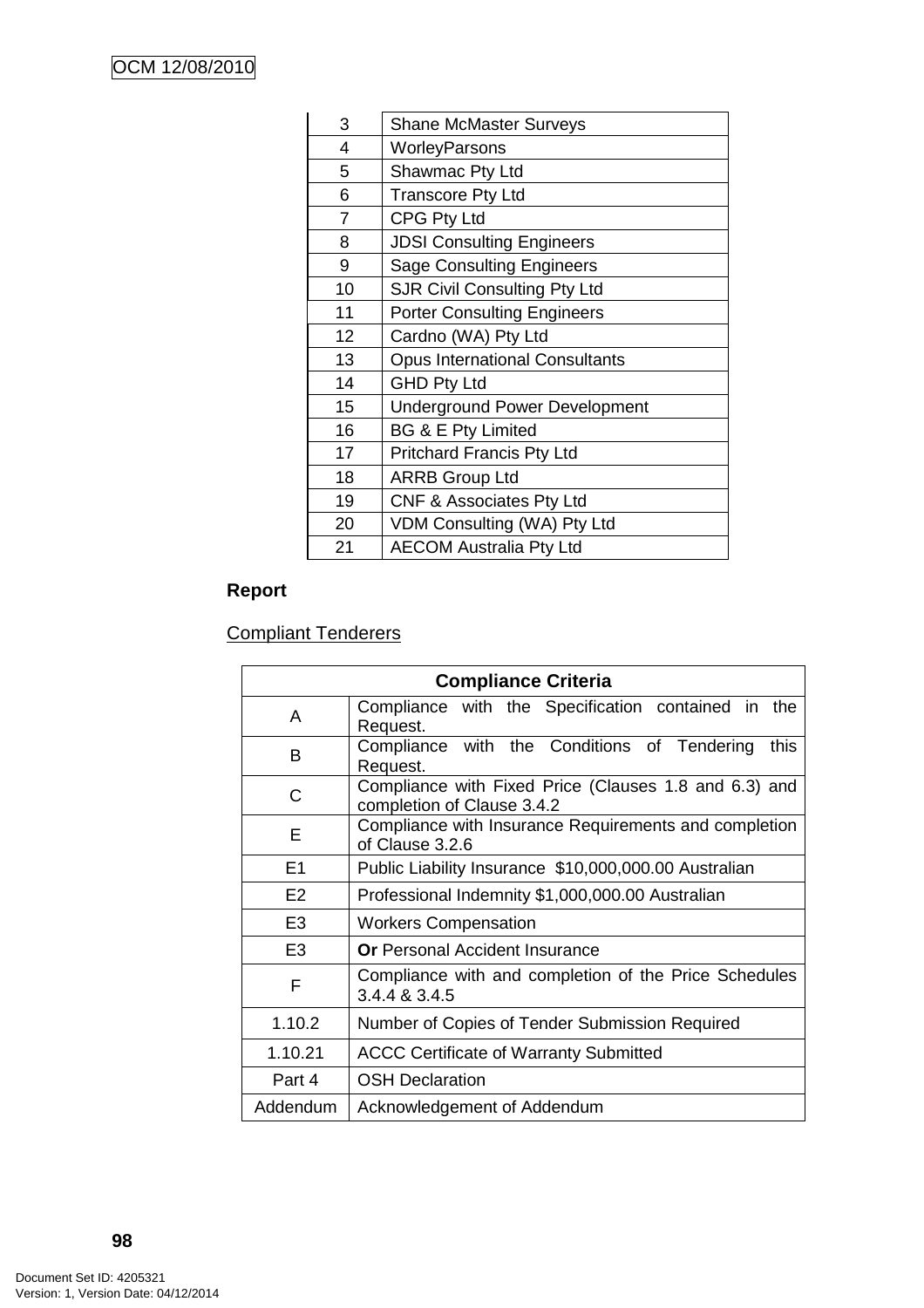|                | <b>Tenderer's Name</b>                | <b>Compliance</b><br><b>Assessment</b> |
|----------------|---------------------------------------|----------------------------------------|
| 1              | Zacor Design Pty Ltd                  | Non-Compliant                          |
| $\overline{2}$ | Lowes Churchill & Associates Pty Ltd  | Compliant                              |
| 3              | <b>Shane McMaster Surveys</b>         | Compliant                              |
| 4              | <b>Worley Parsons</b>                 | Compliant                              |
| 5              | Shawmac Pty Ltd                       | Compliant                              |
| 6              | <b>Transcore Pty Ltd</b>              | Compliant                              |
| $\overline{7}$ | <b>CPG Pty Ltd</b>                    | Compliant                              |
| 8              | <b>JDSI Consulting Engineers</b>      | Compliant                              |
| 9              | <b>Sage Consulting Engineers</b>      | Compliant                              |
| 10             | <b>SJR Civil Consulting Pty Ltd</b>   | Compliant                              |
| 11             | <b>Porter Consulting Engineers</b>    | Compliant                              |
| 12             | Cardno (WA) Pty Ltd                   | Compliant                              |
| 13             | <b>Opus International Consultants</b> | Compliant                              |
| 14             | <b>GHD Pty Ltd</b>                    | Compliant                              |
| 15             | <b>Underground Power Development</b>  | Compliant                              |
| 16             | <b>BG &amp; E Pty Limited</b>         | Compliant                              |
| 17             | <b>Pritchard Francis Pty Ltd</b>      | Compliant                              |
| 18             | <b>ARRB Group Ltd</b>                 | Compliant                              |
| 19             | CNF & Associates Pty Ltd              | Compliant                              |
| 20             | VDM Consulting (WA) Pty Ltd           | Compliant                              |
| 21             | <b>AECOM Australia Pty Ltd</b>        | Compliant                              |

Zacor Design did not offer or demonstrate any particular expertise in the engineering design consultancy services as required by the Specification, other than general project and specialised management expertise and services, and were therefore deemed non-compliant and not included further in the evaluation process.

All other Tenderers were deemed acceptable in regard to compliancy as the non-compliances related to non-critical areas of insurance, anticompetitive conduct, OSH declaration and addendum acknowledgement, which can be confirmed or addressed prior to award of contract if necessary.

## Evaluation Criteria

| <b>Evaluation Criteria</b>                | Weighting<br>Percentage |
|-------------------------------------------|-------------------------|
| Demonstrated Experience and Key Personnel | 30%                     |
| Demonstrated Understanding                | 30%                     |
| Tendered Price - Unit Rate Assessment     | 40%                     |
| <b>TOTAL</b>                              | 100%                    |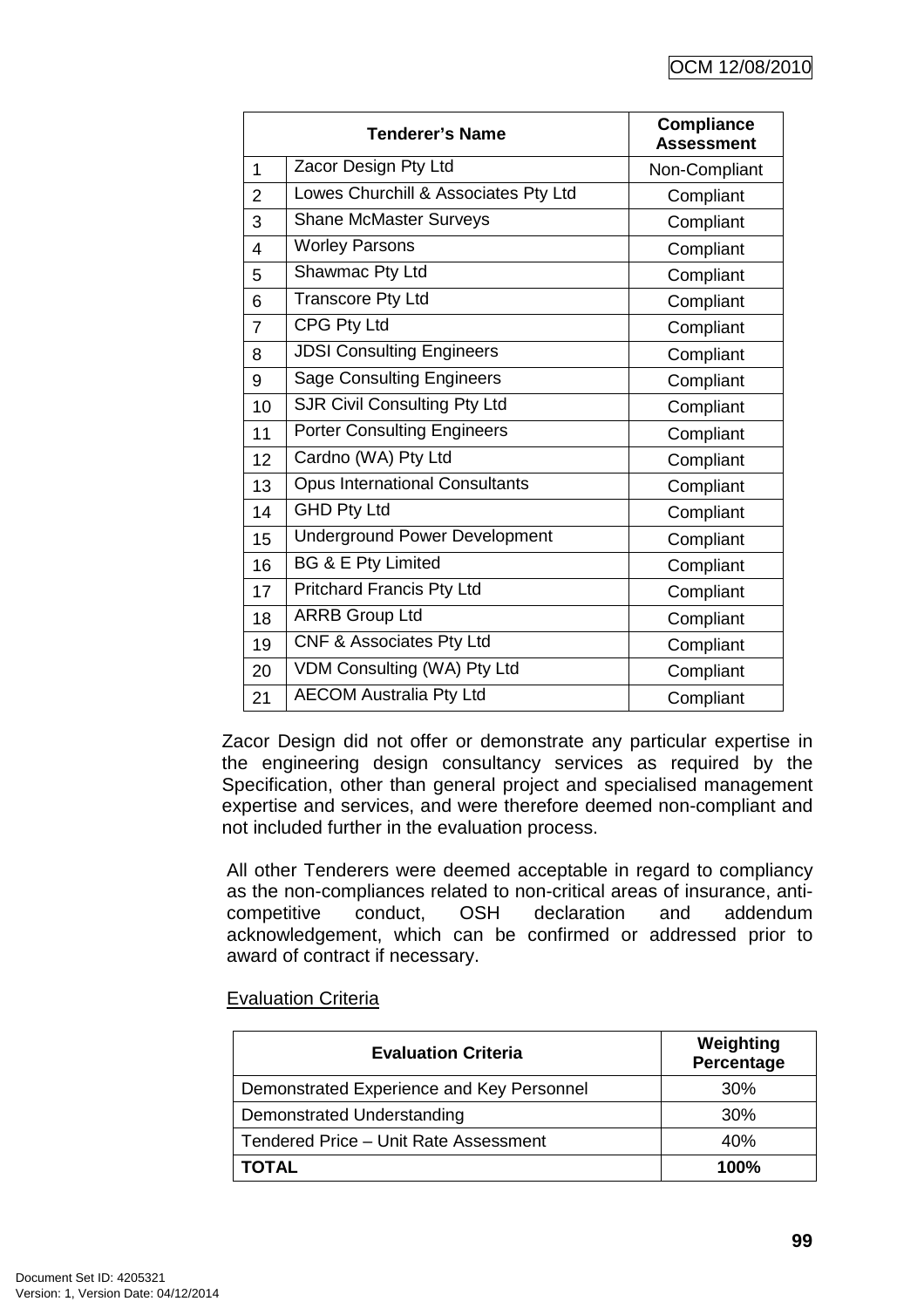## Tender Intent/ Requirements

The purpose of the tender is to:

- Assist the in-house design team to achieve the goal of completing designs well ahead of the planned construction date.
- **Provide an ability to respond quickly to short term peak demands.**
- **Provide expertise where the in-house team may have a shortfall.**

The services to be provided may include, but are not limited to:

- (a) Design of:
	- Urban roads
	- Road intersections
	- **Traffic management facilities**
	- **Traffic Control and Pedestrian Signals to Main Roads WA Standards**
	- Linemarking and signing plans to Main Roads WA requirements
	- **Stormwater drainage**
	- **Footpaths and cycleways**
	- **Road pavement**
	- **Street lighting**
	- **Minor structural**
	- **Landscape for open space areas and roadways**

(b) Traffic Consultancy Services:

- Road Safety Audits
- **Traffic Impact Assessments**
- **FRAMEL STARK Traffic Management Studies**
- (c) Other Consultancy Services:
	- Public liaison and consultation.
	- **Negotiations with public utility authorities for the alteration and** relocation of services.
	- Project cost estimating.
	- **Preparation of draft tender specifications and contract** documentation.
	- Answering tender specification enquiries.
	- Assist in the assessment of tenders and drafting of contract award recommendations.
	- **Supervision of contracts carried out by private companies.**
	- Checking of engineering design plans for subdivisions and developments undertaken by third parties.
	- **EXECT** Liaison and negotiations with private developers on engineering design issues.
	- **Supervision of projects carried out by the day labour** workforce.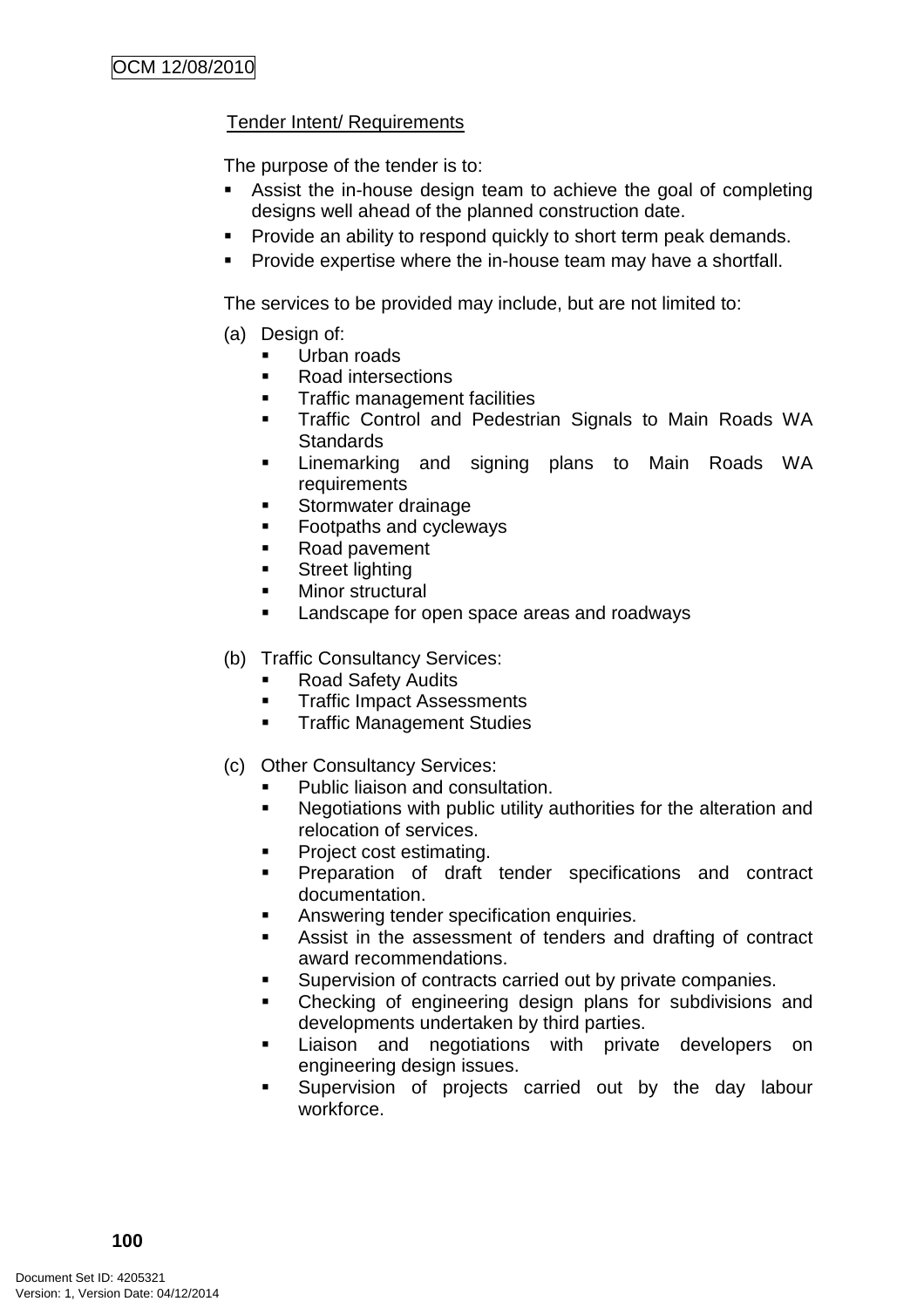## Evaluation Panel

The tender submissions were evaluated by:

- 1. John Radaich Manager Engineering; and
- 2. Victor Iwuoha Construction Engineer, Engineering Services

## Scoring Tables - Combined Totals

Due to the wide scope of requirements of engineering disciplines, the assessment of the tender submissions were divided into four (4) main broad discipline groups, which represent the bulk of the City's engineering design requirements. Tenderers with particular expertise in each of these groups were only included in the assessment of that group. The four broad design groups are:

- Roads and drainage
- **Traffic engineering**
- **Structural**
- **Lighting and electrical**

The resultant scoring tables of the four groups are detailed below. The five highest assessment scores in the 'Roads and Drainage' grouping and the three highest assessment scores in each of the other groupings have been highlighted in each table.

In consideration of the breadth of expertise sought in the Road and Drainage area, the Evaluation Panel considered that the five (5) highest scoring Tenderers in this group, and the three (3) highest scoring Tenderers in each of the other discipline groups, would best serve to form the Panel of Consultants. This would allow up to three (3) quotes to be to be obtained if necessary from the selected providers for any particular design project.

| <b>ROADS AND DRAINAGE</b>                |                                      |                           |              |  |  |
|------------------------------------------|--------------------------------------|---------------------------|--------------|--|--|
|                                          | <b>Percentage Score</b>              |                           |              |  |  |
| Tenderer's Name                          | <b>Non-Cost</b><br><b>Evaluation</b> | Cost<br><b>Evaluation</b> | <b>Total</b> |  |  |
|                                          | 60%                                  | 40%                       | 100%         |  |  |
| <b>SJR Civil Consulting Pty Ltd **</b>   | 45.00%                               | 40.00%                    | 85.00%       |  |  |
| GHD Pty Ltd **                           | 60.00%                               | 24.81%                    | 84.81%       |  |  |
| <b>AECOM Australia Pty Ltd **</b>        | 56.67%                               | 26.58%                    | 83.25%       |  |  |
| <b>Shawmac Pty Ltd **</b>                | 55.00%                               | 28.10%                    | 83.10%       |  |  |
| <b>Opus International Consultants **</b> | 55.00%                               | 28.10%                    | 83.10%       |  |  |
| BG & E Pty Ltd                           | 56.67%                               | 24.05%                    | 80.72%       |  |  |
| <b>Porter Consulting Engineers</b>       | 55.00%                               | 25.32%                    | 80.32%       |  |  |
| <b>Worley Parsons</b>                    | 53.33%                               | 24.81%                    | 78.14%       |  |  |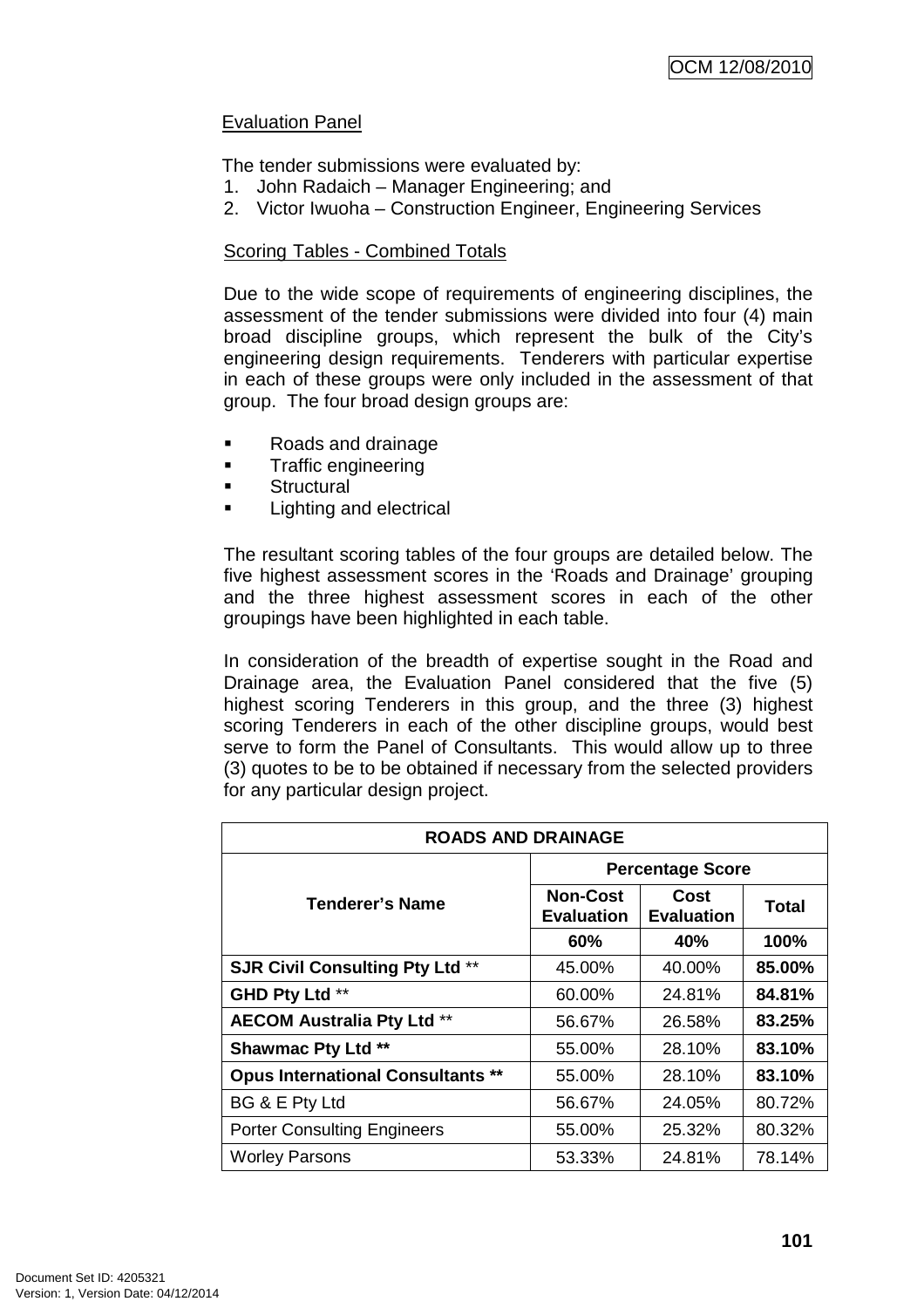| CPG Pty Ltd                          | 48.33% | 28.61% | 76.94% |
|--------------------------------------|--------|--------|--------|
| <b>JDSI Consulting Engineers</b>     | 53.33% | 22.28% | 75.61% |
| VDM Consulting (WA) Pty Ltd          | 55.00% | 20.25% | 75.25% |
| <b>ARRB Group Ltd</b>                | 48.33% | 26.58% | 74.91% |
| Cardno (WA) Pty Ltd                  | 48.33% | 25.32% | 73.65% |
| <b>Pritchard Francis Pty Ltd</b>     | 51.67% | 21.52% | 73.19% |
| Lowes Churchill & Associates Pty Ltd | 51.67% | 21.01% | 72.68% |
| <b>Shane McMaster Surveys</b>        | 30.00% | 34.94% | 64.94% |

**\*\*** Recommended Submission

| <b>TRAFFIC ENGINEERING</b>               |                                      |                                  |              |  |
|------------------------------------------|--------------------------------------|----------------------------------|--------------|--|
|                                          | <b>Percentage Score</b>              |                                  |              |  |
| <b>Tenderer's Name</b>                   | <b>Non-Cost</b><br><b>Evaluation</b> | <b>Cost</b><br><b>Evaluation</b> | <b>Total</b> |  |
|                                          | 60%                                  | 40%                              | 100%         |  |
| <b>Opus International Consultants **</b> | 58.33%                               | 40.00%                           | 98.33%       |  |
| BG & E Pty Ltd **                        | 55.83%                               | 39.33%                           | 95.16%       |  |
| GHD Pty Ltd **                           | 60.00%                               | 32.58%                           | 92.58%       |  |
| Shawmac Pty Ltd                          | 53.33%                               | 37.08%                           | 90.41%       |  |
| WorleyParsons                            | 55.00%                               | 34.38%                           | 89.38%       |  |
| CPG Pty Ltd                              | 50.00%                               | 39.10%                           | 89.10%       |  |
| Cardno (WA) Pty Ltd                      | 50.00%                               | 39.10%                           | 89.10%       |  |
| <b>JDSI Consulting Engineers</b>         | 56.67%                               | 32.36%                           | 89.03%       |  |
| <b>AECOM Australia Pty Ltd</b>           | 50.00%                               | 37.53%                           | 87.53%       |  |
| <b>Porter Consulting Engineers</b>       | 53.33%                               | 34.16%                           | 87.49%       |  |
| VDM Consulting (WA) Pty Ltd              | 51.67%                               | 34.16%                           | 85.83%       |  |
| <b>Transcore Pty Ltd</b>                 | 53.33%                               | 30.34%                           | 83.67%       |  |
| <b>ARRB Group Ltd</b>                    | 48.33%                               | 35.28%                           | 83.61%       |  |
| Lowes Churchill & Associates Pty Ltd     | 45.00%                               | 34.83%                           | 79.83%       |  |

**\*\*** Recommended Submission

| <b>STRUCTURAL</b>                   |                                      |                           |              |  |  |
|-------------------------------------|--------------------------------------|---------------------------|--------------|--|--|
|                                     | <b>Percentage Score</b>              |                           |              |  |  |
| <b>Tenderer's Name</b>              | <b>Non-Cost</b><br><b>Evaluation</b> | Cost<br><b>Evaluation</b> | <b>Total</b> |  |  |
|                                     | 60%                                  | 40%                       | 100%         |  |  |
| BG & E Pty Ltd **                   | 60.00%                               | 39.58%                    | 99.58%       |  |  |
| <b>JDSI Consulting Engineers **</b> | 56.47%                               | 40.00%                    | 96.47%       |  |  |
| <b>WorleyParsons **</b>             | 56.47%                               | 38.54%                    | 95.01%       |  |  |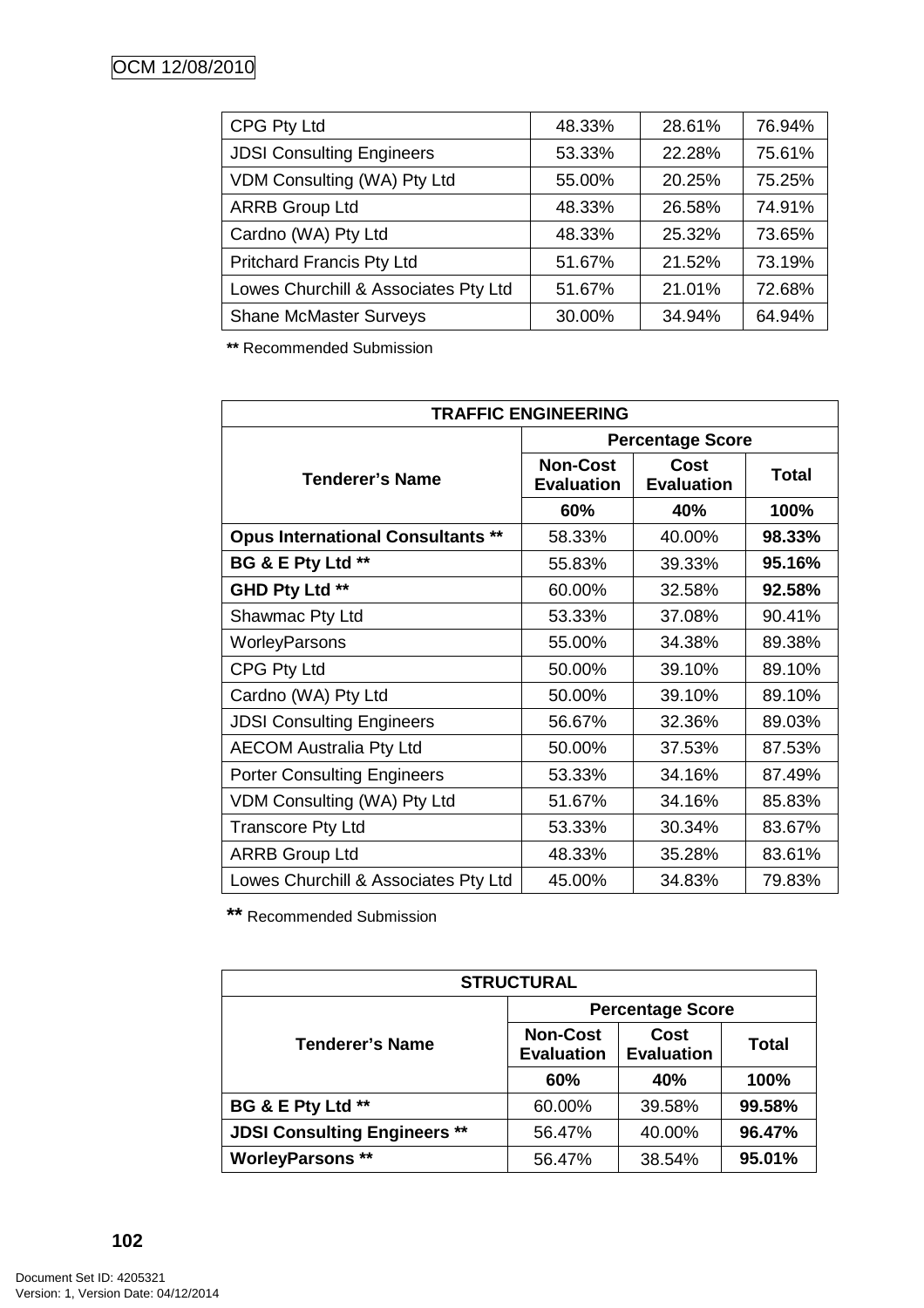OCM 12/08/2010

| <b>GHD Pty Ltd</b>                    | 60.00% | 34.38% | 94.38% |
|---------------------------------------|--------|--------|--------|
| <b>Opus International Consultants</b> | 52.94% | 39.58% | 92.52% |
| <b>AECOM Australia Pty Ltd</b>        | 56.47% | 34.79% | 91.26% |
| Cardno (WA) Pty Ltd                   | 52.94% | 37.50% | 90.44% |
| VDM Consulting (WA) Pty Ltd           | 56.47% | 27.71% | 84.18% |
| <b>Pritchard Francis Pty Ltd</b>      | 51.18% | 32.71% | 83.89% |

**\*\*** Recommended Submission

| <b>LIGHTING AND ELECTRICAL</b>             |                                      |                           |           |  |
|--------------------------------------------|--------------------------------------|---------------------------|-----------|--|
| Tenderer's Name                            | <b>Percentage Score</b>              |                           |           |  |
|                                            | <b>Non-Cost</b><br><b>Evaluation</b> | Cost<br><b>Evaluation</b> | Total     |  |
|                                            | 60%                                  | 40%                       | 100%      |  |
| <b>Underground Power</b><br>Development ** | 60.00%                               | 33.94%                    | 93.94%    |  |
| <b>JDSI Consulting Engineers **</b>        | 53.37%                               | 40.00%                    | 93.37%    |  |
| <b>Sage Consulting Engineers **</b>        | 60.00%                               | 32.97%                    | $92.97\%$ |  |
| <b>AECOM Australia Pty Ltd</b>             | 53.37%                               | 35.64%                    | 89.01%    |  |
| BG & E Pty Ltd                             | 57.52%                               | 30.79%                    | 88.31%    |  |
| <b>GHD Pty Ltd</b>                         | 58.38%                               | 29.58%                    | 87.96%    |  |
| <b>CNF &amp; Associates Pty Ltd</b>        | 50.04%                               | 36.36%                    | 86.40%    |  |
| <b>ARRB Group Ltd</b>                      | 48.42%                               | 27.88%                    | 76.30%    |  |

**\*\*** Recommended Submission

### Evaluation Criteria Assessment

### (a) Demonstrated Experience & Key Personnel

All the Tenderers demonstrated varying levels of experience and experienced personnel in their particular discipline/s of expertise. Some also demonstrated access to suitably experience specialist subconsultants.

### (b) Demonstrated Understanding

All the Tenderers are well established engineering consultancies and have an understanding to various extents of the requirements for the various facets of municipal engineering in their particular discipline/s of expertise.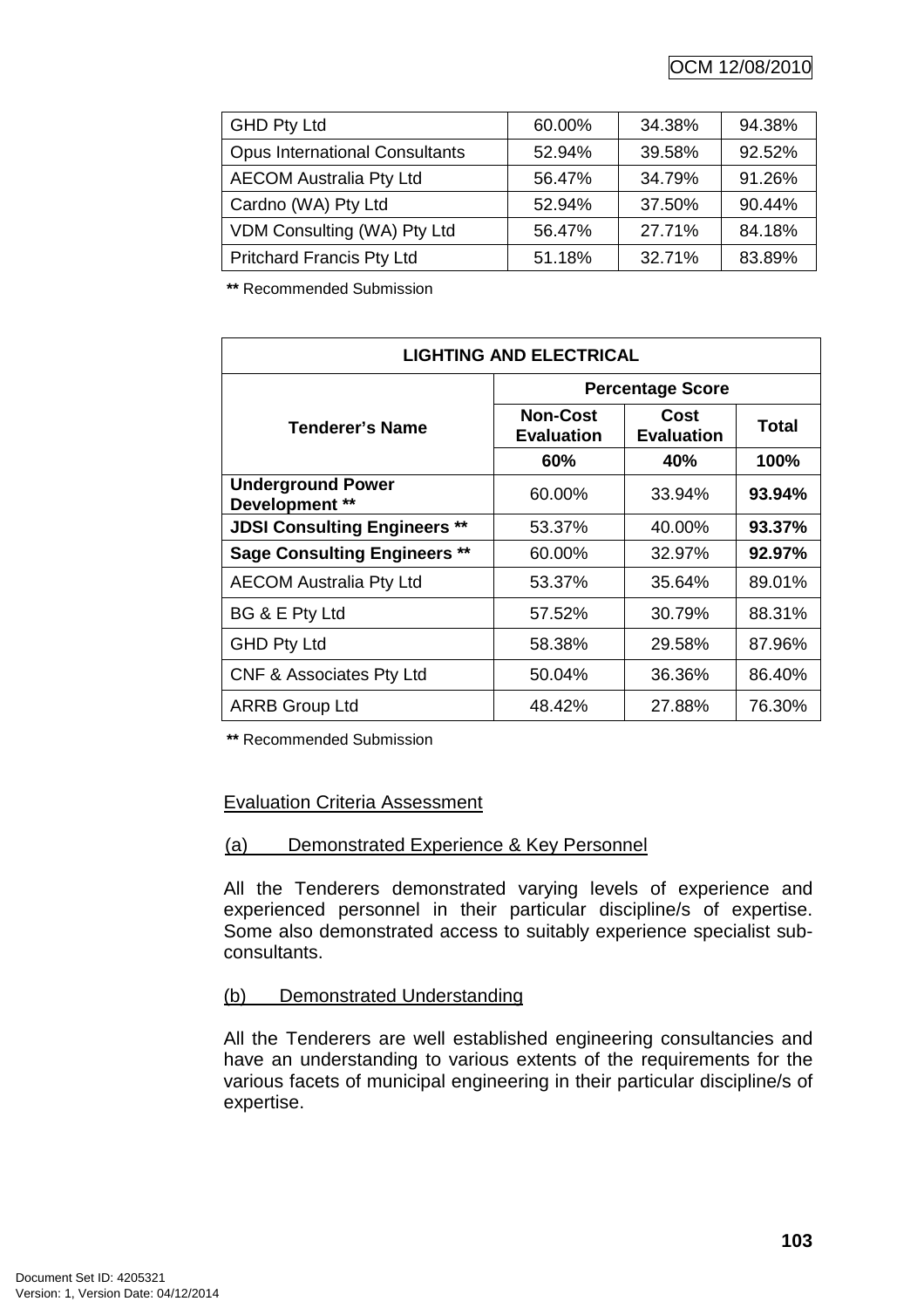## (c) Tendered Price

An indicative hourly rate was determined for each tenderer based on their hourly rates for their staff and sub-consultants with particular training and expertise in each discipline group. This indicative rate was utilised in determining their Cost scores in each broad discipline group.

## (d) Summation

The Evaluation Panel considered that the five (5) highest scoring Tenderers in the Roads and Drainage group and the three (3) highest scoring Tenderers in each of the other discipline groups would best serve to form the Panel of Consultants. This would allow up to three (3) quotes to be to be obtained if necessary from the selected providers for any particular design project. The tenderers achieving the highest scores are as highlighted in the Scoring Tables and listed in the recommendation.

## **Strategic Plan/Policy Implications**

## **Transport Optimisation**

- To ensure the City develops a transport network that provides maximum utility for its users, while minimizing environmental and social impacts.
- To construct and maintain roads which are convenient and safe for vehicles, cyclists and pedestrians.
- To achieve provision of an effective public transport system that provides maximum amenity, connectivity and integration for the community.

## **Budget/Financial Implications**

The design costs of projects is budgeted in the normal capital works, operational and general ledger budgets every year.

This is the first panel contract for design services entered into by the City. The total estimated Contract value of \$522,000 is based on expenditure for various stand alone design contracts over the previous two financial years for these type of design and associated works.

## **Legal Implications**

Section 3.57 of the Local Government Act 1995 and Part 4 of the Local Government (Functions and General) Regulations 1996 refers.

## **Community Consultation**

No Community Consultation Required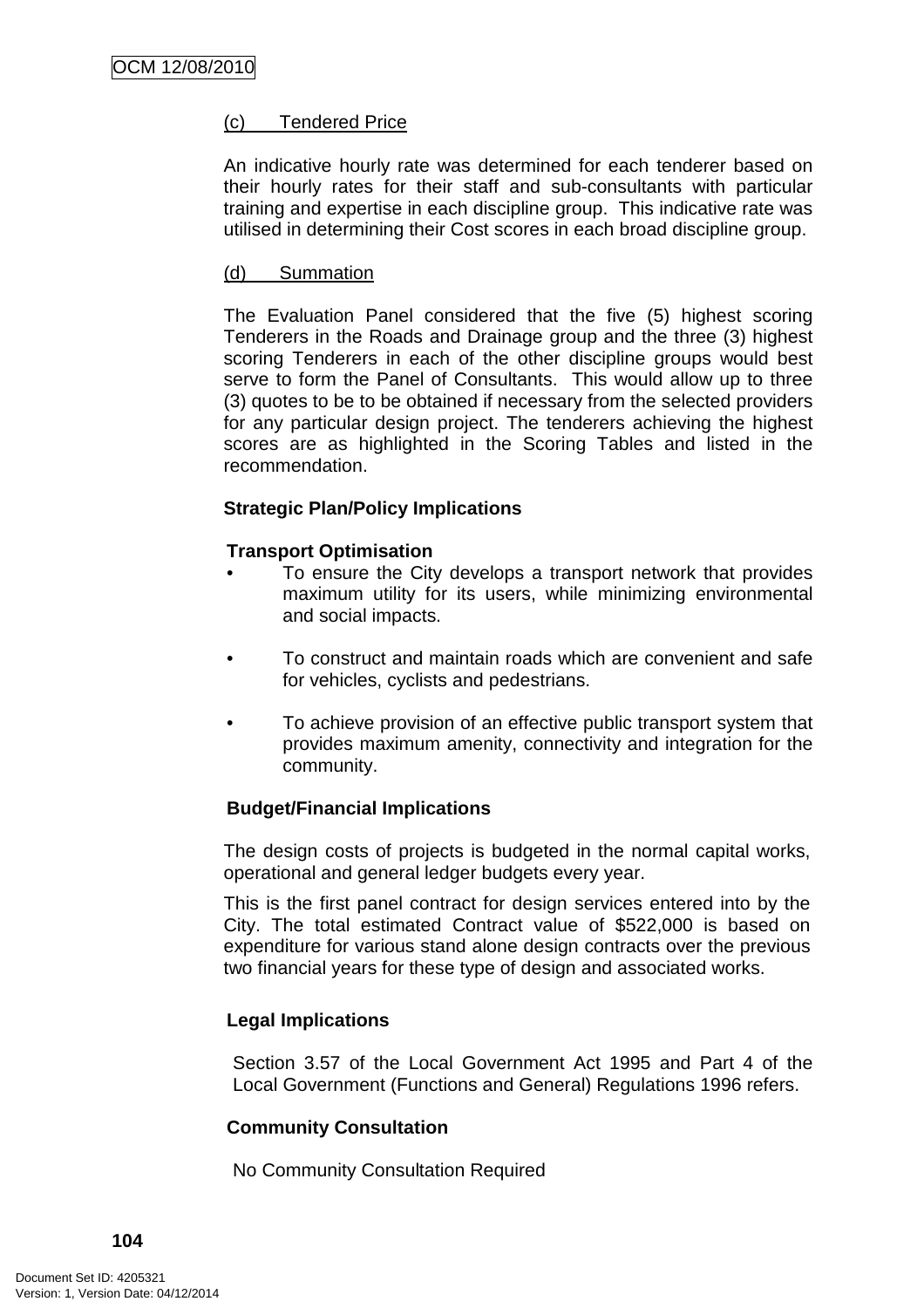# **Attachment(s)**

The following Confidential Attachments are provided under a separate cover:

- 1. Compliance Criteria Checklist
- 2. Tender Evaluation Sheet (s)
- 3. Tendered Prices

## **Advice to Proponent(s)/Submissioners**

Those who lodged a tender submission have been advised that this matter is to be considered at the 12 August 2010 Council Meeting.

### **Implications of Section 3.18(3) Local Government Act, 1995**

Nil.

### **16.2 (OCM 12/08/2010) - PERMANENT CLOSURE OF MIGUEL ROAD BIBRA LAKE TO THE PASSAGE OF VEHICLES - APPLICANT: CITY OF COCKBURN (ES/R/002) (V IWUOHA) (ATTACH)**

## **RECOMMENDATION**

That Council in accordance with section 3.50 of the Local Government Act 1995:

- (1) institutes a permanent closure of a section of Miguel Road between Cocos Drive and Discovery Drive estimated from December 2010 subject to:-
	- 1 There being no substantial objection received as a result of advertising in a local newspaper.
	- 2 There being no substantial objection from service authorities, emergency services or adjoining owners.
	- 3 An approved traffic management plan to monitor and control traffic movements due to the closure.
	- 4 The proponent being fully responsible for public liability and damages arising from works.
	- 5 Spearwood Avenue opens to vehicular traffic between Barrington Street and Sudlow Road.

# **COUNCIL DECISION**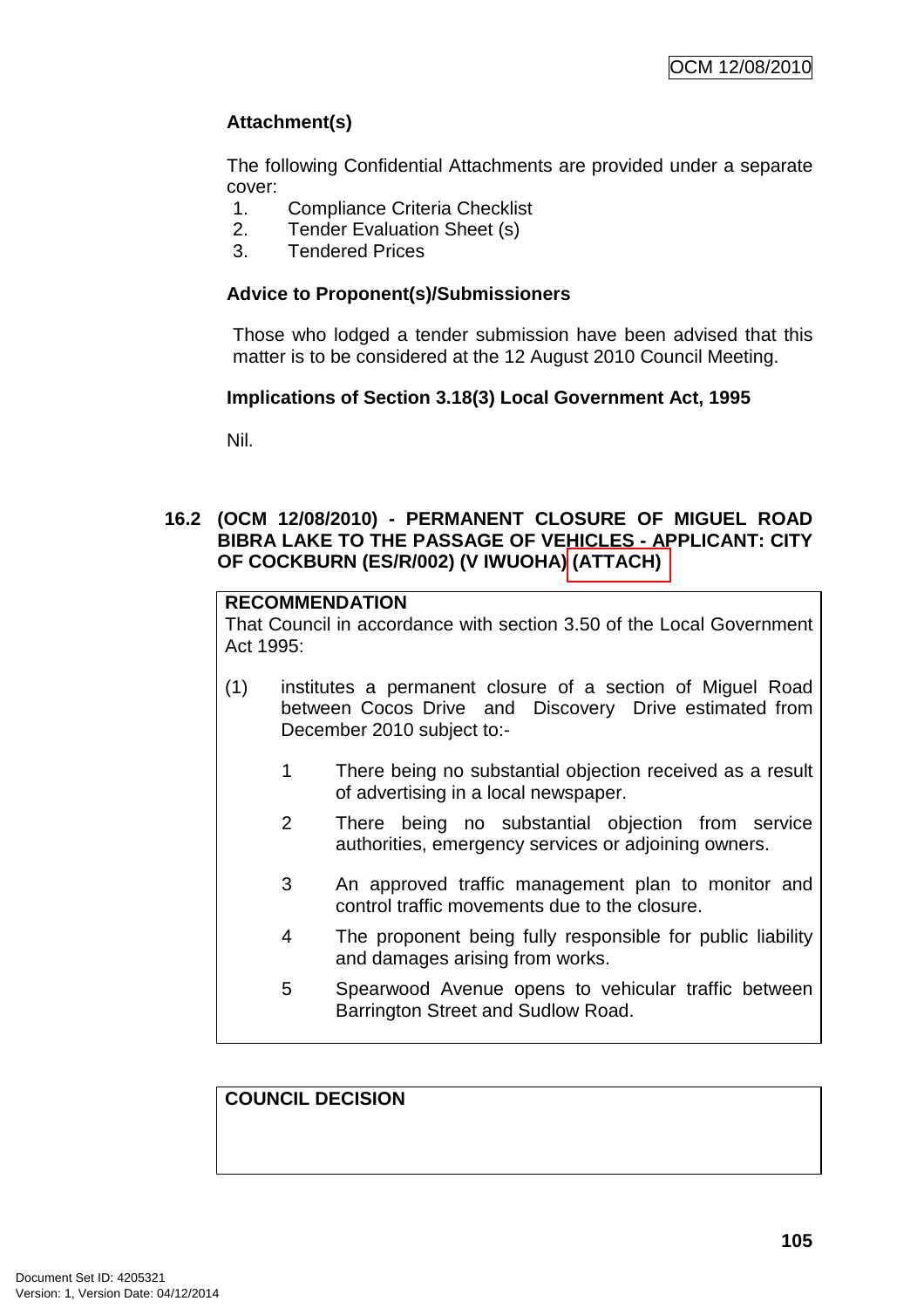# **Background**

The City has commenced construction of Spearwood Avenue between Barrington Street and Sudlow Road. The development of this segment of Spearwood Ave will remove industrial traffic from Miguel Road and urban areas of Bibra Lake and Yangebup. Spearwood Ave will become the major link between Stock Road and Beeliar Drive for movement to and from the Bibra Lake industrial area including Cockburn Commercial Park.

## **Submission**

To consider the closure of Miguel Road Bibra Lake.

## **Report**

An outcome of the construction of Spearwood Avenue between Barrington and Sudlow is the termination of Miguel Road. In its current form it is therefore necessary for Council approval for the permanent road closure of Miguel Road between Cocos Drive and Discovery Drive from December 2010 or when Spearwood Avenue project is completed.

The closure is necessary for the following reasons:

- 1. North and South bound traffic will not be able to turn into Spearwood Avenue safely.
- 2. Northern and southern traffic flows will utilise newly constructed Spearwood Avenue.

### **Strategic Plan/Policy Implications**

### **Demographic Planning**

• To ensure development will enhance the levels of amenity currently enjoyed by the community.

### **Transport Optimisation**

• To construct and maintain roads which are convenient and safe for vehicles, cyclists and pedestrians.

# **Budget/Financial Implications**

All costs to the closure will be covered by Spearwood Avenue Capital Works Project.

# **Legal Implications**

Section 3.50 of the Local Government Act.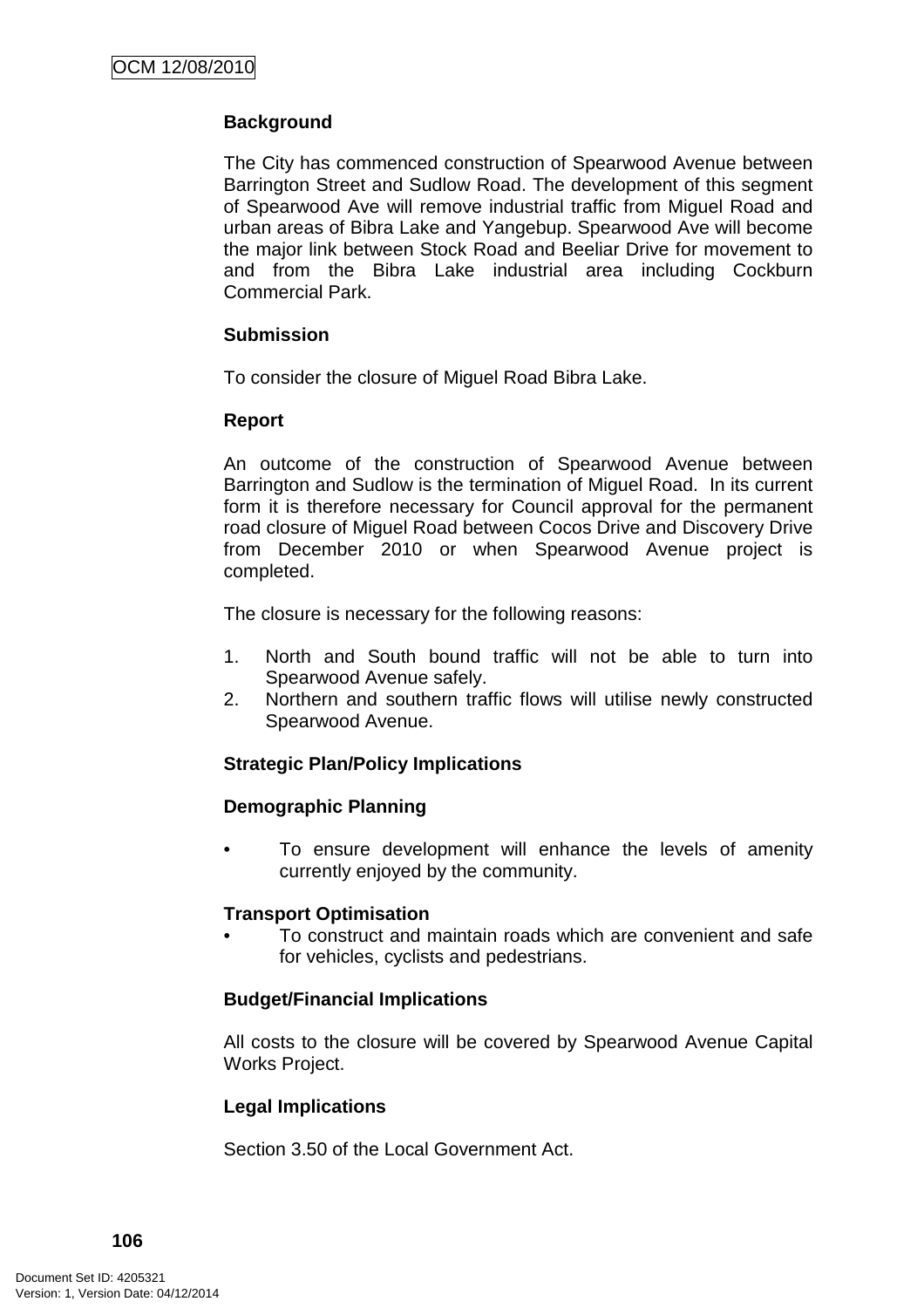# **Community Consultation**

To be advertised in a local newspaper and service authorities, emergency services and adjoining owners advised.

## **Attachment(s)**

Plan of the closure.

# **Advice to Proponent(s)/Applicant**

N/A

**Implications of Section 3.18(3) Local Government Act, 1995**

Nil.

### **16.3 (OCM 12/08/2010) - PERMANENT CLOSURE OF HOWSON WAY BIBRA LAKE TO THE PASSAGE OF VEHICLES - APPLICANT: CITY OF COCKBURN (ES/R/002) (V IWUOHA) (ATTACH)**

## **RECOMMENDATION**

That Council in accordance with section 3.50 of the Local Government Act 1995:

- (1) institutes a permanent closure of a section of Howson Way between Barrington Street. and Cocos Drive estimated closure from December 2010 subject to:-
	- 1 There being no substantial objection received as a result of advertising in a local newspaper.
	- 2 There being no substantial objection from service authorities, emergency services or adjoining owners.
	- 3 An approved traffic management plan to monitor and control traffic movements due to the closure.
	- 4 The proponent being fully responsible for public liability and damages arising from works.
	- 5 Spearwood Avenue opens to vehicular traffic between Spearwood Avenue and Sudlow Road.

**COUNCIL DECISION**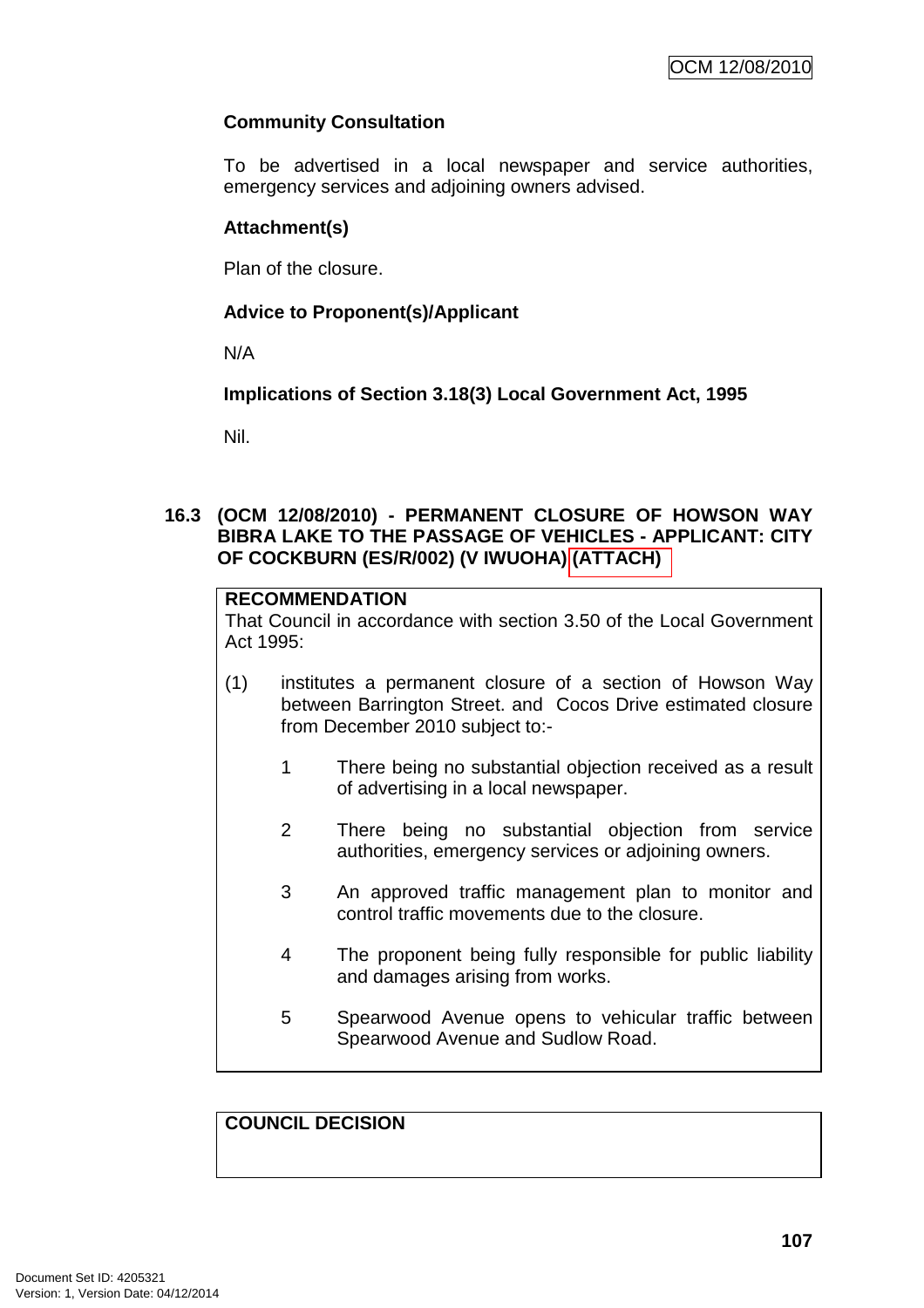# **Background**

The City has commenced the construction of Spearwood Avenue between Barrington Street and Cocos Drive. The development of this segment of Spearwood Ave will remove industrial traffic from Howson Way and urban areas of Bibra Lake and Yangebup. Spearwood Ave will become the major link between Stock Road and Beeliar Drive for movement to and from the Bibra Lake industrial area and Cockburn Commercial Park.

### **Submission**

To consider the closure of Howson Way Bibra Lake.

### **Report**

An outcome of the construction of Spearwood Avenue between Barrington and Sudlow is the termination of Miguel Road. In its current form it is therefore necessary for Council approval for the permanent road closure of Howson Way between Barrington Street and Cocos Drive from December 2010 or when Spearwood Avenue project is completed.

The closure is necessary for the following reasons

- Four way intersections induce danger and increase the likelihood of right angle crashes. By introducing T junctions where we can replace four way intersections, we can eliminate the potential hazard poised by four way intersections. In this case the design has provided T junctions at Howson Way and also at Cocos Drive and Cocos Drive connection will be performing the same but safer function than the disconnected Howson Way.
- Howson Way is at a steep gradient to Spearwood Avenue and Miguel Road; this makes truck **manoeuvrings** difficult and constitute a potential hazard to the motorists in the area and as such it makes absolute sense to close Howson Way and turn it into a **cul-de-sac.**

### **Strategic Plan/Policy Implications**

### **Demographic Planning**

To ensure development will enhance the levels of amenity currently enjoyed by the community.

#### **Transport Optimisation**

• To construct and maintain roads which are convenient and safe for vehicles, cyclists and pedestrians.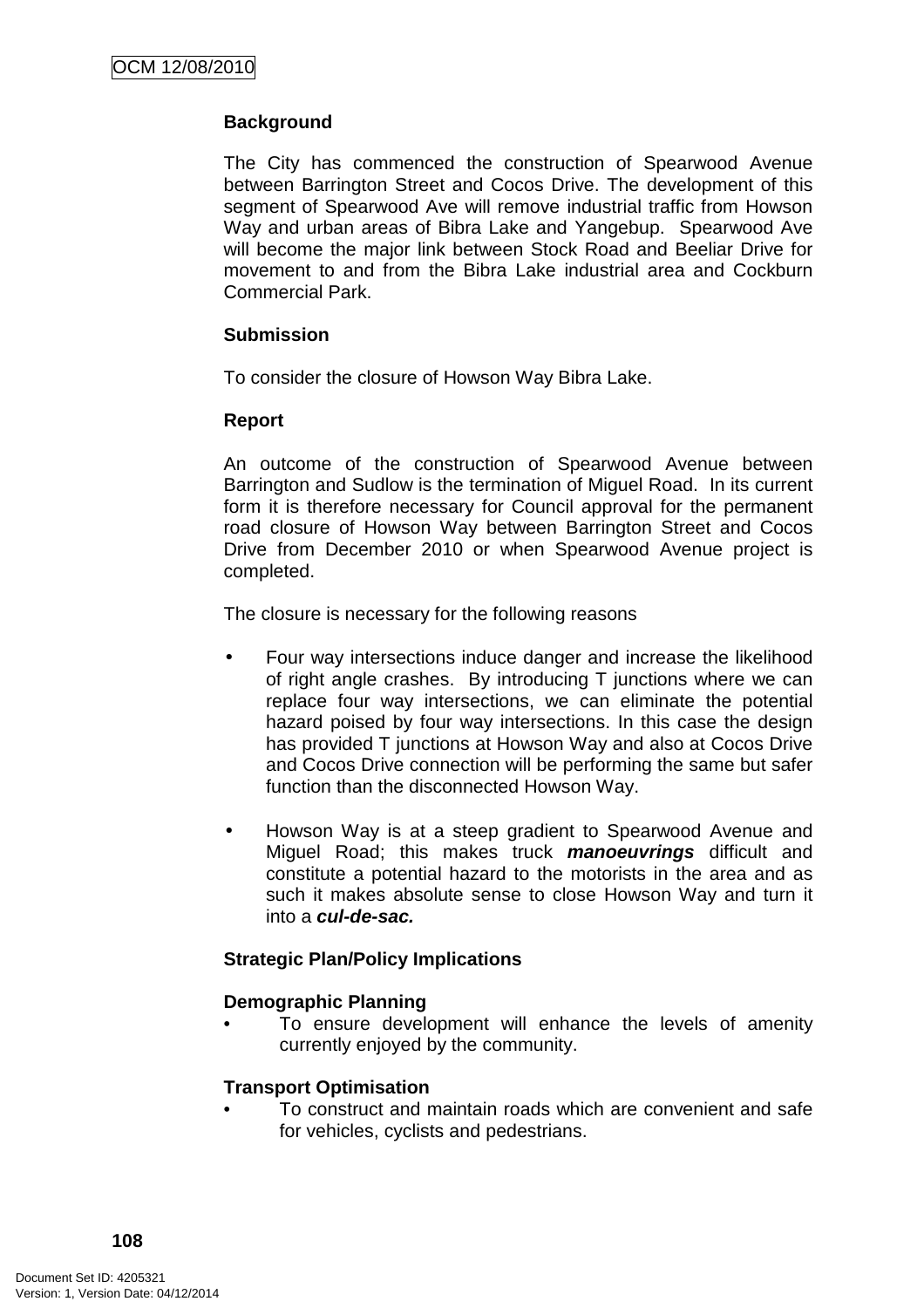## **Budget/Financial Implications**

All costs to the closure will be covered by the Developer

## **Legal Implications**

Section 3.50 of the Local Government Act.

### **Community Consultation**

To be advertised in a local newspaper and service authorities, emergency services and adjoining owners advised.

## **Attachment(s)**

Plan of the closure

## **Advice to Proponent(s)/Applicant**

N/A

**Implications of Section 3.18(3) Local Government Act, 1995**

NIL

## **16.4 (OCM 12/08/2010) - TEMPORARY CLOSURE OF A SECTION OF LINKAGE AVE IN COCKBURN CENTRAL TO THE PASSAGE OF VEHICLES (4200A) (S HUSSAIN) (ATTACH)**

## **RECOMMENDATION**

That Council in accordance with Section 3.50 of the Local Government Act 1995:

- (1) institutes a closure of a section of Linkage Ave (eastern carriageway), Cockburn Central between Stockton Bend and Beeliar Drive, for a period of 6 months initially commencing 23 August 2010 to 23 February 2011 subject to:
	- 1. There being no substantial objection received as a result of advertising in a local newspaper.
	- 2. There being no substantial objection from service authorities, emergency services or adjoining owners.
	- 3. The developer engaging a traffic management contractor to submit a certified traffic management plan to monitor and control traffic movements due to the closure.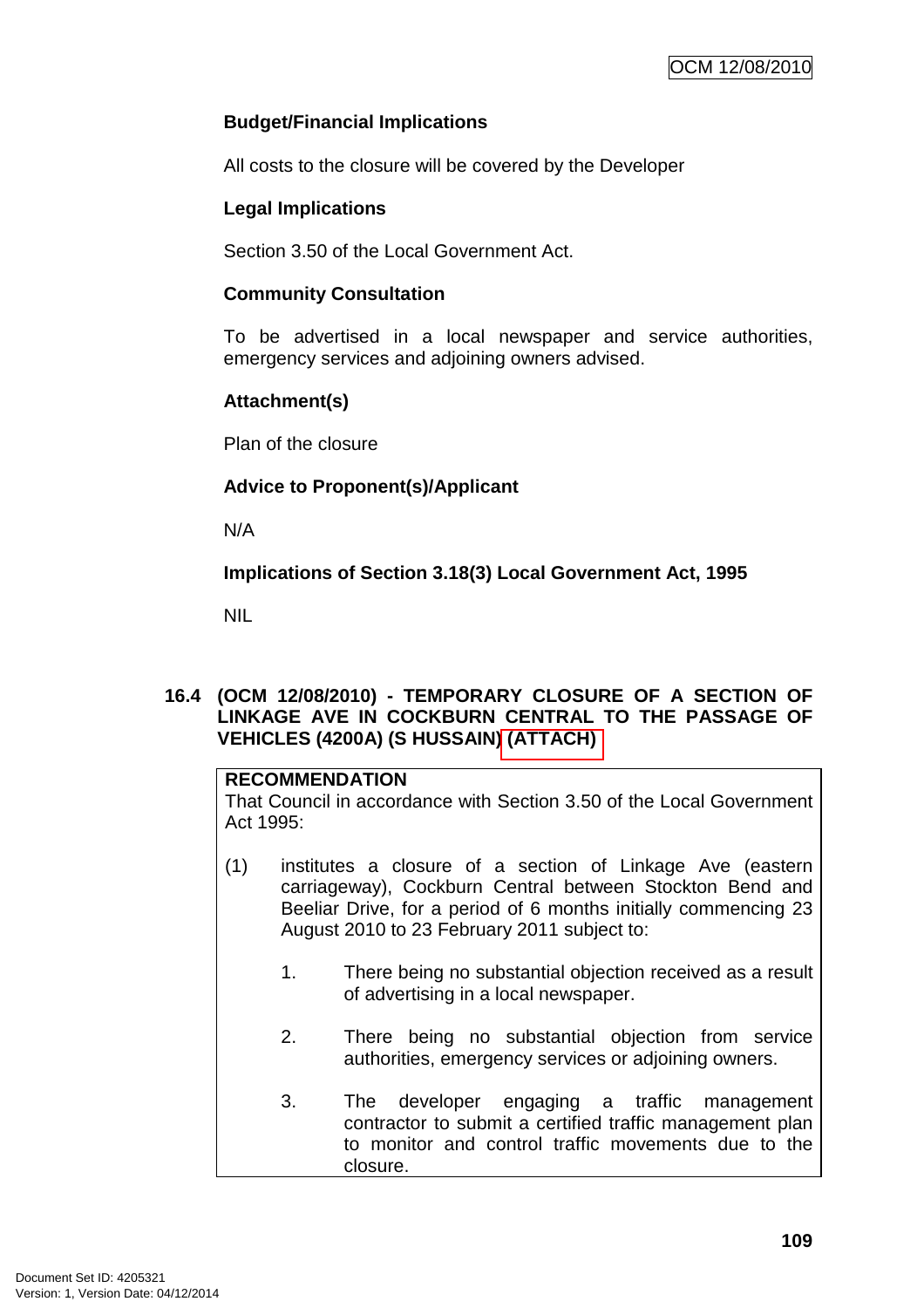- 4. All works on existing City infrastructure (roads, footpaths, drainage, parks or verges) completed and reinstated in accordance with the "Public Utilities Code of Practice 2000", "Restoration and Reinstatement Specification for Local Government 2002" and the City of Cockburn "Excavation Reinstatement Standards 2002" as a minimum. 5. The proponent being fully responsible for public liability and damages arising from.
- (2) subject to a satisfactory outcome of the closure, extend the closure for a further 6 months until 23 August 2011.

| <b>COUNCIL DECISION</b> |
|-------------------------|
|-------------------------|

# **Background**

Cockburn Central Town Square area is now completed and the other infrastructures like roads, car parking and street lightings are also fully operational. Building activities on the vacant lots can commence any time. Lots 14 & 15 Linkage Ave will be used for the proposed FESA Headquarter and construction works are about to commence on those lots.

### **Submission**

Advance Traffic Management Pty Ltd, the developer's appointed traffic management contractor has requested Council to implements procedures to close a section of Linkage Ave (eastern carriageway only) between Stockton Bend and Beeliar Drive, Cockburn Central for a period of up to 52 weeks during the construction of the FESA Headquarter on Lots 14 & 15 Linkage Ave.

# **Report**

During the construction activities of FESA Headquarter in Cockburn Central the road closure will be required for the below reasons:

1. Numerous plant and workers will be used during the construction of the new fire station. Workers, plant and equipment will be required to operate from within the traffic lane to carry out the works. Closure of east lane of Linkage Ave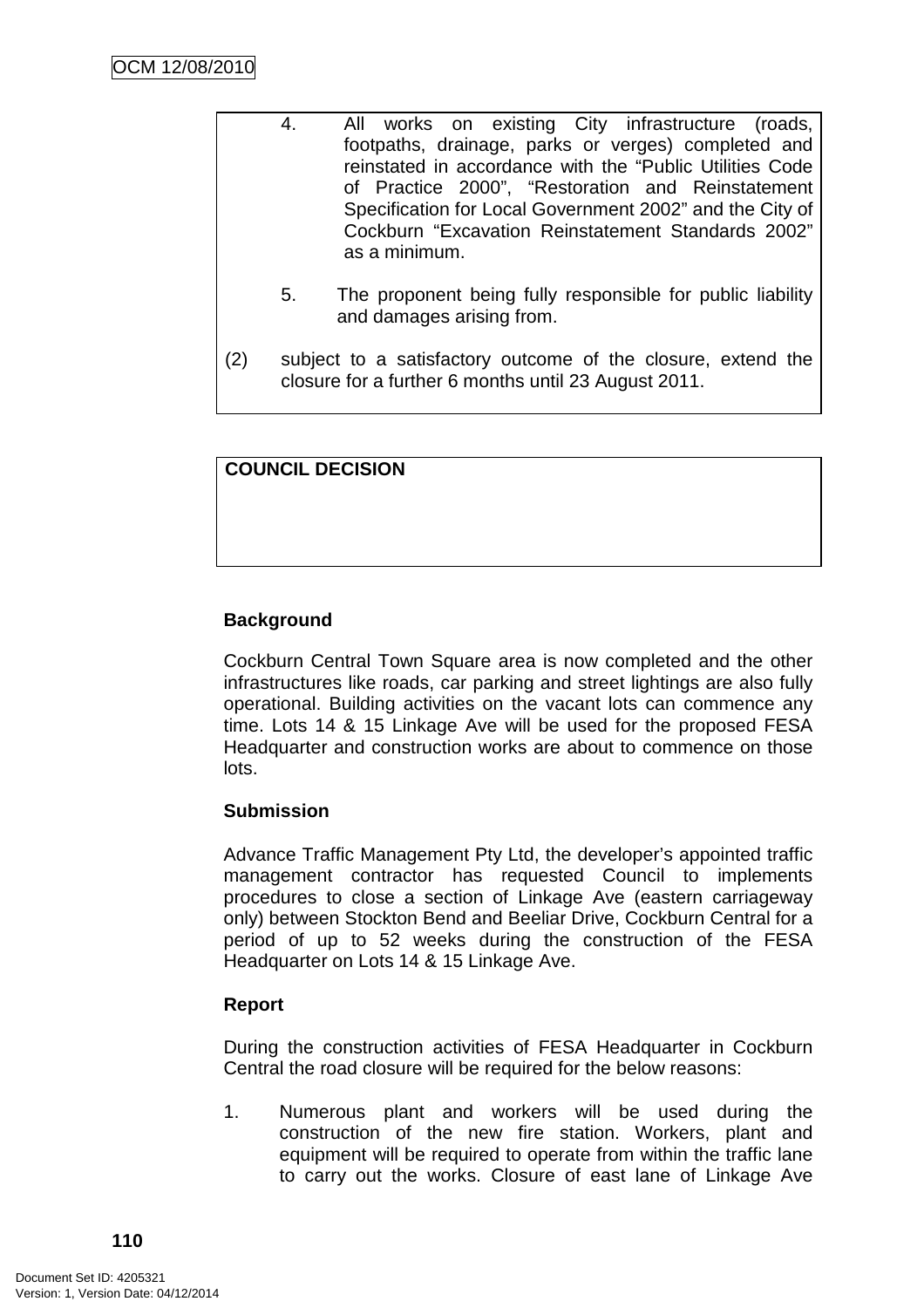along the boundary of the fire station is therefore required to enable workers, plant and equipment to operate safely on the roadway without conflicting with traffic.

- 2. The main users of that section of carriageway of Linkage Ave is PTA buses and public using the train station either as a park & ride user or dropping off and picking up passengers to & from the train station. PTA has confirmed that they have no objection to the proposal and they are happy with the bus diversions as proposed in the traffic management plan. City has asked the contractor to conduct a traffic impact study and the outcome is that a maximum 2 cars every minute in the morning and afternoon peak hours are using the eastern carriageway of Linkage Ave. Considering these cars can only take Beeliar Drive east (no right turn is allowed onto Beeliar Drive), using the short detour route via Midgegoroo Ave will not have a major impact as Midgegoroo Ave has an existing left turn pocket lane to allow vehicles head towards Beeliar Drive east. The impact on the pedestrians due to closure would be minimal as Linkage Ave west side carriageway also has a footpath running along the carriageway. Although the closure is requested for 52 weeks it would be prudent to approve closure initially for 24 weeks and then extend the approval subject to a satisfactory review of the impact of closure by a City officer.
- 3. Access for local traffic will not be affected by this closure; access to the existing houses within the development will always be maintained.
- 4. The contractor PS Structures has appointed a certified traffic management contractor (ATM) to monitor the impact of the road closure on the area. ATM has already submitted a traffic management plan, which is in line with Australian Standards and Main Roads field guidelines. There is no foreseen issue with the traffic management plan and the closure will not create any undue congestion. Advance warning signs will be installed and an advice of the proposed closure will be placed in both the local newspaper and West Australian newspaper.

# **Strategic Plan/Policy Implications**

### **Demographic Planning**

• To ensure development will enhance the levels of amenity currently enjoyed by the community.

### **Transport Optimisation**

• To construct and maintain roads which are convenient and safe for vehicles, cyclists and pedestrians.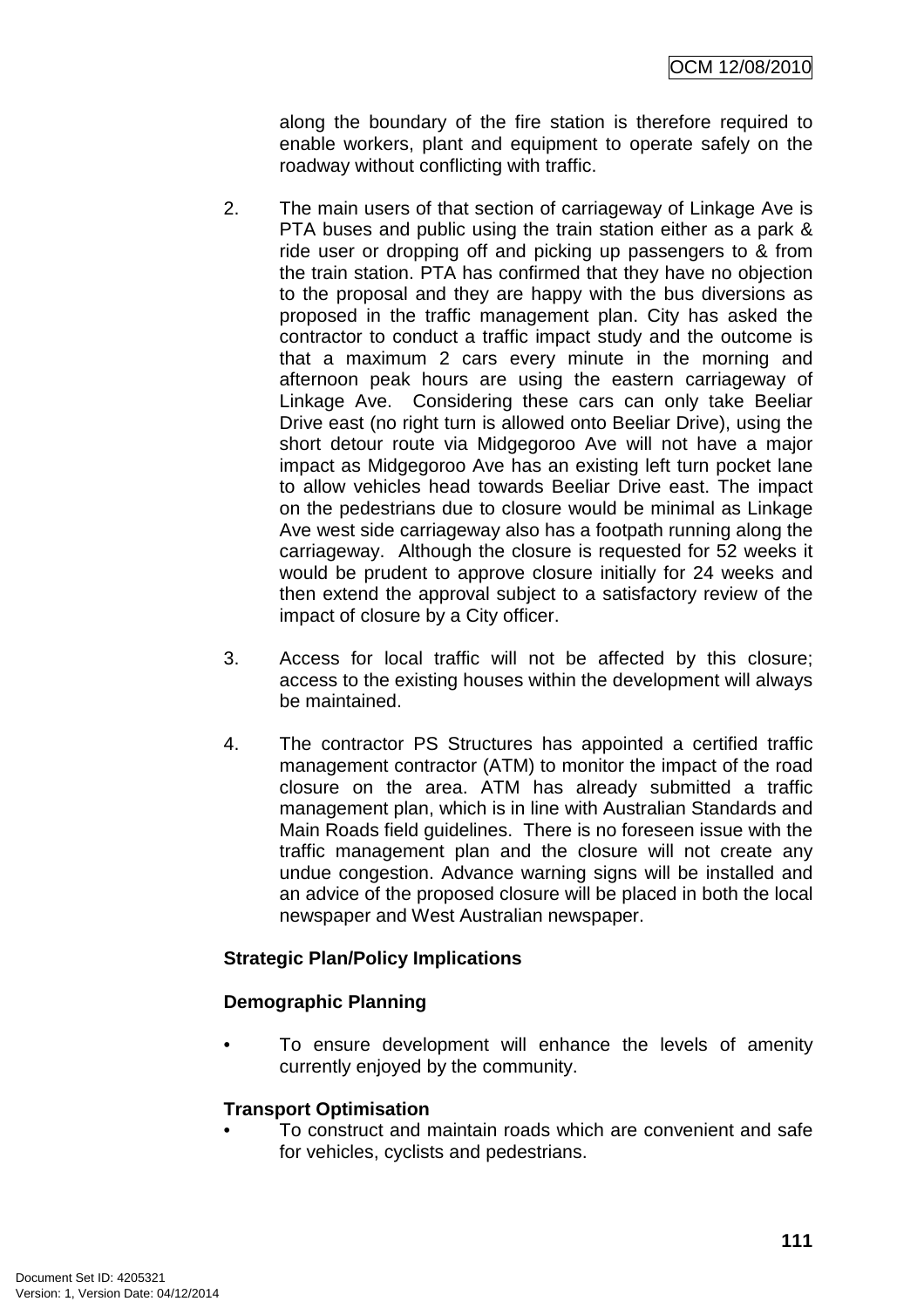## **Budget/Financial Implications**

All costs to the closure will be covered by the Developer.

## **Legal Implications**

Section 3.50 of the Local Government Act.

### **Community Consultation**

To be advertised in a local newspaper and service authorities, emergency services and adjoining owners advised.

## **Attachment(s)**

Plan of the closure

## **Advice to Proponent(s)/Applicant**

Advance Traffic Management Pty Ltd has been advised that the matter will be considered by Council at the 12 August 2010 Council Meeting.

## **Implications of Section 3.18(3) Local Government Act, 1995**

NIL

## **16.5 (OCM 12/08/2010) - TEMPORARY CLOSURE OF LYON ROAD IN HARVEST LAKES SUBDIVISION IN ATWELL TO THE PASSAGE OF VEHICLES (4292) (S HUSSAIN) (ATTACH)**

## **RECOMMENDATION**

That Council in accordance with Section 3.50 of the Local Government Act  $1995$ 

- (1) institutes a temporary closure of a section of Lyon Road, Atwell between Gibbs Road and Euphoney Way, Atwell for a period of up to 12 weeks commencing 23 August 2010 to 23 November 2011 subject to:-
	- 1. There being no substantial objection received as a result of advertising in a local newspaper.
	- 2. There being no substantial objection from service authorities, emergency services or adjoining owners.
	- 3. The developer engaging a traffic management contractor to submit a certified traffic management plan to monitor and control traffic movements due to the closure.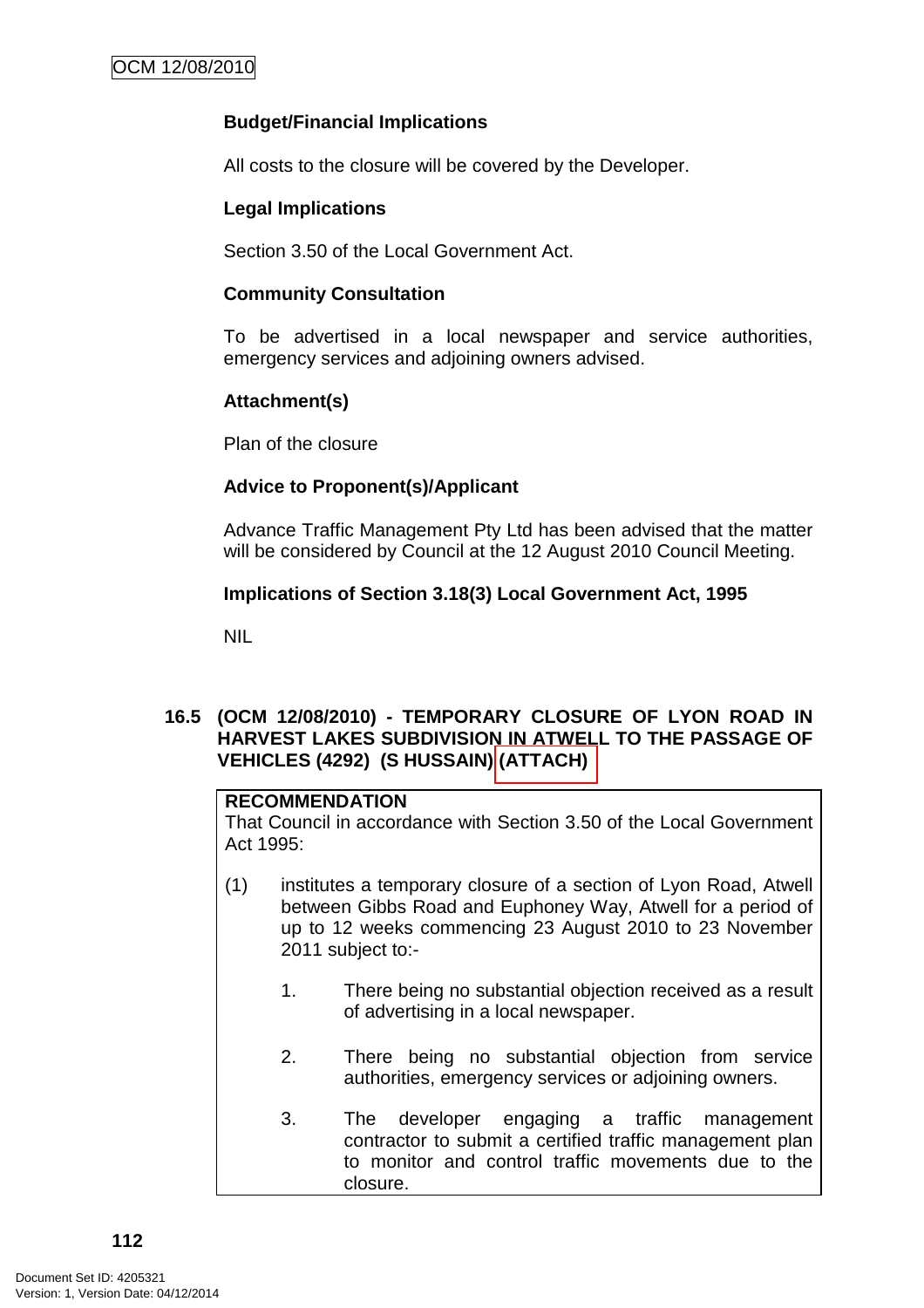| 4. | All works on existing City infrastructure (roads,                      |
|----|------------------------------------------------------------------------|
|    | footpaths, drainage, parks or verges) completed and                    |
|    | reinstated in accordance with the "Public Utilities Code               |
|    | of Practice 2000", "Restoration and Reinstatement                      |
|    | Specification for Local Government 2002" and the City of               |
|    | Cockburn "Excavation Reinstatement Standards 2002"                     |
|    | as a minimum.                                                          |
|    |                                                                        |
|    | The companies and historic fully mean an alleta from and the that they |

5. The proponent being fully responsible for public liability and damages arising from the works.

# **COUNCIL DECISION**

# **Background**

Harvest Lakes Stage 10A subdivision has been approved by Western Australian Planning Commission and as part of the approval the developer has to reconstruct a section of Lyon Road between Gibbs Road and Euphoney Way, Atwell.

# **Submission**

Altus Traffic Pty Ltd, the developer's appointed Traffic Management contractor to carry out the traffic management works for the reconstruction works of Lyon Road, has requested Council to implements procedures to close a section of Lyon Road between Gibbs Road and Euphoney Way, Atwell for a period of up to 12 weeks during the construction of the development on the subdivision. This will facilitate the subdivision works and the required reconstruction of the section of Lyon Road.

# **Report**

During the construction activities of Harvest Lakes Stage 10A subdivision the road closures will be required for the below reasons:

1. As per the planning approval of the subdivision, the developer is required to upgrade a section of Lyon Road. The upgrading works involve total reconstruction and realignment of this section of the road and also drainage and sewer works. Lyon Road will be lifted up to 1m from its existing level. Road closure is therefore required to carry out the works in a safe manner.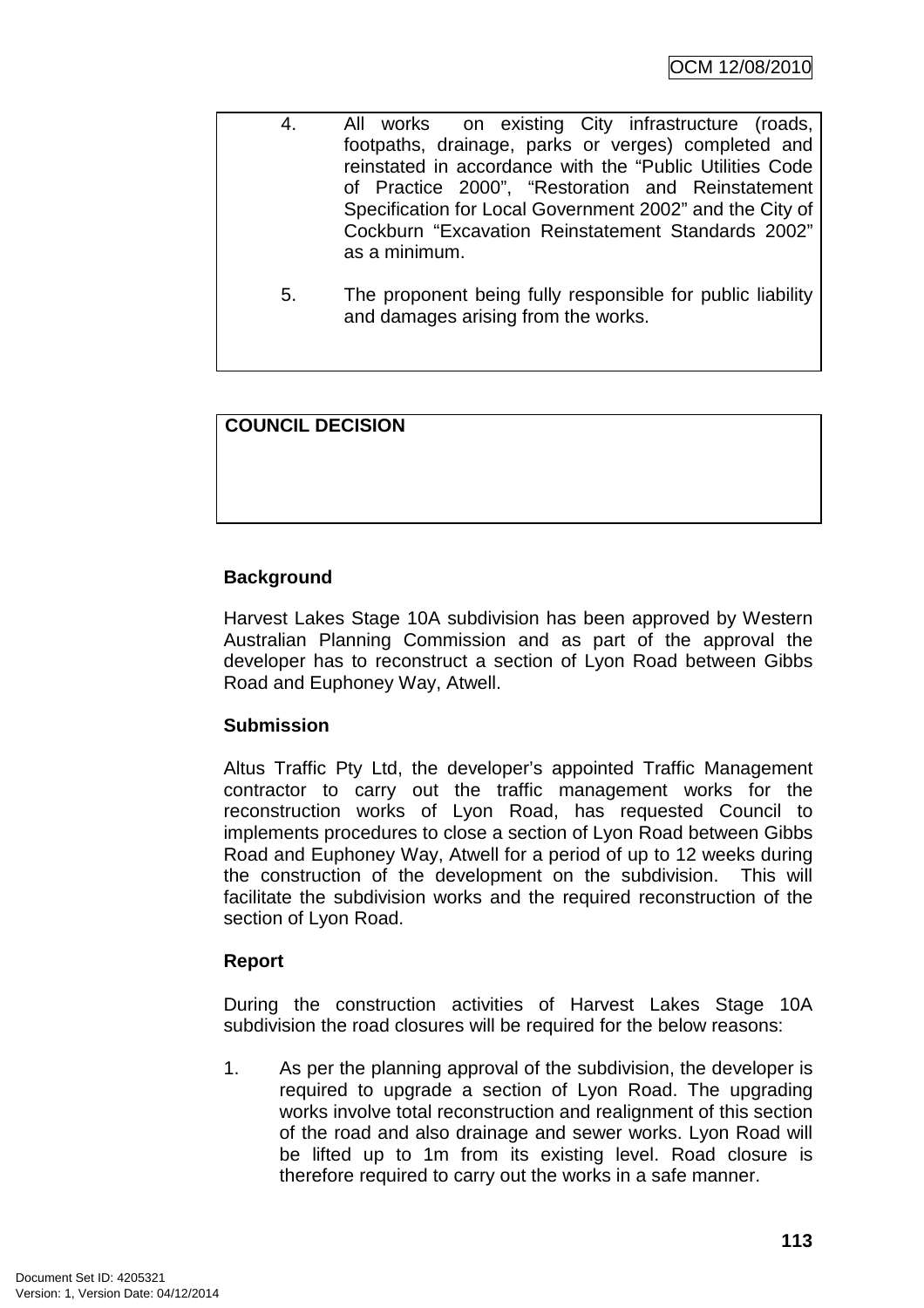- 2. This section of Lyon Road carry very low volume of traffic and the closure will not have any impact on the traffic flow surrounding the area. Detour signs are to be in place prior to the closure. All detour pavements are in good condition and also the short detour lengths will not cause any lengthy delay.
- 3. Access for local traffic will not be affected by this closure; access to the existing houses within the development will always be maintained.
- 4. The developer, Landcorp has appointed a certified traffic management contractor (Altus) to monitor the impact of the road closure on the area. Altus has already submitted a traffic management plan, which is in line with Australian Standards and Main Roads field guidelines. There is no foreseen issue with the traffic management plan and the closure will not create any undue congestion. Advance warning signs will be installed and an advice of the proposed closure will be placed in both the local newspaper and West Australian newspaper.

# **Strategic Plan/Policy Implications**

# **Demographic Planning**

To ensure development will enhance the levels of amenity currently enjoyed by the community.

# **Transport Optimisation**

• To construct and maintain roads which are convenient and safe for vehicles, cyclists and pedestrians.

# **Budget/Financial Implications**

All costs to the closure will be covered by the Developer

# **Legal Implications**

Section 3.50 of the Local Government Act.

# **Community Consultation**

To be advertised in a local newspaper and service authorities, emergency services and adjoining owners advised.

# **Attachment(s)**

Plan of the closure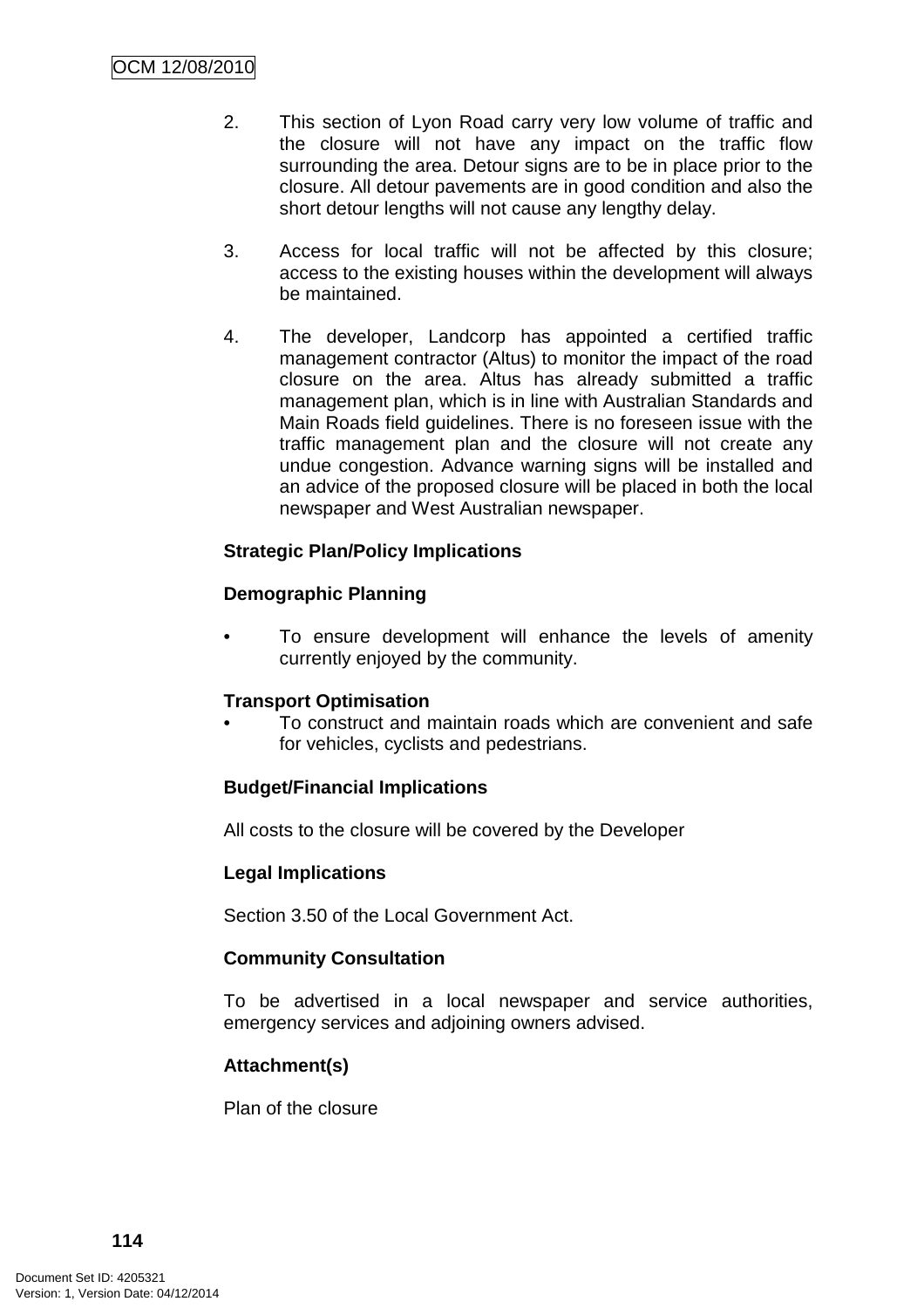# **Advice to Proponent(s)/Applicant**

Altus Traffic Pty Ltd has been advised that the matter will be considered by Council at the 12 August 2010 Council Meeting.

## **Implications of Section 3.18(3) Local Government Act, 1995**

NIL

# **17. COMMUNITY SERVICES DIVISION ISSUES**

## **17.1 (OCM 12/08/2010) - ADOPTION OF CHILDREN'S SERVICES STRATEGIC PLAN (CR/M/004) (G BOWMAN) (ATTACH)**

### **RECOMMENDATION**

That Council adopt the City of Cockburn Children's Services Strategic Plan', as attached to the Agenda.

## **COUNCIL DECISION**

### **Background**

In May 2001, Helen Grzyb and Associates was contracted by the City of Cockburn to undertake a ten year Strategic Plan for Children. The Strategic Plan outlined children's services, and identified current and future needs for children aged up to 12 years living within the Cockburn District.

In November 2009 Helen Grzyb and Associates was contracted to undertake a broad community consultation and review the Children's Services Plan.

### **Submission**

To adopt a Strategic Plan for the provision of 'Child Friendly' services and facilities to the Cockburn community in the future.

### **Report**

The Review of the Children's Services Plan required the following tasks to be undertaken: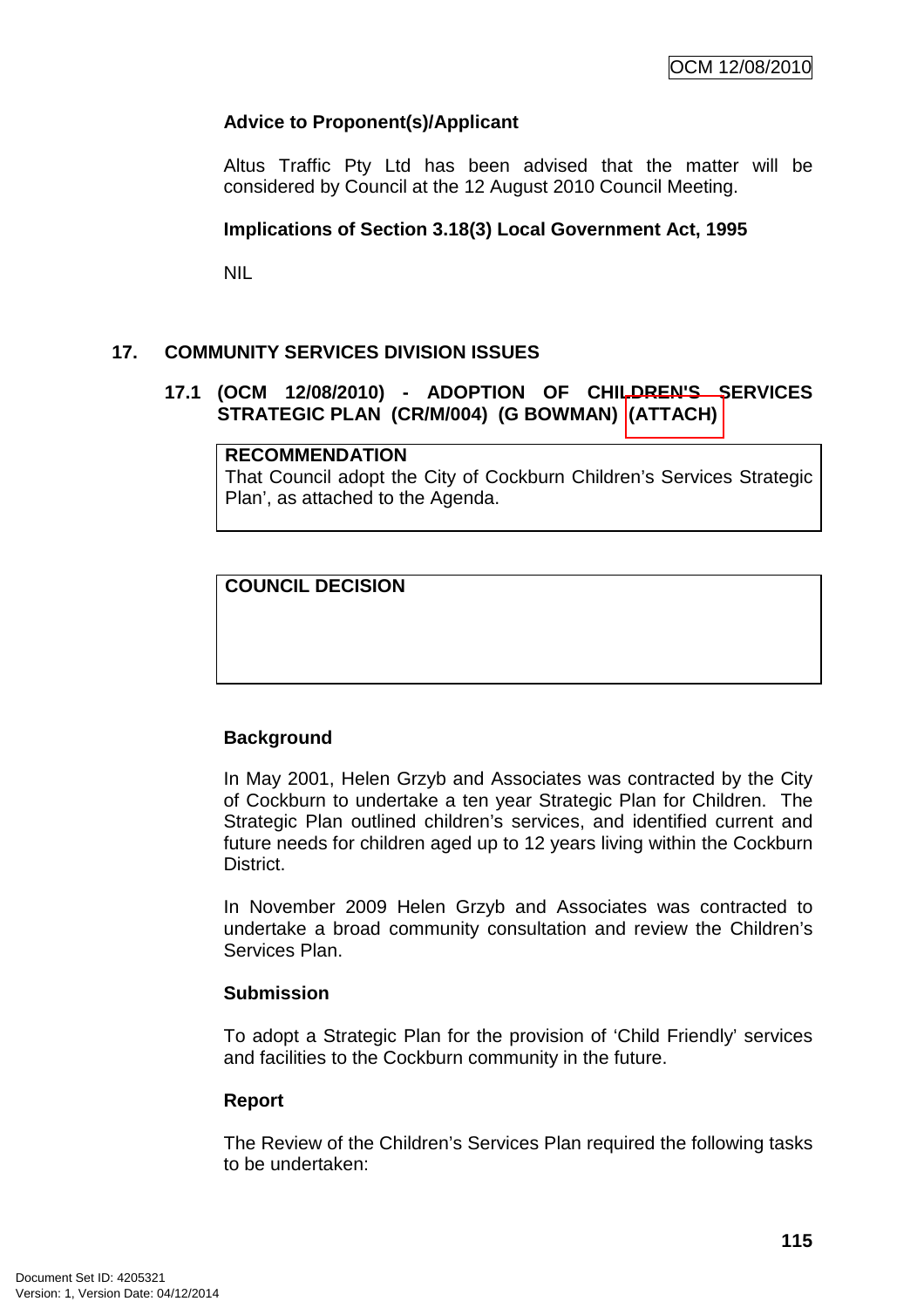- 1. Update and review information on currently available community services for children aged 0–12 years and their parents / caregivers in the Cockburn District.
- 2. Conduct consultation/s with both the broader community and service providers, and provide demographic analysis, to identify current and future needs for children and parents/caregivers in the Cockburn District.
- 3. Develop recommendations and a Forward Plan outlining the required type and location of future services for children and parents / caregivers over the next 5 year period.

The review of the Children's Services Plan 2001 indicated that the City's achievements had been impressive over the past 10 years, and that all 41 recommendations were noted as either being actioned or not viable due to lack of available grant funding resources. The implementation of the recommendations has seen an increase in the diversity and range of options available to families and children in Cockburn. During the consultation undertaken in reviewing the Children's Services Plan, State Government officers and service providers saw the City as an innovator and ready to develop new programs to meet emerging needs. Families noted that the current services are highly regarded but that the increased demand on services due to demographic changes has lead to reduced services for individual children.

The following issues were consistently highlighted as being key issues to be addressed in the development of any future strategy:

- **EXECUTE:** insufficient affordable, culturally appropriate and inclusive parenting, childcare, and other early childhood services;
- insufficient affordable, culturally appropriate, and inclusive social and recreational services;
- need to improve co-ordination of information;
- Insufficient early intervention and health services;
- lack of community support services and recreation services for children aged 7 to 9 years; and
- **EXECUTE:** impact of changing demographics, funding and policy trends on provision of current Children's Services.

These needs have been developed into a comprehensive strategic plan for the City of Cockburn that reflects the principles and best practice of current Children's Services trends. To ensure a child and family friendly City, the following six outcomes should be achieved:

1. Child-Friendly Outdoor Spaces and Buildings

Outcome: That the children in the City of Cockburn have access to best practice child and family-friendly planned environments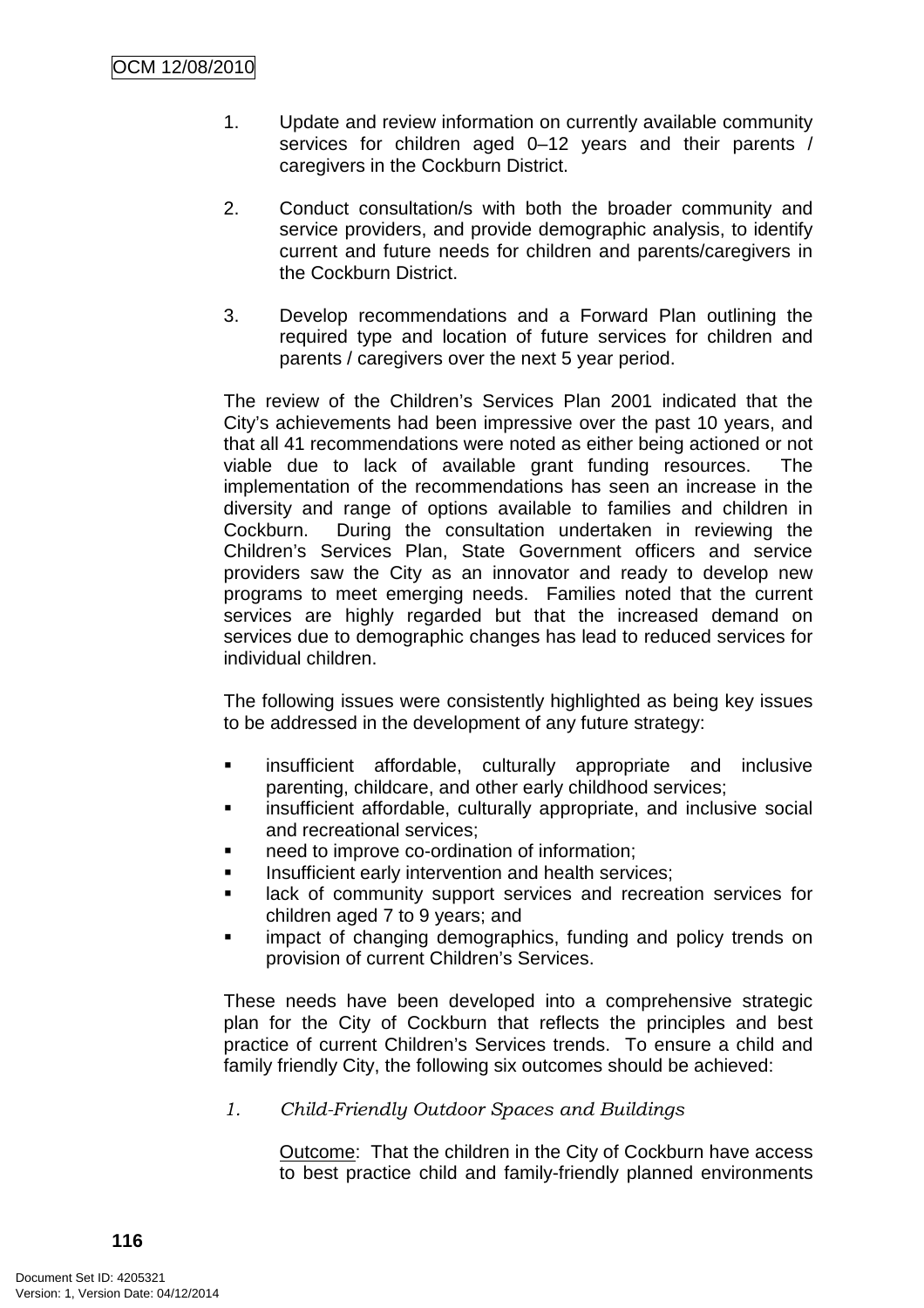that support healthy child development, quality of life and inclusion for all.

2. Social Participation

Outcome: That children aged 0-12 years in the City of Cockburn have affordable and equitable access to activities and events that support social participation and foster well-being and social integration.

### 3. Respect and Inclusion

Outcome: That the children in the City of Cockburn are recognised, included and encouraged to participate as valuable members in the social, civic and economic life of the City.

### 4. Communication and Information

Outcome: That relevant information is readily accessible to children and families regarding current services, activities, and events. City of Cockburn staff and Children's Service Providers are kept informed of changing policies and trends regarding children and families, both nationally and locally.

### 5. Community and Health Services

Outcome: That the children and their parents / caregivers in the City of Cockburn are able to access affordable, inclusive, and quality community support and health services. Access includes cost, transport, availability of services, and physical / social access issues.

### 6. Responding to the needs of Children and Families

Outcome: The City facilitates and/or develops programs and services in response to the identified needs of children and parents / caregivers, with due consideration for the changing demographics and population growth across the City.

Full details of the 41 strategies are contained in Part 7 of the Plan.

While the City successfully partners with the Federal and State Governments to provide services and programmes aimed at supporting children, there is a demonstrated shortfall in services available to children and their families.

In acknowledging that this is essentially a State and Federal Government responsibility, the reality is that the City has a role to play at a local level. Local government is rarely involved as a funding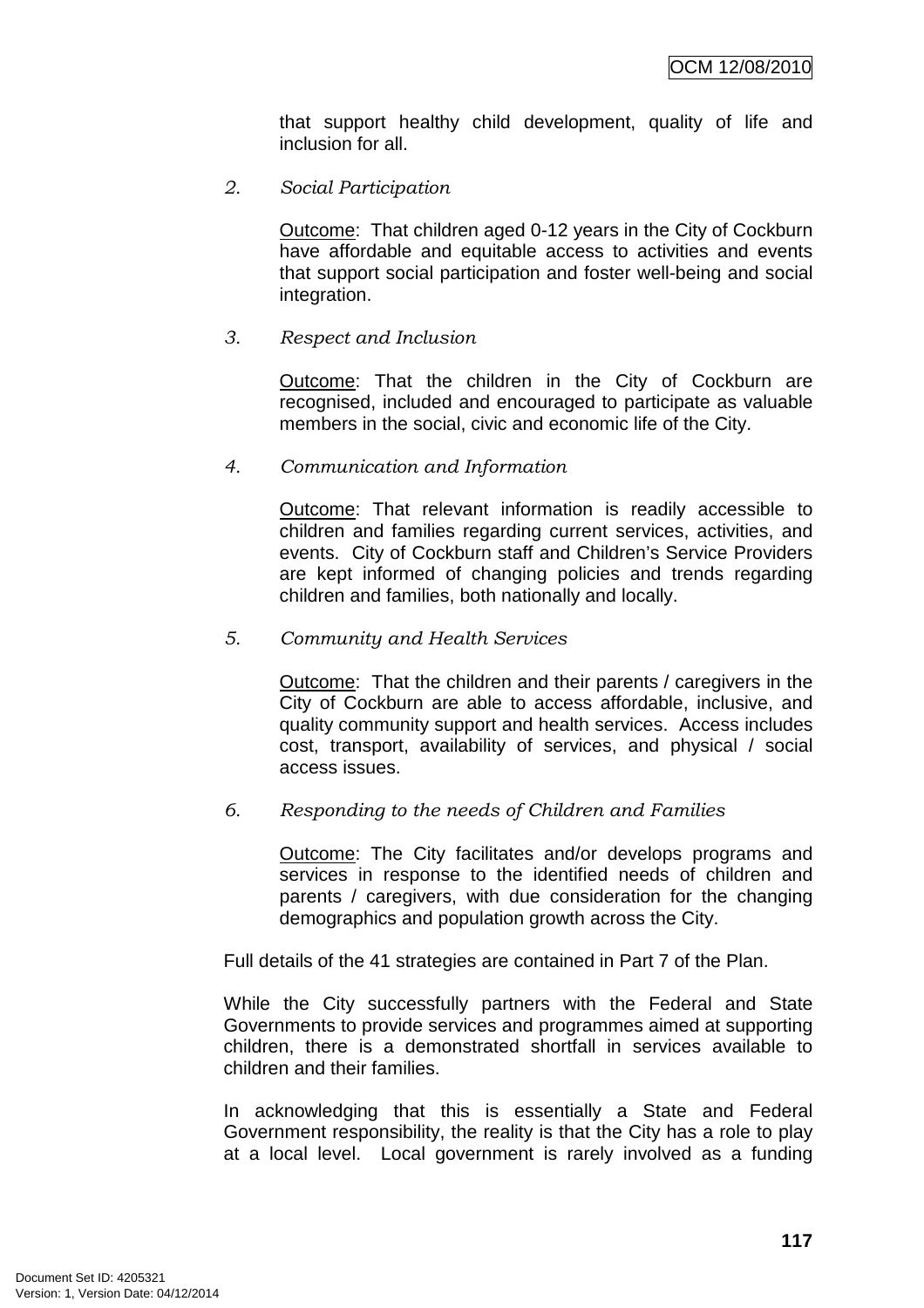provider of these services but can assist by identifying and facilitating the provision of services once grant funding is available.

If adopted, each strategy will be implemented according to timeframes as detailed.

Additionally, the City will continue to seek opportunities for the increased provision of its current services and programs to the Cockburn community into the future.

### **Strategic Plan/Policy Implications**

#### **Lifestyle and Aspiration Achievement**

• To identify community needs, aspirations, expectations and priorities for services that are required to meet the changing demographics of the district.

### **Budget/Financial Implications**

The plan identifies budget estimates, timeframes and sources for each strategy. Any new or additional resource requirements will need to be sought through grant funding or through standard Municipal Budget processes and timeframes.

### **Legal Implications**

N/A

### **Community Consultation**

Extensive community consultation was undertaken with children and parents. The consultation process also encompassed meeting with the City's Children's Groups, Local and Regional Children's Services Groups and organisations and Commonwealth and State Government agencies which assist in the provision of Children's Services and facilities.

### **Attachment(s)**

Children's Services Strategic Plan.

### **Advice to Proponent(s)/Submissioners**

Stakeholders consulted in the preparation of the Plan have been advised that this matter is to be considered at the 12 August 2010 Council Meeting.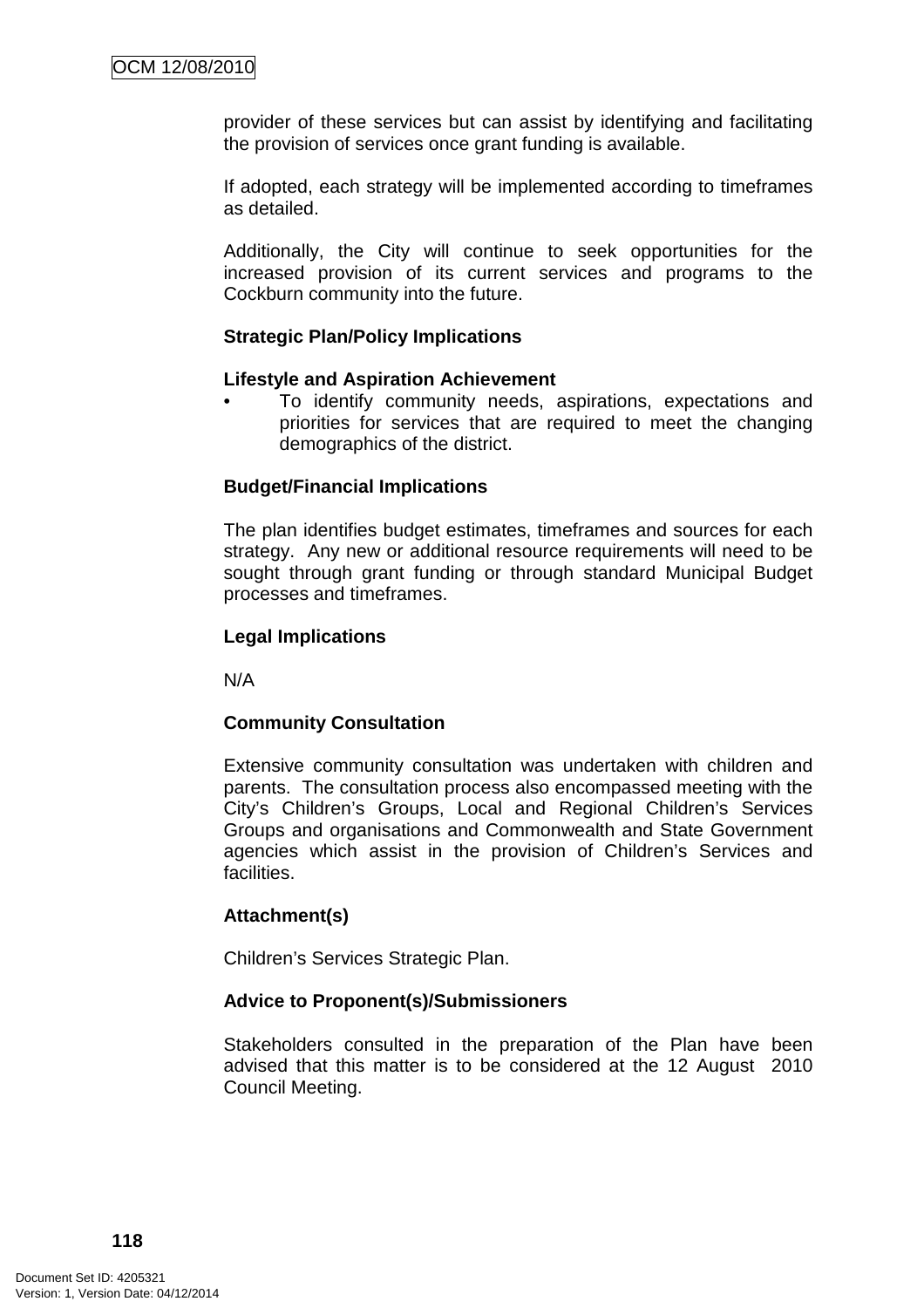## **Implications of Section 3.18(3) Local Government Act, 1995**

The Commonwealth and State Governments are primarily responsible for Children's Services within the community. Significant funds are available for the provision of Children's Services and facilities and are available to both local government and private organisations to facilitate the localised provision under contract between the Federal / State Government and the Agency deemed by the funding body to be best placed to deliver the Government's preferred outcomes.

Additional services are made available through Council's Municipal Budget, where identified.

### **18. EXECUTIVE DIVISION ISSUES**

Nil

## **19. MOTIONS OF WHICH PREVIOUS NOTICE HAS BEEN GIVEN**

Nil

### **20. NOTICES OF MOTION GIVEN AT THE MEETING FOR CONSIDERATION AT NEXT MEETING**

**21. NEW BUSINESS OF AN URGENT NATURE INTRODUCED BY COUNCILLORS OR OFFICERS** 

### **22. MATTERS TO BE NOTED FOR INVESTIGATION, WITHOUT DEBATE**

**23. CONFIDENTIAL BUSINESS** 

Nil

### **24 (OCM 12/08/2010) - RESOLUTION OF COMPLIANCE (SECTION 3.18(3), LOCAL GOVERNMENT ACT 1995)**

### **RECOMMENDATION**

That Council is satisfied that resolutions carried at this meeting and applicable to items concerning Council provided services and facilities, are:-

- (1) integrated and co-ordinated, so far as practicable, with any provided by the Commonwealth, the State or any public body;
- (2) not duplicated, to an extent Council considers inappropriate, services